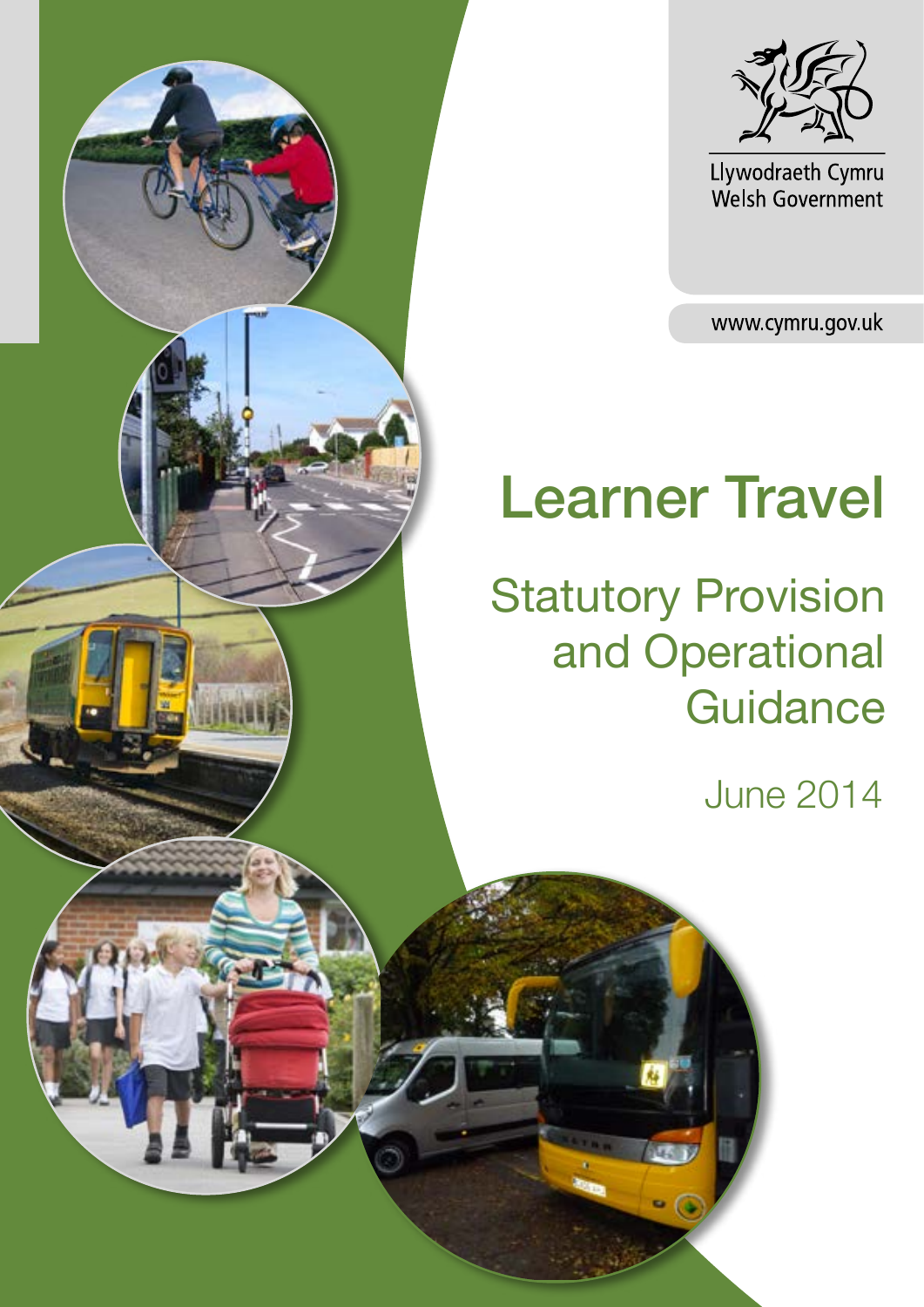ISBN: 978-1-4734-1604-8 © Crown Copyright 2014 21925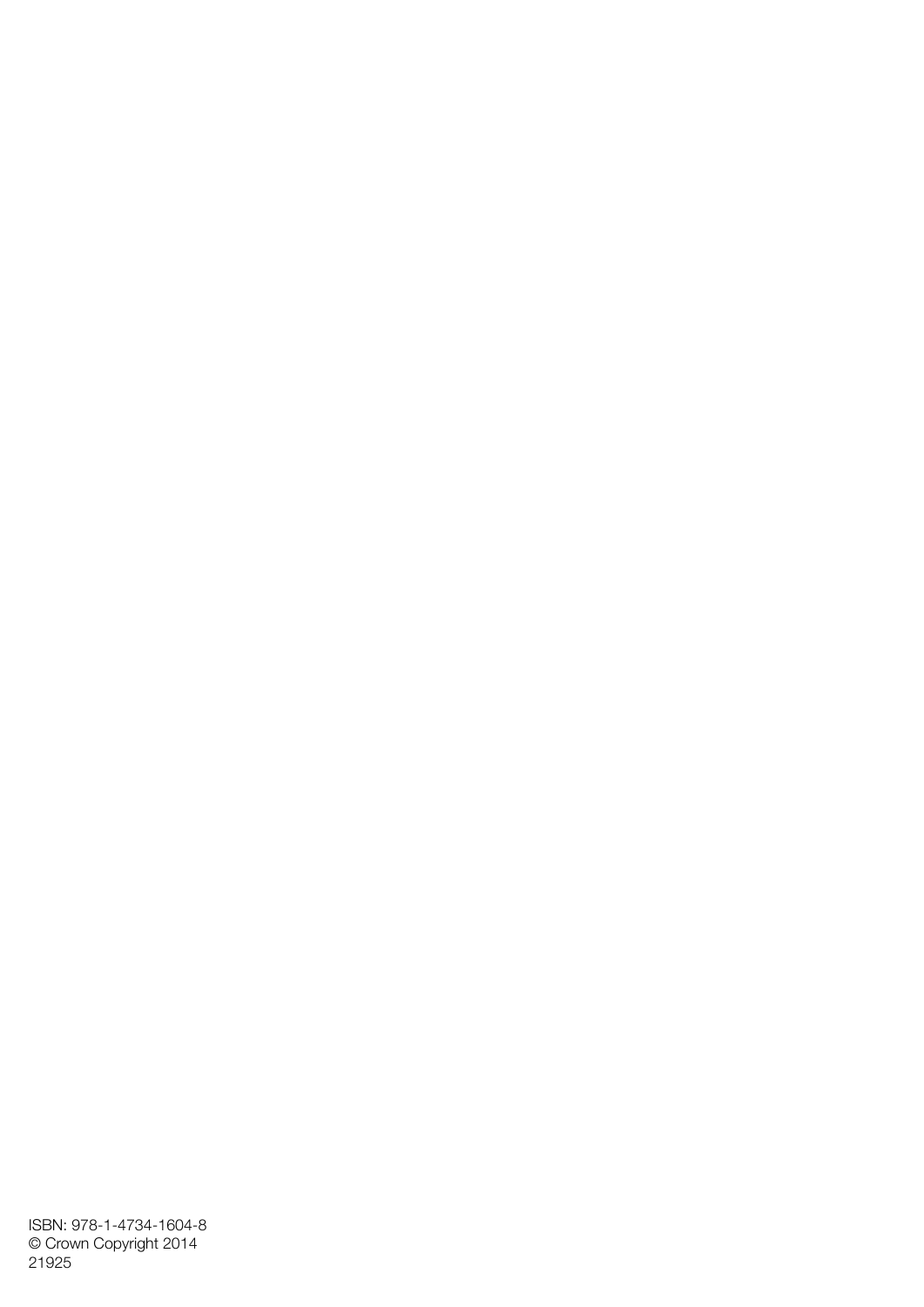# **CONTENTS Page No**

| <b>Section 1: Statutory Provisions.</b>                           | 1-59           |
|-------------------------------------------------------------------|----------------|
| Summary                                                           | 1              |
| Chapter 1: The Learner Travel (Wales) Measure 2008                | 2              |
| Overview                                                          | $\overline{2}$ |
| <b>Assessing Needs</b>                                            | 4              |
| Entitlement                                                       | 6              |
| <b>Making Suitable Transport Arrangements</b>                     | $\overline{7}$ |
| <b>Making Other Travel Arrangements</b>                           | 8              |
| <b>Nearest Suitable School</b>                                    | 9              |
| <b>Admission to School</b>                                        | 10             |
| <b>Parental Preference</b>                                        | 10             |
| <b>Children's Preference</b>                                      | 11             |
| Attendance of Pupils at School                                    | 11             |
| <b>Looked After Children</b>                                      | 11             |
| <b>Ordinary Residence</b>                                         | 12             |
| <b>Walking Distances and Available Walking Routes</b>             | 13             |
| Transport for Learner Not in Compulsory Education or Training     | 14             |
| Welsh Medium / English Medium Education                           | 15             |
| <b>Transport to Denominational Schools</b>                        | 16             |
| Special Educational Needs, Disabilities and Learning Difficulties | 16             |
| <b>Discretionary Transport Arrangements</b>                       | 19             |
| The Disclosure and Barring Arrangements                           | 20             |
| <b>Vehicle Standards</b>                                          | 22             |
| Licensing and Training of Bus Drivers                             | 23             |
| <b>Charging for Transport</b>                                     | 25             |
| <b>General Powers</b>                                             | 26             |
| <b>Other Legal Considerations</b>                                 | 26             |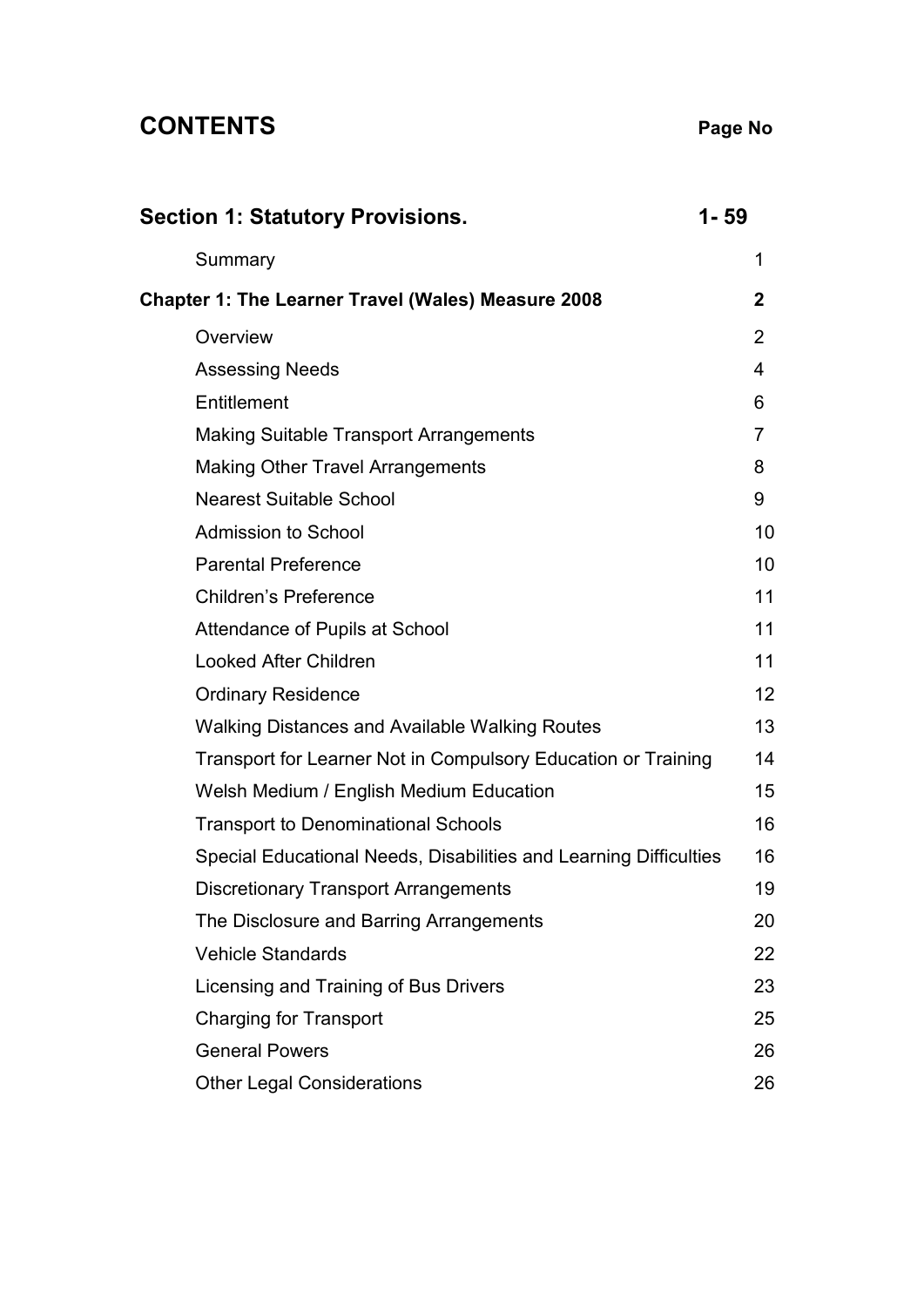| <b>Chapter 2: The All-Wales Travel Behaviour Code</b>                        | 30 |
|------------------------------------------------------------------------------|----|
| Overview                                                                     | 30 |
| Enforcement of the Travel Code - Sanctions                                   | 31 |
| <b>Publication of Local Authority Travel Codes</b>                           | 33 |
| Raising Awareness of Issues                                                  | 33 |
| <b>Chapter 3: The Learner Travel Information (Wales) Regulations 2009 34</b> |    |
| Publication of School Transport Policies and Information for Parents34       |    |
| Chapter 4: The Safety on Learner Transport (Wales) Measure 2011              | 36 |
| Overview                                                                     | 36 |
| <b>Seat Bet Provision</b>                                                    | 36 |
| Legislation Governing Seat Belt Provision before 1 October 2014              | 37 |
| Legislation Governing Seat Belt Provision after 1 October 2014               | 37 |
| The Wearing of Seat Belts                                                    | 37 |
| <b>EU Legislation</b>                                                        | 38 |
| <b>Criminal Sanctions</b>                                                    | 38 |
| Liability of Those Who Provide or Secure Learner Transport                   | 39 |
| <b>Chapter 5: Risk Assessment of Walked Routes to School</b>                 | 40 |
| Overview                                                                     | 40 |
| Part 1: Risk Assessment Procedure in Relation to Physical/ Traffic Risks     | 40 |
| <b>Route Conditions</b>                                                      | 40 |
| Traffic                                                                      | 41 |
| <b>Traffic Flow on Roads</b>                                                 | 41 |
| <b>Collision History</b>                                                     | 42 |
| Footpaths                                                                    | 42 |
| <b>Crossing Points</b>                                                       | 43 |
| Canals, Rivers, Ditches and Embankments                                      | 44 |
| Lighting                                                                     | 45 |
| Planned Changes in the Area                                                  | 45 |
| <b>Level Crossings</b>                                                       | 45 |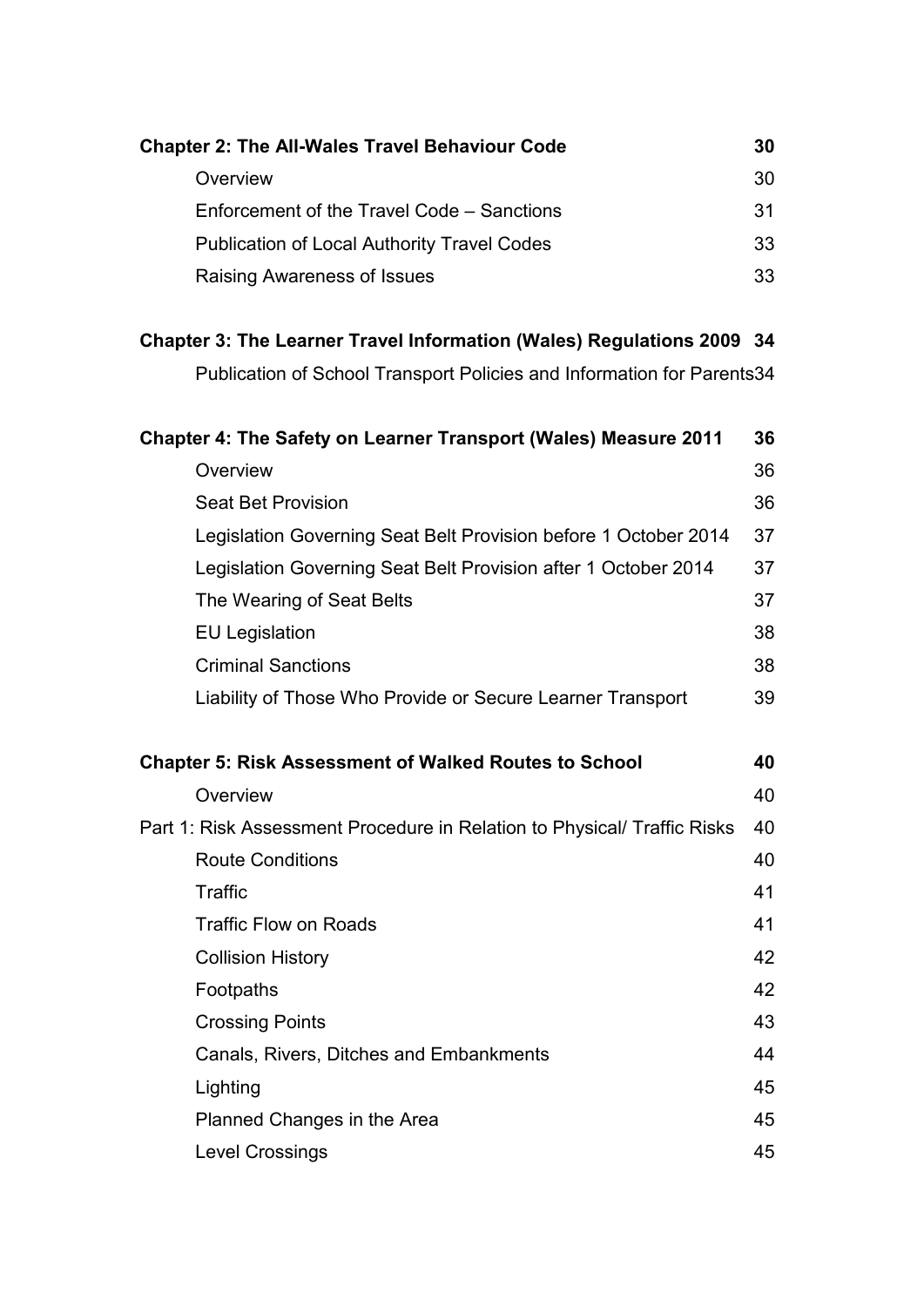| Part 2: Risk Assessment Procedure in Relation to Social Dangers    | 45 |
|--------------------------------------------------------------------|----|
| The Nature of Social Dangers                                       | 45 |
| Tackling Social Danger in Risk Assessments- Partnership working    | 45 |
| Multi Agency Public Protection Arrangements (MAPPA)                | 47 |
| Part 3: Seeking the Views of Learners                              | 48 |
| Part 4: Helping to Ensure Child Safety on the Home to School Route | 49 |
| Part 5: The Mechanics of the Risk Assessment Process               | 50 |
| Part 6: Roles and Responsibilities                                 | 51 |
| Parents                                                            | 51 |
| <b>Head Teachers</b>                                               | 51 |
| <b>Local Authorities</b>                                           | 52 |
| Health and Safety Responsibilities of Educational Institutes       | 52 |
| Responsibility: Schools, LEAs and Governing Bodies                 | 53 |
|                                                                    |    |
| <b>Chapter 6: Parental Responsibilities</b>                        | 54 |
| Overview                                                           | 54 |
| Learners Entitlement to Free Transport Provision                   | 54 |
| <b>Nearest Suitable School</b>                                     | 54 |
| <b>Parental Preference</b>                                         | 55 |
| The Travel Behaviour Code                                          | 55 |
| Dual Residency                                                     | 56 |
| <b>Accompanied Children</b>                                        | 56 |
|                                                                    |    |
| <b>Chapter 7: Schools' Responsibilities</b>                        | 57 |
| Overview                                                           | 57 |
| Schools' Behaviour Policy and the Travel Behaviour Code            | 57 |
| Incidents Investigated by Educational Institutes                   | 58 |
| <b>School Admissions</b>                                           | 58 |
| Seat Belts on Dedicated Learner Transport                          | 59 |
|                                                                    |    |

# **Section 2: Glossary 60 – 65**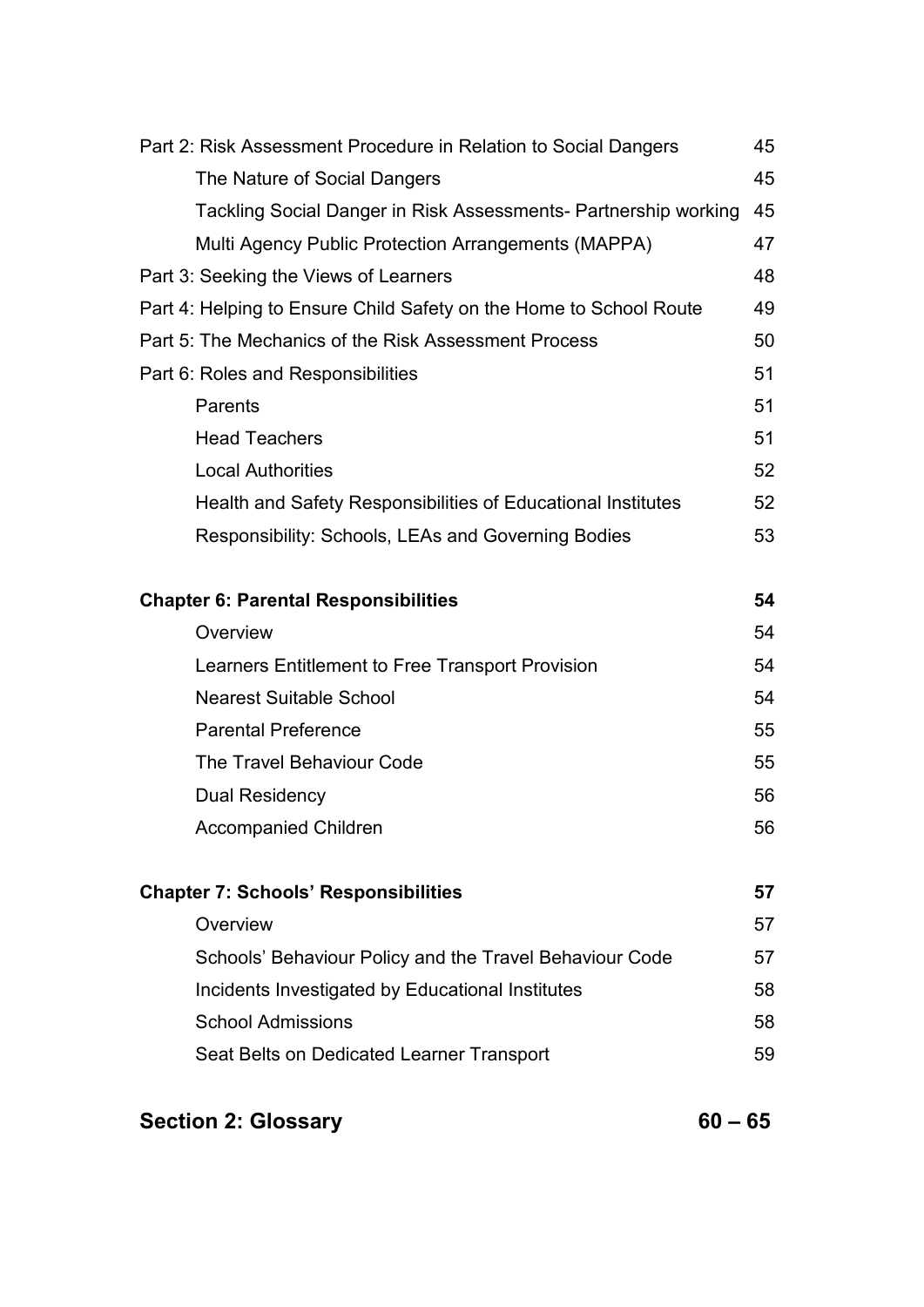| <b>Section 3: Advisory Guidance</b>                              | $66 - 88$ |
|------------------------------------------------------------------|-----------|
| <b>Frequently Asked Questions</b>                                | 66        |
| <b>Annex 1: Risk Assessment Matrix (Walked Routes to School)</b> | 89        |
| <b>Annex 2: Local Authorities' Risk Assessment Checklist</b>     | 91        |
| <b>Annex 3: Related Web Links</b>                                | 92        |
| <b>Local Authority</b>                                           | 92        |
| Engagement with Children and Young People                        | 94        |
| <b>Best Practice and Case Studies</b>                            | 95        |
| <b>School Travel Plans</b>                                       | 96        |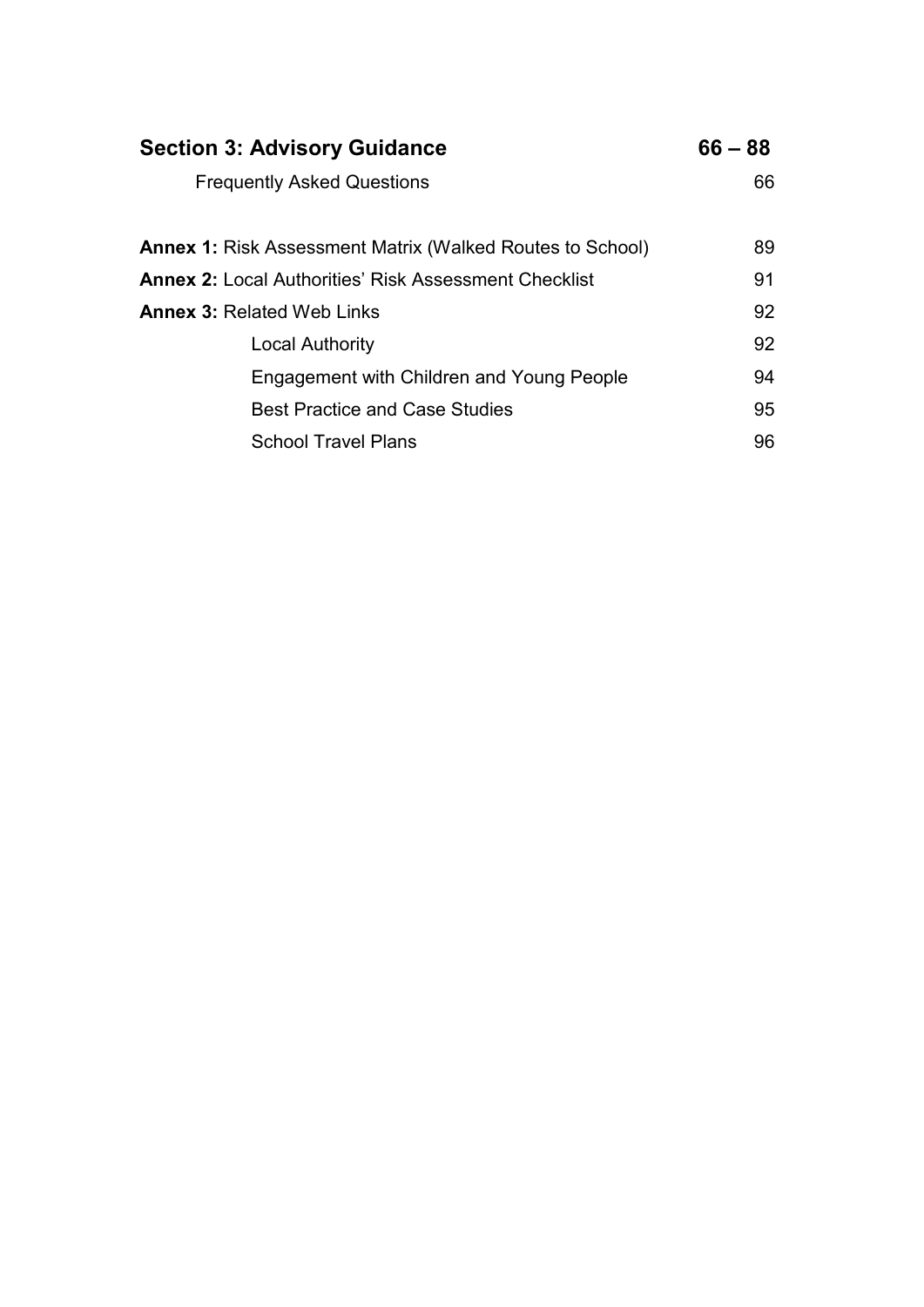#### **Section 1: Statutory Provisions.**

### **Summary**

In 2004, the Welsh Government adopted the United Nations Convention on the Rights of the Child  $(UNERC)^{1}$  as a basis of all policy making for children and young people in Wales. In 2011 Welsh Ministers passed the Rights of Children and Young Persons (Wales) Measure 2011<sup>2</sup> which provides that Welsh Ministers must have due regard to the requirements of the Convention when exercising any of their functions.

The safety of children is of paramount importance and the Learner Travel (Wales) Measure 2008<sup>3</sup> ("the 2008 Measure") requires local authorities to assess the suitability of travel for learners between home and places of education and training.

It is also important to secure the views of children and young people in accordance with the Rights of Children and Young Persons (Wales) Measure 2011. The views and perceptions of children can inform the local authority officers who have responsibility for assessing home to school travel provision. Working collaboratively with partners, such as governing bodies, head teachers, schools, Local Safeguarding Children's Boards, operators, parents and other agencies to share information and best practice can assist safeguarding of children travelling to and from school.

The Welsh Government has adopted the social model of disability however, much of the legislation is not written to reflect this model. Consequently this document contains non social model terminology.

<sup>1</sup> https://www.gov.uk/government/policies/creating-a-fairer-and-more-equalsociety/supporting-pages/the-united-nations-convention-on-the-rights-of-the-child-uncrc 2

<sup>2011</sup> nawm 2. http://www.legislation.gov.uk/mwa/2011/2/contents

<sup>3</sup> 2008 nawm 2. http://www.legislation.gov.uk/mwa/2008/2/contents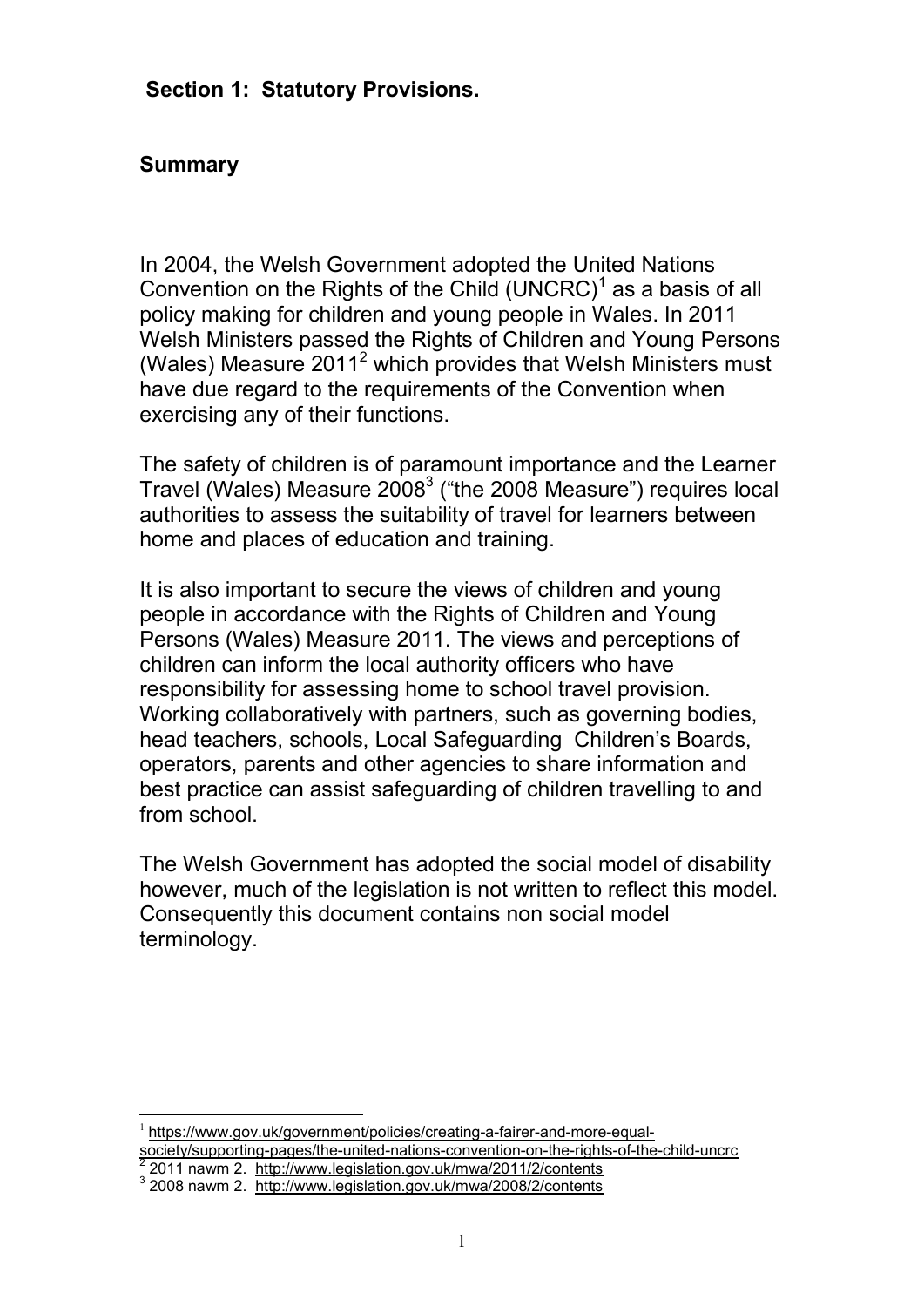#### **Section 1: Statutory Provisions.**

# **Chapter 1: The Learner Travel (Wales) Measure 2008.**

# **Overview**

- 1.1 The Education Act 1996 (as amended) sets out the law in Wales and England for the **attendance** of pupils at school and the Learner Travel (Wales) Measure 2008 (as amended) ('the Measure') sets out the legal framework specifically related to **travel and transport** provisions for learners<sup>4</sup> travelling from home to school<sup>5</sup> in Wales.
- 1.2 This Statutory Guidance ("the Guidance") is published by Welsh Ministers under section 15 of the Learner Travel (Wales) Measure 2008.
- 1.3 Under section 15 of the Learner Travel (Wales) Measure 2008, Welsh Ministers have the power to issue statutory guidance. Where guidance is statutory, local authorities are required to have regard to the guidance and will only be able to depart from such guidance where they can provide justification for doing so.
- 1.4 The Guidance has no special authority in regards to matters of legal interpretation. Where there appear to be differences between the Measure and the Guidance, the Measure always takes precedence.
- 1.5 Where the Guidance says that something **must** be done, this means that it is a requirement in either primary or secondary legislation and a footnote gives the appropriate provision.
- 1.6 Section 1 of this guidance document outlines the statutory provisions, specific duties and key responsibilities for Welsh Ministers, local authorities, governing bodies of maintained schools, head teachers, learners, parents and any other relevant body as appropriate.

 $4$  Definition of 'learner' is provided in the glossary (Section 2).

<sup>&</sup>lt;sup>5</sup> For the purposes of this document the term 'school' has the same meaning as the term "relevant places" defined in Section 1(4) of the Measure. For ease of reference, the definition of 'relevant places' is provided in the glossary (Section 2).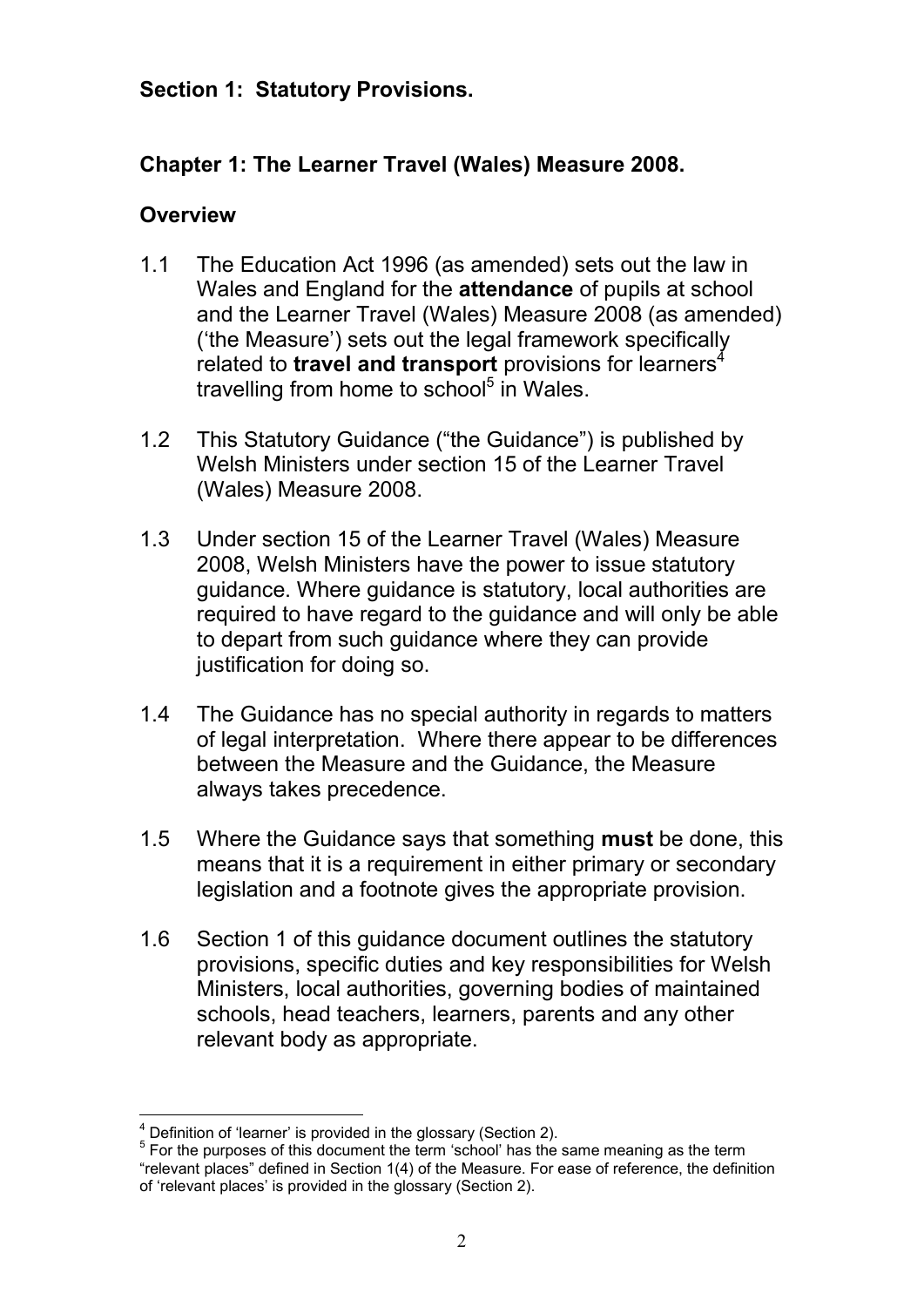- 1.7 The Measure sets out specific requirements for home to school transport in Wales. Its main provisions are :-
- 1.8 Legal Duties of the Welsh Ministers.

The Welsh Ministers **must:**

- Make an All-Wales Travel Behaviour Code ('Travel Code<sup>6</sup>')
- Promote access to Welsh Medium education<sup>7</sup> and training
- Promote sustainable modes of travel<sup>8</sup>
	- Welsh Ministers may also issue direction and/or make statutory guidance<sup>9</sup>.
- 1.9 Legal Duties of the local authority.

Local authorities<sup>10</sup> must:

- Assess the travel needs of learners in their authority  $area<sup>11</sup>$
- Provide free home to school transport for learners of compulsory school age attending primary school who live 2 miles or further from their nearest suitable school<sup>12</sup>
- Provide free home to school transport for learners of compulsory school age attending secondary school who live  $3$  miles or further from their nearest suitable school<sup>13</sup>
- Assess and meet the needs of "looked after" <sup>14</sup> children in their authority area<sup>15</sup>
- Promote access to Welsh medium education<sup>16</sup>
- Promote sustainable modes of travel<sup>17</sup>

<sup>&</sup>lt;sup>6</sup> Section 12 of the Measure

<sup>7</sup> Section 10 of the Measure

<sup>&</sup>lt;sup>8</sup> Section 11 of the Measure

<sup>&</sup>lt;sup>9</sup> Section 15 of the Measure

 $10$  Local authority means all relevant departments within the authority and is not limited to learner travel teams

 $11$  Section 2 of the Measure

 $12$  Section 3 of the Measure

<sup>&</sup>lt;sup>13</sup> Section 3 of the Measure

<sup>&</sup>lt;sup>14</sup> Definition of 'looked after' children is provided in Chapter 1 paragraph 1.49

<sup>&</sup>lt;sup>15</sup> Sections 2 and 3 of the Measure

<sup>&</sup>lt;sup>16</sup> Section 10 of the Measure

<sup>&</sup>lt;sup>17</sup> Section 11 of the Measure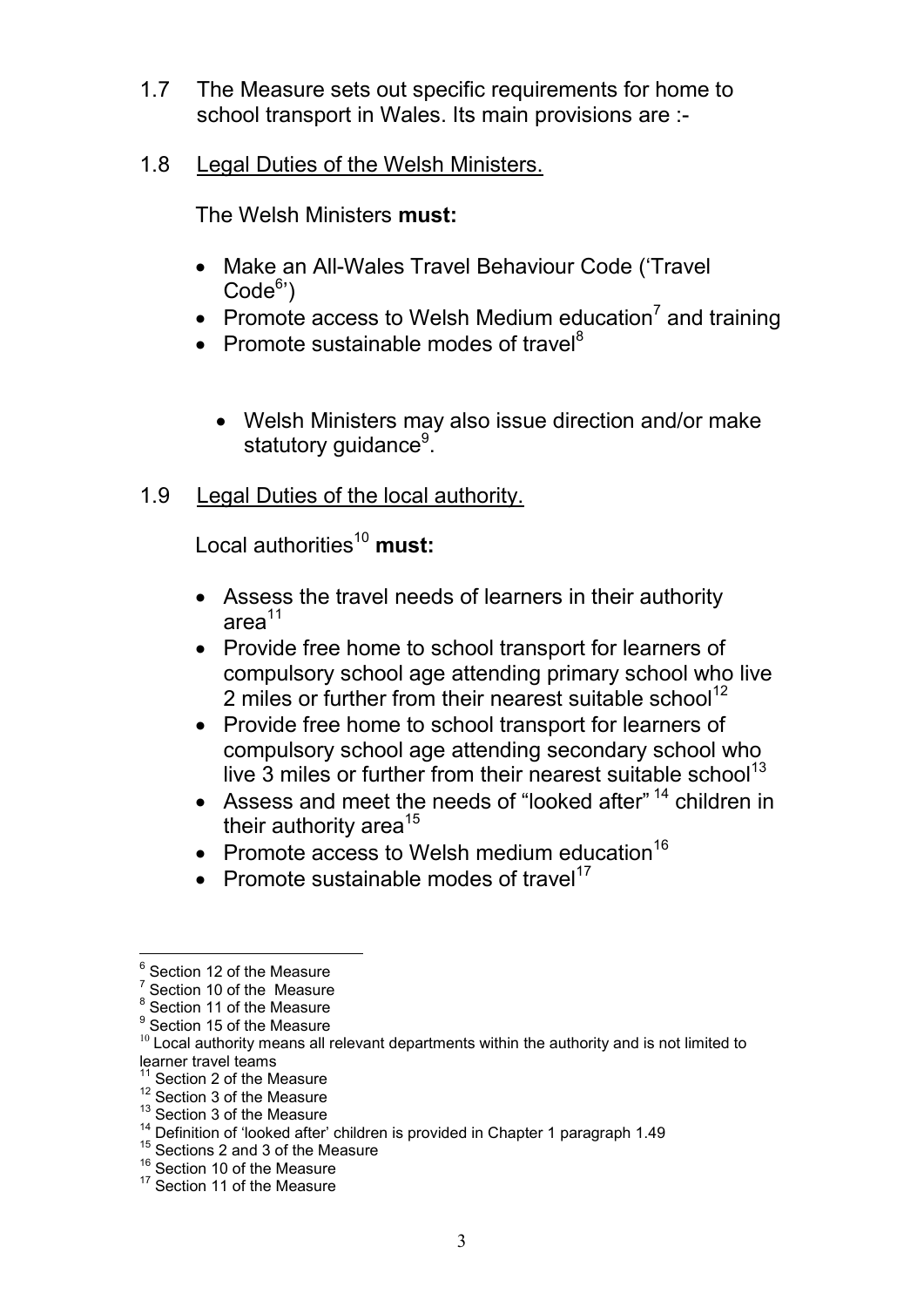Under section 32 of the Education Act 2002<sup>18</sup> (which was amended by section 21 of the Measure), local authorities have the power to change school session times<sup>19</sup>, if the **change is considered necessary or expedient to promote the use of sustainable modes of travel, or to make travel arrangements more effective or efficient<sup>20</sup>**.The Welsh Government has made regulations setting out the appropriate procedure.<sup>21</sup>

Where learners are not entitled to free transport, local authorities have the power to provide transport on a discretionary basis<sup>22</sup>.

1.10 Legal Duties of Head-teachers.

#### They **must:**

• Ensure compliance with the Travel Code<sup>23</sup>

Head Teachers should also:

- Promote knowledge and awareness of the Travel Code<sup>24</sup>
- Incorporate the Travel Code into the school's overarching school behaviour policy $25$

#### **Assessing Needs**

1.11 Section 2 of the Measure places a duty on a local authority to assess the travel needs of learners under the age of 19. This includes those who have reached 19 but started a course when under 19 and continue to attend that course

24 http://wales.gov.uk/topics/transport/integrated/learnertravel/travelcode/?lang=en <sup>25</sup> Section 89 Education and Inspections Act 2006 http://www.legislation.gov.uk/ukpga/2006/40/section/89

<sup>18</sup> 2002 c.32. http://www.legislation.gov.uk/ukpga/2002/32/section/32

<sup>&</sup>lt;sup>19</sup> This provision applies to community special schools, maintained nursery schools, foundation schools, voluntary aided schools and foundation special schools.

 $20$ . Change can only be made if it meets theses criteria

<sup>&</sup>lt;sup>21</sup> The Changing of School Session Times (Wales) Regulations 2009 (S.I. 2009/572). http://www.assemblywales.org/bus-home/bus-guide-docs-pub/bus-business-documents/busbusiness-documents-doc-laid.htm?act=dis&id=119939&ds=4/2009

 $22$  Section 6 of the Measure

<sup>&</sup>lt;sup>23</sup> Section 89(2A) of the Education and Inspections Act 2006 states that in determining a behaviour policy for a school the head teacher must require pupils to comply with the travel behaviour code. http://www.legislation.gov.uk/ukpga/2006/40/section/89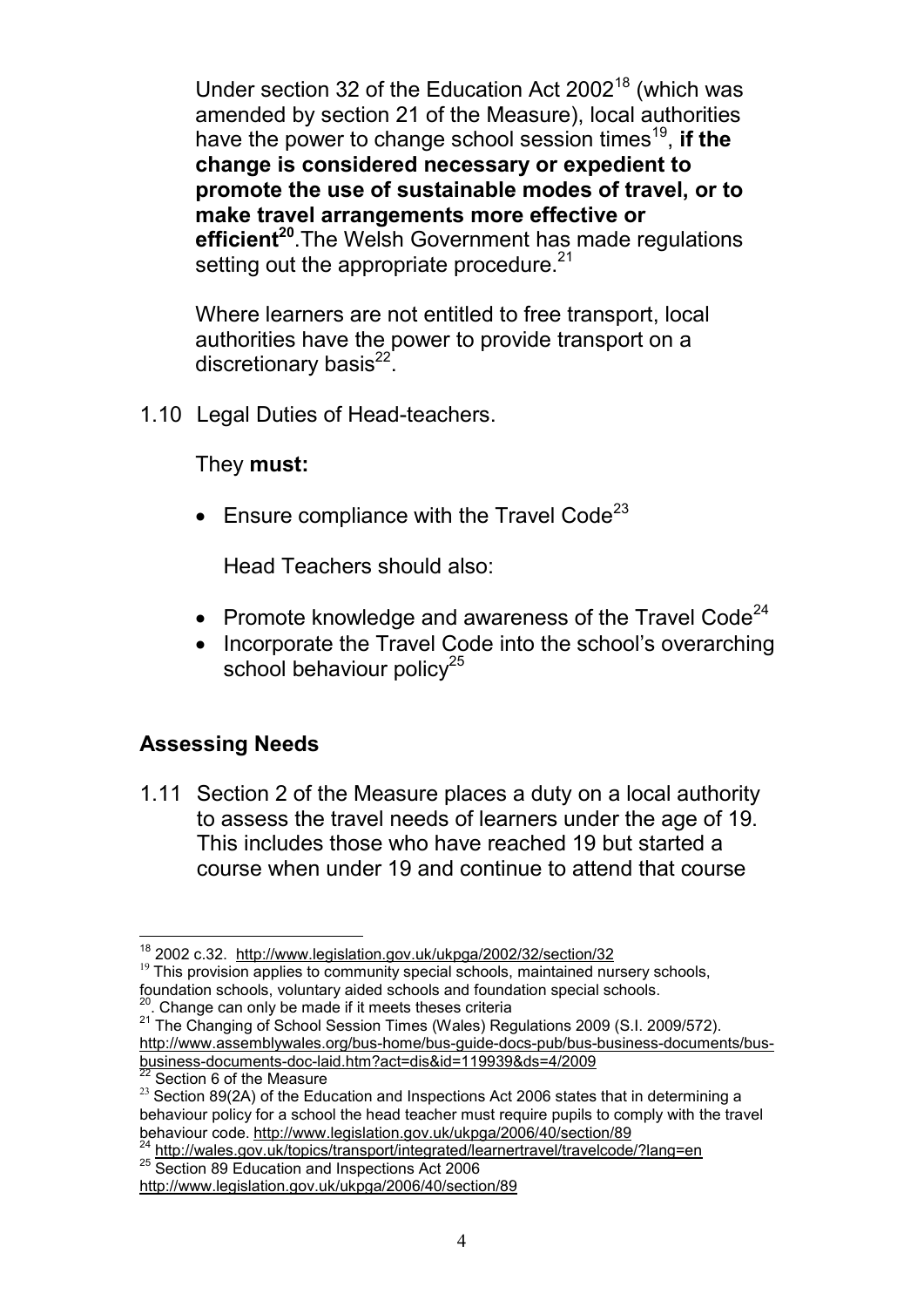who receive education or training and who are ordinarily resident in the authority's area $^{26}$ .

- 1.12 Assessing the travel needs of learners does not mean providing free transport. Learners will only qualify for free transport provision if they meet the entitlement criteria outlined in Chapter 1 paragraphs 1.21 – 1.26 and 1.51 of this document.
- 1.13 Learner travel needs are the specific needs of learners in terms of the travel arrangements between home and school each day. Those learners whose travel needs are assessed by the local authority also include those whose nearest suitable schools are in other local authority areas.
- 1.14 It is recommended that in assessing the travel needs of learners, local authorities should consider:-
	- Who the learners are in their area
	- Where those learners currently attend or are due to attend school
	- Which learners they are under a legal duty to provide with transport under Sections 3 and 4 of the Measure
	- Which learners they want to provide with travel on a discretionary basis under Section 6 of the Measure
	- What other arrangements already exist / will exist for those for whom they do not provide transport (e.g. does the further education college provide transport for 16-18 year olds?)
- 1.15 The local authority is also required to have regard to:-
	- The needs of disabled learners<sup>27</sup> and learners with learning difficulties<sup>28</sup>
	- Any particular needs of learners who are 'looked after' or formerly looked after by a local authority<sup>29</sup>

 $26$  Local authorities are required to assess the travel needs of learners under the age of 5 (nursery age)) and aged 16-19, but there is currently no legal duty to provide free or assisted transport arrangements for nursery or post-16 learners.

 $27$  Section 24(1) of the Measure. The definition of disability can be read as that from the Equality Act 2010, which is explained in the glossary (see Section 2)

Section  $24(1)$  of the Measure

 $29$  The statutory definition of 'looked after' children is defined in section 22(1) Children Act 1989 and is provided in Chapter 1 paragraph 1.49.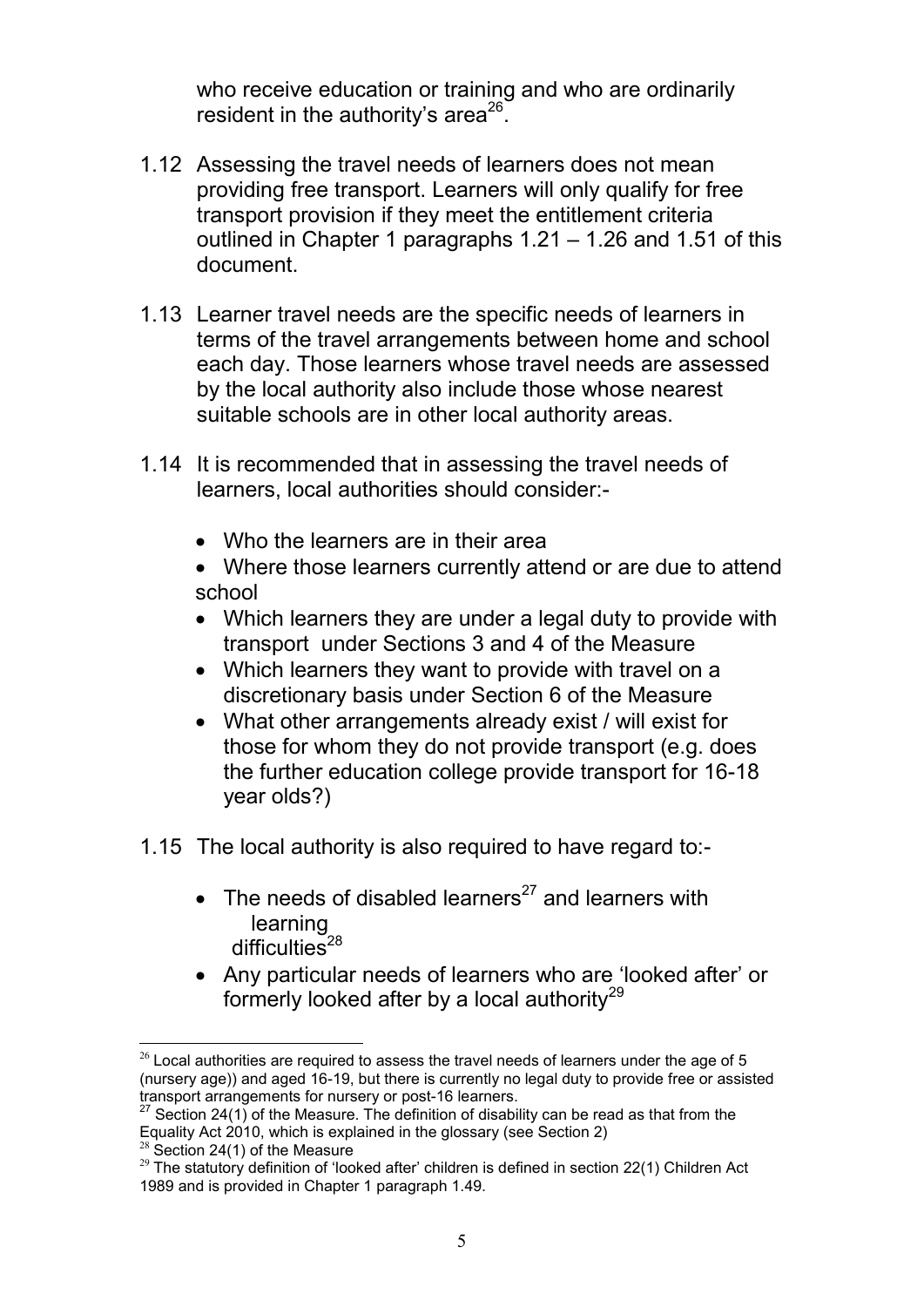- The age of a learner
- The nature of the route that the learner is expected to take between home and the places where they receive education or training.
- 1.16 In assessing the travel needs of learners, local authorities must<sup>30</sup> take into account the fact that the travel arrangements they make in light of the assessment must not cause unreasonable levels of stress; take an unreasonable amount of time or be unsafe.
- 1.17 The assessment will give a local authority an overview of the travel needs of learners in their area. This will allow them to make travel arrangements for learners in an efficient and effective manner and enable them to provide information to others about the travel arrangements available. Local authorities must also promote sustainable modes of travel $31$ when exercising their functions under the Measure as far as reasonably practicable.
- 1.18 The assessment is only required to take into account travel to and from the learner's home to the nearest suitable school and not the learner's travel needs during the day between different places of education or training, including:
	- residential trips or day trips organised by schools.
	- travel between schools or between different sites of the same school (i.e. travel incurred by learners during the school day to access courses in relation to the learning pathways programme)
- 1.19 When exercising functions under the Measure the local authority is not required to take account of extra curricular activities, breakfast or after-school clubs when assessing learner travel needs.
- 1.20 In each academic year, the local authority must assess the learner travel needs for the following academic year<sup>32</sup>.

 $30$  Sections 3(5) (transport arrangements) and 4(6) of the Measure (travel arrangements)

<sup>&</sup>lt;sup>31</sup> Definition of 'sustainable modes of travel' is outlined in Section 11 of the Measure and is provided in the glossary (Section 2)

 $32$  Section 2(2) of the Measure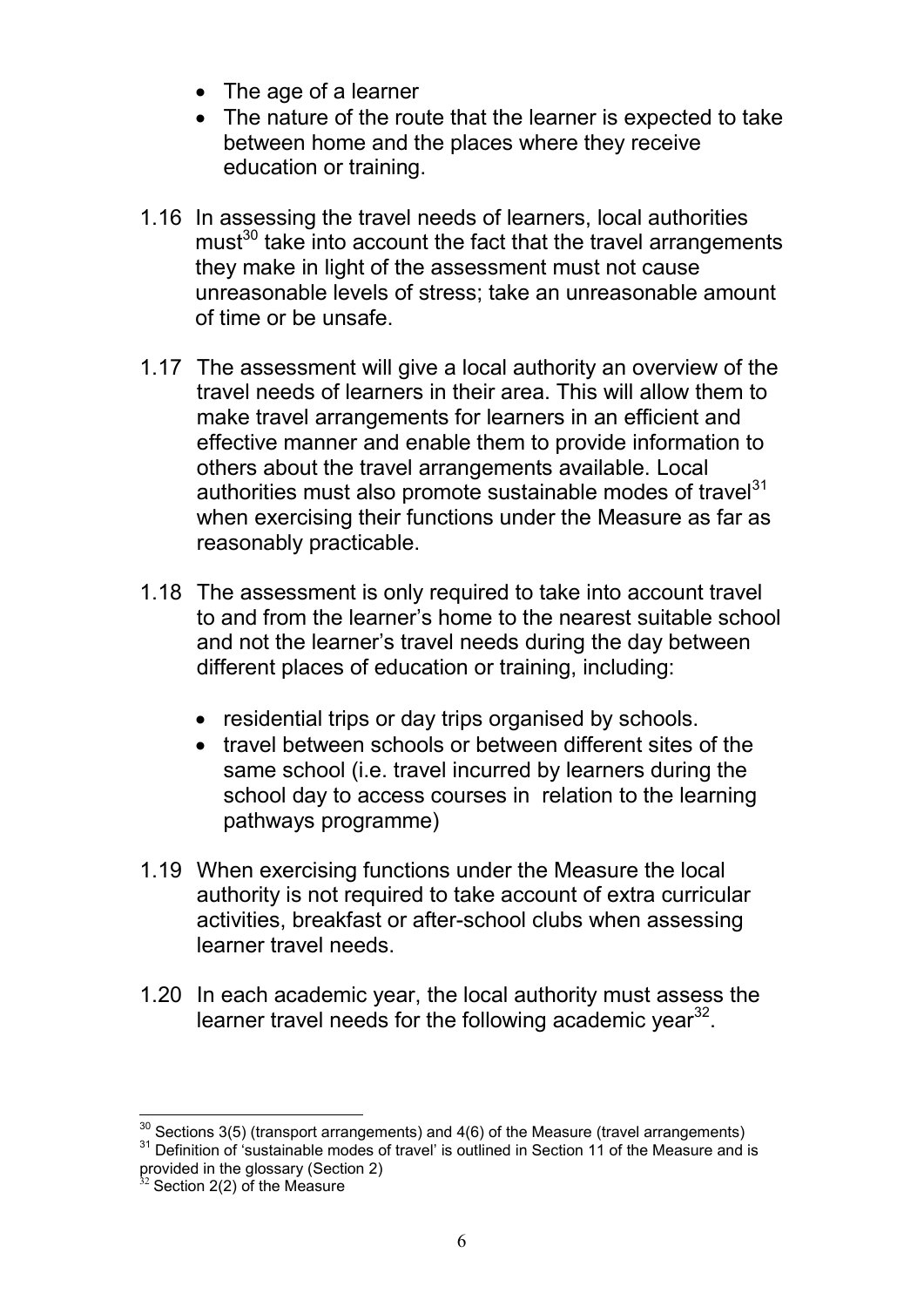#### **Entitlement**

- 1.21 Section 3 of the Measure places a duty on a local authority to make transport arrangements for learners of compulsory school age in specified circumstances and subject to specified conditions. The section makes provision for free transport defined by whether children receive primary or secondary education and whether they live further than set distances from the schools at which they receive education or training.
- 1.22 Learners receiving primary education will be entitled to free transport if they live two miles or more from their nearest suitable maintained school; pupil referral unit; or nonmaintained special school. The exception is if the authority has arranged for the learner to board at or near the school.
- 1.23 Where a learner receiving primary education has a statement of special educational needs (SEN), which names an independent school, then should that school be two miles or more from the learner's home, a local authority will have to provide free transport. The exception is if the authority has arranged for the learner to board at or near the school.
- 1.24 A similar entitlement is provided for learners receiving secondary education, but in this case if they live three miles or more from their nearest suitable maintained school; pupil referral unit; non-maintained special school or independent school named in a statement of special educational needs. Where the local authority has arranged for the learner to board at or near the school, the duty to provide free transport does not apply.
- 1.25 The entitlement includes transport for any learners of compulsory school age who attend their nearest suitable further education institution as a full time student if it is three miles or more from the learner's home and the local authority has not arranged for the learner to attend a suitable institution closer than three miles from the learner's home.
- 1.26 The entitlement also includes travel between home and school, where a learner is registered at more than one school and needs to attend different schools on different days of the week. For example this would cover travel at the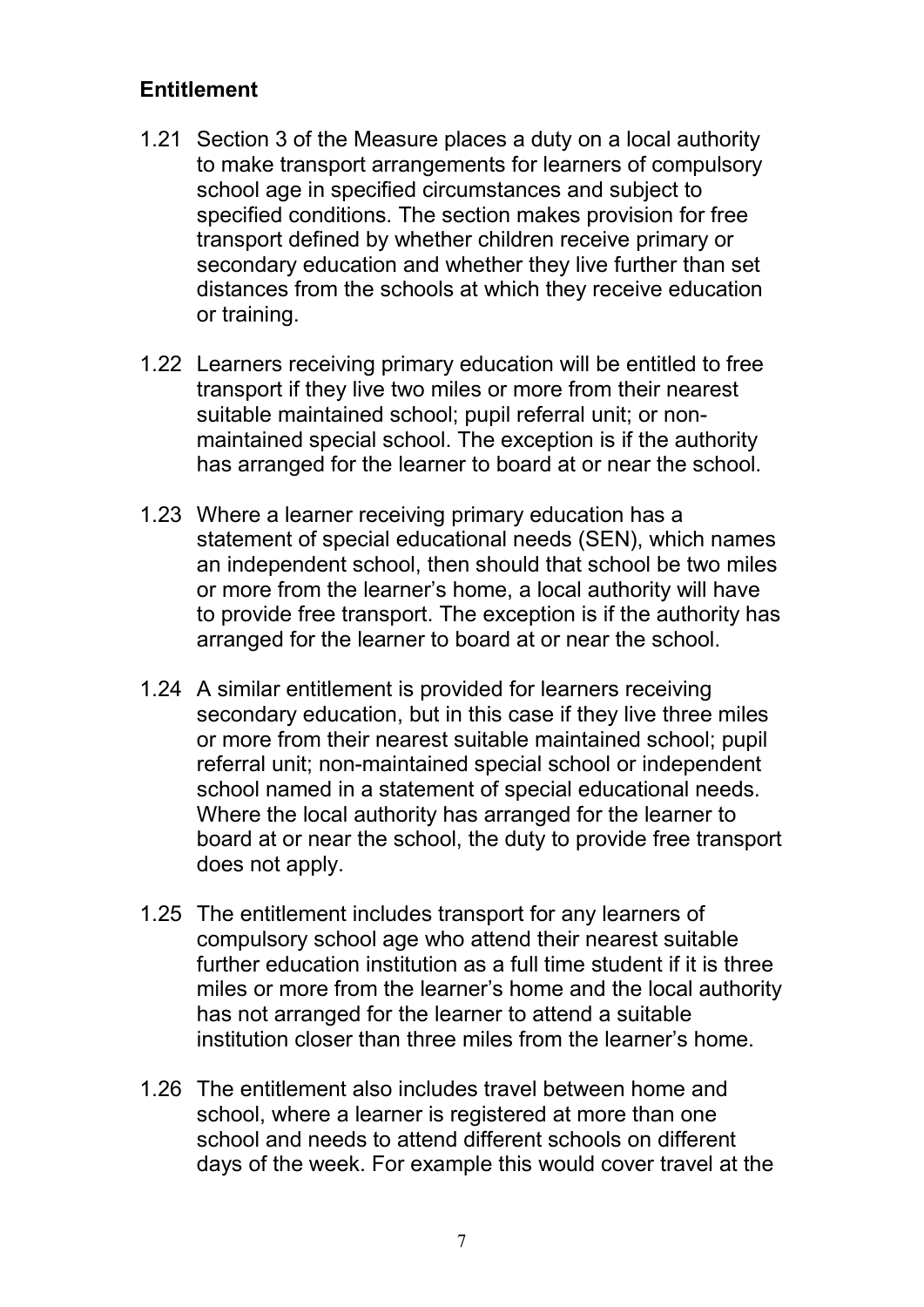beginning and/or end of the day to a different school. Transition may include when a learner is moving from a special needs unit into mainstream education.

# **Making Suitable Transport Arrangements**

- 1.27 The local authority must<sup>33</sup> make suitable transport arrangements to facilitate the attendance of the learner each day at their nearest suitable school where they receive education and training. Under Sections 3(5) and 4(6) of the Measure transport arrangements are not suitable if:
	- they cause unreasonable levels of stress for the learner
	- they take an unreasonable amount of time
	- they are unsafe

# 1.28 Unreasonable Levels of Stress

Local authorities must provide suitable transport arrangements to ensure that, as far as reasonably practicable, they do not cause unreasonable levels of stress to the learner<sup>34</sup>. There is no legal definition of 'stress', nor is there a definitive list of what criteria local authorities should take into account to determine if the journey causes an unreasonable level of stress. It is for local authorities to determine how stress assessments are carried out, in accordance with their own learner travel policy.

#### 1.29 Journey Times

The Measure does not specify a time limit for journeys, however, local authorities are required to assess the individual needs of learners when considering if a journey time is reasonable. An assessment should take into account the nature, purpose and circumstances of each journey. It is recommended that local authorities consider the following whilst assessing learner journey times $^{35}$  :-

• the learner's age

<sup>&</sup>lt;sup>33</sup> Section 3 of the Measure.

<sup>34</sup> Section 3(5) of the Measure.

 $35$  Information on what might be considered suitable journey times is provided in Section 3 (Question 4)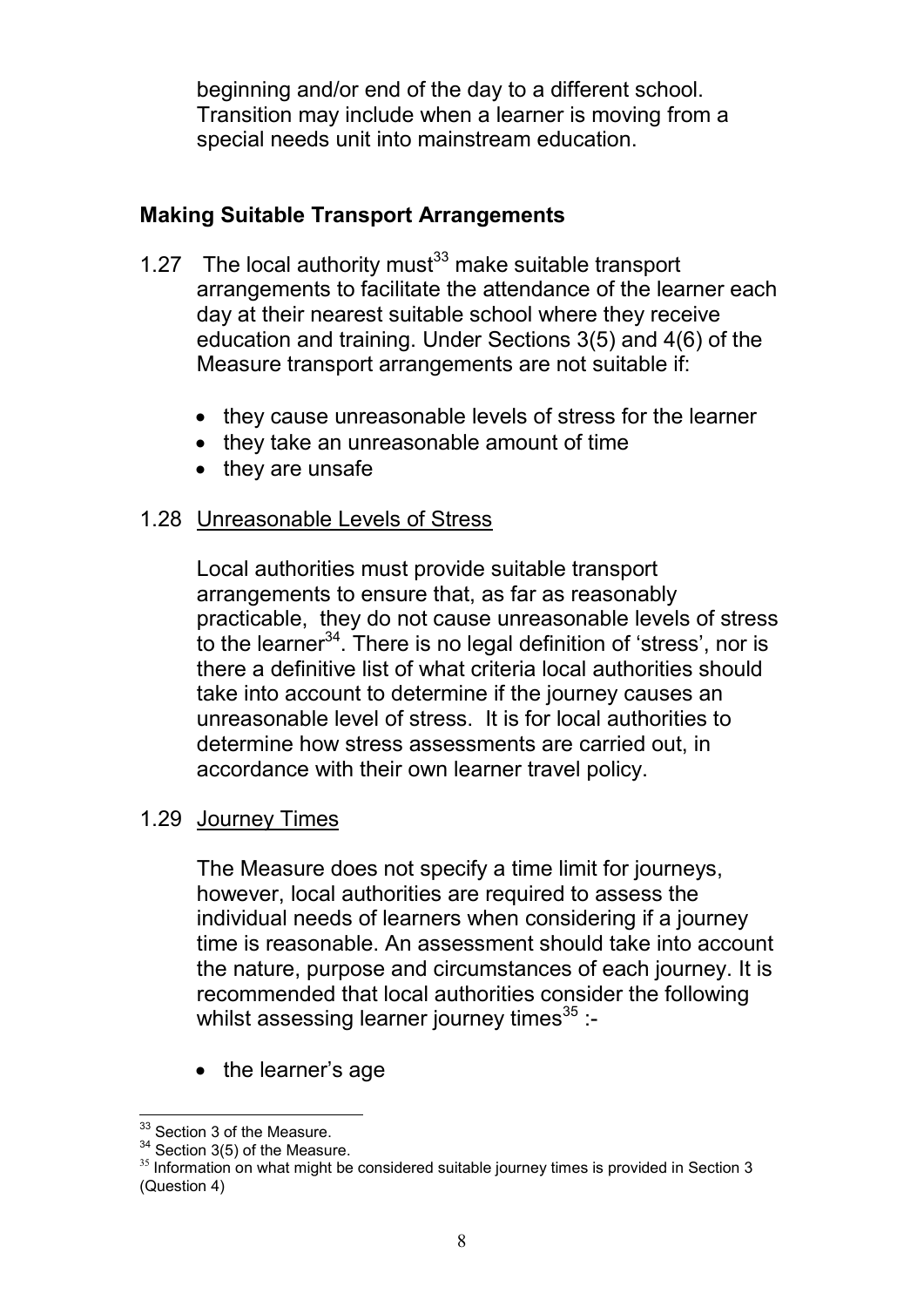- whether the learner has any disability or learning difficulties that need to be accounted for $36$
- for the purposes of this document the locality of the learner's home in relation to available schools in the vicinity $37$

#### 1.30 Safe Travel

For the purpose of this document 'safe travel' is defined as 'providing appropriate travel arrangements to ensure that as far as reasonably practicable a learner is not placed at risk $^{38}$ , whether known or foreseen, which might result in them or other persons sustaining a trauma and or serious physical injury'.

- 1.31 Further information on safe travel with regards to available walking routes is provided in Chapter 1 paragraphs 1.60- 1.64 and Chapter 5 of this document..
- 1.32 It is recommended that local authorities ensure that appropriate health and safety checks and risk assessments on learner transport are carried out. The assessment should take into account stress factors; appropriate journey times and safe travel arrangements<sup>39</sup> when determining what transport provisions are suitable for learners.
- 1.33 Local authorities should satisfy themselves that contracted arrangements for learner transport are safe. This is an ongoing duty so local authorities should ensure that processes are in place to monitor contracts and that prompt action is taken to remedy problems. There is no legal specification of when assessments should be carried out therefore local authorities have discretion in deciding how to meet this requirement. Further information on risk assessment best practice is provided in Section 3 (Questions 1 and 2) of this document.

 $36$  Both the journey time and the suitability of the school (which the learner may need access to) need to be accounted for – especially if a named specialist school is specified in the learner's statement of special education needs.

 $37$  'Vicinity' refers to suitable schools both within and outside the authority's area.

<sup>&</sup>lt;sup>38</sup> For the purposes of this document the definition of 'risk' is provided in the glossary (Section 2)

<sup>&</sup>lt;sup>39</sup> Section 3(5) of the Measure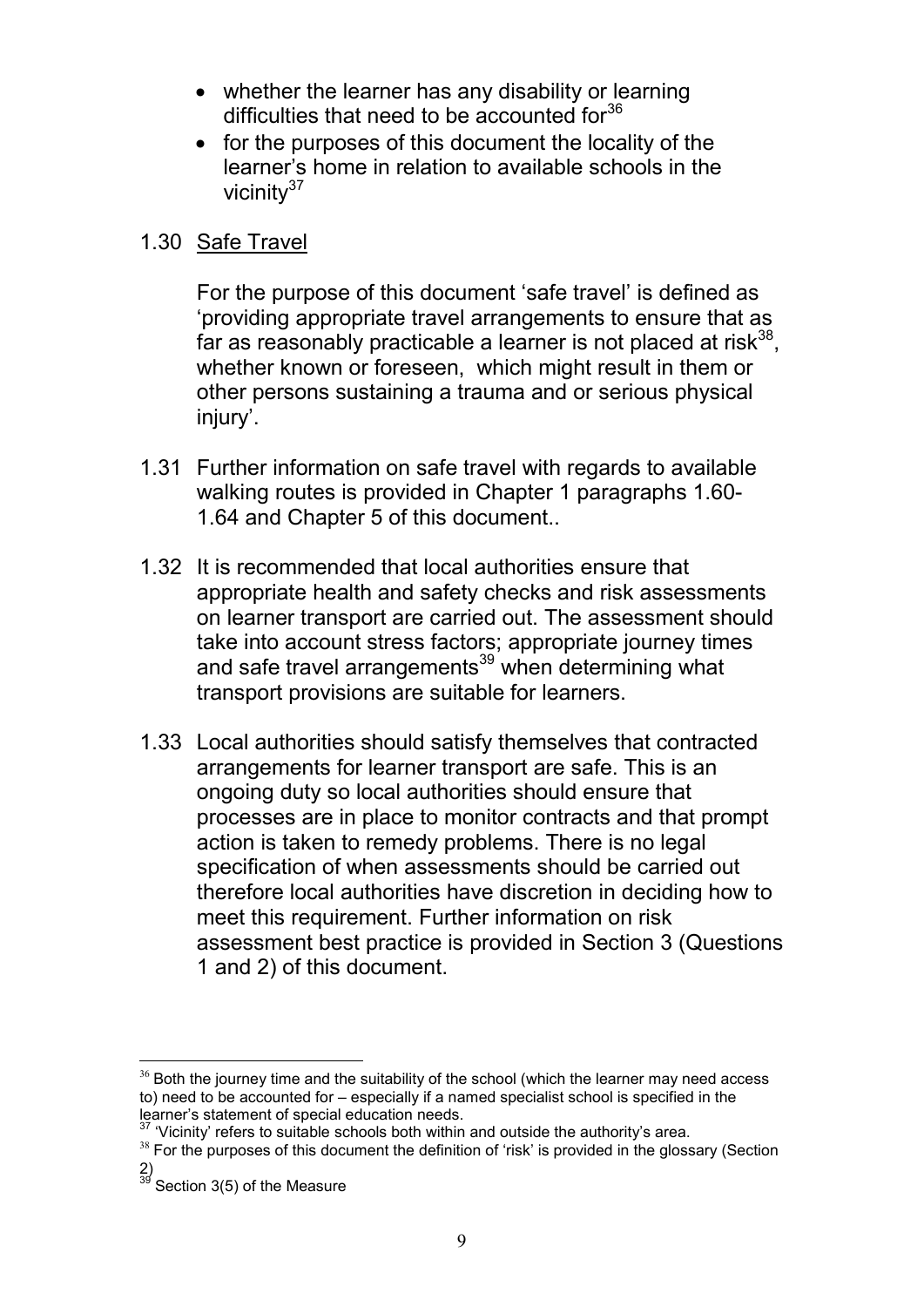#### 1.34 Making Other Travel Arrangements

Section 3 of the Measure is about dedicated transport provision, where this provision does not apply or it is an inappropriate transport arrangement, local authorities are under a duty to make other travel arrangements.

- 1.35 Section 4 of the Measure places a duty on a local authority to make other travel arrangements for children of compulsory school age if the authority thinks that it is necessary to facilitate a child's attendance at school. These travel arrangements only apply to travel to and from the learner's nearest suitable school at the start and/ or finish of the school day and does not include travel during the day.
- 1.36 Section 4 provides the basis for local authorities to support travel for learners if they have specific needs whether arising from a learning difficulty, a disability or any other factor which makes particular travel arrangements necessary to facilitate the child's attendance.
- 1.37 In considering whether travel arrangements are suitable, the local authority must<sup>40</sup> have regard to:
	- the needs assessment undertaken under Section 2 of the Measure (outlined in Chapter 1 paragraphs 1.11 -1.20 of this document)
	- the transport arrangements it is duty bound to make under Section 3 of the Measure
	- the age of the learner
	- any disability or learning difficulty $41$
	- the nature of the route a learner is expected to take

# **Nearest Suitable School**

1.38 The definition of nearest "suitable school" is where the "education or training provided is suitable having regard for the age, ability and aptitudes of the learner and any learning difficulties he or she may have $42$ ".

 $40$  Section 4(5) of the Measure.

<sup>41</sup> This includes taking into account a learner's disability and / or a learner's parent's disability. See Chapter 1 paragraphs 1.83- 1.97 for further information on this provision

<sup>42</sup> Section 4(9) of the Measure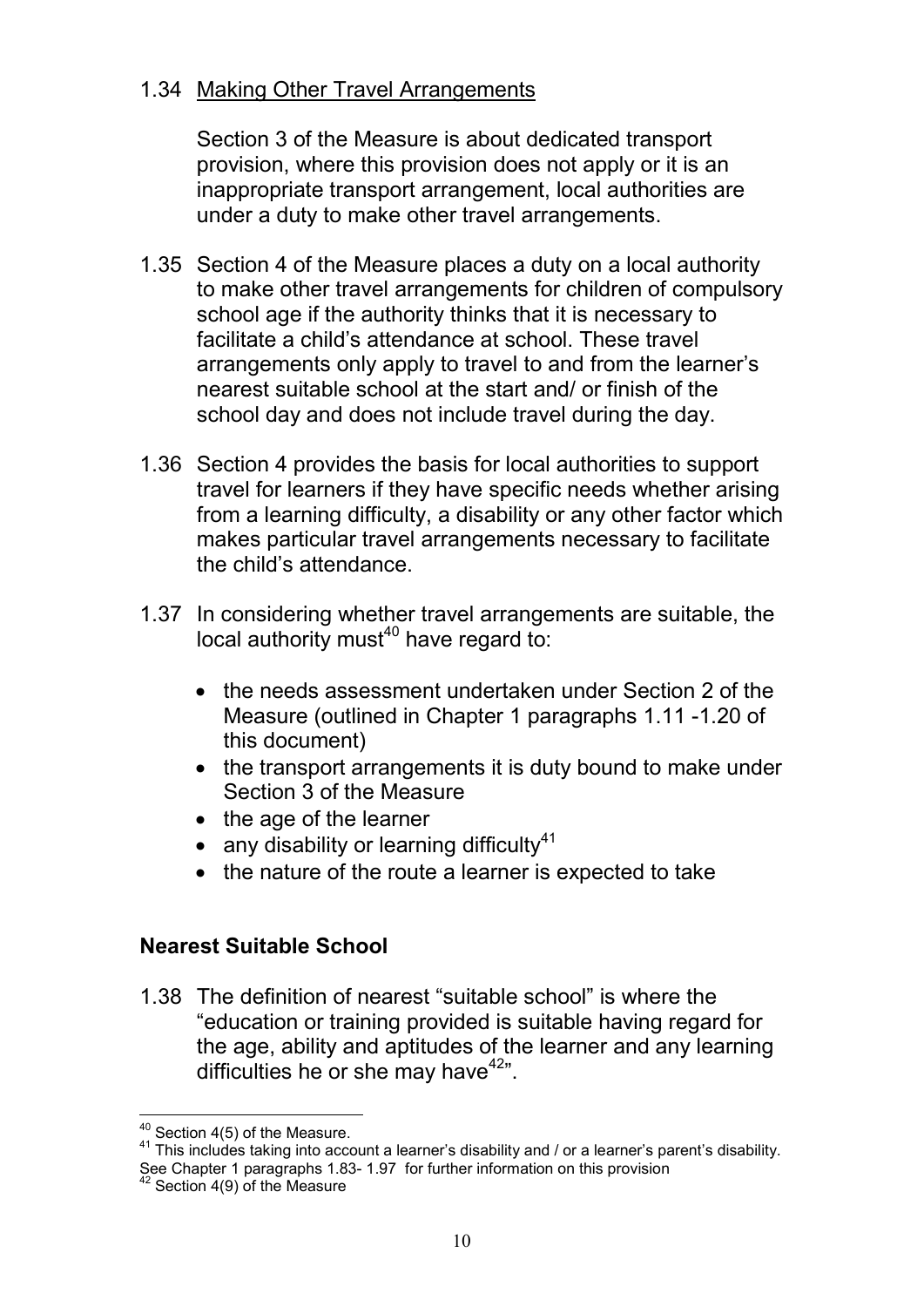- 1.39 Local authorities need to consider the suitability of the school when deciding if the placement is appropriate for the learner. Deciding which suitable school is the learners 'nearest' is a matter for the local authority to determine in accordance with their own learner travel and education policy. Local authorities need to set out how the nearest suitable school is identified and publish this information in their learner travel policy in accordance with provisions outlined in the Learner Travel Information (Wales) Regulations 2009<sup>43</sup>.
- 1.40 Parents and learners may express a preference for a particular school, a particular type of language provision or faith school, but the Measure does not confer on those parents and learners any rights to free transport to their preferred school and or location, unless that school is determined by the local authority to be the learner's nearest suitable school and the learner meets the distance criteria. Further information regarding parental and learner preference is provided in Chapter 1 paragraphs 1.44 – 1.47 and Chapter 6 paragraphs 6.6 – 6.9.
- 1.41 Transport must be provided free of charge<sup>44</sup> to a school outside a local authority's area if that establishment is deemed (under provisions outlined in Chapter 1 paragraphs 1.38 and 1.41) to be the learner's nearest suitable school and if the learner lives:
	- further than the statutory distances specified for their age (see Chapter 1 paragraph 1.9 (bullet points 1 and 2); or
	- under the statutory distance specified for their age where the prescribed route the learner is expected to travel has been classified unavailable by the relevant authority

#### 1.42 Admission to School

If a learner cannot be admitted to their nearest suitable school which results in the learner having to attend the next available nearest suitable school, the local authority has the same duty to provide free transport.

<sup>43</sup> http://www.legislation.gov.uk/wsi/2009/569/regulation/4/made

<sup>&</sup>lt;sup>44</sup> This relates to learners of compulsory school age only.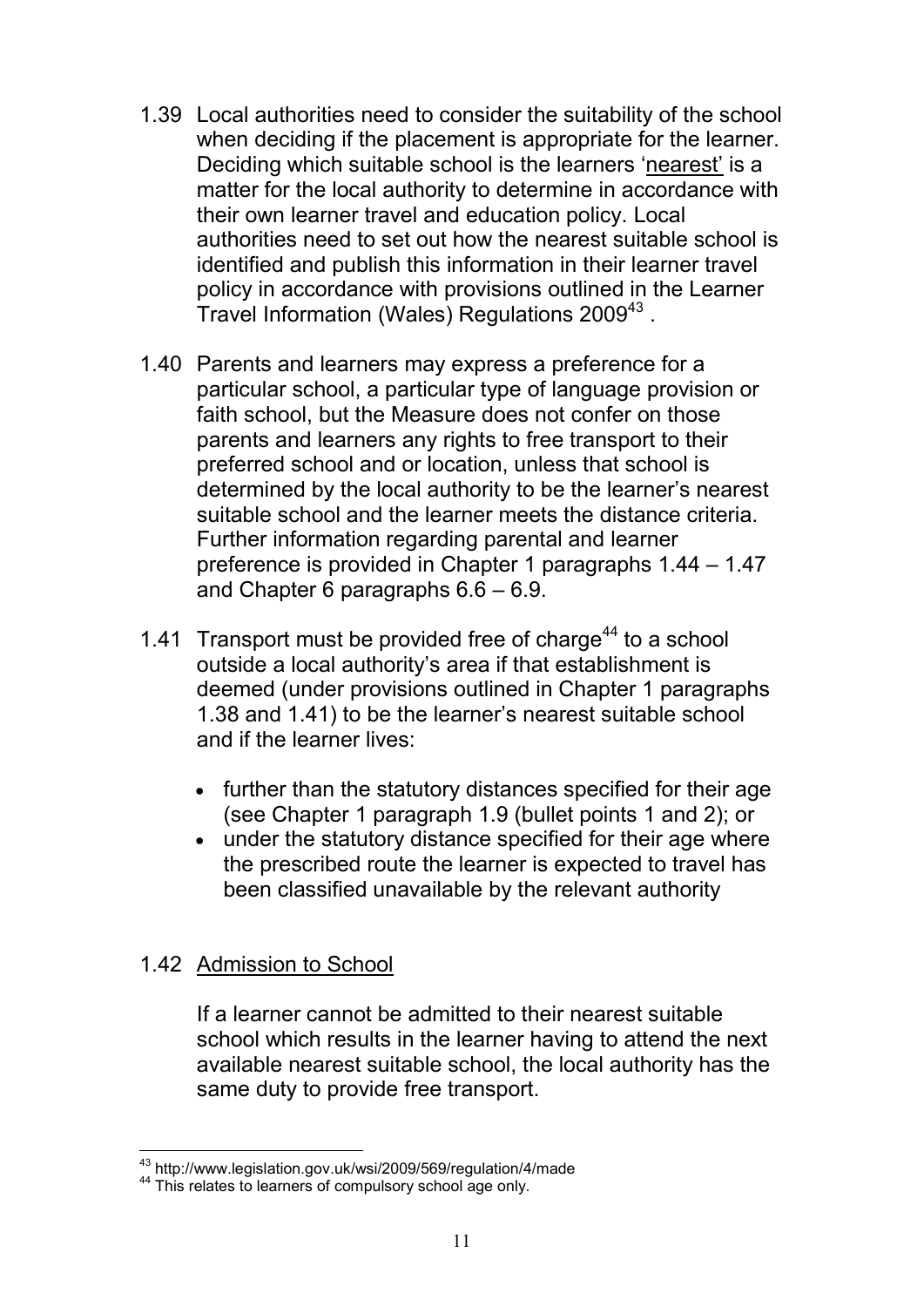1.43 The School Admissions Code 2013<sup>45</sup> (the '2013 Code') outlines in more detail the statutory requirements governing school admissions. The 2013 Code came into force on 8 July 2013 and applies to admission arrangements for intakes from September 2014/15 onwards. Paragraphs 2.48 – 2.55 of the 2013 Code outline how distance between home and school can be used as a determinant for entitlement to admission at a school where demand for places means that the oversubscription criteria applies $46$ .

#### 1.44 Parental Preference

Section 86 of the School Standards and Framework Act 1998 $47$  requires a local authority to enable a parent to express a preference for the school they wish their child to attend. For the purpose of this document this is defined as 'enacting parental preference'.

- 1.45 Parental preference does not give a right to a place in their chosen school. If there are places available at the parents' preferred school, the admission authority's decision should usually be to accept an application for admission. This can mean that some learners do not attend their nearest suitable school and live some distance away from the school they attend.
- 1.46 If a parent exercises their parental preference when determining which school their child attends and the chosen school is not the nearest suitable school agreed by the local authority, the learner is not entitled to free transport provision – even if the learner meets the distance or age criteria usually entitling them to free transport provision. In these circumstances, a local authority may provide discretionary transport provision under section 6 of the Measure. If the local authority decides to use this power in accordance with section 9 of the Measure, which outlines that transport arrangements must not favour certain types of education or training, they must ensure that they provide the same provision to all learners in the same circumstance within their

<sup>45</sup> 005/2013.

http://wales.gov.uk/topics/educationandskills/publications/guidance/schooladmission/?lang=e n

 $^{46}$  Further information regarding the oversubscription criteria is outlined in Section 3 (Question 44) of this document

<sup>47</sup> 1998 c. 31. http://www.legislation.gov.uk/ukpga/1998/31/section/86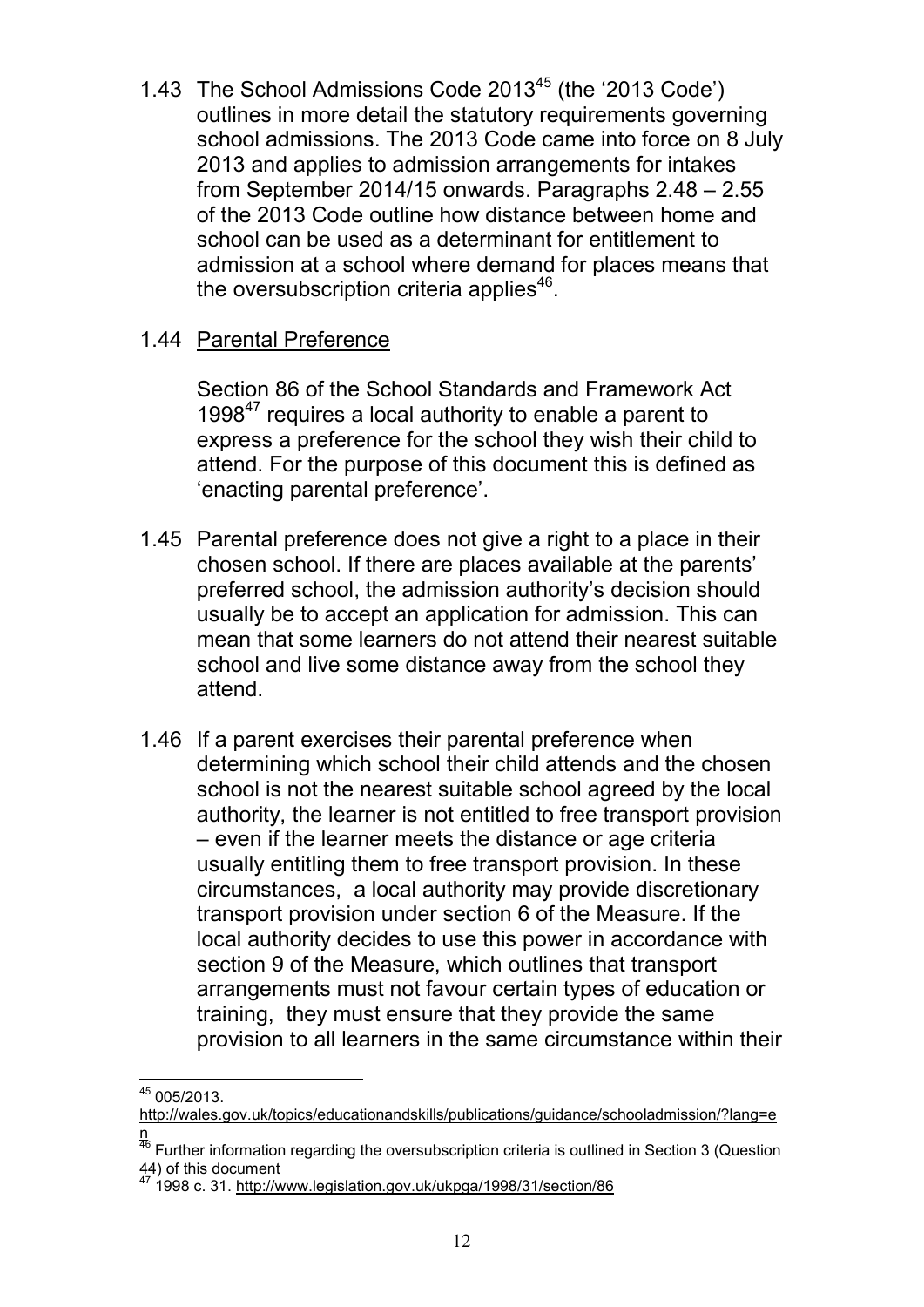authority. Further information regarding this provision is provided in Chapters 5 – Risk Assessing Walked Routes to School paragraph 5.54 and 5.56 and Chapter 6 – 'Parental Responsibilities' paragraphs 6.1 - 6.9 and 6.11 - 6.12.

#### Children's Preference

Local authorities should also bear in mind the United Nations Convention on the Rights of the Child ("UNCRC")<sup>48</sup> and any commitments made in relation to it.

1.47 When a child exercises their preference for a school they would like to attend, if it is not their nearest suitable school the learner is not entitled to free transport provision even if they meet the distance and age criteria usually applied to receive free transport provision. Further information regarding this provision is provided in Chapter 6 – 'Parental Responsibilities' paragraphs 6.1– 6.9 and 6.11– 6.12.

# **Attendance of Pupils at School**

1.48 Section 444 of the Education Act 1996 creates the offence on the part of a parent of failing to secure the regular attendance at school of a registered pupil. Section 20 of the Measure amends section 444<sup>49</sup> to provide that a parent will have a defence to a prosecution if a local authority has failed to discharge, where required, their statutory duties under this Measure to make travel arrangements to facilitate the attendance of their child at school.

#### **Looked After Children**

1.49 The definition of a 'looked after' child is the term used within the Children Act 1989 to describe a person (under the age of 18) who is in the care of the local authority, or who is provided with accommodation for more than 24 hours by a  $\overline{a}$  local authority<sup>50</sup> in the exercise of its social services

<sup>48</sup> https://www.gov.uk/government/policies/creating-a-fairer-and-more-equalsociety/supporting-pages/the-united-nations-convention-on-the-rights-of-the-child-uncrc

<sup>&</sup>lt;sup>49</sup> http://www.legislation.gov.uk/ukpga/1996/56/section/444 <sup>50</sup> As defined by Section 22(1) of the Children Act 1989

http://www.legislation.gov.uk/ukpga/1989/41/section/22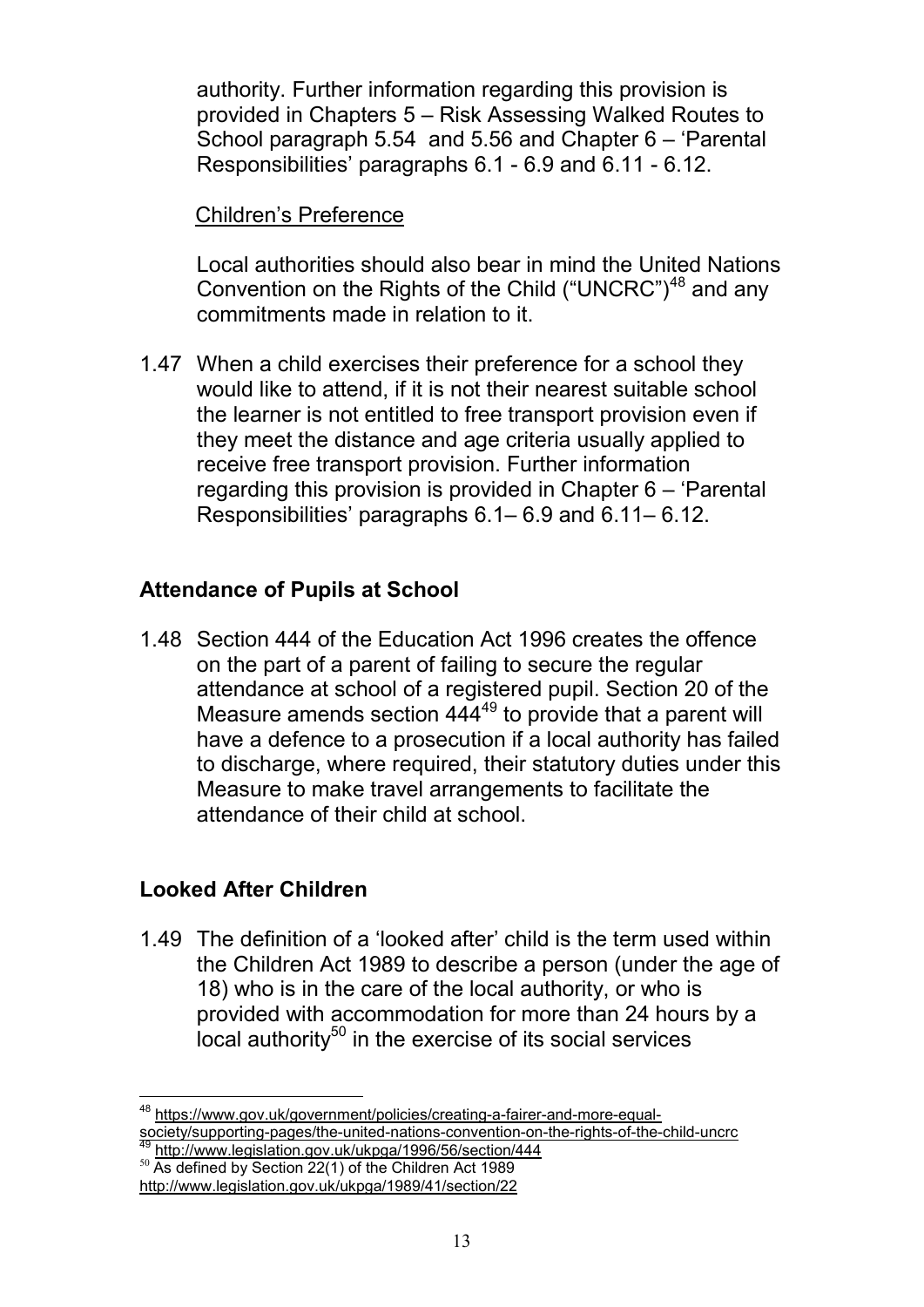functions<sup>51</sup> This could be a placement with foster carers; in residential homes or with parents or other relatives ('kinship care').'

- 1.50 A learner who is classified as a 'looked after child' is different to a child (learner) with dual residency $52$ .
- 1.51 Under Section 3 and 4 of the Measure, the same age and distance criteria apply to 'looked after' children (learners) as to those who are not looked after. But the provision that the learner must attend their nearest suitable school to their home does not apply to 'looked after' learners (in the same way it applies to learners who are not looked after). Further information explaining the justification for this difference in provision is provided in Section 3 (Question 6) of this document.

# **Ordinary Residence**

- 1.52 Section 19 of the Measure sets out the provisions for determining a person's ordinary residence in particular circumstances. There is no statutory definition of the term 'ordinary residence'. However for the purposes of this document, 'ordinary residence is defined as 'where a learner usually lives, or if under 16, where those with parental responsibility for the learner live.'
- 1.53 'Living' means more than occasionally visiting. If a learner has no ordinary residence they should be treated as being ordinarily resident at the place at which they are for the time being resident<sup>53</sup>.
- 1.54 Dual Residency

<sup>&</sup>lt;sup>51</sup> These are social services functions within the meaning of the Local Authority Social Services Act 1970 (apart from functions under Section 17, 23B and 24B of the Children Act 1989). From the commencement of the Social Services and Well-being (Wales) Act 2014, "looked after" child will be defined in the Act to refer to a child who is in the care of the local authority or who is provided with accommodation for more than 24 hours by a local authority in the exercise of its social services functions as described in Schedule 2 to the Act (apart from functions under section 15, Part 4 or section 109, 114 or 115 of the Act). http://www.legislation.gov.uk/ukpga/1989/41/part/III

 $52$  Further information on looked after children is provided in Section 3 (Questions 5 and 6) of this document. Further information of what transport entitlement is given to learners in dual residency is outlined in Chapter 1 paragraphs 1.54 – 1.59

<sup>53</sup> Section 19(1) of the Measure.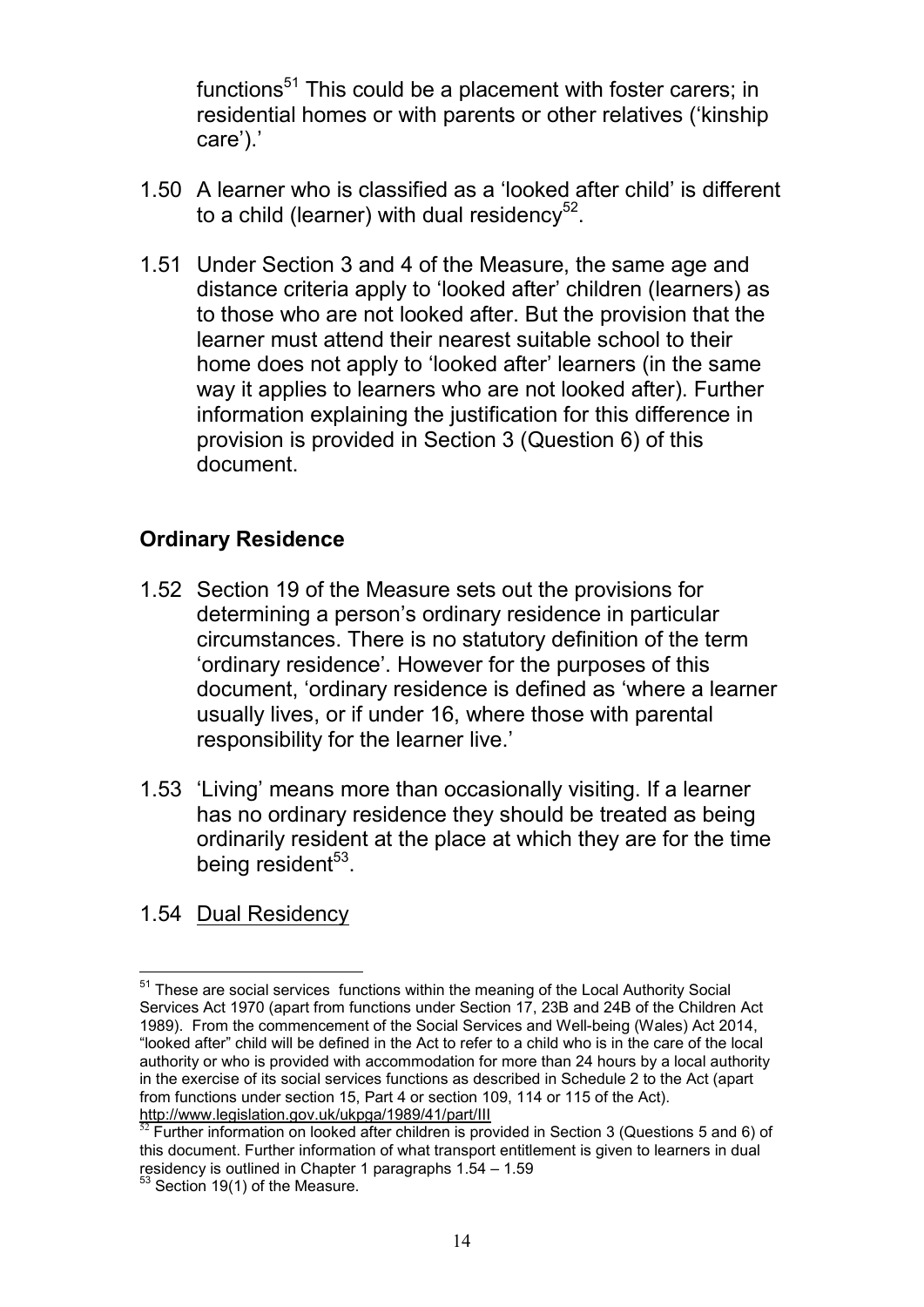Dual residency means a learner who has more than one home (ordinary place of residence). This provision applies to learners whose parents are not living together with the learner living partly with each parent $54$ , or with a parent and other carer, foster placement etc.

- 1.55 Where a learner has dual residence both places of residence should be regarded as the learner's ordinary residence. If a learner lives at more than two such places then only those two places nearest to their school will qualify $55$ .
- 1.56 Sections 3 and 19 of the Measure place a duty on a local authority to provide free transport for learners (of dual residence) to their nearest suitable school if the learner is of compulsory school age and the residence(s) meet the statutory distance criteria (see paragraphs 1.21– 1.26 and 1.51). If the statutory criteria is not met local authorities still have the option of providing discretionary transport under section 6 powers. Further advice regarding this provision is provided in Section 3 (Questions 7 and 8) of this document.
- 1.57 Section 9 of the Education Act 1996<sup>56</sup> states that local authorities must have regard to the general principle that learners are to be educated in accordance with the wishes of their parents so far as reasonably practicable and so far as that is compatible with the provision of efficient instruction and training and the avoidance of unreasonable public expenditure.
- 1.58 Where a learner has two places of ordinary residence which are located in two different local authorities, each of those local authorities will be responsible for the learner's travel arrangements when the learner is residing in its area.
- 1.59 Further information regarding dual residency is provided in, Chapter 6 – 'Parental Responsibilities' – paragraph 6.11 and Section 3, Questions 7 and 8.

<sup>54</sup> 'Parent' means a parent within the meaning of section 576(1) of the Education Act 1996 who is an individual and includes any person who is not a parent but who has parental responsibility, or who has care for the child.

http://www.legislation.gov.uk/ukpga/1996/56/section/576 Section  $19(6)$  of the Measure.

<sup>56</sup> http://www.legislation.gov.uk/ukpga/1996/56/section/9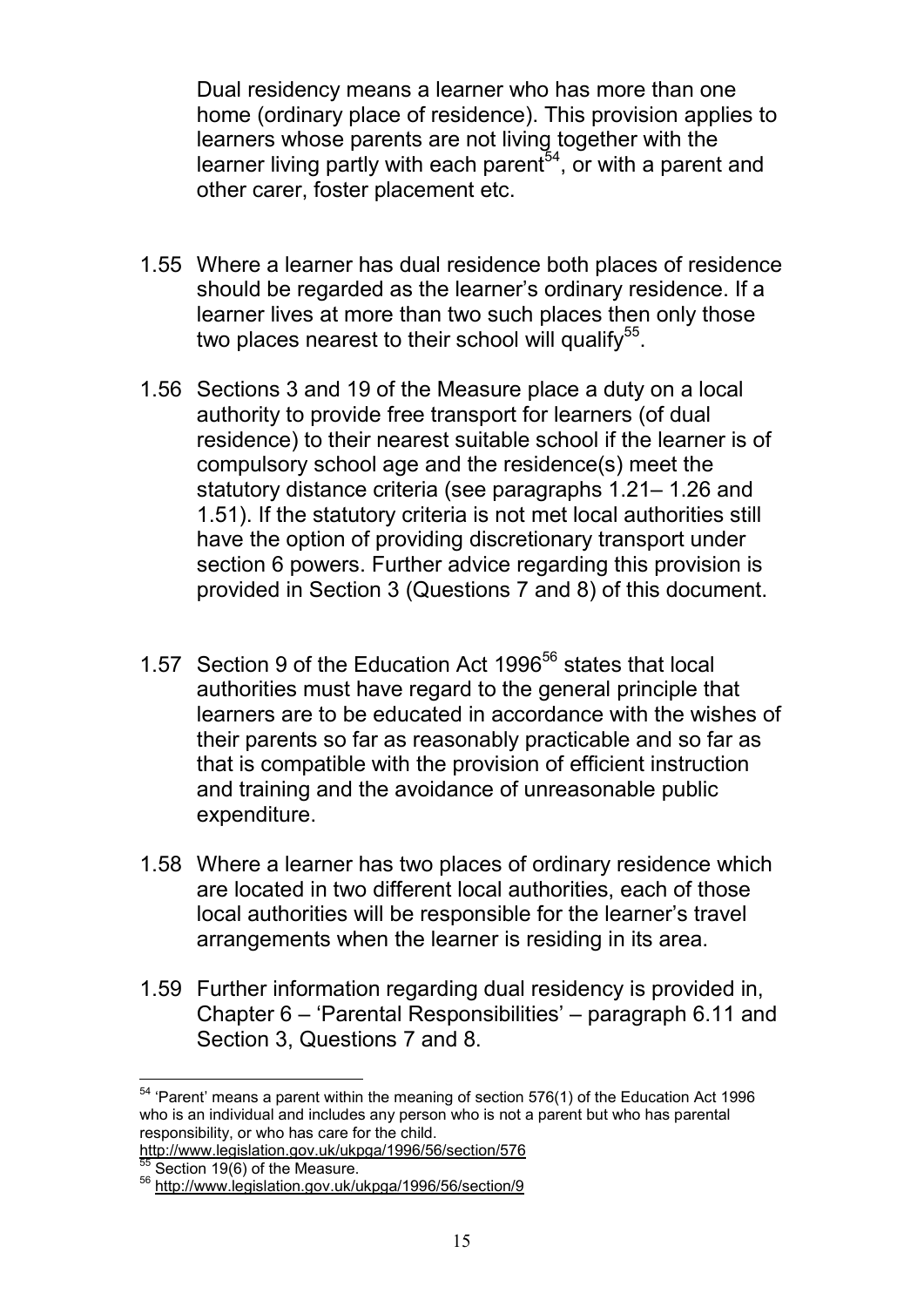# **Walking Distances and Available Walking Routes**

- 1.60 Section 3 of the Measure sets out the distance criteria whereby learners are entitled to free transport to and from their nearest suitable school. Distances below these thresholds for the purpose of this document are referred to as 'walking distances'.
- 1.61 Under section 3(7) of the Measure the walking distance should be measured by the 'shortest available route'. A route is considered to be available if it is safe (as far as reasonably practicable) for a learner without a disability or learning difficulty to walk the route alone or with an accompanying adult if the learner's age and levels of understanding requires this.
- 1.62 If a route is not 'available' and there is no alternative 'available' walking route within the respective distance threshold applicable to the learner's age, which can be used instead as prescribed within section 3 of the Measure, the learner cannot be expected to walk to their nearest suitable school, even though the distance from home to school is less than the distance limit that applies to the learner's age.
- 1.63 In such cases the local authority has a duty to provide the learner with free transport to and from their nearest suitable school, but only if the learner is attending their nearest suitable school. If a learner does not attend their nearest suitable school and if the walking route is not 'available' the local authority is not required to provide free transport.
- 1.64 It is recommended that assessment of walking distances and routes to school be carried out by local authorities in accordance with:
	- the risk assessment procedure outlined in Chapter 5 of this document
	- the Health and Safety Executive guidance and other relevant legislation governing health and safety provision  $57$

 $57$  http://www.hse.gov.uk/workplacetransport/separating.htm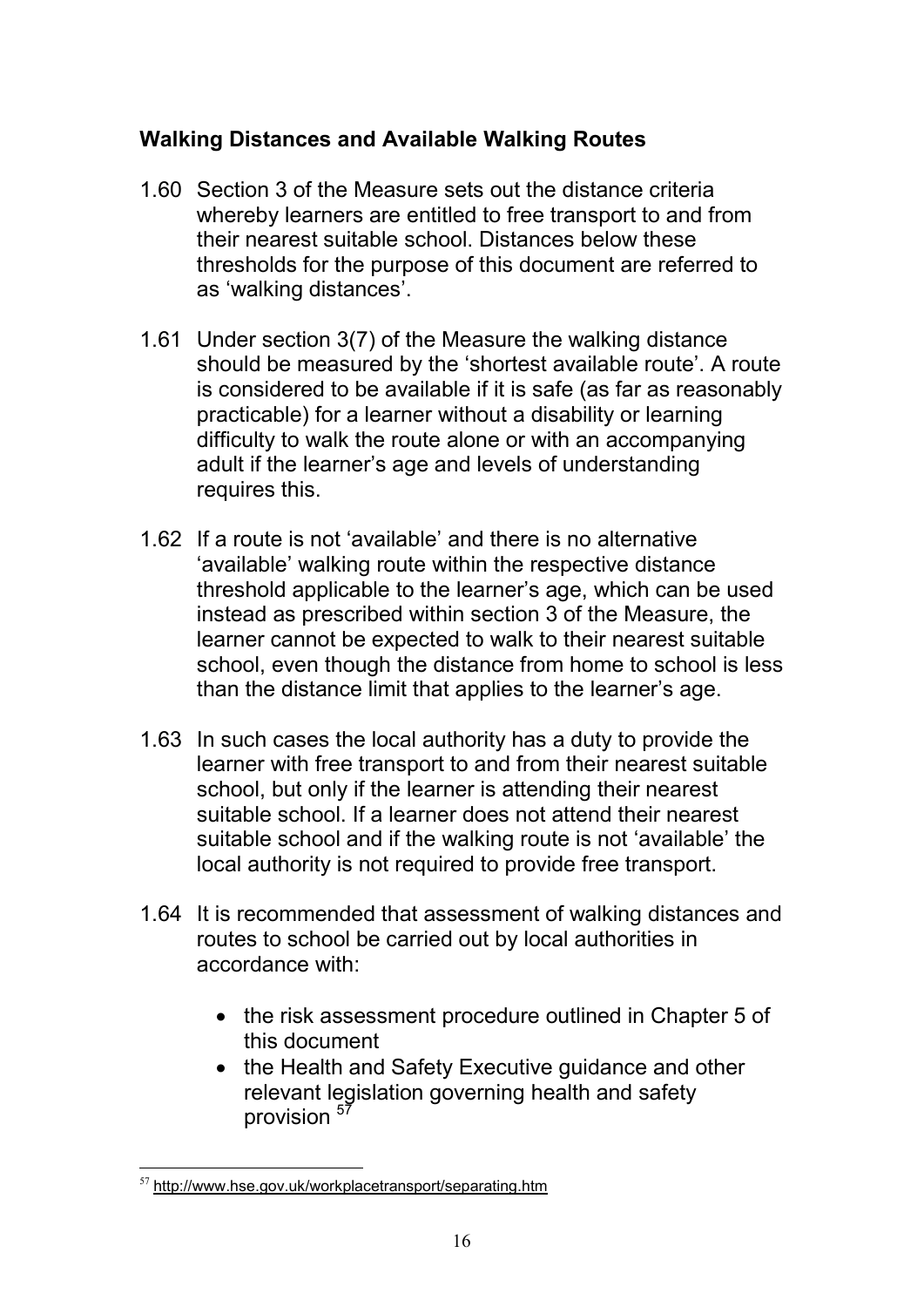Further advice on when risk assessments should be undertaken is provided in Section 3 (Question 2) of this document.

#### **Transport for Learners Not in Compulsory Education or Training**

#### Post-16 Learners

- 1.65 Section 2 of the Measure requires local authorities to assess the travel needs of all learners under the age of 19 who receive education or training and who are ordinarily resident in the authority's area. This includes those who have reached 19 but started a course when under 19 and continue to attend that course.
- 1.66 There is no statutory duty for a local authority to provide free transport to post - 16 learners who continue their studies in mainstream further education or training.
- 1.67 There is no statutory duty on a local authority to provide free transport to a learner with a disability or learning difficulty in post-16 further education or training, although in assessing learner travel needs under section 2(4) of the Measure, a local authority "must have regard in particular" to the needs of learners who are disabled or with learning difficulties. Further information on transport costs for children with statements is provided at 8.87 to 8.90 of the SEN Code of Practice for Wales<sup>58</sup>.
- 1.68 Section 6 of the Measure provides local authorities with the power to provide discretionary transport arrangements for post-16 learners. Further information on discretionary transport provisions is provided in Chapter 1 paragraphs 1.98 – 1.105.
- 1.69 The Measure repeals Section 509AA of the Education Act 1996 so local authorities in Wales are no longer required to publish a separate transport policy statement for learners of sixth form age. However, under the Learner Travel

<sup>58</sup> http://learning.wales.gov.uk/resources/special-education-needs-code-of-practice/?lang=en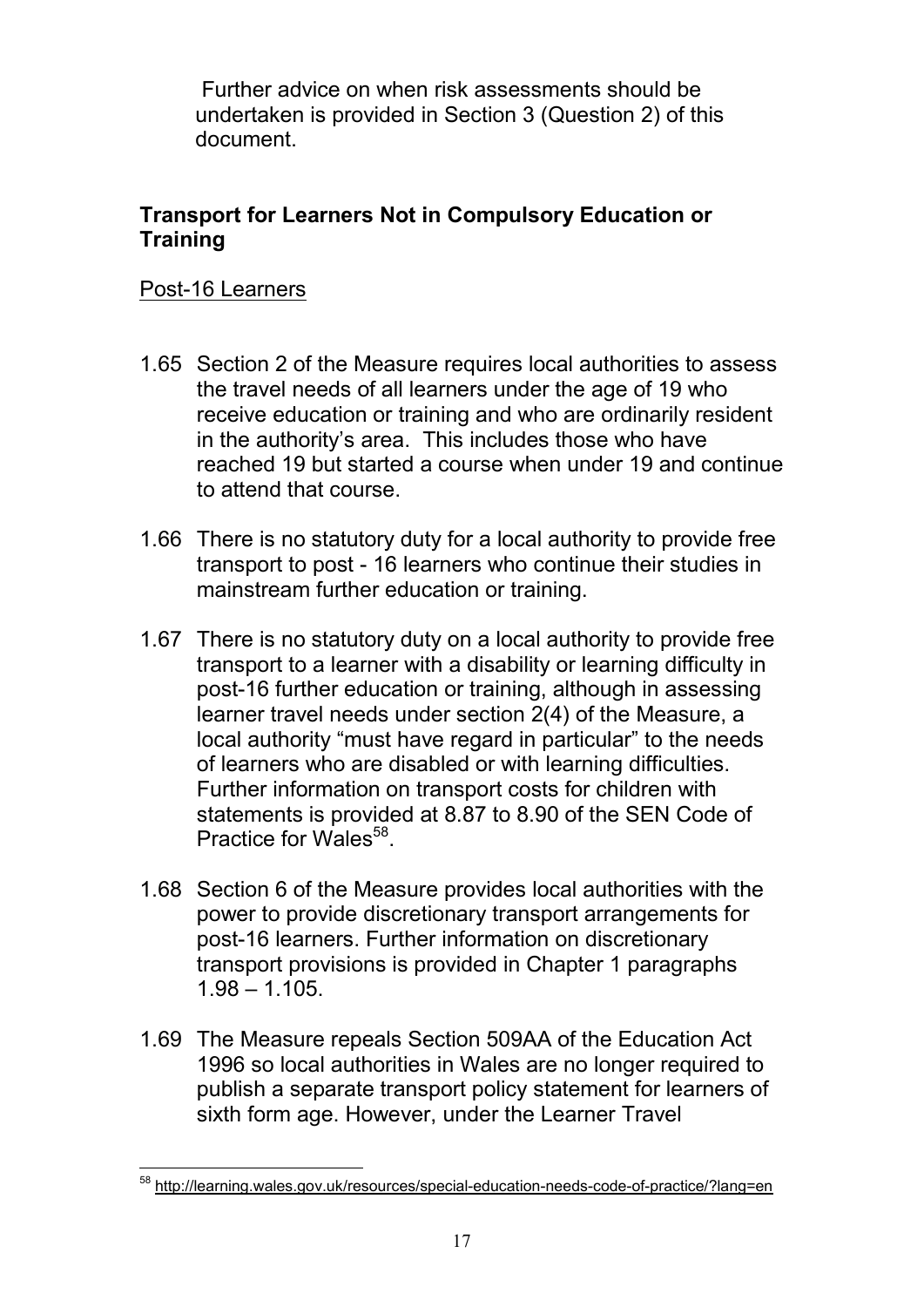Information (Wales) Regulations 2009<sup>59</sup>, local authorities are required to include information on post-16 learners' travel provisions within the information they publish about general arrangements and policies in respect of home to school learner travel. Further information on the Learner Travel Information (Wales) Regulations 2009 is provided in Chapter 3 paragraphs 3.1 -3.6.

#### 1.70 Children Under 5 Years of Age (Nursery)

Section 2(1) of the Measure requires local authorities to assess the travel needs of learners who are under the compulsory school age (under five years of age), attending nursery education $60$  and who are ordinarily resident in the authority's area.

- 1.71 There is no statutory duty for a local authority to provide free transport to any nursery learner who is under five years of age.
- 1.72 Section 6 of the Measure provides local authorities with the power to provide discretionary transport arrangements for learners under the age of five who attend nursery. Further information on discretionary transport provisions are provided in Chapter 1, paragraphs 1.98 – 1.105.
- 1.73 Under the Learner Travel Information (Wales) Regulations 2009, local authorities are required to include information about nursery learners' travel provisions within the information they publish on general arrangements and policies in respect of home to school learner travel. Further information on the Learner Travel Information (Wales) Regulations 2009 is provided in Chapter 3 paragraphs 3.1 - 3.6).

# **Welsh Medium / English Medium Education**

1.74 When deciding which schools are the nearest suitable schools for learners in their area, local authorities and Welsh

<sup>59</sup> http://www.legislation.gov.uk/wsi/2009/569/contents/made

 $60$  This provision covers all children aged under 5 (those aged 3 and 4) who receive education in any school or nursery setting whether the learning establishment is maintained or nonmaintained.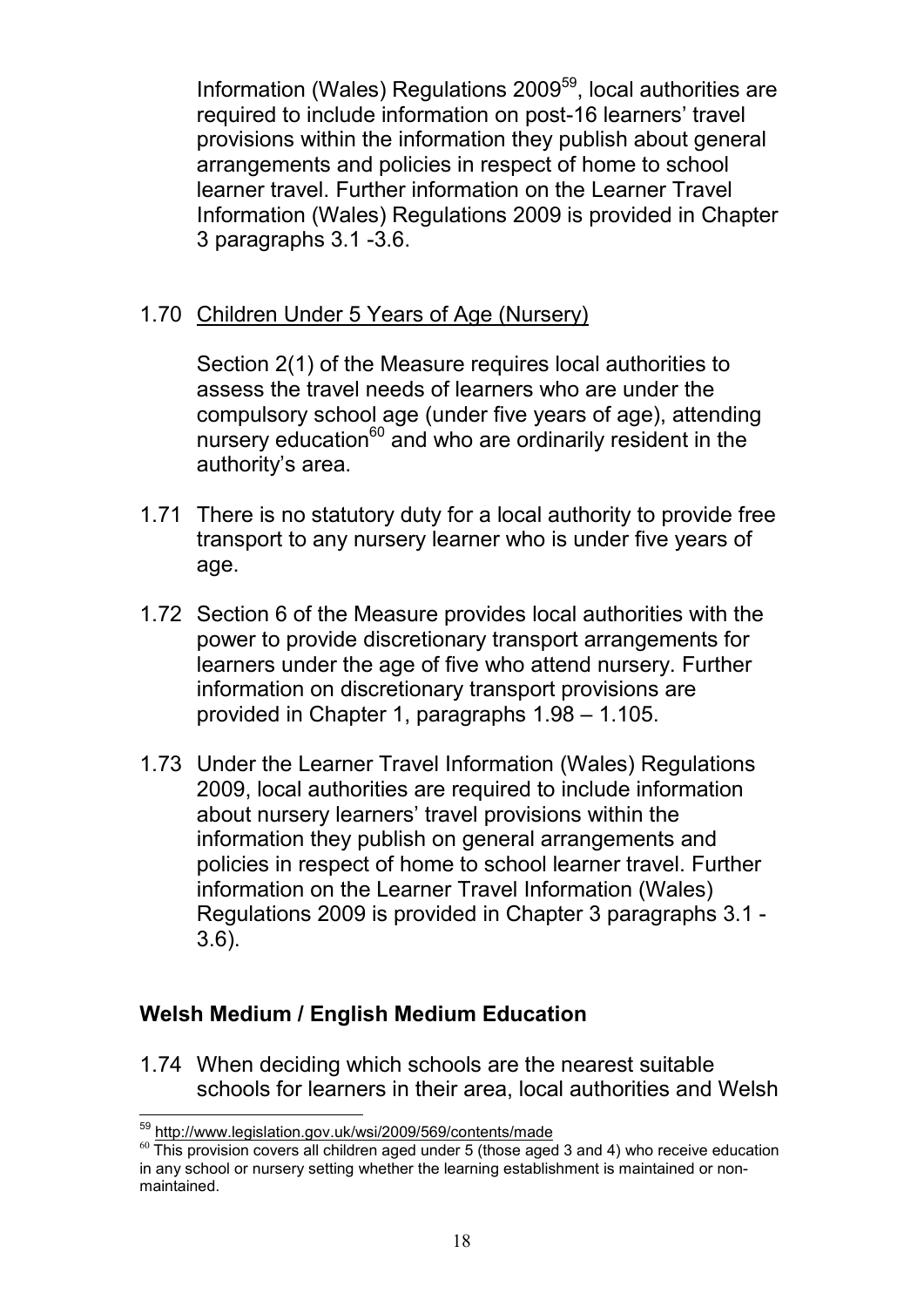Ministers have a duty under Section 10 of the Measure to 'promote access to education and training through the medium of Welsh'.

- 1.75 Section 6 of the Measure provides local authorities with the power to provide discretionary transport arrangements for learners who are not attending their nearest suitable school because of language preference. Further information regarding discretionary transport provision is provided in Chapter 1, paragraphs 1.98– 1.105.
- 1.76 Authorities should make clear in their school admissions documents their policy on providing free or assisted travel to schools teaching through the medium of Welsh or English. Preference for either language should be treated equally. Authorities should also take into account the authority's Welsh Language Scheme<sup>61</sup> and Welsh in Education Strategic Plan (WESP). <sup>62</sup>
- 1.77 Under the Learner Travel Information (Wales) Regulations 2009, local authorities are required to include information about learners' travel provisions with regard to accessing Welsh and English medium schools. This information must be included within the information they publish about general arrangements and policies in respect of home to school travel. Information on the Learner Travel Information (Wales) Regulations 2009 is provided in Chapter 3 paragraphs 3.1 - 3.6.
- 1.78 The School Standards and Organisation (Wales) Act 2013 places a duty on local authorities in Wales<sup>63</sup> to prepare a Welsh in Education Strategic Plan (WESP) for their area. A WESP sets out a local authority's proposals on how it will carry out its education functions to:

 $61$  From November 2014 Welsh Language Schemes will be replaced by Welsh Language Standards. In accordance with the Welsh Language (Wales) Measure 2011. http://wales.gov.uk/topics/educationandskills/publications/guidance/welshmededstrat/?lang=e

n<br>62

http://wales.gov.uk/topics/educationandskills/publications/guidance/welshmededstrat/?lang=e n

<sup>&</sup>lt;sup>63</sup> Section 84 of the School Standards and Organisation (Wales) Act 2013 http://www.legislation.gov.uk/anaw/2013/1/section/84/enacted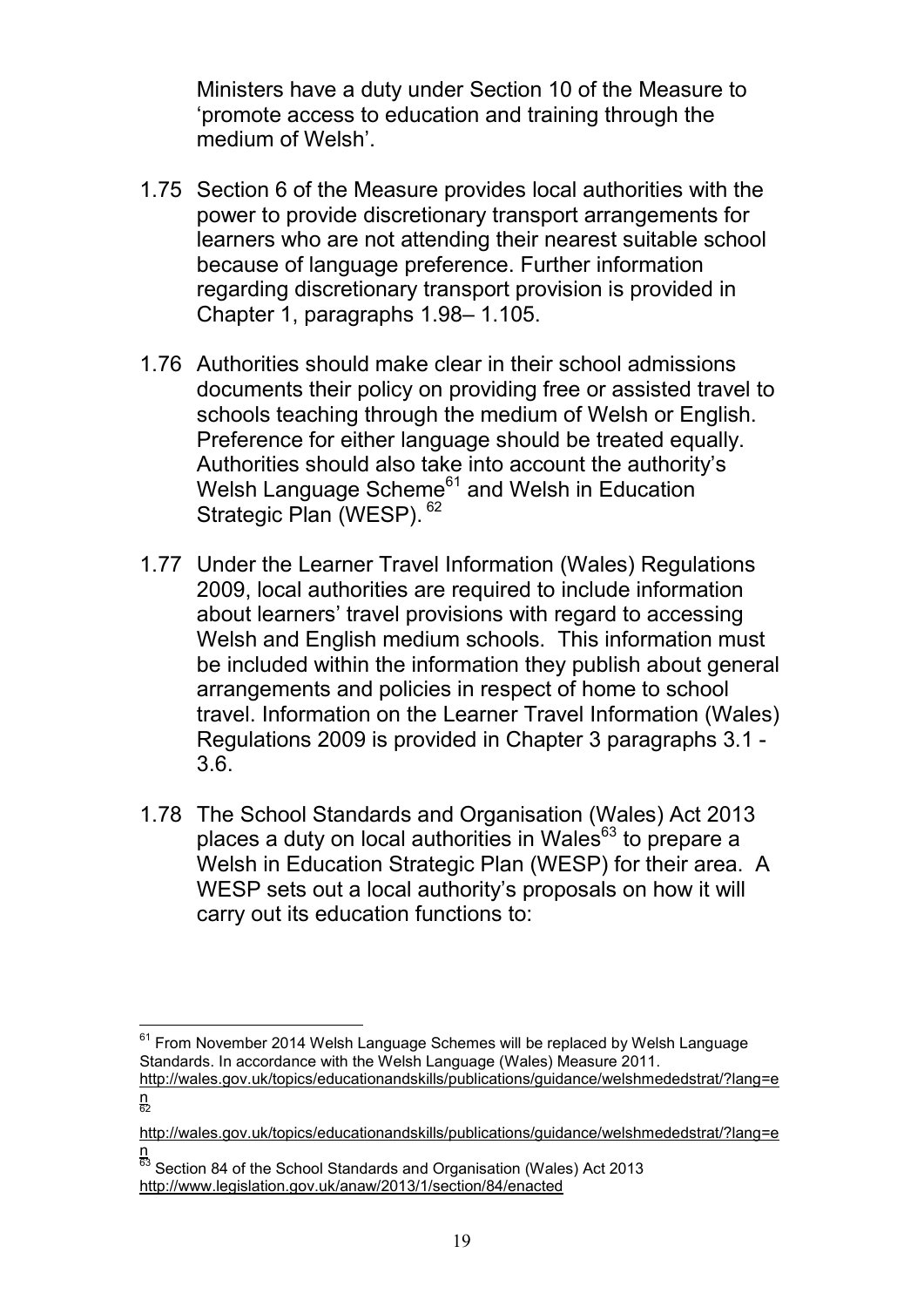- improve the planning of the provision of education through the medium of Welsh ("Welsh medium education") in its area
- improve the standards of Welsh medium education and of the teaching of Welsh in its area
- 1.79 In setting out how this will be delivered, the travel of learners to access this provision may need to be taken into account and incorporated into the plan.

# **Transport to Denominational Schools**

- 1.80 Under current school transport legislation, a learner is entitled to free transport to a denominational school if that school is considered by the local authority to be the learner's nearest suitable school. Section 6 of the Measure provides local authorities with the power to provide discretionary transport arrangements for learners who are not attending their nearest suitable school because of denominational preference. Further information regarding discretionary transport provision is provided in Chapter 1, paragraphs 1.98  $-1.105.$
- 1.81 Paragraph 1 of the Schedule to the Learner Travel Information (Wales) Regulations 2009 (SI 2009/569)<sup>64</sup> requires local authorities to make clear in their school admissions documents their policy on providing free or assisted travel to denominational schools.
- 1.82 Under the Learner Travel Information (Wales) Regulations 2009, local authorities are required to include information about learners' travel provisions to denominational schools. This information should be included within the information they publish about general arrangements and policies in respect of home to school travel. Information on the Learner Travel Information (Wales) Regulations 2009 is provided in Chapter 3, paragraphs 3.1 -3.6.

#### **Special Educational Needs (SEN), Disabilities and Learning Difficulties**

<sup>64</sup> http://www.legislation.gov.uk/wsi/2009/569/contents/made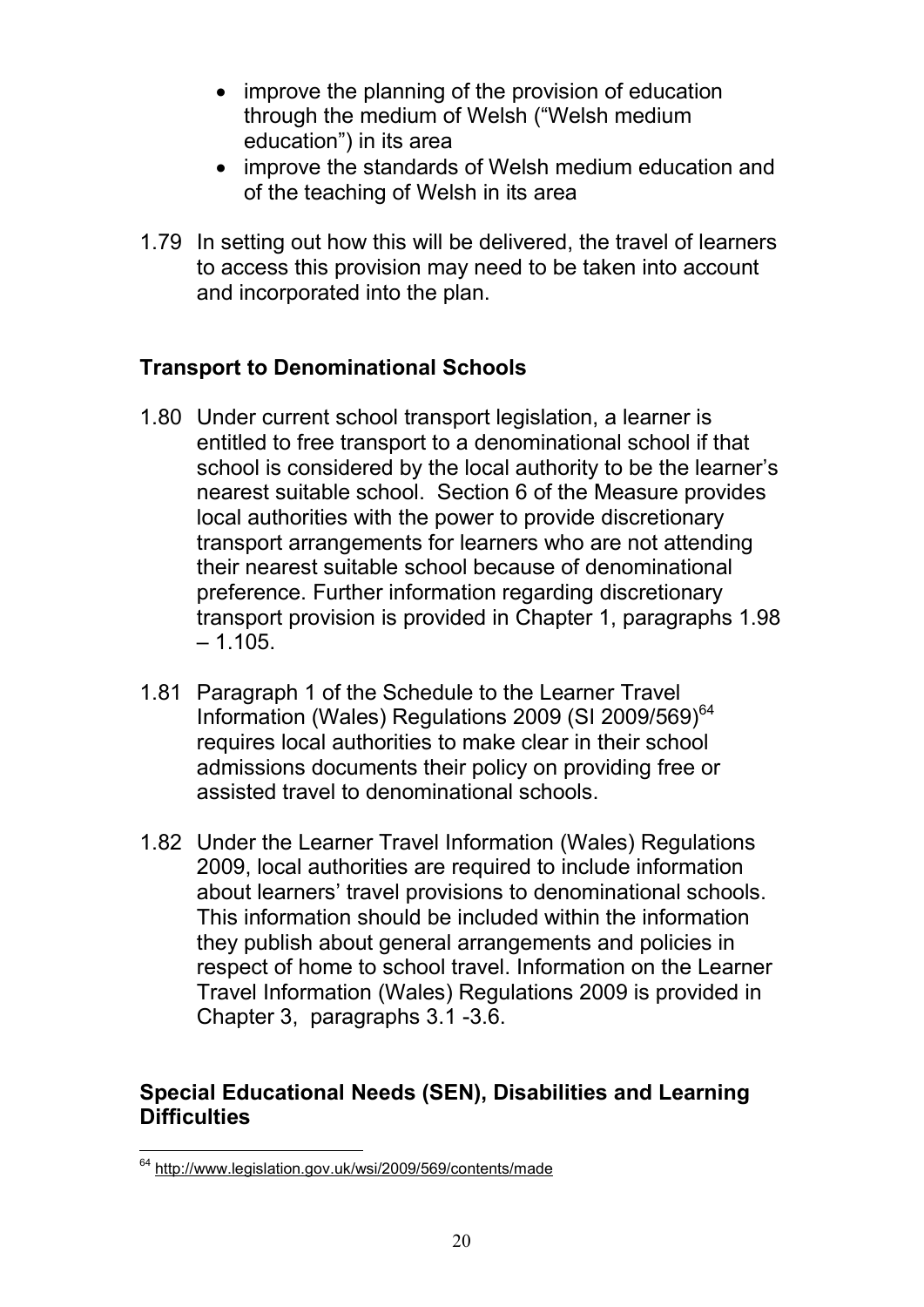- 1.83 Under Sections 2 (4) (a) and (4) (b) of the Measure a local authority must consider a learner's disabilities and learning difficulties when assessing the travel needs of learners in their area.
- 1.84 With regard to the provision of learner transport, when determining whether a child is attending their nearest suitable school, a local authority must take into account the suitability of that school by having regard to (amongst other things) any learning difficulties the learner may have, irrespective of whether the learner has a SEN statement<sup>65</sup>. The definition of "learning difficulty" within the Measure<sup>66</sup> includes reference to any disability the learner may have which either prevents or hinders that person from using facilities provided at a school or other educational establishment.
- 1.85 Under Section 3 of the Measure, if an independent school is named in a statement for a child $67$  or a non-maintained special school is determined to be a learner's nearest suitable school and the learner meets the eligibility criteria for free transport, a local authority is required to provide free home to school transport provision for the learner.
- 1.86 The transport arrangements for a learner with SEN will depend on their individual circumstances and the route they must travel. Under Section 4 of the Measure, if a learner of compulsory school age cannot walk (accompanied or unaccompanied) to their nearest suitable school, because of a disability or learning difficulty which they have, even if the distance to their nearest suitable school is less than the statutory limit for their age group, section 4 of the Measure places a duty on local authorities to make suitable travel arrangements for that child. The local authority will need to consider what arrangements are appropriate to facilitate the learner's attendance at school in accordance with their learner travel policy.

<sup>&</sup>lt;sup>65</sup> Section 3(6) of the Measure

 $66$  Section 24(1) of the Measure

 $67$  Under section 324 of the Education Act 1996.

http://www.legislation.gov.uk/ukpga/1996/56/section/324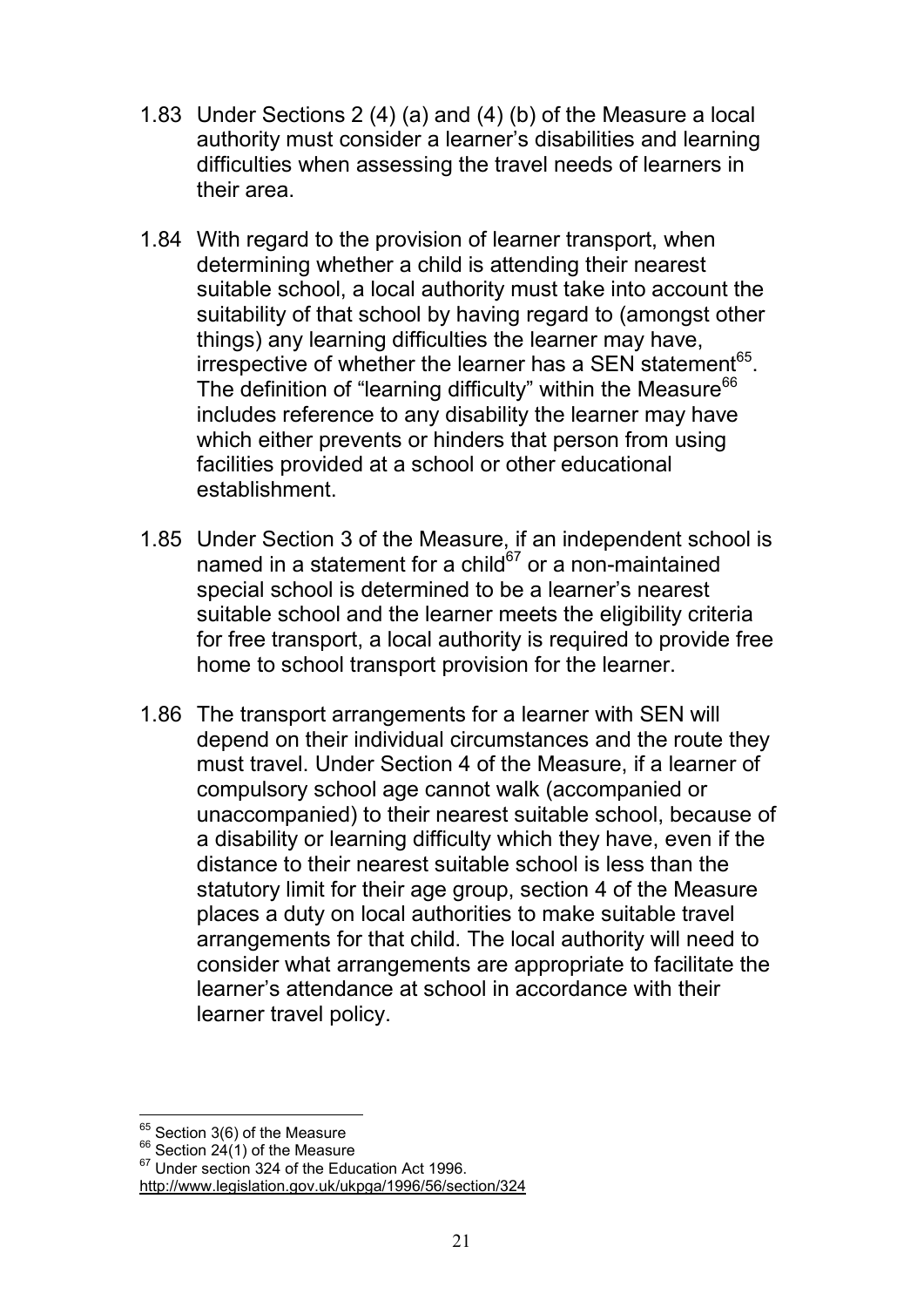- 1.87 The Equality Act  $2010^{68}$  contains a number of duties which are relevant when local authorities are complying with their duties under the Measure.
- 1.88 The Public Sector Equality Duty (PSED) in section 149 of the Equality Act  $2010^{69}$  places a duty on local authorities, when carrying out their powers and duties, *to have due regard* to the need to promote equality and opportunity for people with protected characteristics and to eliminate unlawful discrimination. The Measure specifically requires local authorities to have regard to any disability or learning difficulty of learners in making various assessments and decisions under it. However, this does not replace the need to also comply with the PSED in making assessments and decisions under the Measure. Therefore, local authorities should always consider whether there are any wider adverse impacts on protected groups of the assessments and decisions which they make under the Measure and, if there are, whether it would be appropriate to take steps to mitigate the effects of those.
- 1.89 Separately from the PSED, section 29(7) of the Equality Act  $2010<sup>70</sup>$  places a duty on local authorities to make certain reasonable adjustments in relation to disability when providing services or carrying out public functions. An authority cannot charge for any reasonable adjustments it makes under this duty.
- 1.90 Section 4 of the Measure in effect creates a specific requirement for local authorities to adjust their travel arrangement provision so that if a child with a disability or learning difficulty lives closer to their nearest suitable school than the distances specified in section 3, but travel arrangements are necessary to facilitate the child's attendance at that school, the authority has a duty to make those arrangements.
- 1.91 However, the reasonable adjustments duty is still relevant to the nature of transport or travel arrangements which the local authority make under the Measure. The local authority should ensure that the arrangements they make allow

<sup>&</sup>lt;sup>68</sup> http://www.legislation.gov.uk/ukpga/2010/15/contents

<sup>&</sup>lt;sup>69</sup> http://www.legislation.gov.uk/ukpga/2010/15/section/149

<sup>70</sup> http://www.legislation.gov.uk/ukpga/2010/15/section/29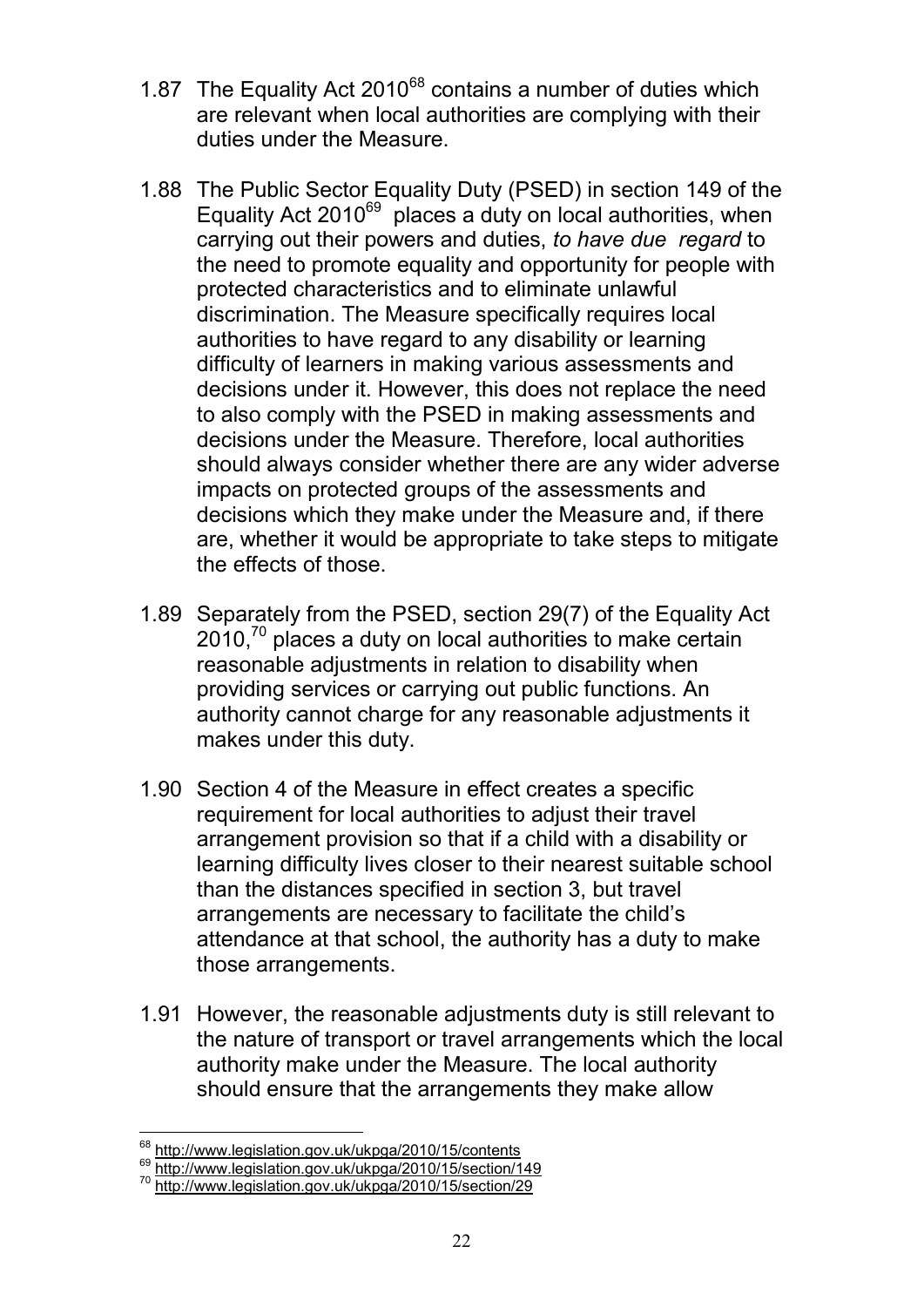disabled learners to benefit in the same way as those who are not disabled – for example, by ensuring that the transport provided is accessible and safe for the particular disabled learner.

- 1.92 Local Authorities have a duty to assess the travel needs of all learners under the age of 19 who receive education or training within their area $7^7$ . Local authorities do not have a duty to provide free or subsidised school transport arrangements for learners over the age of 16, regardless of any additional learning needs they may have. Local authorities may use their discretionary powers in section 6 of the Measure to provide assistance if they wish. Section 9 of the Measure places a duty on local authorities to ensure that transport arangements must not favour certain types of education or training. Therefore if a local authority provides discretionary transport, this provision should apply to all learners in similar circumstances within their authority area.
- 1.93 'The Special Educational Needs Code of Practice for Wales<sup>72</sup> sets out the issues to be considered by authorities when providing transport for learners with a SEN statement. An authority should review a learner's entitlement and transport needs on a regular basis, irrespective of whether or not the statement specifically includes transport provision.
- 1.94 It is recommended that local authorities have a clear and consistent policy on transport provision for pupils with SEN. Further information on this provision is provided in Section 3 (Questions 14 to 16).
- 1.95 As part of the procurement procedures for tendering, including where they are procuring transport which may be used for disabled learners, local authorities need to bear in mind their duties under the Data Protection Act 1998<sup>73</sup> in relation to personal data, including sensitive personal data $^{74}$ . Tender documents should not identify learners to be transported or information that could be used to identify the learner.

Section 2(2) of the Measure.

 $72$  Reprinted in January 2004 (ISBN 0 7504 2757 4) (paragraphs 8:87 to 8:90) [SEN code of practice].

http://www.legislation.gov.uk/ukpga/1998/29/contents

 $74$ http://www.ico.gov.uk/upload/documents/library/data\_protection/practical\_application/guidan ce\_on\_data\_security\_breach\_management.pdf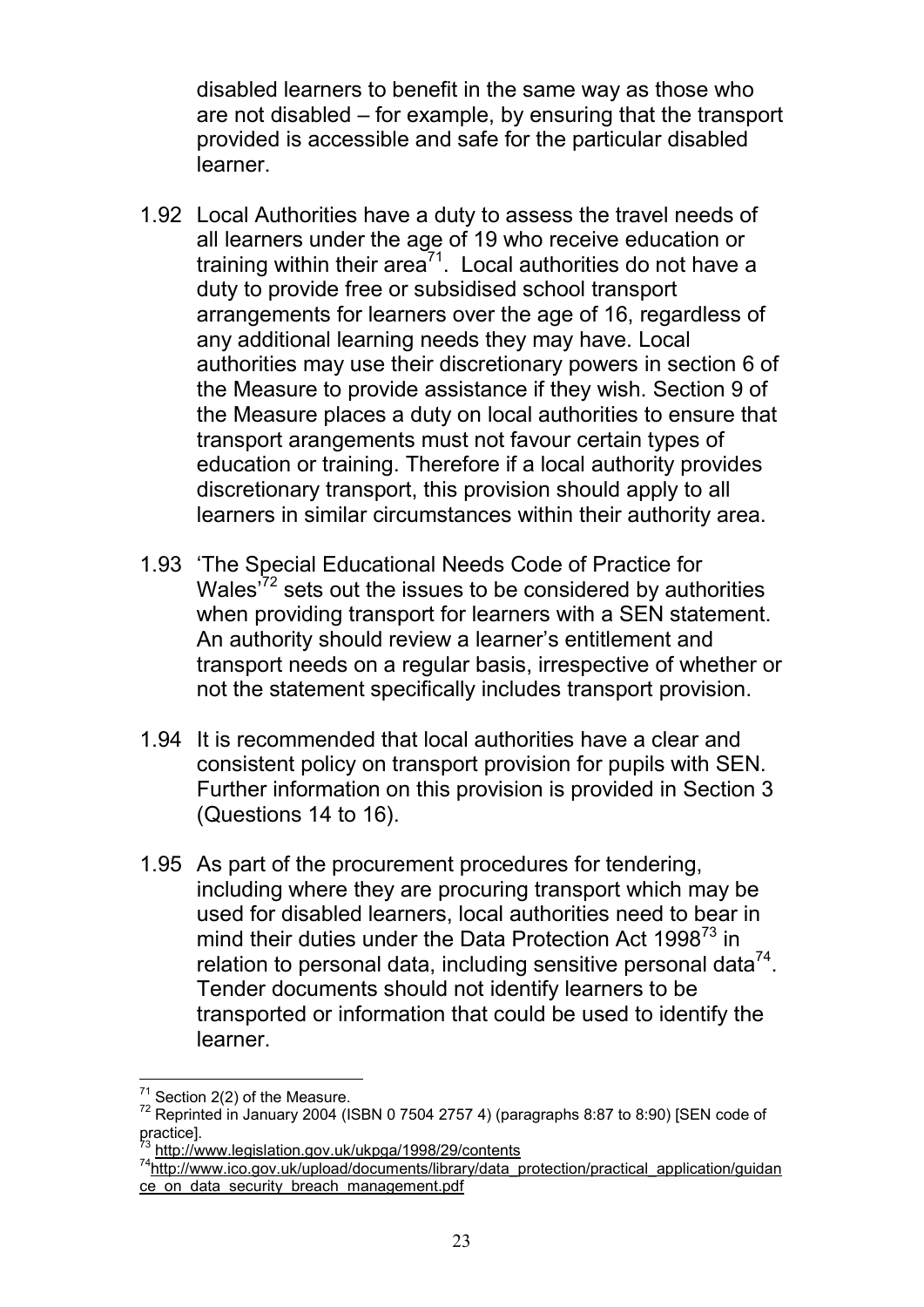- 1.96 It is recommended that local authorities work with schools and operators appropriately to ensure that the only information which is made available to operators about learners is that which it is necessary for the operators to have to ensure that appropriate transport provision for the learner can be made.
- 1.97 Further information on the provision of disclosure and barring of information is provided in Chapter 1, paragraphs 1.106 – 1.116 and Section 3 (Questions 19 – 22).

# **Discretionary Transport Arrangements**

- 1.98 Section 6 of the Measure gives local authorities the power to make any arrangement they think fit to facilitate the travel of learners to and from a place where they receive education or training. The power applies in relation to a learner living or studying in the authority's area.
- 1.99 Discretionary travel provisions are not the same as statutory transport provisions<sup> $75$ </sup>. A local authority does not have to use their discretionary powers to provide free or assisted travel, if they do not think the provision is appropriate to facilitate the transport of learners within their authority.
- 1.100Examples of when discretionary transport provision might be used include:
	- Transport for learners who are not of compulsory school age (i.e. under the age of five attending nursery school or in post-16 education or training)
	- Transport for learners who are not attending their nearest suitable school
	- Transport for learners who live below the statutory distance limit relevant to the learner's age
- 1.101If a local authority does make use of their Section 6 powers, in accordance with section 9 of the Measure, the authority must ensure that the policy applies to all learners in similar circumstances living in that authority's area. The local

 $75$  Statutory provisions are those which a local authority must provide to specific learners who meet the eligibility criteria entitling those learners to free transport.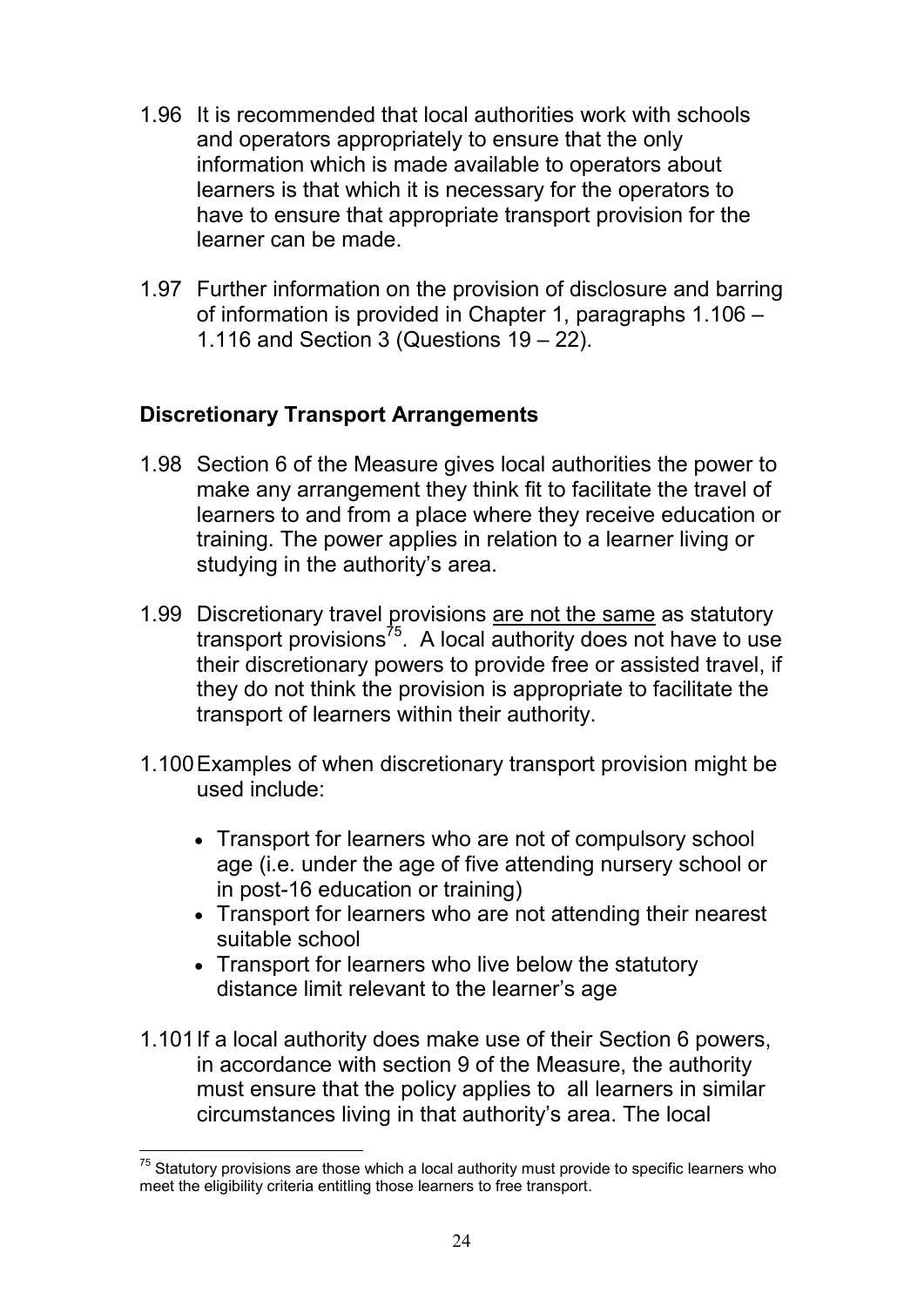authority should ensure that any policy is fair, reasonable and complies with relevant equality legislation to ensure that they do not discriminate unlawfully between learners when using their section 6 powers.

- 1.102Travel arrangements made by a local authority cannot discriminate between different categories of learners. Learners of compulsory school age, at establishments that are not maintained schools but do fall within Section 1(4) of the Measure as "other relevant places", must not be treated less favourably than learners of the same age at maintained schools<sup>76</sup>. Other learners receiving full-time education or training at establishments which are not maintained schools (but do fall within Section 1(4) of the Measure) must not be treated less favourably than learners of the same age at maintained schools. Likewise there should be no discrimination between learners attending maintained schools and those of the same age with learning difficulties, a disability or who are 'looked after' by a local authority attending learning establishments other than maintained schools.
- 1.103In accordance with the Learner Travel Information (Wales) Regulations 2009, local authorities must $77$  publish information about their policies for providing discretionary travel within their learner travel policy. Further information on these Regulations is provided in Chapter 3 paragraphs 3.1 - 3.6.
- 1.104If a local authority chooses to make use of the Section 6 power to provide discretionary transport arrangements, the local authority also has the power to remove this provision at a later date. In doing this, the authority should follow the correct procedures for withdrawal of transport provision in line with their relevant policy protocols, for instance, public consultation.
- 1.105If a local authority decides to change or remove the discretionary transport provision it provides, it must publish<sup>78</sup> the information before 1 October of the year preceding the academic year in which the changes will come into force in

<sup>77</sup> Regulation 4 of the Learner Travel Information (Wales) Regulations 2009

<sup>78</sup> In accordance with regulation 4 of the Learner Travel Information (Wales) Regulations 2009 (SI 2009/569) http://www.assemblywales.org/sub-ld8637-e.pdf

Section 9 of the Measure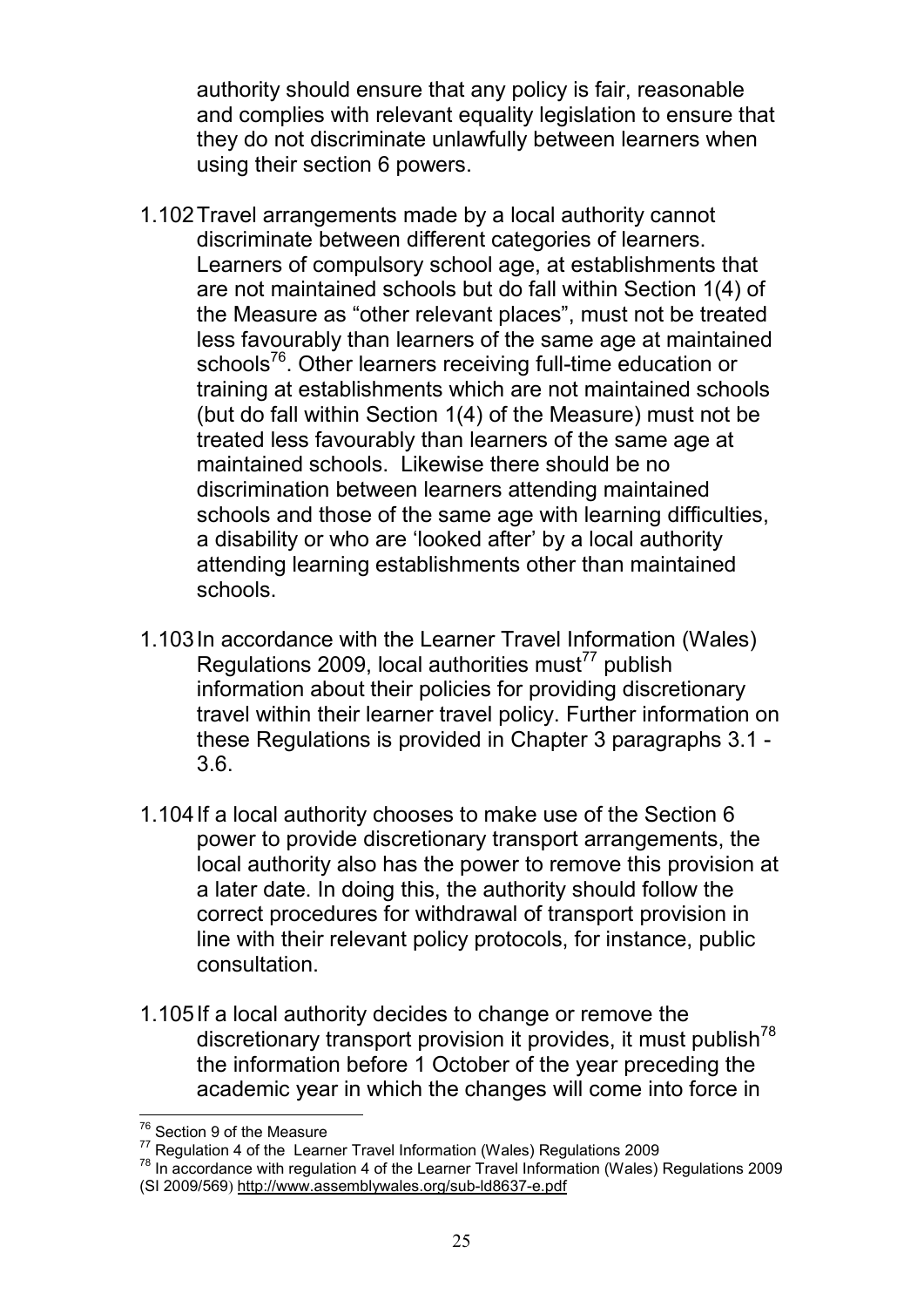accordance with the Learner Travel Information (Wales) Regulations 2009.

# **The Disclosure and Barring Arrangements**

- 1.106 The Protection of Freedoms Act  $2012^{79}$  ('the 2012 Act') sets out the new pre-employment vetting processes that must be followed by local authorities and education providers when checking the records of people who want to work with vulnerable groups which include children. The purpose is to ensure they are suitable and do not pose a risk.
- 1.107The new disclosure and barring arrangements came into force on 10 September 2012. For individuals who do not work in regulated activity, but work (paid or unpaid) with children and vulnerable people, employers can, but are not required to, obtain criminal records checks.
- 1.108In December 2012, the Criminal Records Bureau (CRB) and the Independent Safeguarding Authority (ISA) merged and are now called the Disclosure and Barring Service (DBS)<sup>80</sup>. CRB checks are now called DBS checks.
- 1.109The DBS helps employers make safer recruitment decisions and prevent unsuitable people from working with children and vulnerable groups, through its criminal record checking and barring functions:
- 1.110The checking service allows employers to access the criminal record history of people working, or seeking to work with children or adults. The DBS issues three types of disclosure, each representing a different level of check. The level of check is determined by the duties of the particular position or job involved. Jobs that involve caring for, supervising or being in sole charge of children or adults require an enhanced DBS check.
- 1.111The barring side of the DBS provides expert caseworkers who process referrals about individuals who have harmed or pose a risk of harm to children and/or vulnerable groups. They make decisions about who should be placed on the

<sup>&</sup>lt;sup>79</sup> http://www.legislation.gov.uk/ukpga/2012/9/contents/enacted

<sup>80</sup> https://www.gov.uk/disclosure-barring-service-check/overview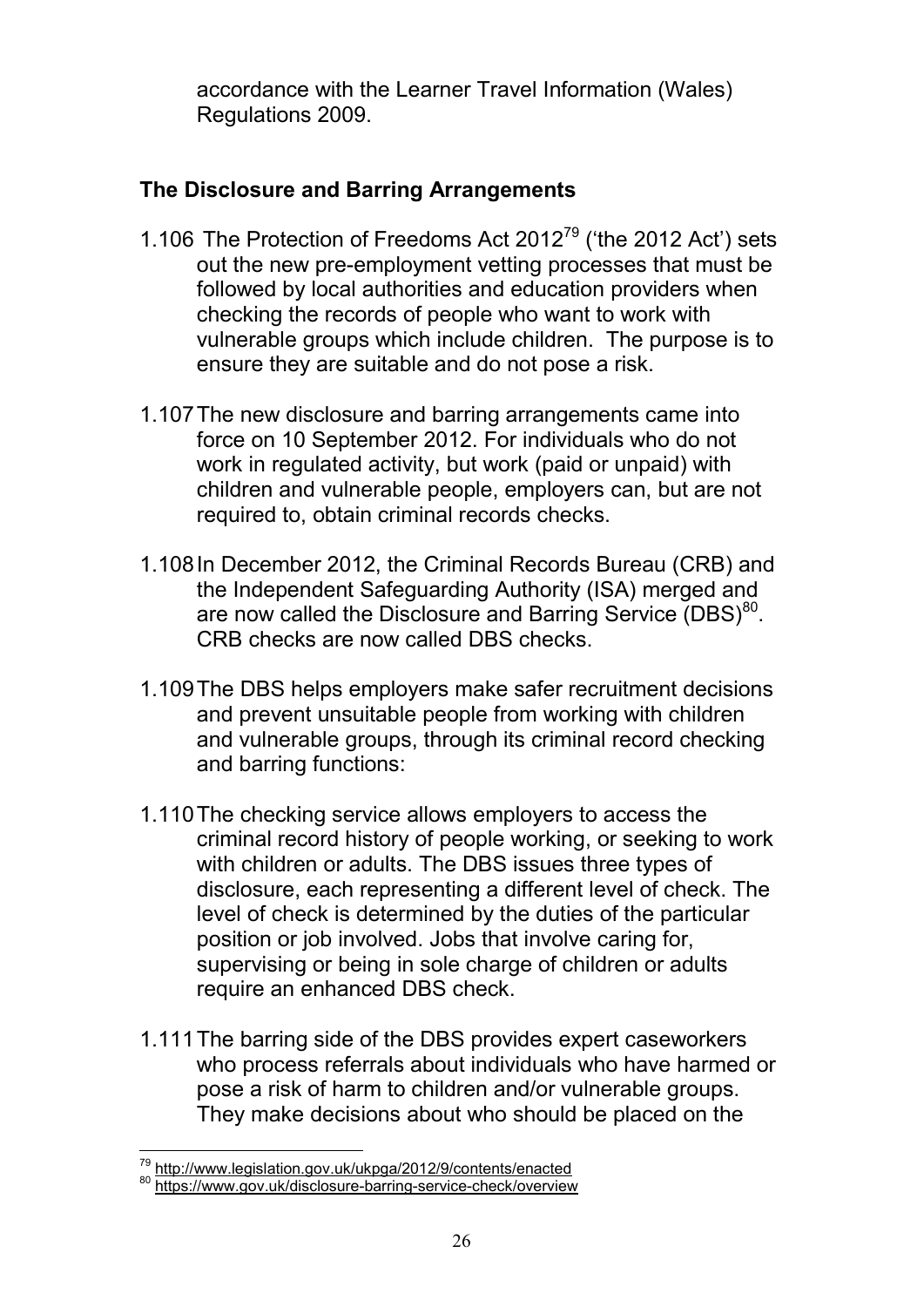children's barred list and/or adults barred list and prevented by law from working with children or vulnerable groups. It is against the law for employers to employ someone or allow them to volunteer in this kind of work if they are on one of the barred lists.

1.112The DBS will only issue certificates to applicants. Employers will need to ask applicants for sight of their DBS Certificate. Someone who is aged under 16 cannot apply for a DBS check.

# **New definition of 'Regulated Activity'**

- 1.113The DBS only covers those who may have regular or close contact with children and vulnerable adults, defined as 'Regulated Activity' in legislation. Importantly for schools and FE colleges, the definition and scope of Regulated Activity with children has changed. Being clear about the definition of Regulated Activity is important because:
	- Roles that fall within the new definition of Regulated Activity will require an enhanced DBS check and the appropriate barred list check (for children, adults or both)
	- An organisation which knowingly allows a barred person to work in regulated activity will be breaking the law
	- If you dismiss or remove someone from regulated activity (or you would have done had they not already left) because they harmed or posed a risk of harm to vulnerable groups, including children, you are legally required to forward information about that person to the DBS (known as the 'duty to refer'). It is a criminal offence not to do so. If you believe that the person has committed a criminal offence, you are also strongly advised to pass the information to the police
- 1.114 Regulated Activity<sup>81</sup> (i.e. work that a barred person must not do) in relation to children can be summarised as unsupervised activity in a limited range of establishments with the opportunity for contact with children. These specified establishments include schools, children's homes, childcare premises and pre-school establishments.

 $81$  Section 5 and Schedule 4, Part 1 of the Safeguarding Vulnerable Groups Act 2006 http://www.legislation.gov.uk/ukpga/2006/47/schedule/4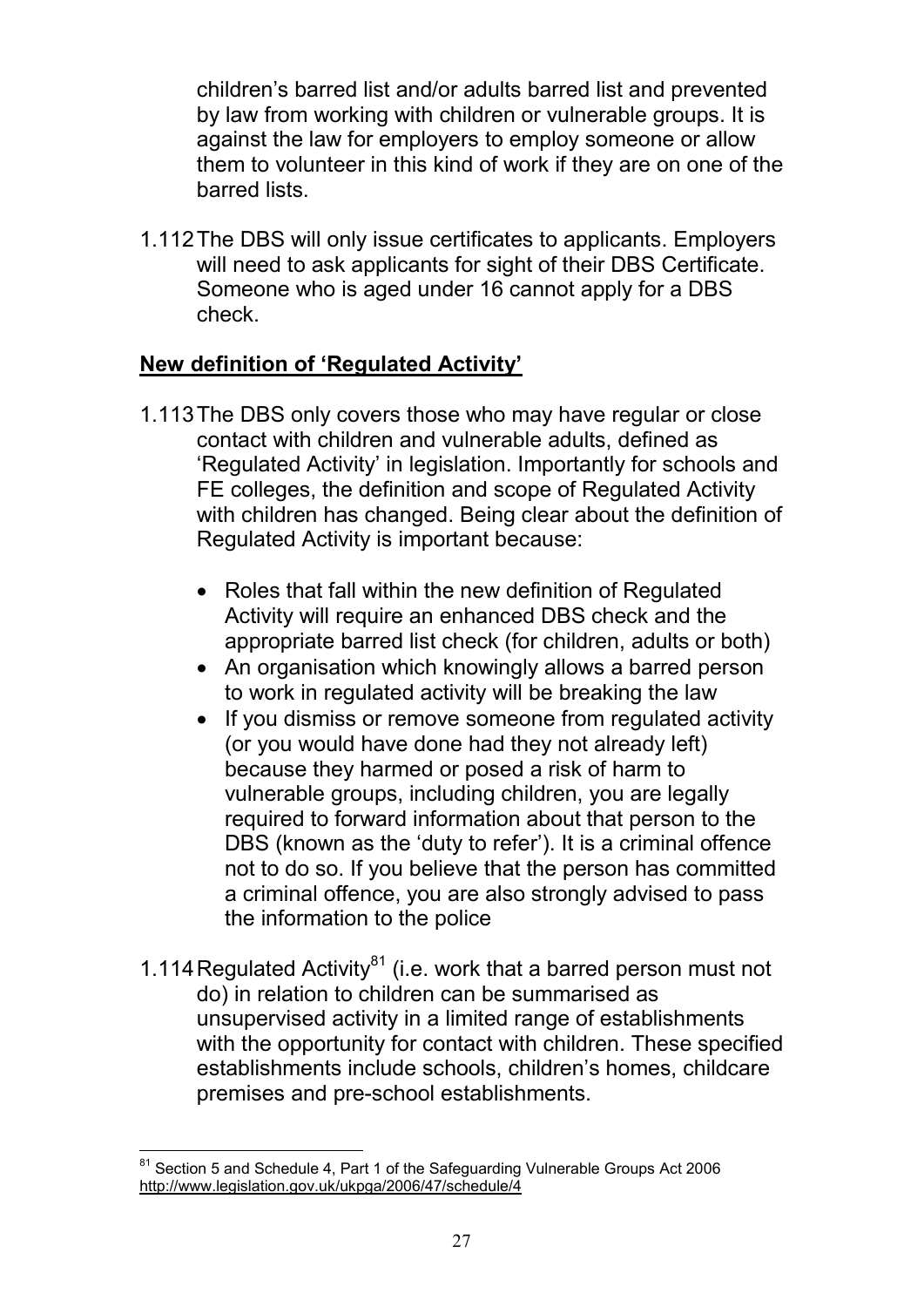- 1.115Under the new disclosure and barring arrangements the scope of Regulated Activity includes unsupervised activities such as driving a vehicle only for children (dedicated learner transport).
- 1.116In addition, in order to be regarded as Regulated Activity such unsupervised activity performed must be done frequently. 'Frequently' means carried out by the same person frequently (once a week or more often), or on more than three  $82$  days in a 30 day period (or in some cases, between the hours of 2am and 6am).

# **Vehicle Standards**

- 1.117Vehicles used for learner transport are required to comply with UK road safety and transport legislation requirements. Local authorities and Governing Bodies of Maintained schools should liaise with the Driver and Vehicle Standards Agency (DVSA) (Formerly the Vehicle and Operator Services Agency (VOSA))<sup>83</sup>, the Health and Safety Executive  $(HSE)^{84}$  and the Traffic Commissioner $^{85}$  about any concerns they have about suspected breaches of legal standards.
- 1.118Local authorities should put in place robust monitoring and evaluation procedures to ensure that current legislation requirements are clearly set out in their contracts and are met. This includes the provision that seat belts must be fitted to every seat on dedicated buses used to transport learners to and from school (Safety on Learner Transport (Wales) Measure 2011). This requirement had to be met by 1 October 2014. Further information on the Safety on Learner Transport (Wales) Measure 2011 and seat belt provision is provided in Chapter 4 paragraphs 4.6 – .4.22.

# **Licensing and Training of Bus Drivers**

<sup>&</sup>lt;sup>82</sup> Amended by SI 2010/1154 The Safeguarding Vulnerable Groups Act 2006 (Regulated Activity, Devolution, Miscellaneous Provisions) Order 2010. http://www.legislation.gov.uk/uksi/2010/1154/contents/made

Further information about the DVSA and VOSA are provided in the glossary (Section 2) and Section 3 (Question 23)

 $4$  http://www.hse.gov.uk/

<sup>85</sup> http://www.rise.gov.uk/government/organisations/traffic-commissioners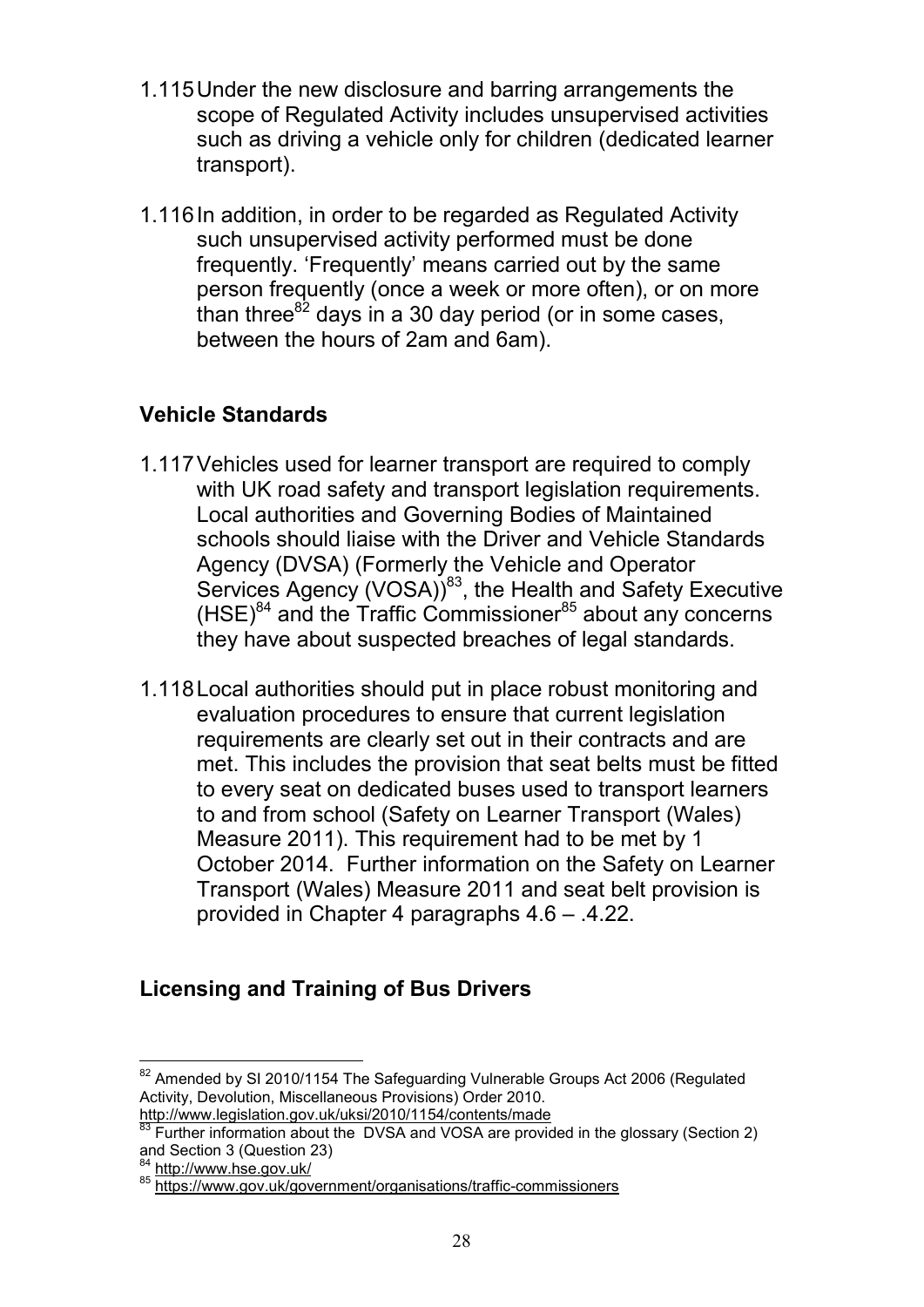- 1.119In 2008 under the Vehicle Drivers (Certificates of Professional Competence) Regulations 2007<sup>86</sup> the Driving Standards Association (DSA) required that by 10 September 2013 all coach and bus drivers in the UK must have a 'Driver Certificate of Professional Competence' (CPC)<sup>87</sup>. To obtain a CPC, a driver must complete a minimum of 35 hours periodic driver training within a 5 year period<sup>88</sup>. Once a driver has successfully completed the CPC training, they will be issued with a 'Driver Qualification Card' (DQC), which they will need to keep with them when driving professionally. The CPC and DQC will need to be renewed every 5 years, therefore a bus or coach driver will need to undertake 35 hours (minimum) of driver training over the next 5 year time period (2013-2018) to qualify for renewal. The DSA has agreed a 'one off arrangement' that dual category drivers (meaning drivers of both bus and coaches and lorries) once having completed their initial September 2013 training deadline, will have 6 years to undertake their next block of training – meaning this training session will need to be completed between September 2013 and September 2019.
- 1.120There is currently no legal requirement that the bus and coach or dual category CPC training has to include a specific learner transport training module for drivers who work on buses or coaches used for learner travel. Further guidance on driver training is provided in Section 3 (Question 3)

# **Change in School Session Times**

1.121Section 11 of the Measure requires local authorities and the Welsh Ministers to promote the use of sustainable modes of travel when exercising their functions under the Measure. This means that a local authority should consider sustainability when assessing needs and making travel arrangements.

derived from EU Directive 2003/59/EC on the initial qualification and periodic training of drivers of certain road vehicles for the carriage of goods and passengers. http://www.legislation.gov.uk/uksi/2007/605/contents/made

<sup>87</sup> https://www.gov.uk/driver-certificate-of-professional-competence-cpc

<sup>88</sup> In 2009, CPC for lorry drivers was also introduced, with a requirement that by 10 September 2014 a lorry driver will be required to have completed a minimum of 35 hours driver training to obtain a CPC certificate.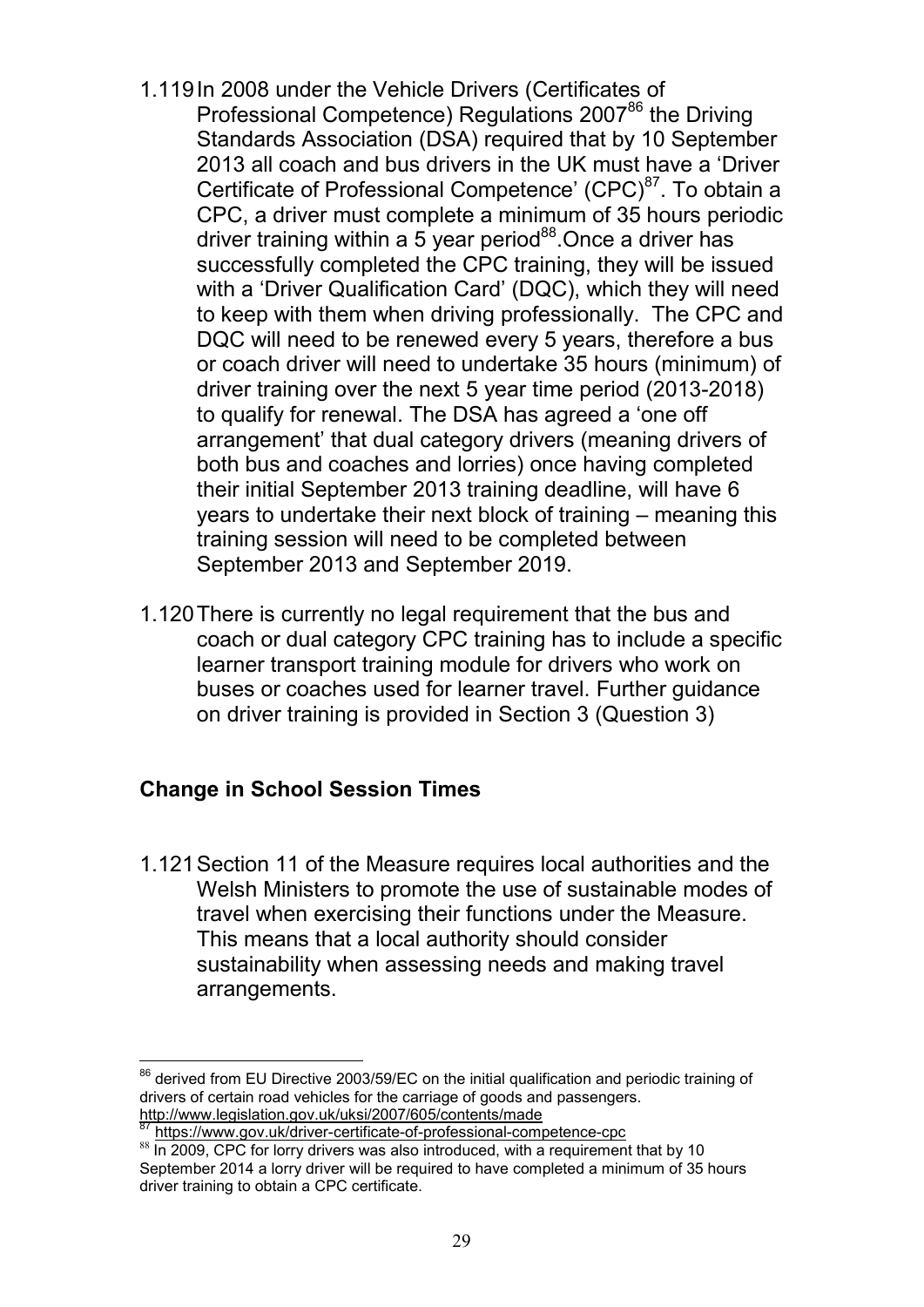- 1.122Section 21 of the Measure amends Section 32 of the Education Act 2002 to allow local authorities to issue a notice to governing bodies of certain schools to change school session times where it would promote sustainable modes of travel or improve the effectiveness or efficiency of travel arrangements. The Changing of School Session Times (Wales) Regulations 2009<sup>89</sup> set out the procedures to follow when the local authority intends to change school session times.
- 1.123 Section 32 of the Education Act  $2002<sup>90</sup>$ , as amended by the Learner Travel (Wales) Measure 2008, sets out who is responsible for determining:
	- the dates of school terms
	- school holidays
	- the times of school sessions
- 1.124For foundation, voluntary aided and foundation special schools, the governing body determines the above<sup>91</sup>. For community, voluntary controlled, community special schools and maintained nursery schools, the governing body determines the times of school sessions and the local education authority determines the dates of the school terms and holidays<sup>92</sup>.
- 1.125Where a local authority considers that a change in a school's session times is necessary or expedient in order to promote the use of sustainable modes of travel, or improve the effectiveness or efficiency of travel arrangements made or to be made, it can give written notice to the governing body that they will determine the time the school's first session begins and its second session ends (or if there is only one session, its start and  $end^{93}$ ).
- 1.126Regulation 3 of the Changing of School Session Times (Wales) Regulations 2009 sets out the procedures to be taken by the local education authority when it proposes to change the session times of a community school, voluntary controlled school, community special school, maintained

http://www.assemblywales.org/bus-home/bus-quide-docs-pub/bus-businessdocuments/bus-business-documents-doc-laid.htm?act=dis&id=119939&ds=4/2009

http://www.legislation.gov.uk/ukpga/2002/32/section/32 91 **Section 32(2)** Education Act 2002

 $92$  section 32(1) Education Act 2002

 $93$  section 32(5) to (9) Education Act 2002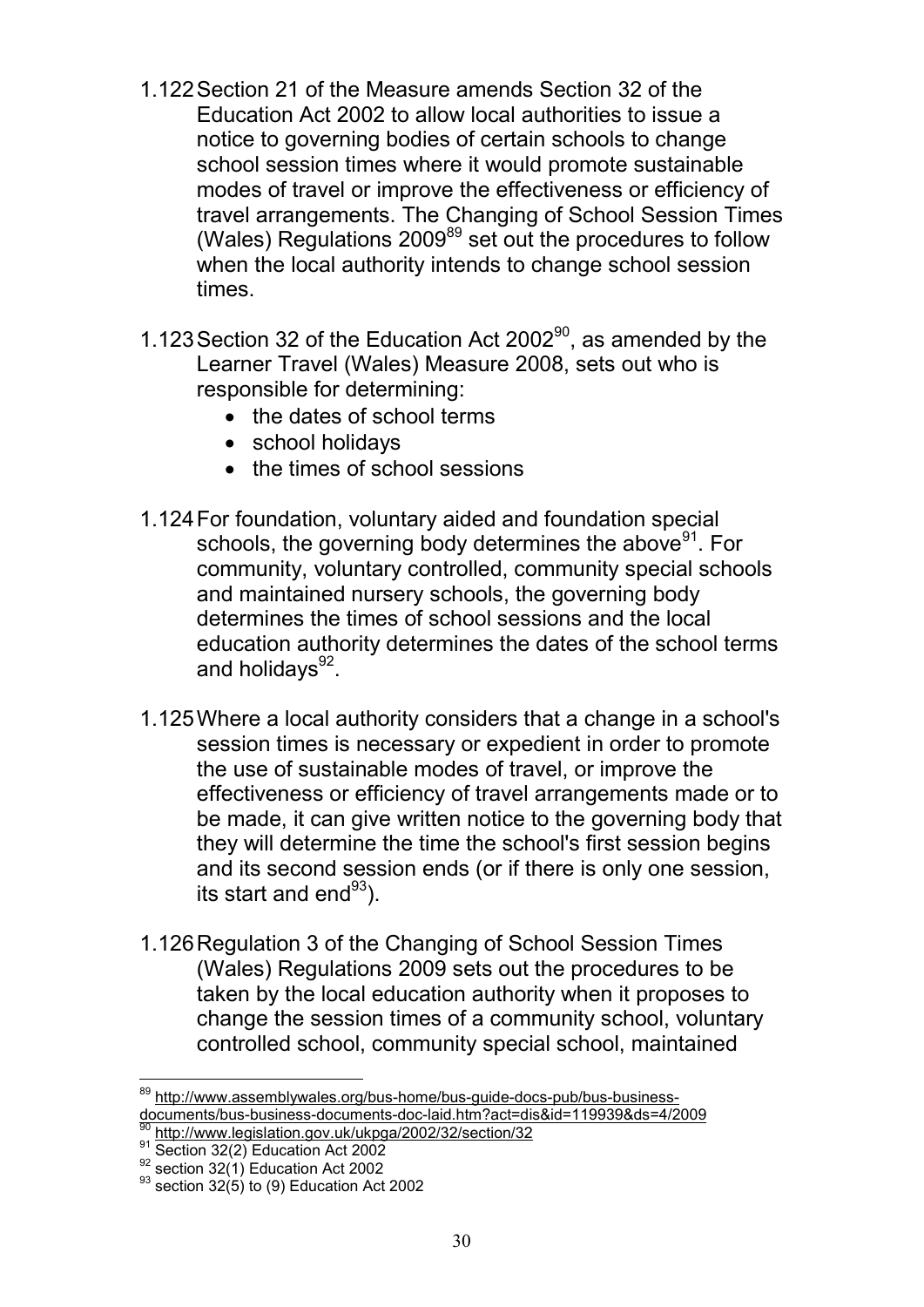nursery school, foundation school, voluntary aided school or foundation special school.

These procedures include:

- Consulting with the governing body; head teacher and other staff at the school
- Holding a meeting with the parents and pupils at the school
- Giving at least three months notice of the change and when it is to take effect.
- 1.127In accordance with the Learner Travel Information (Wales) Regulations 2009, any changes to learner travel arrangements, which occur as a result of amendments to school session times must $94$  be made available and published by 1 October preceding the academic year to which the information relates.
- 1.128Regulation 4 of the Changing of School Session Times (Wales) Regulations 2009 sets out the procedures to be taken by a governing body of a community, voluntary controlled, community special school or maintained nursery school when it proposes to make changes to school session times.
- 1.129 Governing bodies must $95$  consult with the local authority and school staff, prepare a statement outlining the changes and hold a meeting with the parents of pupils at the school before making a change. This regulation does not apply to foundation, voluntary aided and foundation special schools. If the change is to the time that a school session begins in the morning or ends in the afternoon, the governing body must give at least three months' notice of the change and the change must only take effect at the beginning of a school year. Otherwise it must give at least six weeks' notice, and the change can only take effect at the beginning of a school term.

# **Charging for Transport**

<sup>&</sup>lt;sup>94</sup> Regulation 4 of the Learner Travel Information (Wales) Regulations 2009. http://www.legislation.gov.uk/wsi/2009/569/contents/made

<sup>&</sup>lt;sup>95</sup> Regulation 4 of the Changing of School Session Times (Wales) Regulations 2009. http://www.assemblywales.org/sub-ld7424-e.pdf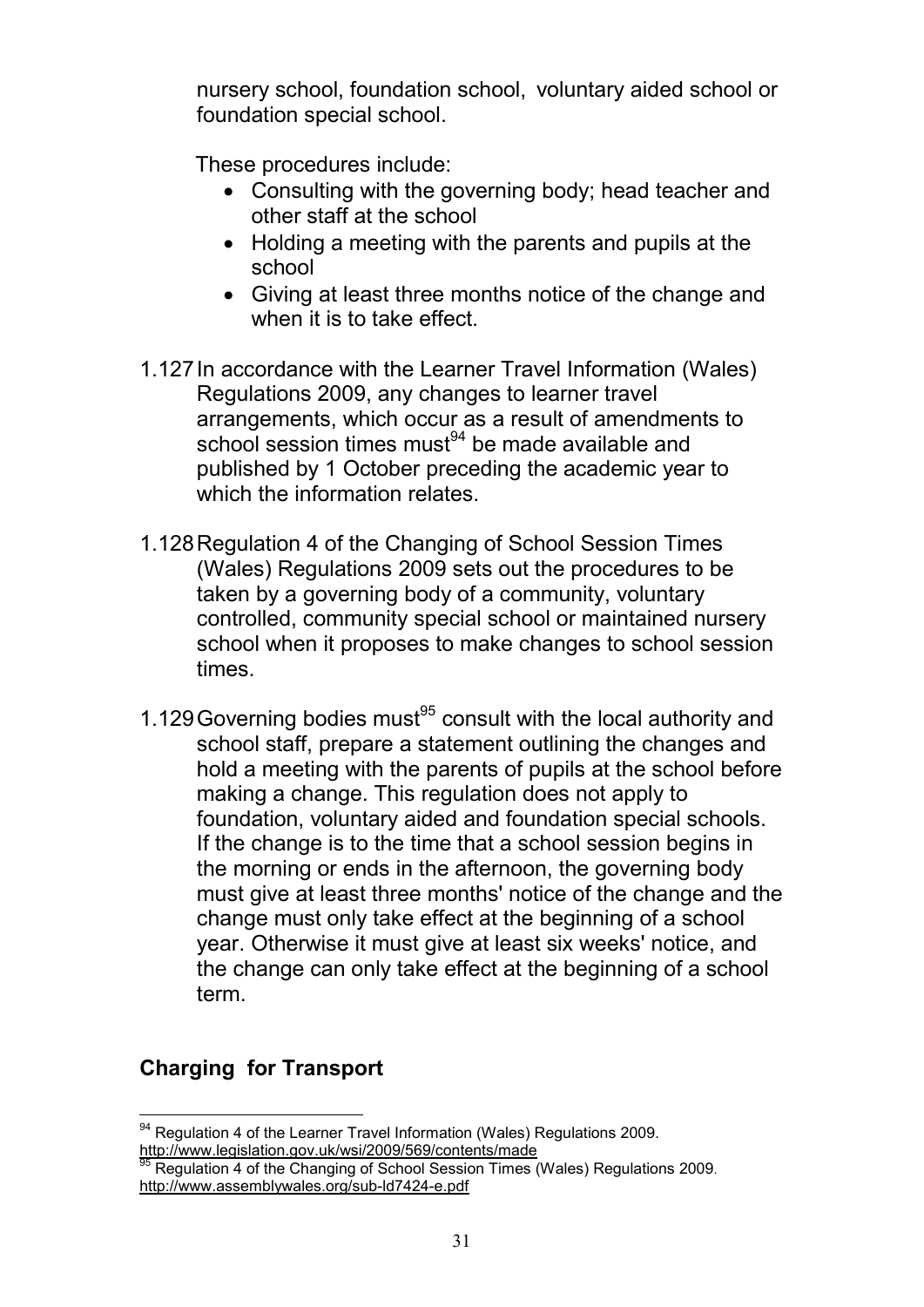- 1.130Local authorities may not charge for transport arrangements that it is required to make for learners of compulsory school age under Section 3 and 4 of the Measure, except in relation to looked after children where the authority making the travel arrangements for a child who is looked after by another authority. In these cases it can recoup costs from the placing local authority (under section 18 of the Measure).
- 1.131When a local authority uses its section 6 powers to provide discretionary travel arrangements for learners not entitled to free transport provision, a charge can be made for these arrangements.
- 1.132For learners who are not of compulsory school age, there is no restriction on charging. With regard to learners of compulsory school age, charging must be in accordance with Section 455 and 456 of the Education Act 1996 $96$  (as amended by Section 22 of the Measure $97$ ). Further information on this provision is provided in Section 3 (Question 26).
- 1.133 Section 6 of the Transport Act 1985 $98$  provides for the compulsory registration of local bus services with the Traffic Commissioner. Local Education Authorities must register all services carrying fare paying passengers under section 6 of the 1985 Act. Under Section 46 of the Public Passenger Vehicles Act 1981<sup>99</sup>, a local authority can use a school bus to carry fare paying passengers when it is (or is not) being used to carry children entitled to free school transport. Contracted operators must register any services where learners not entitled to free learner transport are carried on payment of a fare.

#### **General Powers**

1.134Under Section 15 of the Measure Welsh Ministers have the power to give guidance and directions. When exercising any of their functions under the Measure, local authorities and governing bodies of maintained schools and further

<sup>96</sup> http://www.legislation.gov.uk/ukpga/1996/56/section/455

http://www.legislation.gov.uk/mwa/2008/2

<sup>98</sup> http://www.legislation.gov.uk/ukpga/1985/67/section/6

<sup>99</sup> http://www.leaislation.gov.uk/ukpga/1981/14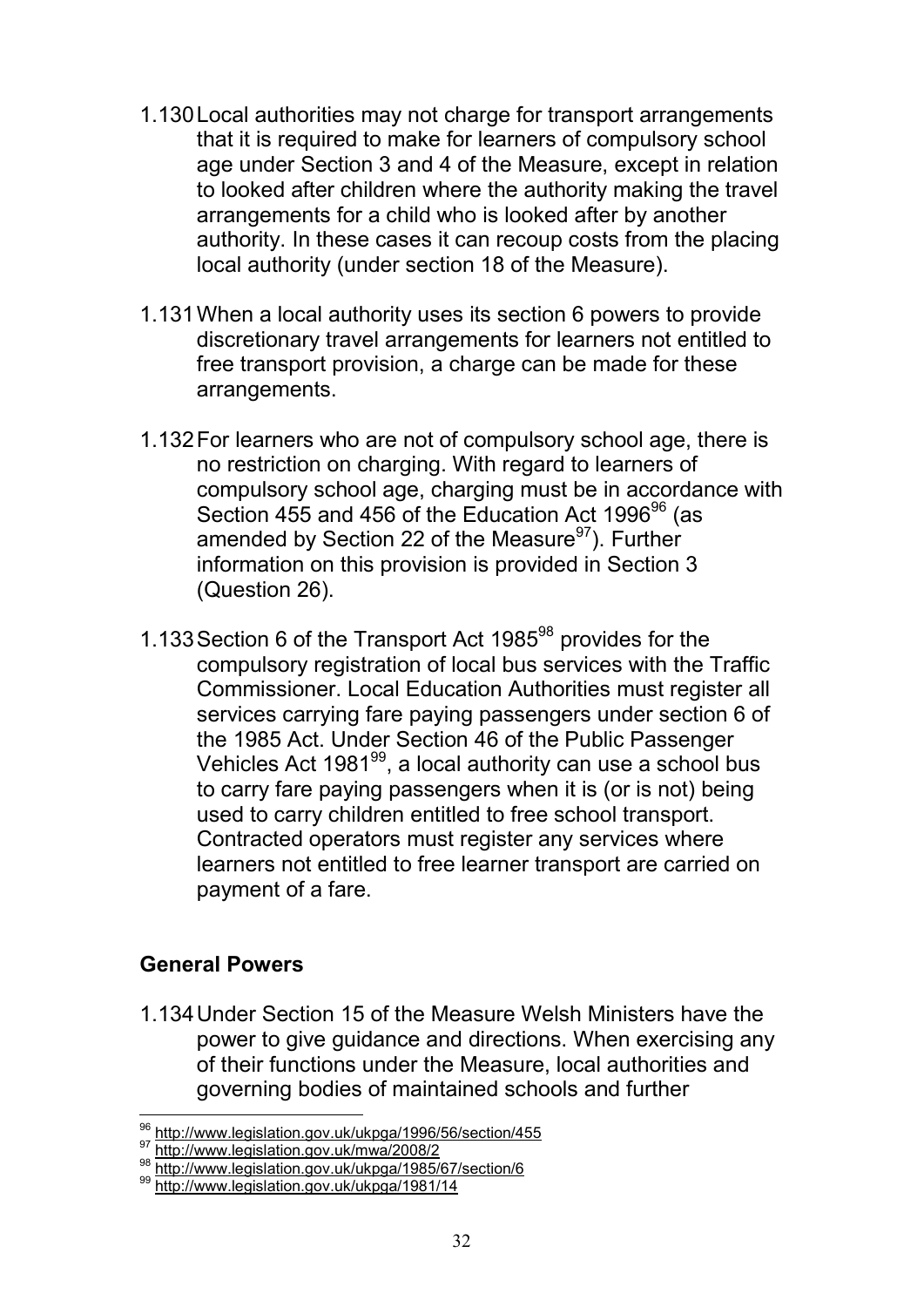education institutions must have regard to guidance issued by the Welsh Ministers.

- 1.135Welsh Ministers may also issue a direction under section 15 to require authorities to make learner travel arrangements under sections 3, 4 or 6 of the Measure. Such directions can be given to one or more local authorities or local authorities generally. It allows Welsh Ministers to direct on individual cases or on general policy matters. The power may be exercised irrespective of whether a local authority is in default of its duties. It does not take the place of, or affect, the more general powers of direction that Welsh Ministers have under sections 496-497A of the Education Act 1996<sup>100</sup>.
- 1.136The Welsh Government has no functions in relation to vehicle standards, inspection, enforcement or licensing of vehicles or drivers. These matters are the responsibility of the UK Government.

## **Other Legal Considerations**

1.137Local authorities and governing bodies of maintained schools are also required to take the following into account:

Equality and human rights legislation and policy such as:

- Equality Act 2010 http://www.legislation.gov.uk/ukpga/2010/15/contents
- Welsh Language Act 1993 http://www.legislation.gov.uk/ukpga/1993/38/contents
- Human Rights Act 1998. http://www.legislation.gov.uk/ukpga/1998/42/contents
- Welsh Language (Wales) Measure 2011 http://www.legislation.gov.uk/mwa/2011/1/contents
- Data Protection Act 1998 http://www.legislation.gov.uk/ukpga/1998/29/contents
- Protections of Freedom Act 2012 http://www.legislation.gov.uk/ukpga/2012/9/contents
- Children Act 1989 http://www.legislation.gov.uk/ukpga/1989/41/contents

<sup>&</sup>lt;sup>100</sup> http://www.legislation.gov.uk/ukpga/1996/56/part/IX/chapter/I/crossheading/generalfunctions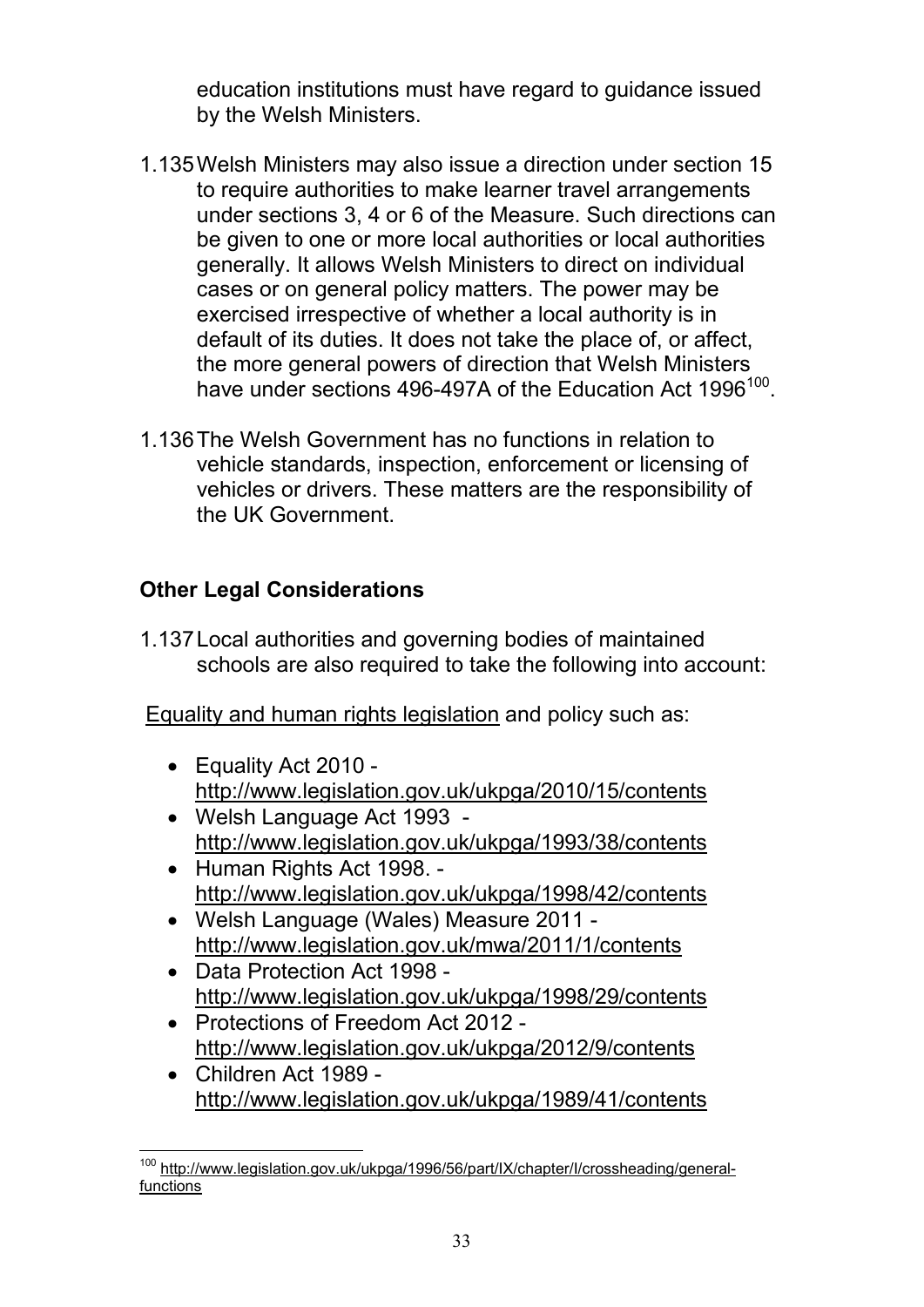- Children Act 2004 http://www.legislation.gov.uk/ukpga/2004/31/contents
- United Nations Convention of the Rights of the Child (UNCRC) - https://www.gov.uk/government/policies/creatinga-fairer-and-more-equal-society/supporting-pages/the-unitednations-convention-on-the-rights-of-the-child-uncrc
- Rights of Children and Young People (Wales) Measure 2011 - http://www.legislation.gov.uk/mwa/2011/2/contents
- Children's Rights Scheme 2014 http://wales.gov.uk/topics/childrenyoungpeople/rights/uncrc/? lang=en
- Children and Young Persons Plan (Wales) Measure 2007 http://www.legislation.gov.uk/wsi/2007/2316/contents/made
- Criminal Justice Act 2003 http://www.legislation.gov.uk/ukpga/2003/44/contents

Health and safety legislation, policy and guidance such as:

- Health and Safety at Work etc Act 1974 http://www.legislation.gov.uk/ukpga/1974/37/contents
- Management of Health and Safety at Work Regulations 1999 (SI 1999/3242)
	- http://www.legislation.gov.uk/uksi/1999/3242/contents/made
- Workplace Health, Safety and Welfare Regulations 1992 (SI 1992/3004) =
	- http://www.legislation.gov.uk/uksi/1992/3004/contents/made
- Guidance in 'Workplace Transport Safety' (HSG 136), published by the Health and Safety Executive in 2005 http://www.hse.gov.uk/pubns/books/hsg136.htm
- Safeguarding Vulnerable Group Act 2006 http://www.legislation.gov.uk/ukpga/2006/47/contents
- Safeguarding Vulnerable Groups Act (Regulated Activity, Devolution, Miscellaneous Provisions) Order 2010 http://www.legislation.gov.uk/uksi/2010/1154/contents/made

Social Service legislation, policy and guidance such as:

- Local Authority Social Service Act 1970 http://www.legislation.gov.uk/ukpga/1970/42/contents
- Shared Planning for Better Outcomes Guidance 2007 http://wales.gov.uk/topics/educationandskills/publications/gui dance/sharedplanningforbetteroutcomes?lang=en#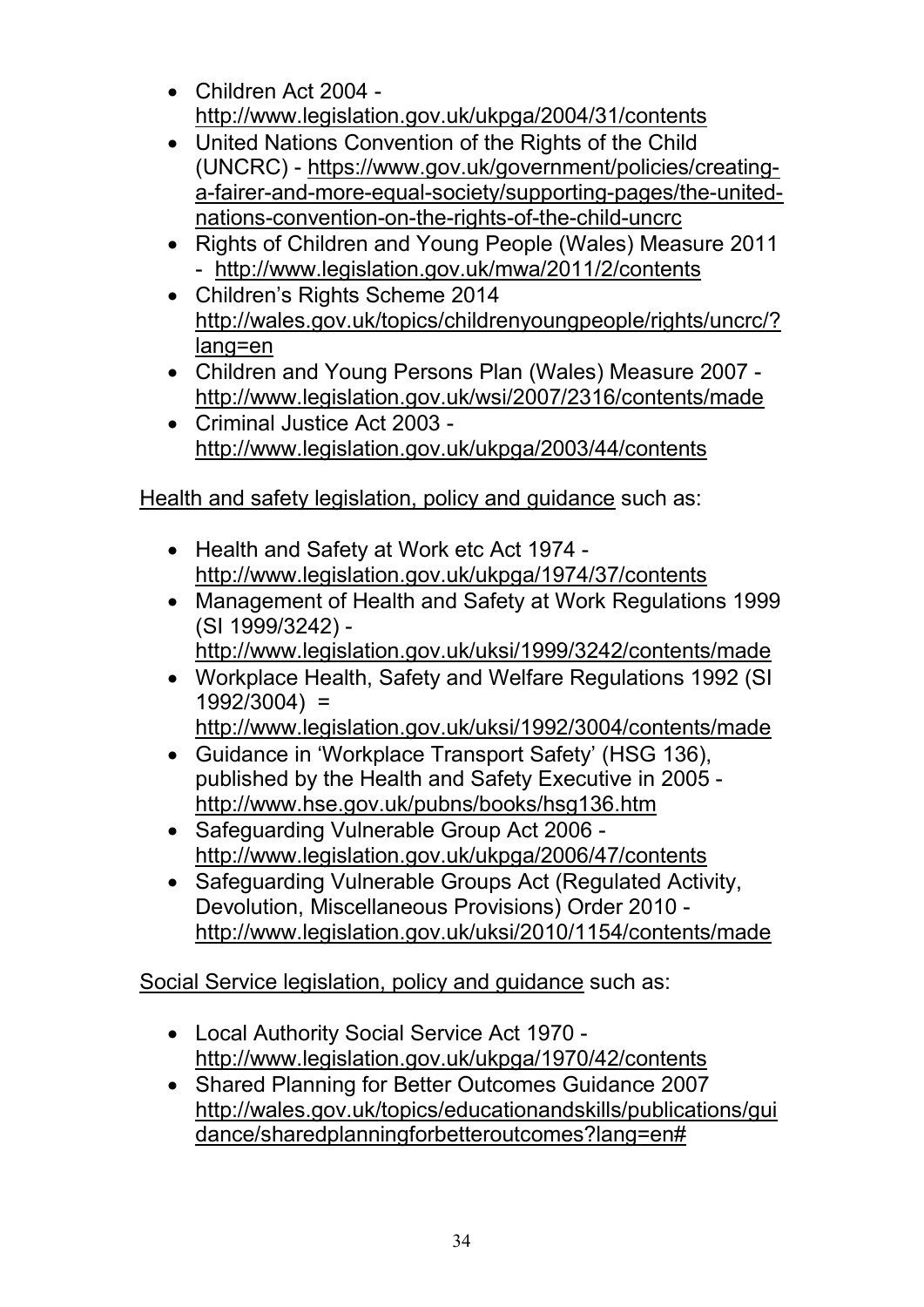- Stronger Partnerships for Better Outcomes Guidance 2006 http://wales.gov.uk/topics/childrenyoungpeople/publications/s trongerpartnerships/?lang=en
- Social Service and Wellbeing (Wales) Act 2014 http://www.legislation.gov.uk/anaw/2014/4/enacted

Education legislation, policy and guidance such as:

- Education Acts (1996 and 2002) http://www.legislation.gov.uk/ukpga/1996/56/contents http://www.legislation.gov.uk/ukpga/2002/32/contents
- Educations and Inspections Act 2006 http://www.legislation.gov.uk/ukpga/2006/40/contents
- Learning and Skills Act 2000 http://www.legislation.gov.uk/ukpga/2000/21/contents
- School Standards and Framework Act 1998 http://www.legislation.gov.uk/ukpga/1998/31/contents
- School Standards and Organisation (Wales) Act 2013 http://www.legislation.gov.uk/anaw/2013/1/contents/enacted
- Special Educational Needs Code of Practice for Wales 2004 (reprint) http://www.ipsea.org.uk/AssetLibrary/Downloadable%20docu ments/specialeducationneedse[1].pdf
- Statutory School Organisation Code 2013 http://wales.gov.uk/topics/educationandskills/publications/gui dance/school-organisation-code/?lang=en
- Statutory School Admissions Code 2013 http://wales.gov.uk/topics/educationandskills/publications/gui dance/schooladmission/?lang=en
- Statutory School Admissions Appeals Code 2013 http://wales.gov.uk/topics/educationandskills/publications/gui dance/schooladmission/?lang=en
- Welsh in Education Strategy Plan and Assessing Demand for Welsh-medium Education (Wales) Regulations 2013 http://www.assemblywales.org/sub-ld9585-e.pdf
- Social Inclusion (Inclusion and Pupil Support) Guidance 2006 http://wales.gov.uk/topics/educationandskills/publications/circ ulars/2463797/?lang=en
- Changing of School Session Times (Wales) Regulations 2009 http://www.legislation.gov.uk/wsi/2009/572/contents/made

35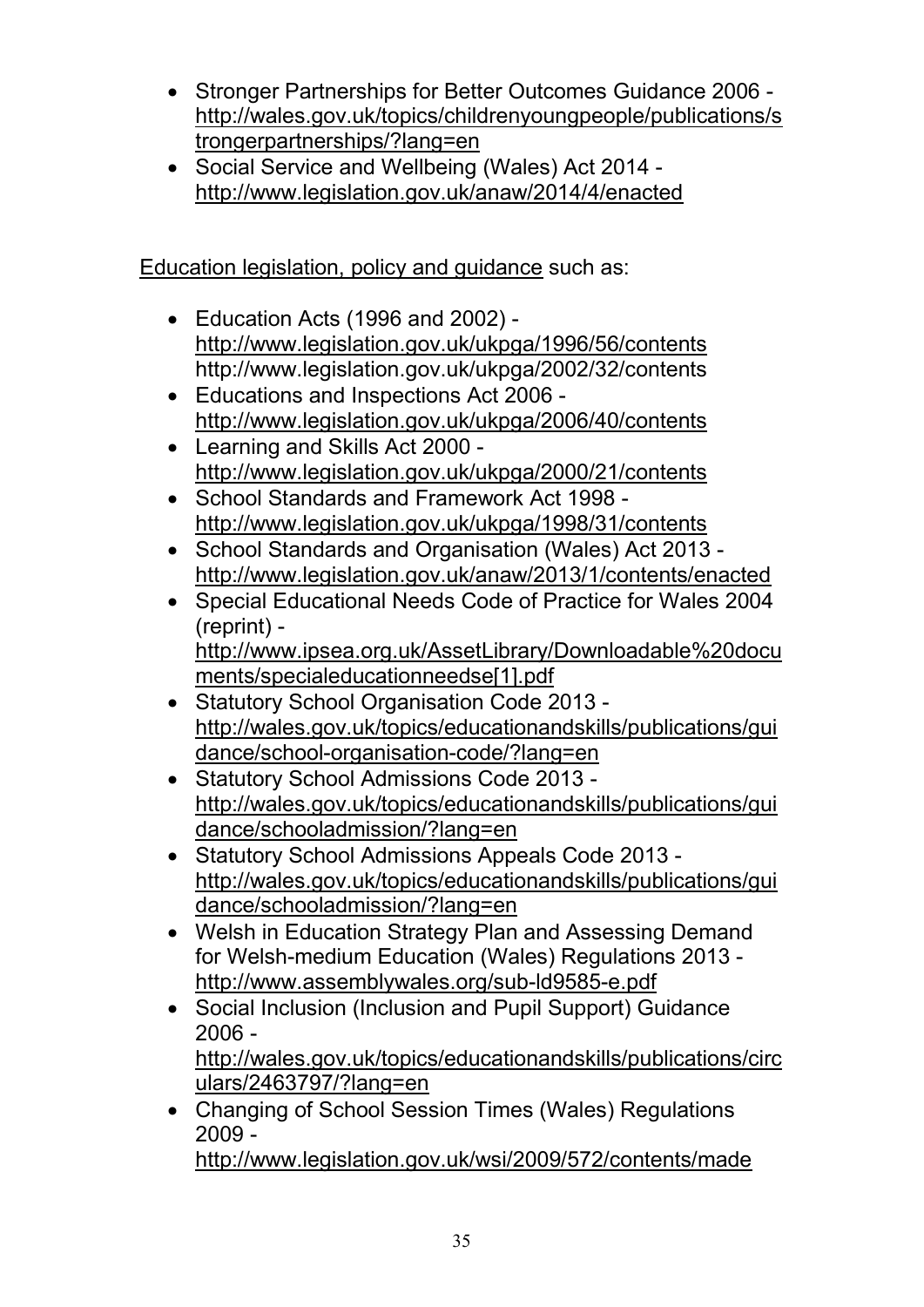- Education (Start of Compulsory School Age) Order 1998 http://www.legislation.gov.uk/uksi/1998/1607/contents/made
- The Education (school leaving date) Order 1997 http://www.legislation.gov.uk/uksi/1997/1970/contents/made

Transport legislation, policy and guidance such as:

- Transport Act 1985 http://www.legislation.gov.uk/ukpga/1985/67/contents
- Public Passenger Vehicles Act 1981 http://www.legislation.gov.uk/ukpga/1981/14/contents
- Road Vehicles (Construction and Use)Regulations 1986 (SI 1986/1078) http://www.legislation.gov.uk/uksi/1986/1078/contents/made
- Motor Vehicles (Wearing of Seat Belts) Regulations 1993/176
	- http://www.legislation.gov.uk/uksi/1993/176/contents/made
- Road Traffic Reduction (National Targets) Act 1998 http://www.legislation.gov.uk/ukpga/1998/24/contents
- The Learner Travel (Wales) Measure 2008 http://www.legislation.gov.uk/mwa/2008/2/contents
- The Learner Travel Information (Wales) Regulations 2009 http://www.legislation.gov.uk/wsi/2009/569/contents/made
- Travel Behaviour Code Statutory Guidance 2009 http://wales.gov.uk/topics/transport/integrated/learnertravel/tr avelcode/tbcstatutoryguidance/?lang=en
- The Travel Code http://wales.gov.uk/travelcode
- Active Travel (Wales) Act 2014 http://www.legislation.gov.uk/anaw/2013/7/contents/enacted
- Vehicle Drivers (Certificates of Professional Competence) Regulations 2007 http://www.legislation.gov.uk/uksi/2007/605/contents/made
- Safety on Learner Transport (Wales) Measure 2011 http://www.legislation.gov.uk/mwa/2011/6/contents
- Guidance on Home to School Transport Risk Assessment 2009 (Welsh Government publication) http://wales.gov.uk/topics/transport/integrated/learnertravel/h ometoschooltransport/?lang=en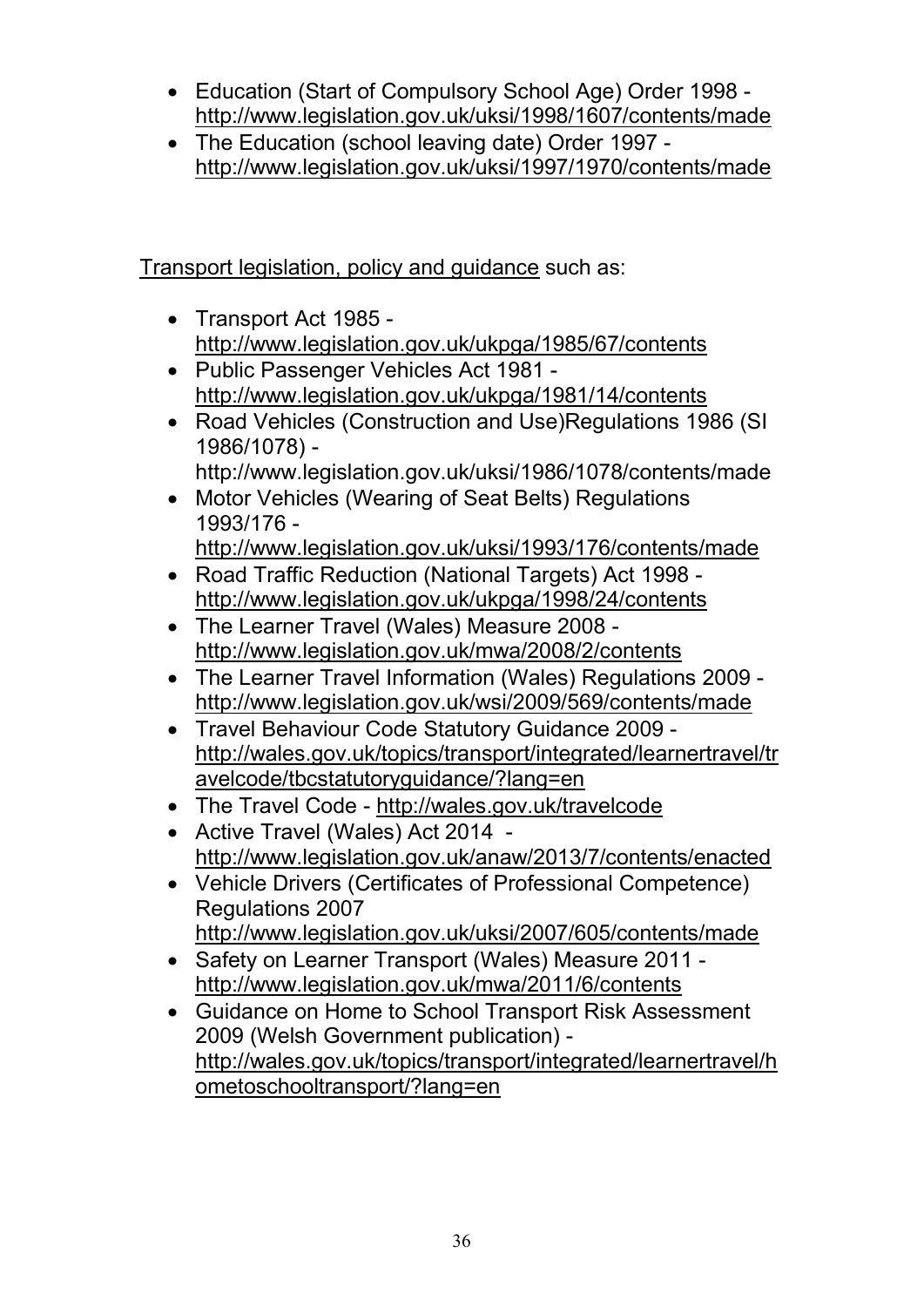#### **Section 1: Statutory Provisions.**

# **Chapter 2: The All-Wales Travel Behaviour Code.**

## **Overview**

- 2.1. The Learner Travel (Wales) Measure 2008 ("the Measure") places a legal duty<sup>101</sup> on the Welsh Ministers to make a Travel Behaviour Code and to publish it. The statutory All Wales Travel Behaviour Code (the "Travel Code<sup>102</sup>") was introduced by section 12 of the Measure and has been in operation since January 2010.
- 2.2. The Travel Code sets out learners' responsibilities when travelling. It is accompanied by statutory guidance issued under section 15 of the 2008 Measure, which provides advice on how to ensure, as far as reasonably practicable, a safe journey and describes the rights of learners when travelling.
- 2.3. The purpose of the Travel Code and associated Guidance is to promote safety when travelling, by laying down a set of behavioural standards across Wales, for all learners. The Guidance outlines the procedures local authorities, governing bodies and head teachers must adhere to under the Travel Code.
- 2.4. The Travel Code is divided into two Sections. Section one applies to behaviour when travelling on all modes of transport (i.e. buses, trains, cycling, walking, passengers in a parent's or other person's car or any other mode of travel). Section two covers behaviour specific to bus travel and is known as the "Bus Travel Code". The latter provides additional instruction on behavioural requirements for learners travelling on buses to and from school.
- 2.5. The Travel Code supersedes all other learner travel codes of conduct used by local authorities prior to the Travel Code's introduction. However local authorities may wish to publish supplementary travel information and policies in accordance with the Travel Code provided that they do not contradict the statutory provisions outlined within the Travel Code.

<sup>&</sup>lt;sup>101</sup> Section 12 of the Measure

<sup>102</sup> **between 12 changes** to the control of the state of the haviourcode/?lang=en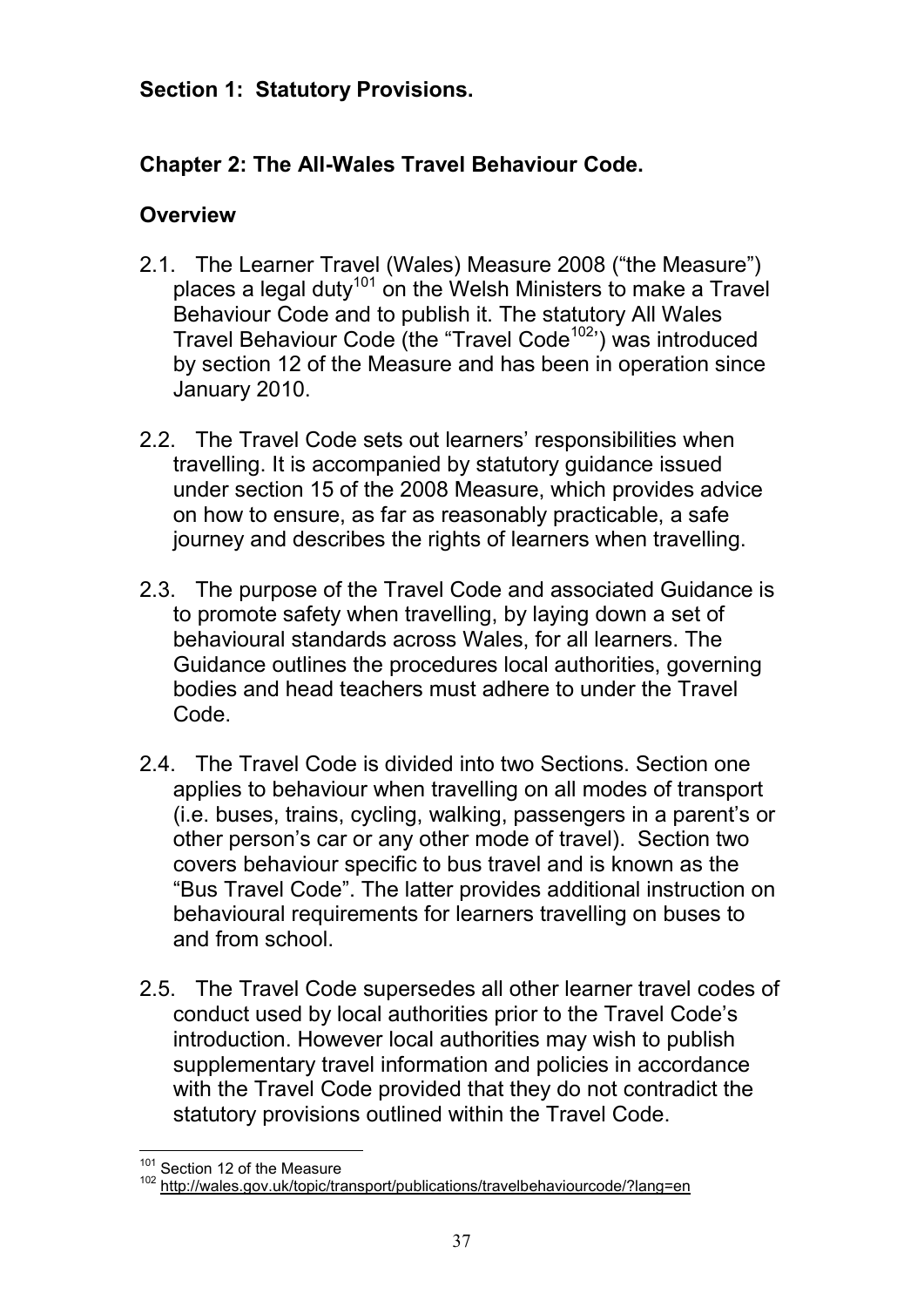- 2.6. The Travel Code sets out specific requirements regarding the behavioural conduct of learners. It outlines a set of common behaviour standards which apply to all modes of travel by learners irrespective of whether the travel is provided by a local authority, governing body or other modes of travel or transport used by learners (such as taxis, public buses, trains, bicycles, walking, parents' cars or any other modes of travel).
- 2.7. It is a compulsory code of conduct for all learners under the age of 19 years (or who have reached 19 but started a course when under 19 and continue to attend that course) $103$ .
- 2.8. It is recommenced that local authorities, education institutions, parents, train and bus service operators, taxi and other contracted operators in Wales promote awareness and understanding of and compliance with the Travel Code. (Further information regarding parents' and schools' responsibilities in relation to the Travel Code are provided in Chapter 6 paragraph 6.10 and Chapter 7 paragraphs 7.2 – 7.5 (respectively) and Section 3 Questions 13, 29 and 31).
- 2.9. Section 12 of the Measure states that the Travel Code applies to home to school journeys and journeys undertaken between places of learning during the day<sup>104</sup>.
- 2.10. The Travel Code statutory guidance<sup>105</sup>sets out a framework for the sanctions regime within the Travel Code and provides for the removal of free or subsidised transport for set periods of time if a learner misbehaves on learner transport.
- 2.11. Welsh Ministers have a statutory duty to review the Travel Code from time to time<sup>106</sup>. Prior to reviewing the Travel Code, Welsh Ministers must consult such persons as they consider

 $103$  Section 89(2A) of the Education and Inspections Act 2006 provides that head teachers must include the Travel Code within their behaviour policy and ensure compliance with the Travel Code. http://www.legislation.gov.uk/ukpga/2006/40/section/89

<sup>&</sup>lt;sup>104</sup> Such as travel to attend courses in line with the Learning and Skills (Wales) Measure 2009 (14-19 Pathways) - Further information on the Learning and Skills (Wales) Measure 2009 is provided in Section 3 (Question 28). 105

http://wales.gov.uk/topics/transport/integrated/learnertravel/travelcode/tbcstatutoryguidance/?l ang=en

 $\frac{106}{106}$  This duty is set out in Section 12(4) of the Measure.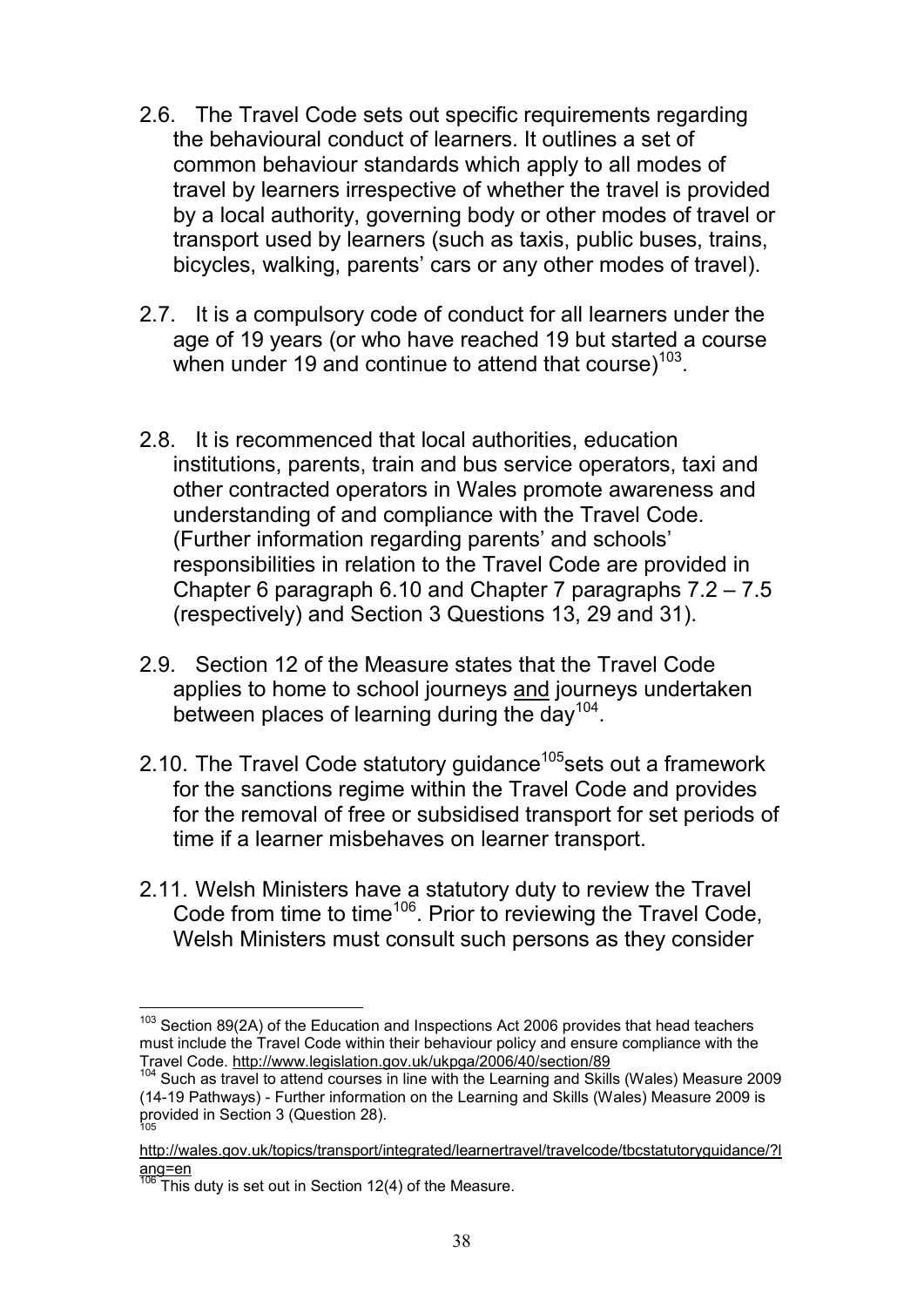appropriate, for example, local authorities, schools and  $learners<sup>107</sup>$ .

# **Enforcement of the Travel Code - Sanctions<sup>108</sup>**

- 2.12. Where a local authority is under a duty (under Section 3 and 4 of the Measure) to provide transport, it must follow the requirements set out in Section 14 of the Measure, before withdrawing transport provision, namely:
	- Be satisfied that the learner has failed to comply with the travel behaviour code (table below)

| Your<br><b>Responsibility</b>                                                                                                                                                                            | <b>Your Safety</b>                                                                                                                                                                                                                                       | <b>Your Rights</b>                                                                                                                                                                                |
|----------------------------------------------------------------------------------------------------------------------------------------------------------------------------------------------------------|----------------------------------------------------------------------------------------------------------------------------------------------------------------------------------------------------------------------------------------------------------|---------------------------------------------------------------------------------------------------------------------------------------------------------------------------------------------------|
| •Always respect<br>others including<br>other learners,<br>drivers and the<br>public<br>•Always respect<br>vehicles and<br>property<br>•Always be polite<br>•Never drop litter<br>•Always obey the<br>law | • Always behave<br>well when<br>travelling<br>• Always follow<br>the driver's<br>instructions when<br>travelling<br>• You must not<br>distract the<br>drivers<br>• Always cross<br>the road safely<br>and sensibly<br>• Always travel<br>by a safe route | • To be safe when<br>travelling<br>$\bullet$ To be treated<br>fairly and with<br>respect<br>• To tell someone<br>if somebody is<br>causing you<br>problems<br>• Not to be bullied<br>or picked on |

**and** that the following conditions applicable to the learner are met:

• 1. Provide the learner and the parent of the learner with an opportunity to make representations and take those representations into account

<sup>&</sup>lt;sup>107</sup> Section 12(6) of the Measure.

<sup>108</sup> Guidance about the recommended procedures for enforcing sanctions with relation to the Travel Code are provided in Section 3 (Question 29).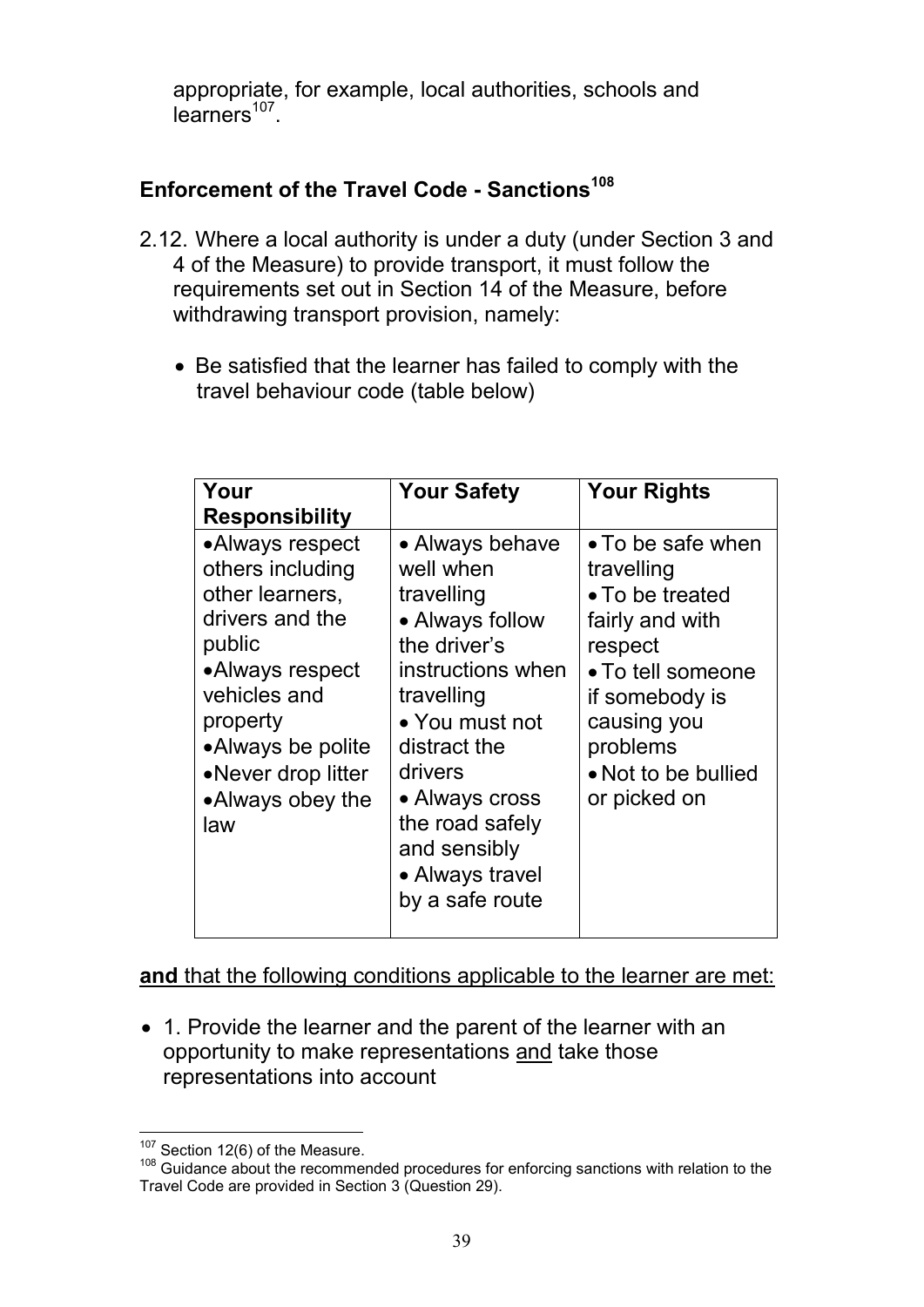- 2. Consult with the head teacher of the school or relevant place of learning at which the learner is a registered pupil, and give the head teacher notice of the decision at least 24 hours before the withdrawal takes place.
- 3. Ensure that the decision to withdraw transport arrangements is reasonable in the circumstances. In determining whether this is the case, the local authority must take the following matters into account:
	- whether the period of withdrawal of transport is proportionate in the circumstances of the case
	- whether there are any special circumstances relevant to the withdrawal of travel arrangements which are known to the local authority (or of which the authority ought to be aware of) including:
		- $\circ$  the learner's age
		- $\circ$  any special educational needs the learner may have
		- $\circ$  any disability the learner may have
		- $\circ$  whether the learner would lose an opportunity to take a public examination and
		- o whether suitable alternative arrangements can be reasonably made by the learner's parents
- 4. Give the learner's parents at least 24 hours notice before the withdrawal of transport provision takes place (Chapter 6 – 'Parental Responsibilities' paragraph 6.10 explains the parental obligations regarding what provisions must be put in place where transport is removed)
- 5. Ensure the period of withdrawal of transport provision does not exceed 10 consecutive schools days
- 6. Ensure that the period of withdrawal would not result in the learner having travel arrangements withdrawn for more than 30 school days in the school year in which the withdrawal takes effect
- 2.13. The Measure provides Welsh Ministers with the power to make regulations to  $109$ :

<sup>&</sup>lt;sup>109</sup> Section 14(15) of the Measure.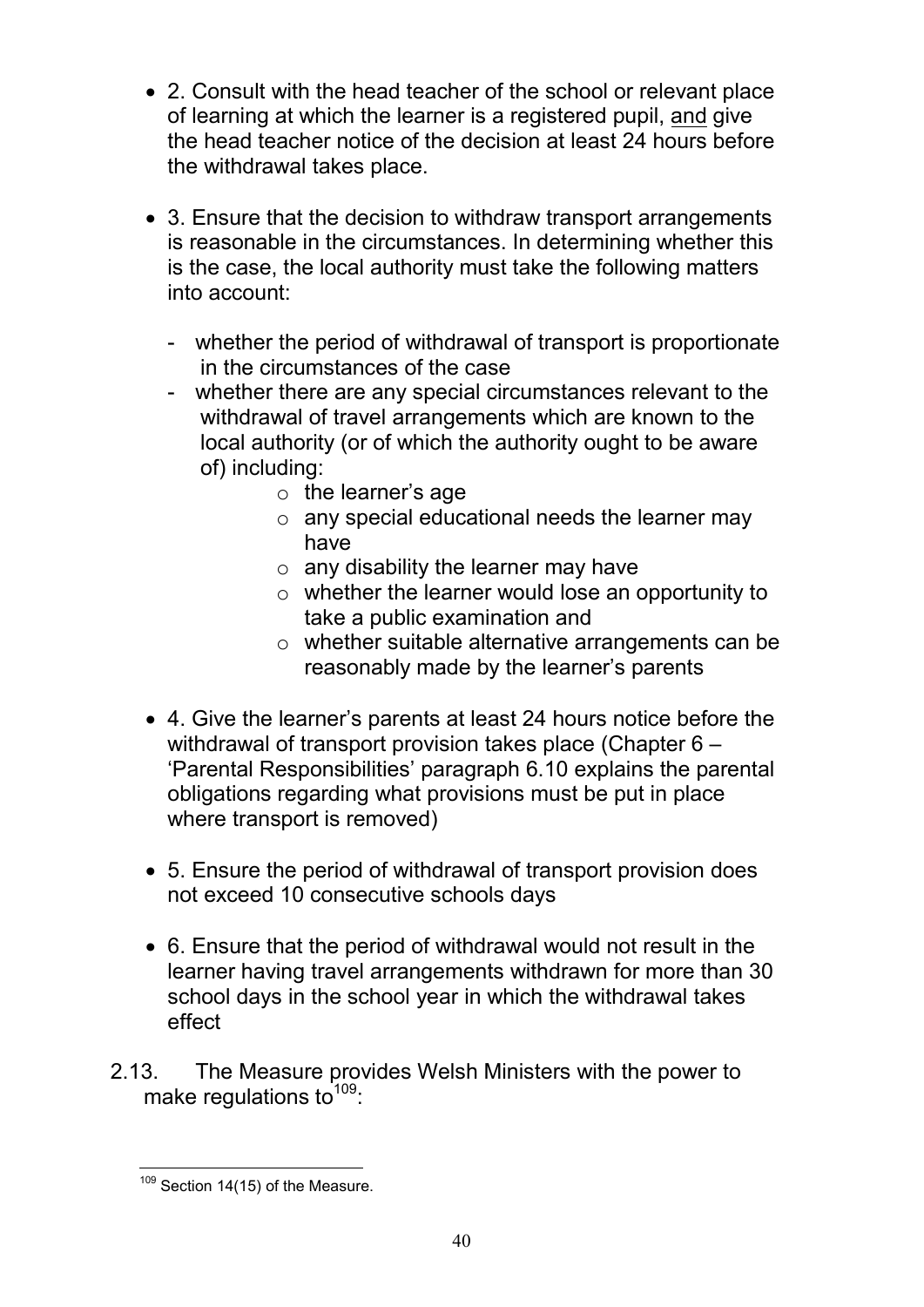- Change the number of days for which transport can be withdrawn
- Specify the categories of person who may appeal
- Specify the circumstances in which appeals can be made
- Specify the constitution of appeal panels
- Specify the appeals procedures
- Make provisions for appeals against withdrawal of transport
- Make provisions for reviews of the decision to withdraw transport
- Make provision about the effect of appeal decisions
- Provide for payment of allowances to members of appeal panels
- Require information about appeals to be made available.
- 2.14. Where a learner has special educational needs, local authorities should consider what constitutes reasonable steps, as detailed in this document. The Special Educational Needs Code of Practice for Wales<sup>110</sup> and sections 2 and 3 of the National Assembly for Wales Circular 47/2009 – Inclusion and Pupil Support<sup>111</sup> guidance provide further guidance on dealing with misbehaviour for disabled learners and those with learning difficulties.

# **Publication of Local Authority Travel Codes**

2.15. Local authorities are under a duty to publish the Travel Code in accordance with section 12(5) of the Measure and the requirements within the Learner Travel Information (Wales) Regulations 2009<sup>112</sup> . Chapter 3 paragraphs 3.1 -3.6 provide further information on what provisions needs to be covered by these Regulations.

## **Raising Awareness of Issues**

2.16. School Councils have a key role to play and in particular could usefully raise the issue of bullying each year and discuss the progress that has been made in taking forward action to address the issue. In doing so, this would be in accordance with article 12

<sup>110</sup>

http://wales.gov.uk/topics/educationandskills/publications/guidance/specialeduneedscop/?lan g-en

<sup>&</sup>lt;sup>111</sup> http://wales.gov.uk/topics/educationandskills/publications/circulars/2463797/?lang=en

<sup>112</sup> Paragraph 4, Schedule 1 to the 2009 Regulations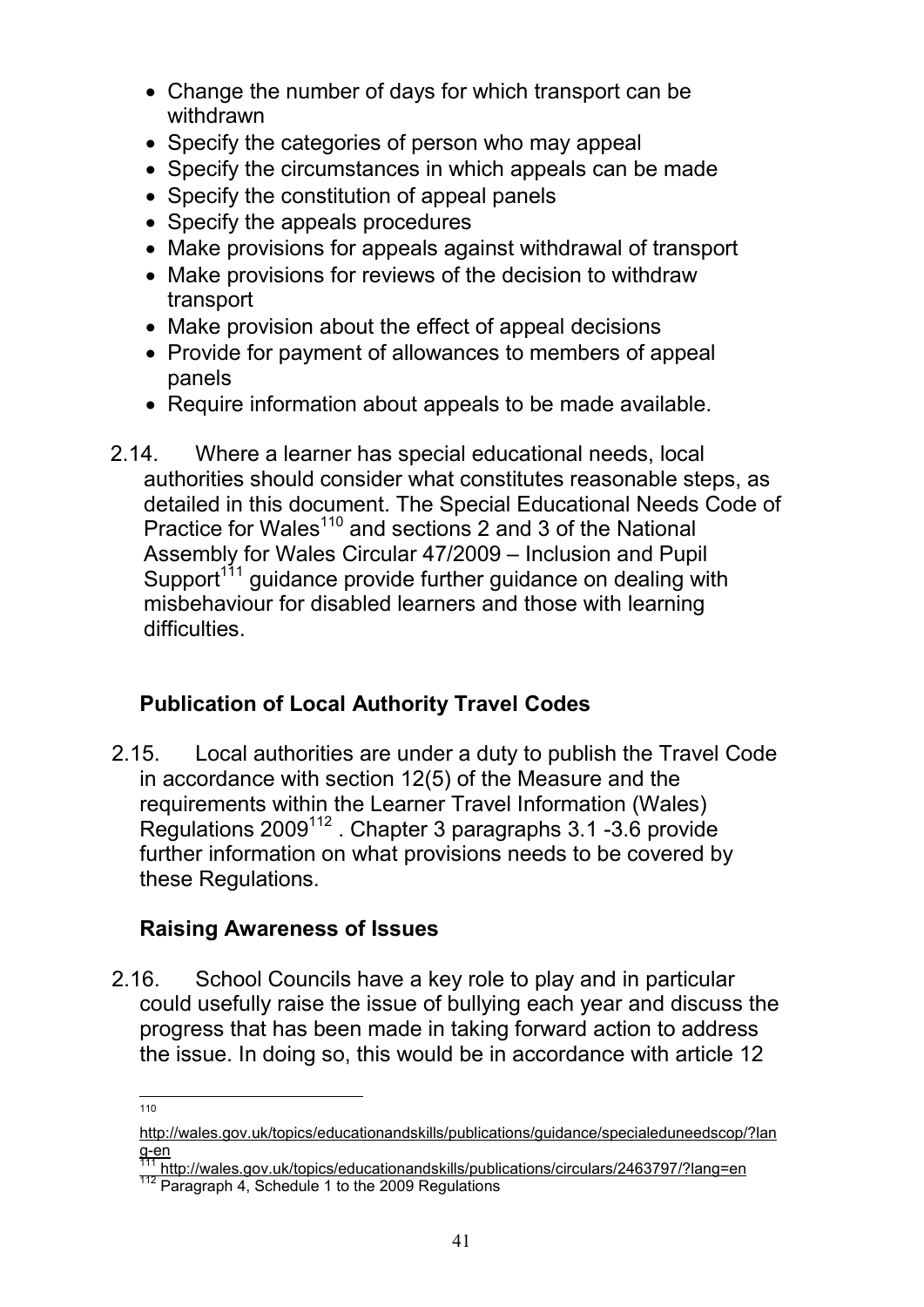of the UNCRC which states children should have their opinions taken into account when adults make decisions that affect them $^{113}$ 

<sup>113</sup> http://wales.gov.uk/topics/childrenyoungpeople/rights/uncrc/?lang=en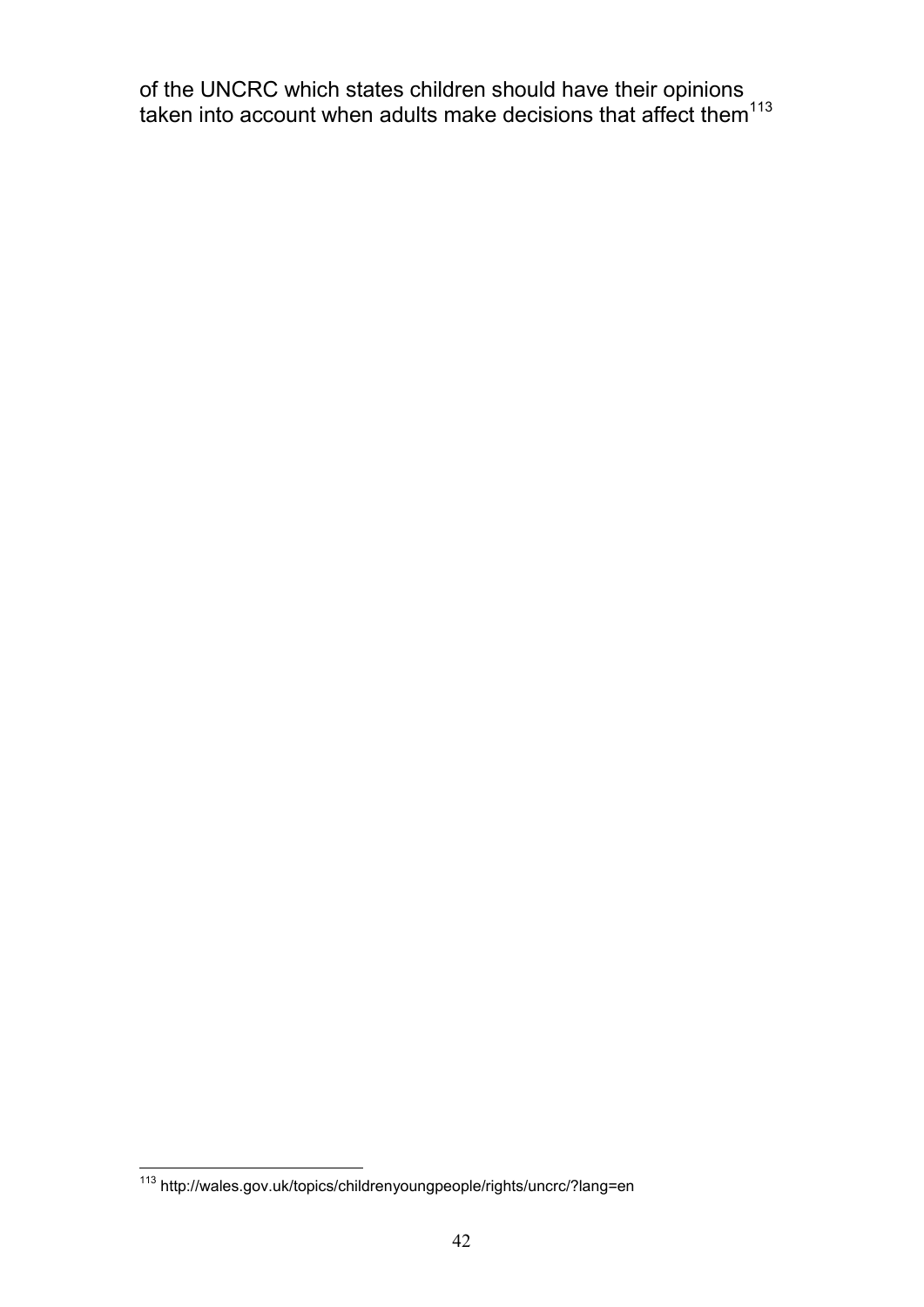### **Section 1: Statutory Provisions.**

### **Chapter 3: The Learner Travel Information (Wales) Regulations 2009**

### **Publication of School Transport Policies and Information for Parents**

- 3.1. The Learner Travel Information (Wales) Regulations 2009<sup>114</sup> ("the 2009 Regulations") replace paragraphs 8, 19 and 20 of Schedule 1 to the Education (School Information)(Wales) Regulations 1997<sup>115</sup>. The Regulations reguire local authorities to publish and make available information on travel arrangements made under the Measure. They set out not only what information local authorities are required to publish but also when and how the information should be published and made available to parents, learners, governing bodies, head teachers and/or other persons.
- 3.2. Travel arrangements for learners during the school day (e.g. travel to attend courses at other places of learning such as those as a consequence of the (14-19) Learning Pathways Programme) are not covered by the Regulations and are not subject to these provisions.
- 3.3. In addition to the Travel Behaviour Code, local authorities are required under the 2009 Regulations to publish the following information:-
	- the general policy on providing free transport
	- the general policy on any travel arrangements made for learners for whom free transport is not provided
	- the circumstances that payment of reasonable travelling expenses will be made
	- arrangements and policies in relation to learners with learning difficulties/disabilities
	- information on how to make enquiries/complaints about travel arrangements, and any local authority appeals procedure
	- any other information that the local authority considers would be useful for learners in its area about travel arrangements made by other organisations.

<sup>&</sup>lt;sup>114</sup> http://www.legislation.gov.uk/wsi/2009/569/contents/made

<sup>115</sup> S.I. 1997/1832.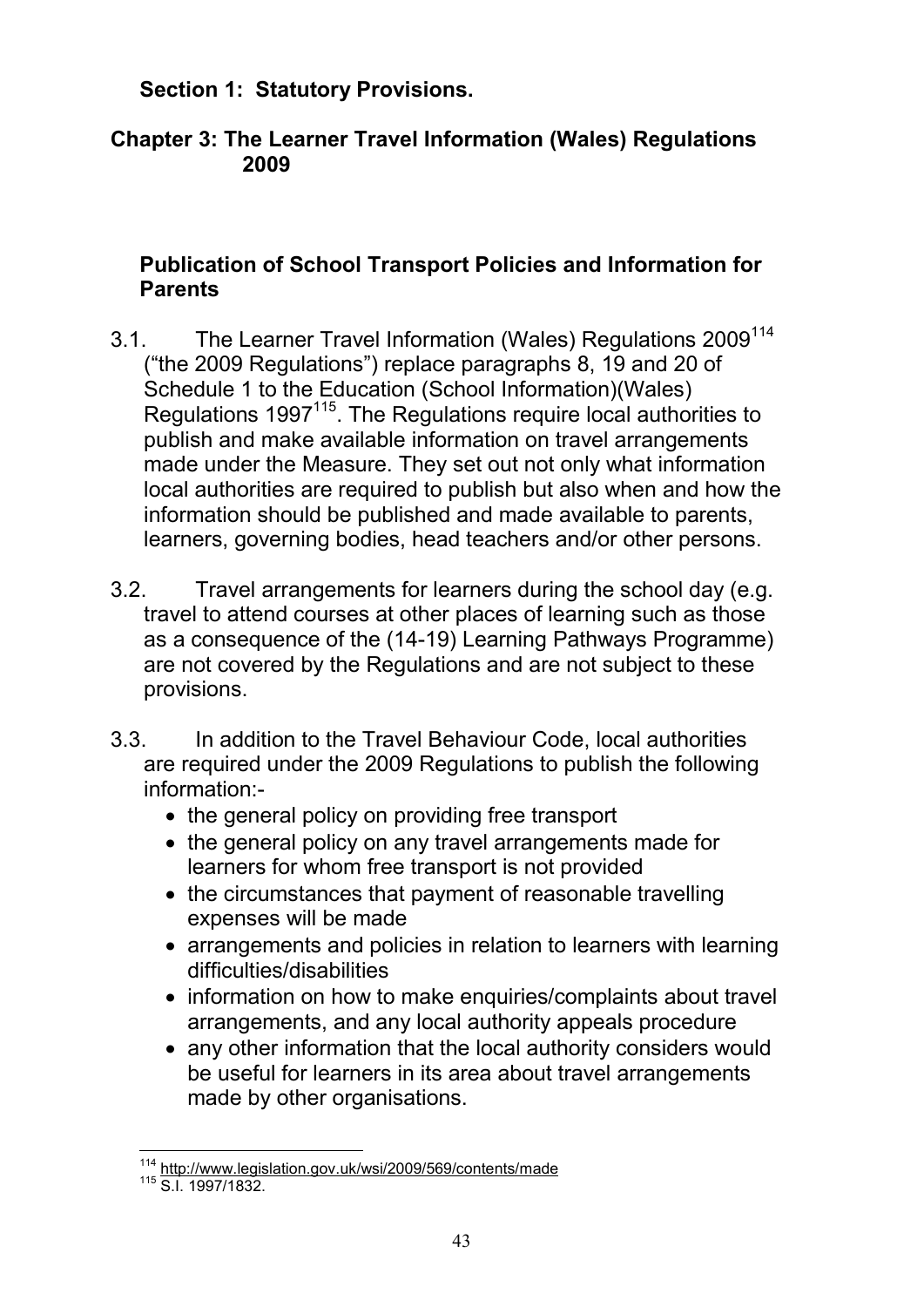- 3.4. The information must be made available by the 1 October preceding the academic year to which the information relates<sup>116</sup>. The information must be made available<sup>117:</sup>-
	- on the local authority website
	- to parents without charge on request and made available for reference by parents and other persons at:
		- o the local authority's offices; and
		- $\circ$  every school maintained by the local authority
	- public libraries
	- any other relevant place which learners in the area may consider attending
	- distributed to parents of pupils who are in the final year of school and may transfer to another school maintained by that authority. (The local authority only needs to give the information that is relevant to the school to which the pupil may transfer)
- 3.5. Local authorities must also provide free of charge<sup>118</sup> and on request from a governing body, a head teacher, a parent of a child or any other learner in the local authority area the following information:-
	- information relating to the assessment of learner travel needs under section 2 of the Measure
	- information relating to decisions as to the suitability of transport or travel arrangements where the local authority has a duty to make travel arrangement
	- information relating to decisions as to whether a route is 'available'
	- information relating to decisions as to whether travel arrangements are necessary to facilitate the attendance of the child each day at the relevant place where the child receives education or training (section 4(1) of the Measure)
	- information relating to decisions to make travel arrangements using their discretionary powers (section 6 of the Measure).
- 3.6. Parents should be able to understand their options and any cost implications of the choice of school they make for their child. Accordingly it is recommended that local authorities provide parents with information about transport arrangements alongside,

 $^{116}$  Regulation 4(2) of the 2009 Regulations.

 $117$  Regulation 4(3) of the 2009 Regulations.

<sup>&</sup>lt;sup>118</sup> Regulation 5 of the 2009 Regulations.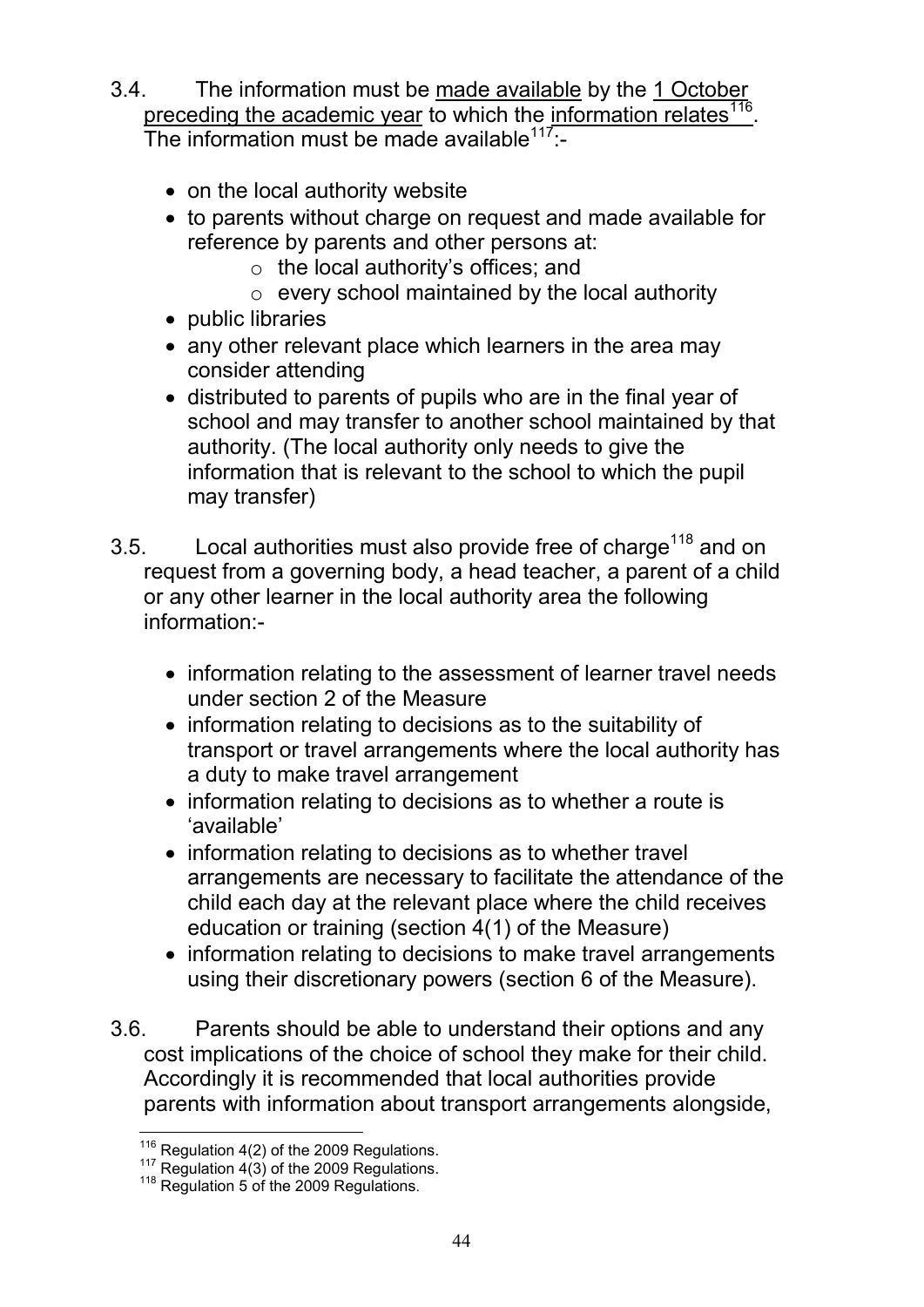or as part of, the information made available about school admissions. (Further information on school admission criteria and publication of admission arrangements is provided in section 2.2, 2.11 and 2.12 of the Statutory School Admissions Code 2013<sup>119</sup>)

119

http://wales.gov.uk/topics/educationandskills/publications/guidance/schooladmission/?lang=e n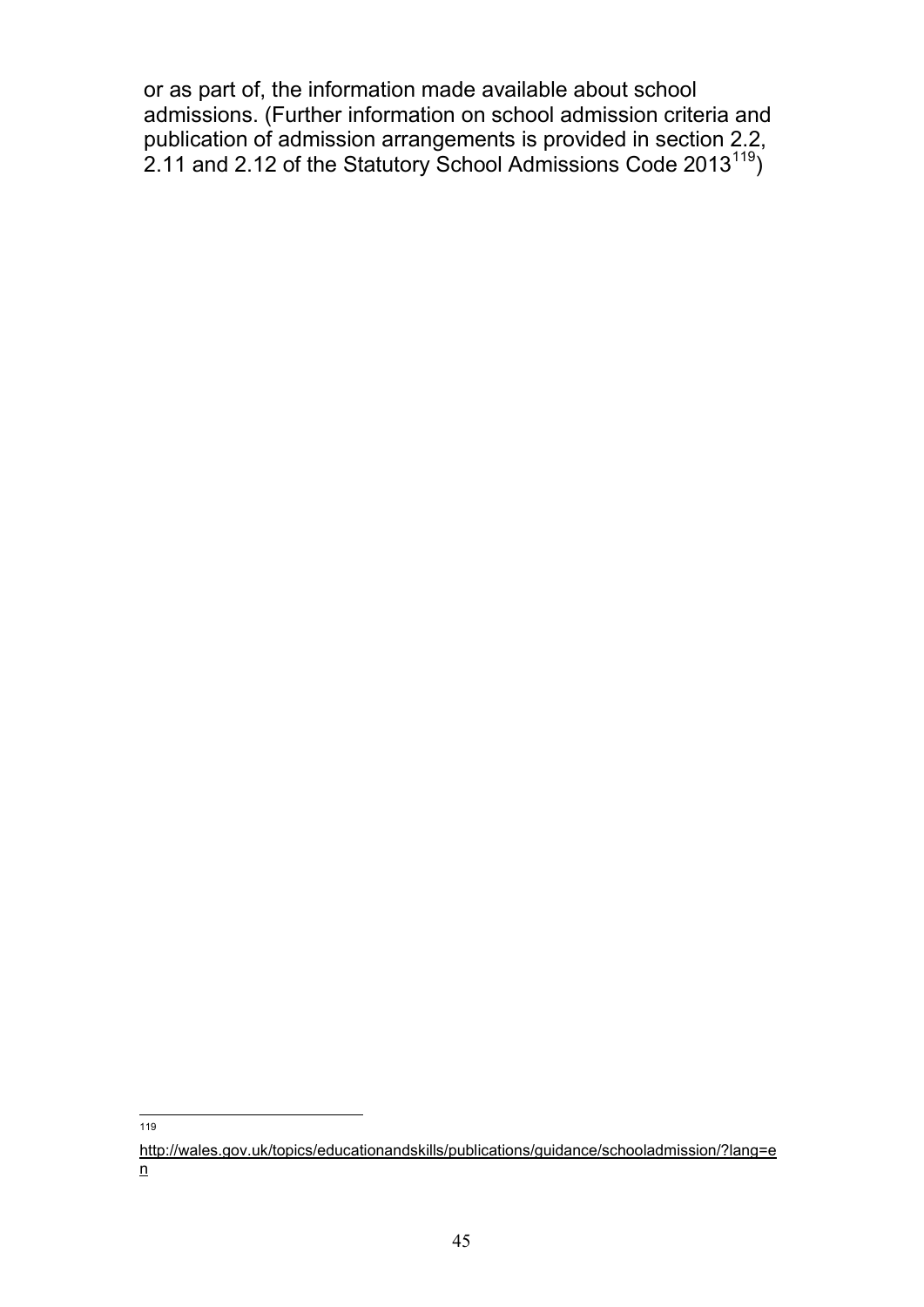### **Section 1: Statutory Provisions.**

### **Chapter 4: The Safety on Learner Transport (Wales) Measure 2011**

### **Overview**

- 4.1. The Safety on Learner Transport (Wales) Measure 2011<sup>120</sup> ("the 2011 Measure") makes amendments to the Learner Travel (Wales) Measure 2008. The purpose of those amendments is to enhance the safety of all learners, as far as reasonably practicable, on dedicated transport used for learner travel.
- 4.2. The 2011 Measure incorporates into the Measure a number of provisions about vehicle specification used for dedicated learner transport.
- 4.3. The 2011 Measure also introduces criminal offences and penalties to be used for breaches of requirements imposed under the Measure $121$ .
- 4.4. To date the only provision introduced by the 2011 Measure to have been enacted is the requirement that every bus used for dedicated learner transport to and from school, which has been secured by a local authority or governing body of a maintained school must have **seat belts fitted** to every passenger seat by **1 October 2014.**
- 4.5. Other provisions introduced by the 2011 Measure which have not been enacted to date include:
	- the recording of visual images or sound on dedicated learner transport
	- safety risk assessments of dedicated learner transport
	- driver training (specific for dedicated learner transport)
	- Supervisors on dedicated learner transport
	- powers of entry and inspection of vehicles or premises owned or controlled by relevant bodies for the use of dedicated learner transport

<sup>120</sup> http://www.legislation.gov.uk/mwa/2011/6/contents/enacted

<sup>121</sup> This provision includes the use of criminal and civil sanctions.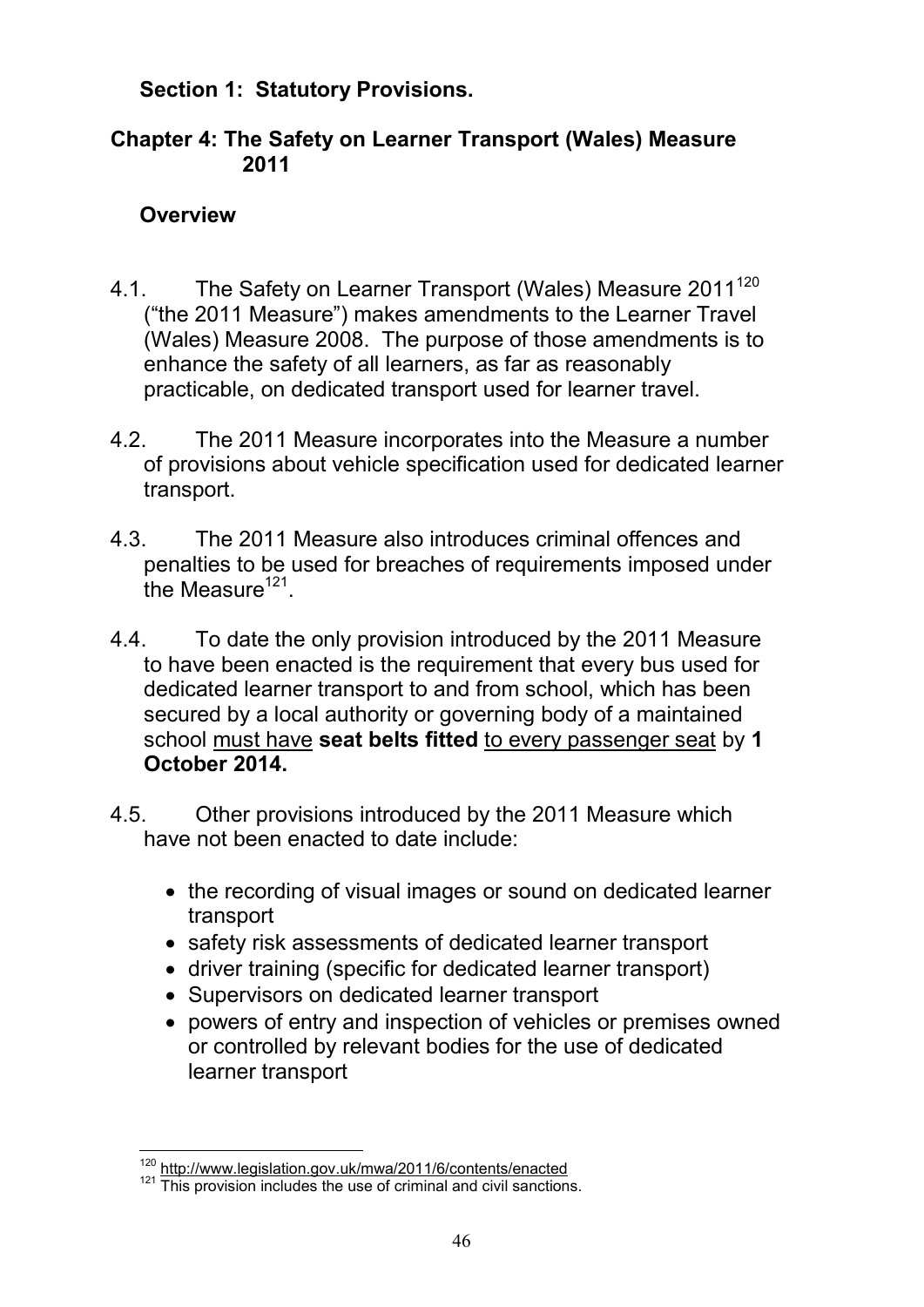### **Seat Belt Provision.**

4.6. This section describes the statutory requirements in relation to seat belt provision for learner transport, which is governed by Welsh, UK and EU legislation.

### Legislation Governing Seat Belt Provision before 1 October 2014

4.7. The requirements for the installation of seat belts are set by the Road Vehicles (Construction and Use) Regulations  $1986^{122}$ (as amended). Seat belts must be fitted in all minibuses<sup>123</sup>. Seat belts must also be fitted in coaches (defined as a large bus with a maximum gross weight of more than 7.5 tonnes and with a maximum speed exceeding 60 mph first used on or after 1 October 1988<sup>124</sup>). Buses with a gross vehicle weight exceeding 3500kg and first used on or after 1 October 2001 must have seatbelts fitted to every forward and rearward facing seat $^{125}$ .

### Legislation Governing Seat Belt Provision after 1 October 2014

- 4.8. The 2011 Measure requires relevant bodies<sup>126</sup> to ensure that every bus used for dedicated learner transport<sup>127</sup> has a seat belt fitted to every passenger seat used on or after 1 October 2014.
- 4.9. Buses not procured by a local authority or governing body for the purpose of home to school transport will be exempt from this requirement, even where learners use these vehicles in travelling to and from home and school.
- 4.10. The seat belt provision applies to all buses used for dedicated learner transport between home and school, including public service buses<sup>128</sup> if they are used for any dedicated learner

<sup>122</sup> http://www.legislation.gov.uk/uksi/1986/1078/made

<sup>&</sup>lt;sup>123</sup> Regulation 3 of the 1986 regulations defines a minibus as a vehicle adapted to carry more than 8 but not more than 16 passengers in addition to the driver.

 $124$  Regulation 3 of the Road Vehicles (Construction and Use) Regulations 1986 (as amended).

 $125$  Regulation 47 of the Road Vehicles (Construction and Use) Regulations 1986 (as amended).

 $126$  Statutory definition of 'relevant body' are each of the following 'a local authority' and or 'a governing body of a maintained school' as stated in section 14N of the 2011 Measure.

 $\frac{27}{27}$  Section 3 (Questions 35 and 36) sets out which vehicles are not covered by the 2011 Measure seat belt provision.

 $128$  Statutory definition of 'public service buses' is provided in the glossary (Section 2)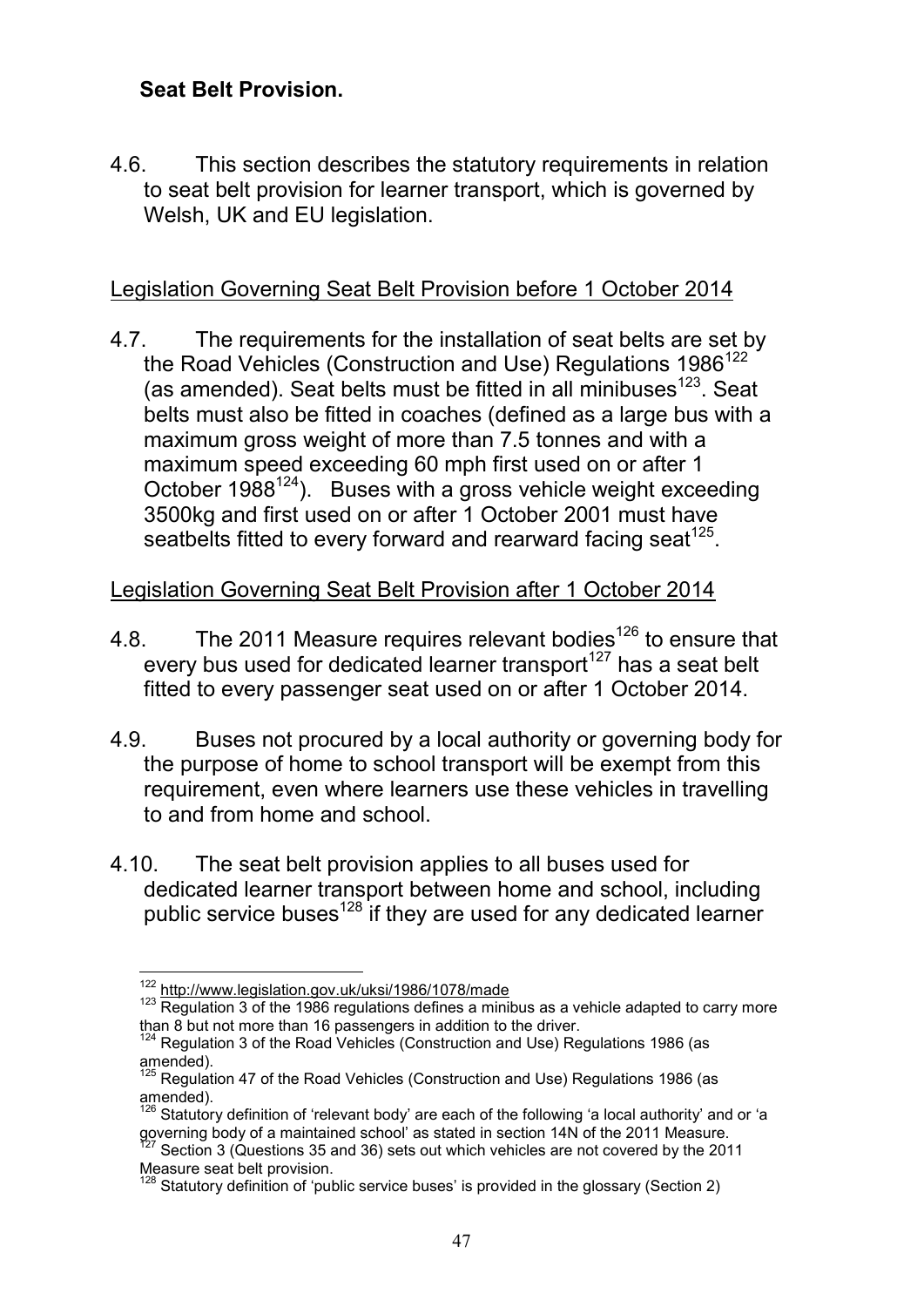transport services, even if the majority of their journeys are non dedicated learner transport service routes.

4.11. Passenger seats of double deck buses used for dedicated learner transport on or after 1 October 2014 must also be fitted with seat belts in the same way as single deck vehicles.

### The Wearing of Seat Belts

- 4.12. The wearing of seat belts is governed by the Road Traffic Act 1988 (as amended) ("the 1988 Act"). The 1988 Act requires seated passengers aged 14 years or older in a bus or coach to use a seat belt if one is installed.
- 4.13. In relation to passengers under the age of 14, the driver of a vehicle is responsible for making sure that those passengers are wearing seat belts.<sup>129</sup> However, the drivers of the following types of vehicles are not bound by this requirement.<sup>130</sup>
	- Large buses with 8 seats in addition to the driver
	- Small buses with fewer than 8 seats in addition to the driver and where seat belts are not available and
	- Small buses with fewer than 8 seats in addition to the driver and where the vehicle is being used for a local service within the meaning of the Transport Act 1985 (that is a public service vehicle carrying passengers by road at separate fares) or the vehicle is designed or adapted for standing passengers
- 4.14. Section 15B of the Road Traffic Act 1988 sets out that where a bus is fitted with seat belts, a bus operator must take all reasonable steps to ensure that all passengers are notified of the fact that it is a legal requirement to wear a fitted seat belt. Passengers may be notified that they must wear seat belts through any of the following ways:
	- An official announcement by the bus driver, escort(s) or pupil
	- An audio visual presentation (made when pupils join the bus or within a reasonable time of doing so)
	- A pictorial sign or text prominently displayed at each passenger seat equipped with a seat belt

<sup>&</sup>lt;sup>129</sup> section 15(3) Road Traffic Act 1988

http://www.legislation.gov.uk/ukpga/1988/52/section/15

 $\frac{130}{130}$  Section 3 (Question 37) provides advice on how to persuade young children and learners how to wear seatbelts.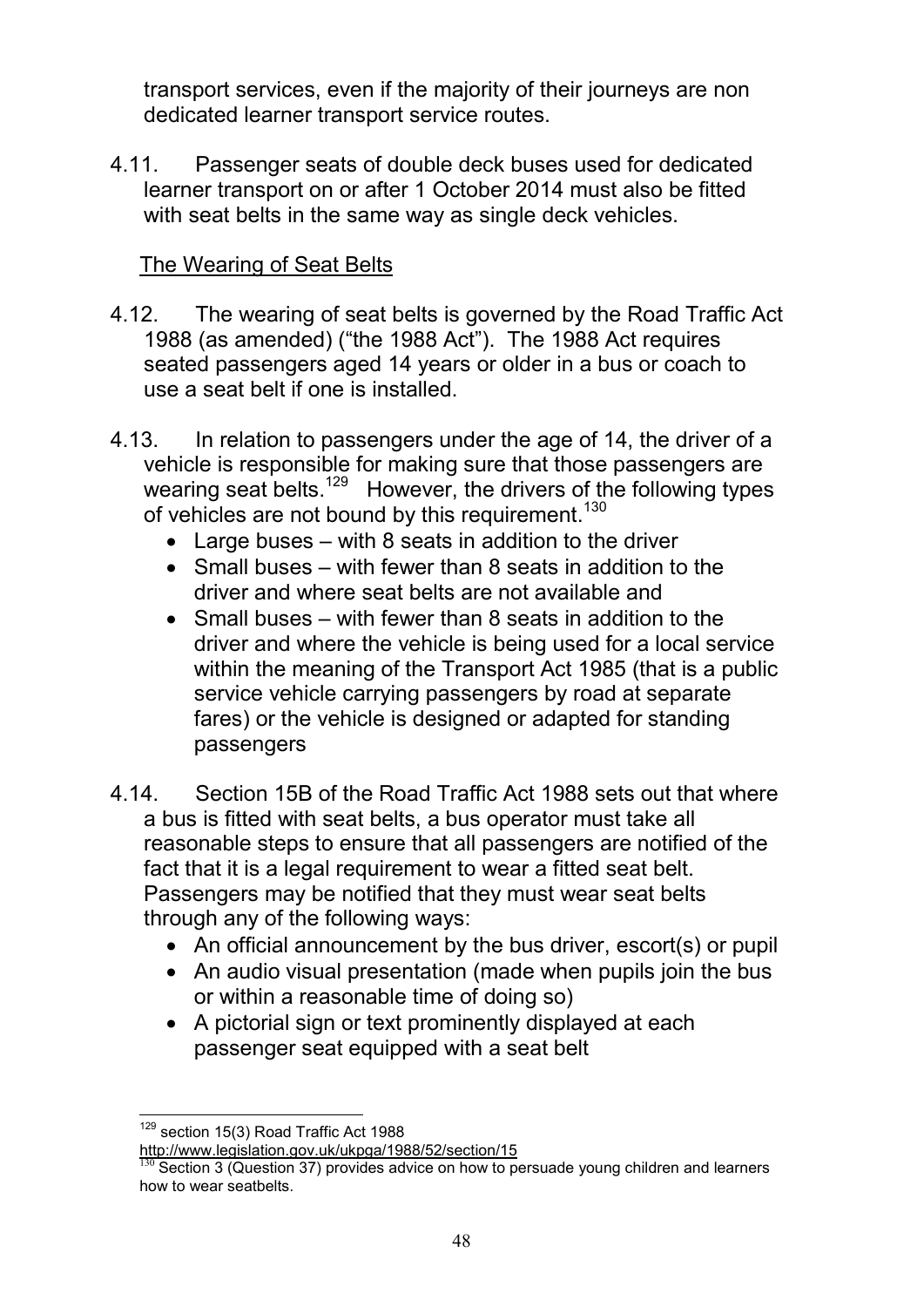- 4.15. Those passengers with medical conditions may be exempt from wearing a seat belt, but must $131$  carry their certificate of exemption with them while travelling.
- 4.16. Bus operators who fail to provide the required notification face a fine of up to £2,500.

#### EU Legislation

4.17. EU Directive 2003/20/EC<sup>132</sup> requires learners aged 3 to 13 to wear seat belts whilst on a bus or a coach. The UK Government's Department for Transport is currently consulting on how to transpose and enforce this legal requirement in the UK.

#### **Criminal Sanctions**

- 4.18. The 2011 Measure introduced a criminal sanctions regime to the 2008 Measure $133$  where:
	- A relevant body fails to ensure that the buses it provides or secures for learner transport have seat belts fitted to each seat
	- Where a 'person' (for example, a bus operator) providing the bus for learner transport fails to ensure that it has seat belts fitted to each passenger seat
- 4.19. Section 14H of the 2008 Measure provides Welsh Ministers with the power to appoint an enforcement body should they wish to do so. The Welsh Ministers have not established a specific enforcement body and have determined that the police would be best suited to fulfil the role of the enforcement authority for ensuring the seat belt provision of the 2008 Measure is enforced in Wales.
- 4.20. The police have the power to carry out spot checks, carried out by the roadside during the school journey or at the school premises before or after a journey to verify that seat belts are fitted to each passenger seat on dedicated learner transport.

<sup>&</sup>lt;sup>131</sup> Motor Vehicles (Wearing of Seat Belts) Regulations 1993/176 http://www.legislation.gov.uk/uksi/1993/176/regulation/2/made

 $\frac{1}{2}$  Information on the EU Directive is provided in the Glossary (Section 2).

 $133$  section 14A 2008 Measure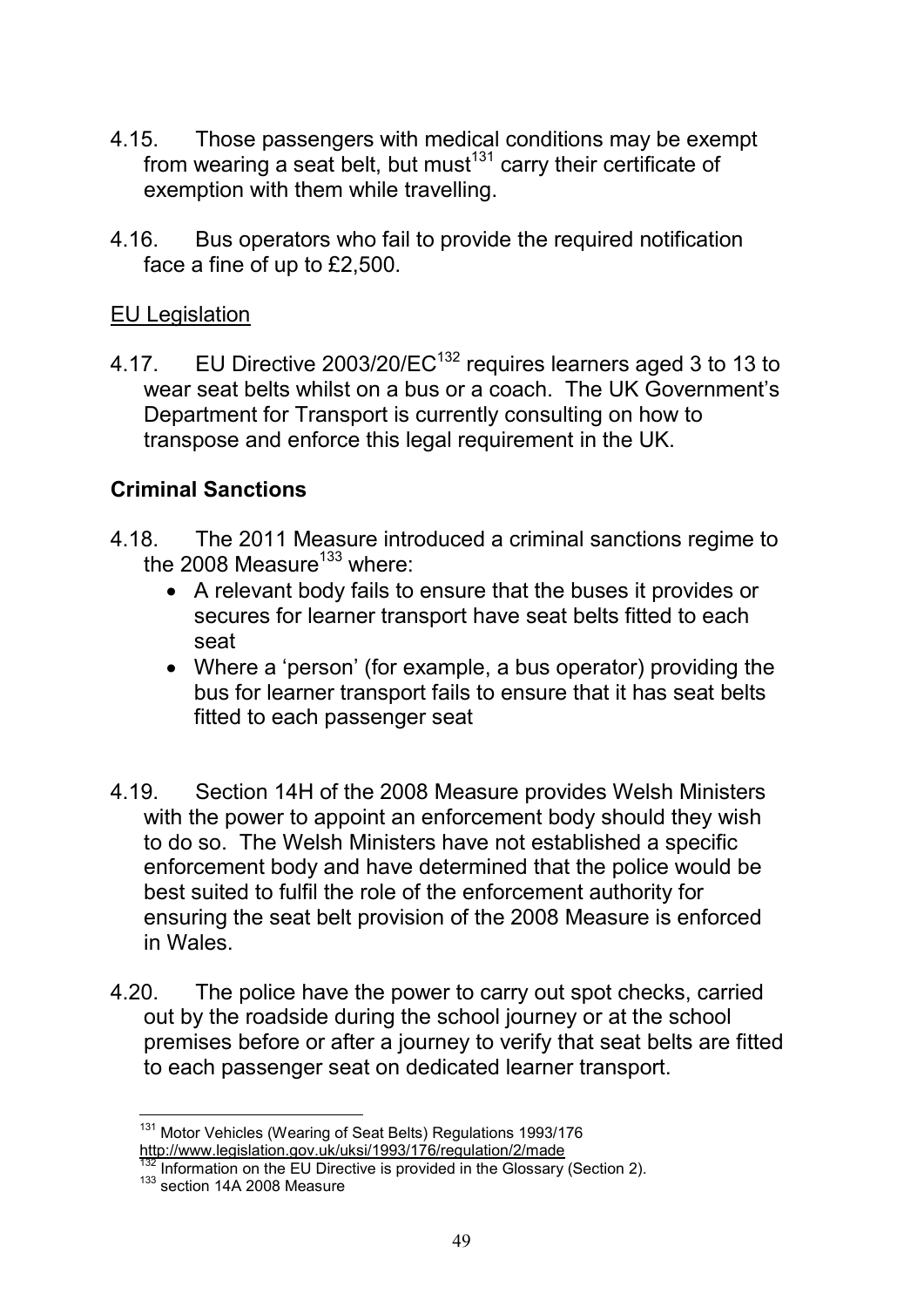4.21. When available, vehicle examiners of the Driver and Vehicle Standards Agency (DVSA) (formerly VOSA) assist the police whenever and wherever they run school transport checks or operations in Wales. (Further information on the DVSA and VOSA is provided in Section 3 Question 23)

### **Liability of those who provide or secure learner transport – who will face prosecution?**

4.22. Where a prosecution for an offence is carried out under the provisions of the 2008 Measure, it would be the local authority or governing body of a maintained school as a whole who would be responsible and there would be no individual liability. However, in some cases it would be possible for an individual to be prosecuted separately alongside the company/ local authority. For instance in the case of a bus company (or a local authority), where it could be proved that the offence was the result of individual negligence or that the offence was committed with the consent of the individual within the company (or local authority)<sup>134</sup>.

<sup>&</sup>lt;sup>134</sup> Section 14L of the 2008 Measure (as amended)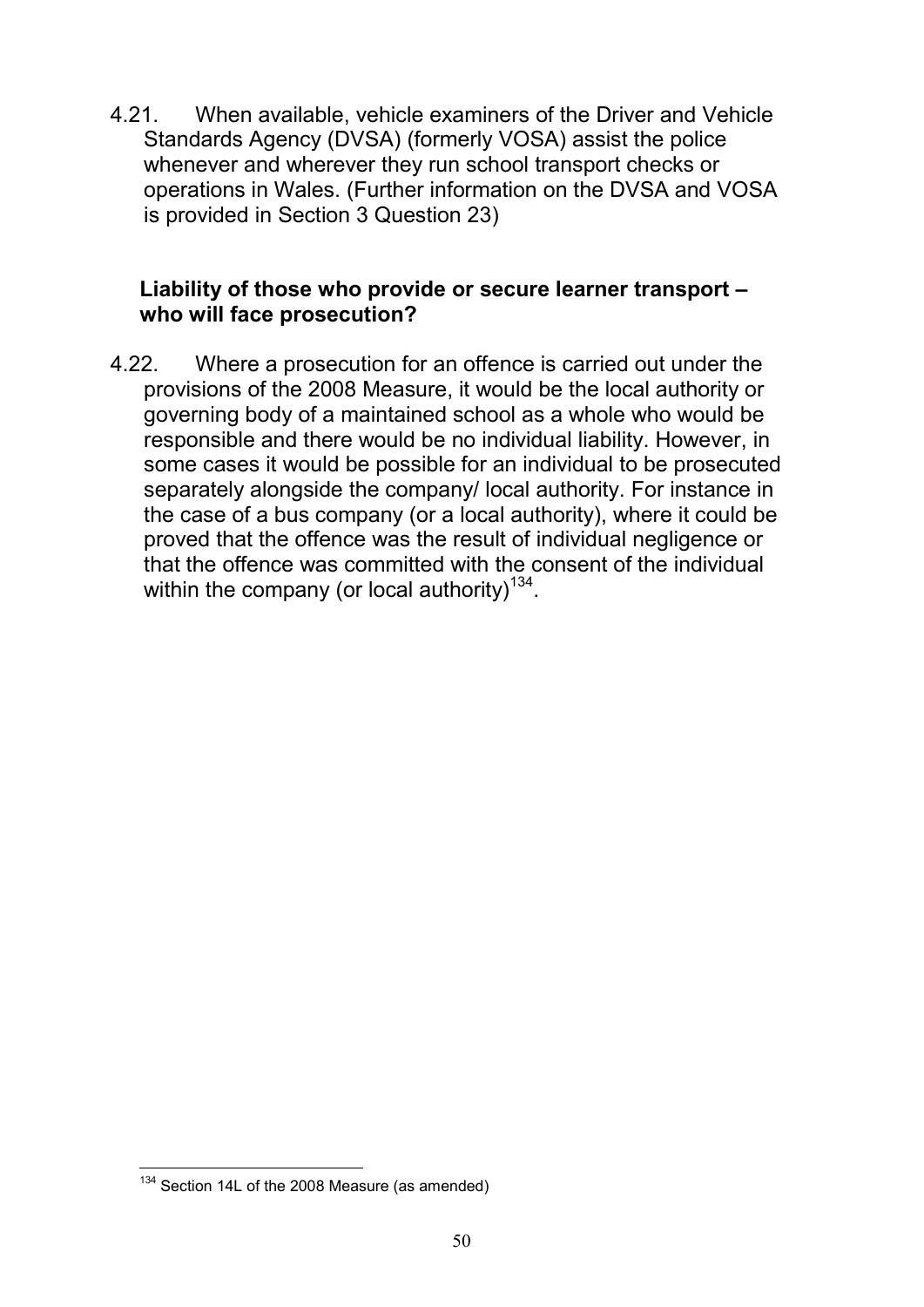### **Section 1: Statutory Provisions.**

## **Chapter 5: Risk Assessment of Walked Routes to School**

## **Overview**

5.1Local authorities are under a legal duty to assess the travel needs of learners who walk to school<sup>135</sup>. In making an assessment local authorites are recommended to take into account the following provisions.

### **Part 1: Risk Assessment Procedure In Relation To Physical/Traffic Risks**

5.2The scope of this section covers the relationship between learners and traffic. As pedestrians, learners face a number of hazards which are identified below. Walking the route will enable risk assessors to identify hazards.

# **Route Conditions**

- 5.3For a route to be classed as available Welsh Ministers recommend that the route needs to be:
	- A continuous adequate footway on roads which carry medium to heavy traffic flow<sup>136</sup> **or**
	- "Step offs"<sup>137</sup> on roads which have low traffic flow but adequate sight lines to provide sufficient advance warning to drivers and pedestrians **or**
	- On roads with very low traffic flow, no "step offs", but sufficiently good sight lines to provide adequate advance warning
- 5.4If there is a need to cross roads Welsh Ministers recommend that there should be one of the following safety measures:
	- Pedestrian refuges **or**
	- Visibility it should be good enough to allow vehicles to stop given the 85<sup>th</sup> percentile speed rule (or the speed at which no

<sup>135</sup> Section 2 of the Measure

 $136$  Traffic flows are defined in Chapter 5 paragraphs  $5.8 - 5.12$ 

 $137$  For the purposes of this document the definition of "Step-offs is provided in the glossary (Section 2).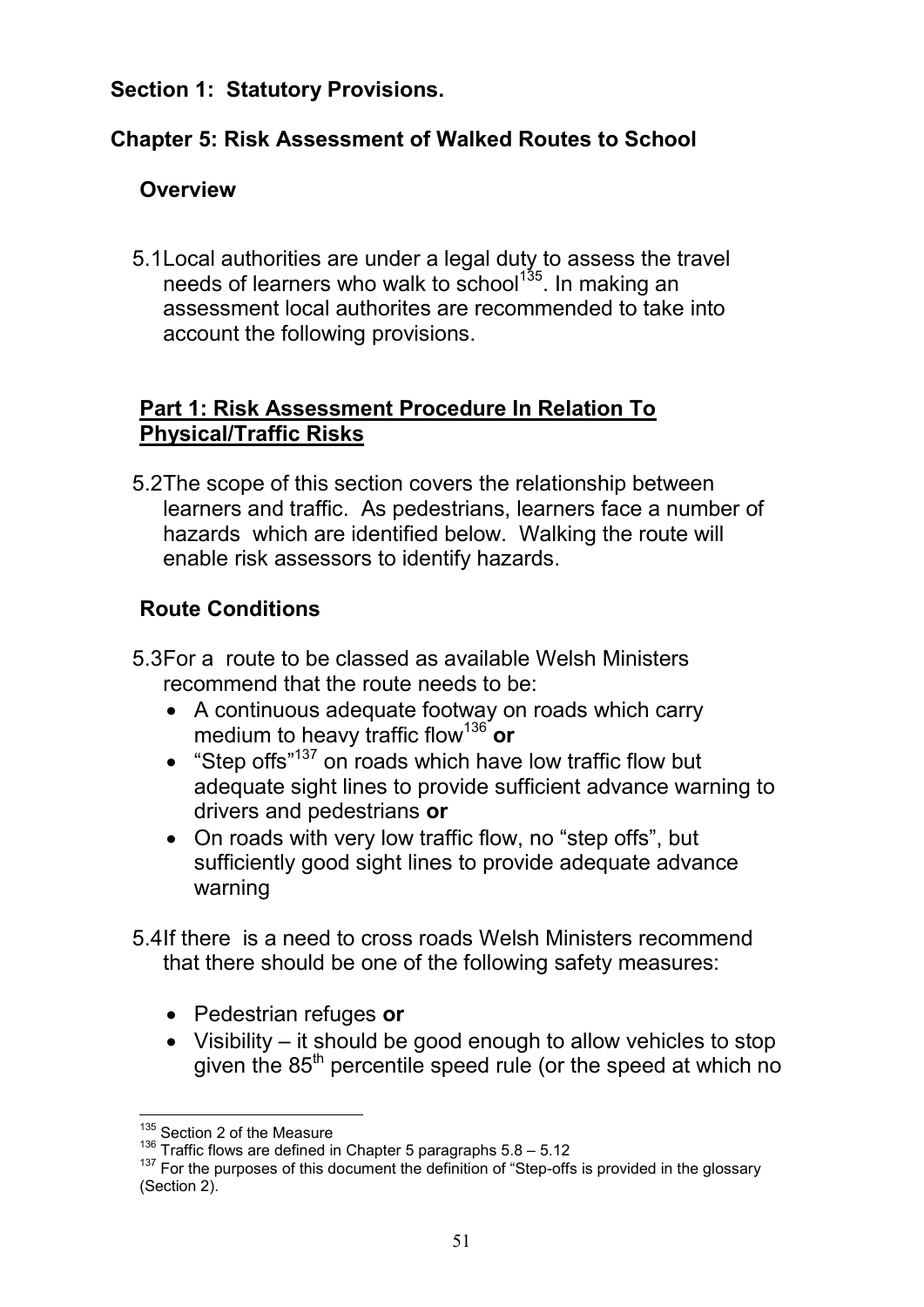more than 15% of the traffic is exceeding) – vehicle stopping distances are set out in the Highway Code<sup>138</sup> **or**

- Sufficient gaps<sup>139</sup> in the traffic flow and sight lines to allow enough opportunities to cross safely **or**
- Sufficient crossing facilities (for example, zebra, pelican crossings) **or**
- Sufficient pedestrian phases at traffic lights (including necessary refuges) **or**
- Sufficient school Crossing Patrols (lollipop people)
- 5.5 Risk assessments of walked routes enable local authorities to determine whether a route to school is 'available' (safe) to walk. Further in cases where a route is deemed to be 'unavailable' (unsafe) the assessment process can determine what safeguards could be put in place to ensure that the route is or can become 'available' (safe) to walk. In deciding whether to undertake a risk assessment exercise the local authority will need to take into account whether the route has previously been assessed. If it has been assessed previously what has changed that would mean that a further assessment is required. For example:
	- An accident or similar incident
	- High accident statistics
	- The opening or closure of schools
	- Changes made to a route road works, infrastructure changes
	- Changes to traffic composition and volumes, including cyclists
	- Changes affecting the route new builds/housing developments, large scale construction projects
	- Changes to the characteristics of the people walking the route – such as a wheelchair user using the route

# **Traffic**

5.6 It is recommended that assessments take place at the usual time learners travel to and from school, namely in the morning at the time before schools start, when traffic flow is generally heaviest (unless it can be shown that the afternoon flow is

<sup>138</sup> https://www.gov.uk/browse/driving/highway-code

<sup>&</sup>lt;sup>139</sup> Sufficient gaps in traffic flow are outlined in more detail in Chapter 5 paragraphs 5.8 – 5.12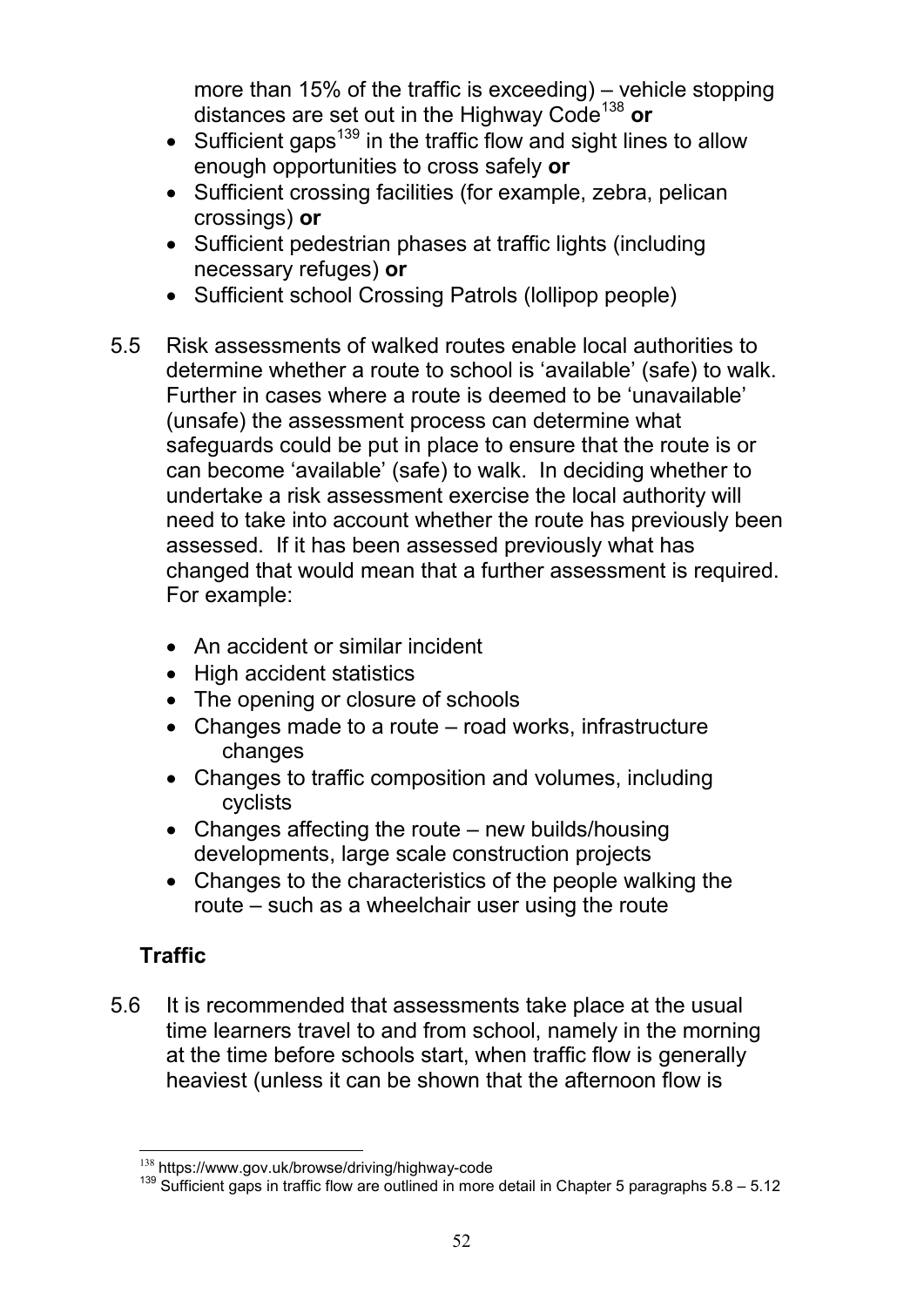heavier); at the end of the normal school day finishing time - a minimum of three surveys should be taken.

5.7 Speed limits on roads around or near schools should also be taken into account in relation to traffic flow to determine what safety measures are necessary.

### **Traffic Flow on Roads**

- 5.8 The flow of traffic along roads is a significant factor in determining the safety<sup>140</sup> of a walked route.
- 5.9 Low traffic flow occurs on roads that have a traffic flow below 400 vehicles in a 1 hour period; medium traffic flow occurs on roads with a traffic flow between 400 to 840 vehicles per hour; and heavy traffic flow occurs on roads with a traffic flow of over 840 vehicles per hour.
- 5.10 It is recommended that risk assessors undertake a gap analysis. This records the number of gaps in traffic flow and should record data in five minute consecutive intervals. Four such gaps within a 5 minute period are considered acceptable.
- 5.11 It is recommended that traffic counts are recorded as "passenger car" equivalent values (Passenger Car Units - PCUs), by using the following factors:

| 3 pedal cycles                    | 1 PCU              |
|-----------------------------------|--------------------|
| 2 motorcycles                     | 1 PCU              |
| 1 Car                             | 1 PCU              |
| 1 light goods vehicle (up to 3.5) | 1 PCU              |
| tonnes gross weight)              |                    |
| 1 Bus/Coach (over 3.5 tonnes)     | 2 PCUs             |
| Goods Vehicles (over 3.5          | 2 PCU <sub>s</sub> |
| tonnes)                           |                    |
| Goods Vehicles (over 7.5          | 3 PCUs             |
| tonnes/multi-axle lorries         |                    |

5.12 All vehicle counts are two-way except on one-way systems. Dual carriageways are counted as one-way on each side. Where the two-way (one-way of a dual carriageway) traffic flow

 $140$  For the purposes of this document the definition of 'Safety' is provided in the glossary (Section 2)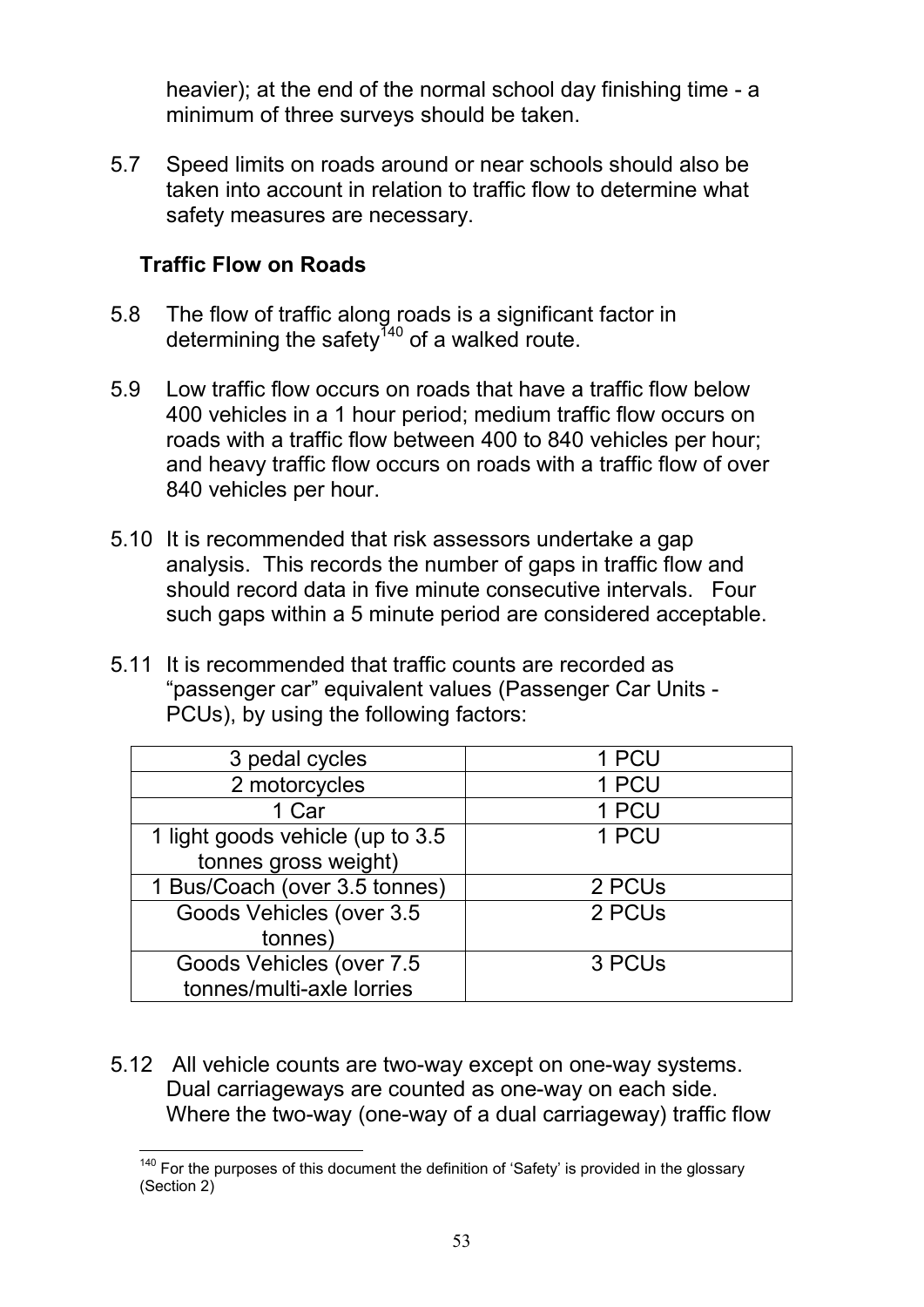is below 240 vehicles per hour the road is assessed as safe to cross. This is equivalent to 1 vehicle every 15 seconds, allowing a reasonable gap time to cross a 7m wide road at a walking speed of 0.92 m per second.

## **Collision History**

- 5.13 It is recommended that the road casualty record along the route is noted with special attention to accident danger spots. If the route is also used for public transport a note should be made of stopping places and the level of increased pedestrian use that could impact on foot path availability. Risk assessors could, for example, incorporate a 3 year collision history into the assessment of the whole route.
- 5.14 If a risk $141$  is identified, it is recommended that suitable measures are considered – for example the introduction of speed humps or speed cameras $^{142}$ .

# **Footpaths**

- 5.15 Welsh Ministers consider that a footway, roadside strip of reasonable width and condition, a public footpath or bridleway will all normally be assumed to provide an available route. The footway will need to be wide enough to allow passage and, in the case of young children or those that should be accompanied, it should be wide enough to allow supervision to be carried out safely. The condition of the path should be examined to ensure it is clear of obstacles underfoot and from excessive foliage.
- 5.16 On a road with low traffic flow, a verge that can be stepped on by a child and accompanying parent when traffic is passing can normally be assumed to provide an available route. Many available routes may lie along roads that have neither a footway nor verge. On these roads, it is recommended that the width of the carriageway, traffic speed and type of traffic (e.g. frequent long or heavy goods vehicles) as well as visibility/sight lines that may be affected by sharp bends, high hedgerows or other obstructions ought to be considered.

 $141$  For the purposes of this document the definition of 'Risk' is provided in the glossary (Section 2).

Speed humps and speed cameras are normally only put in place in response to Road Traffic Collision statistics.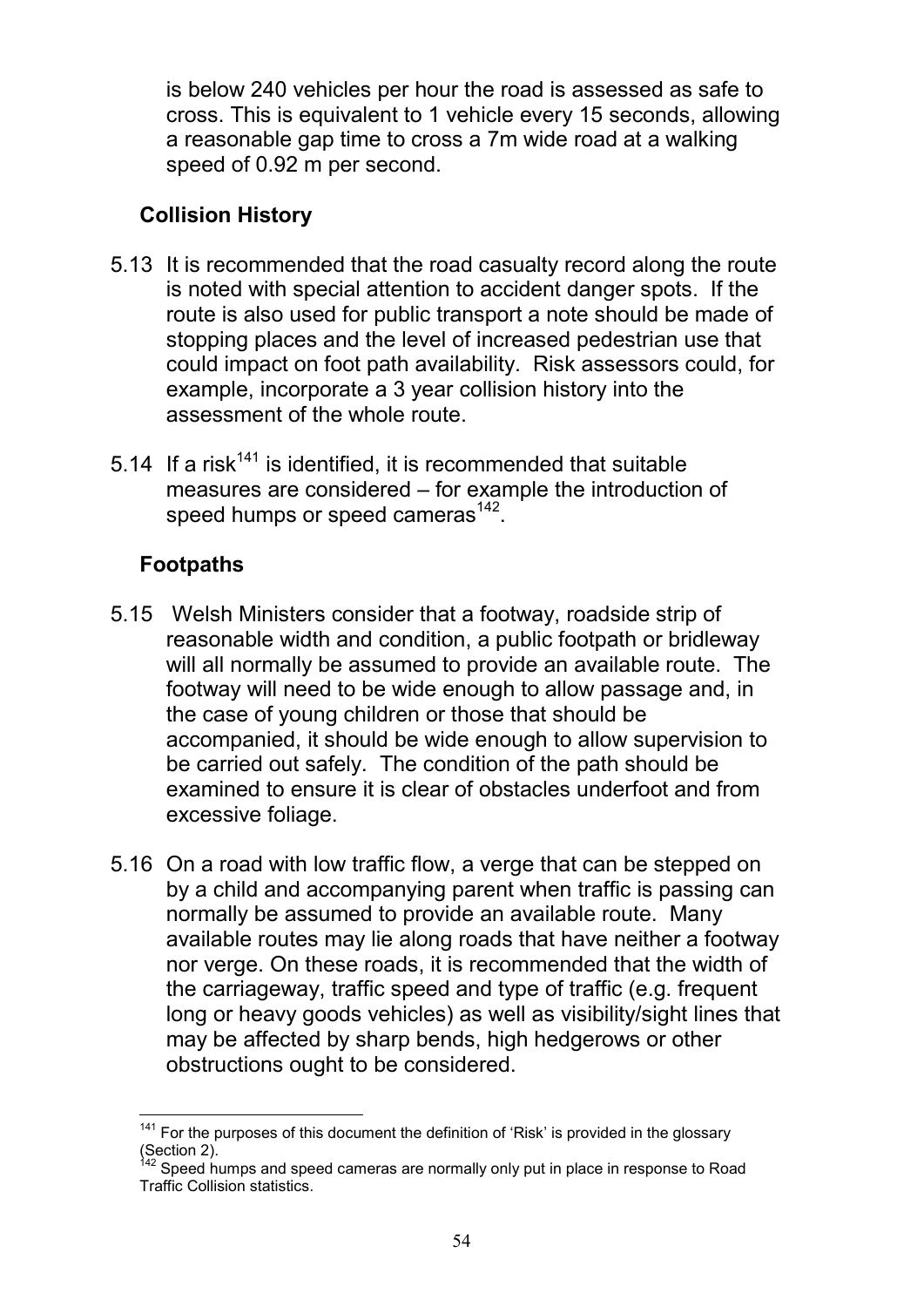- 5.17 Where a route is found to be lacking in 'step offs' there may also be issues with adequate visibility– the features that affect the availability of 'step offs' often impact on visibility – hedges, gradients etc. In such cases, it is recommended that these be considered within the assessment criteria carried out by the local authority.
- 5.18 If a risk is identified the following may provide a solution:
	- removing vegetation **or**
	- resurfacing or widening the available foot path **or**
	- providing a new foot path **or**
	- providing lighting.

### **Crossing points**

- 5.19 Where roads need to be crossed, it is recommended that the availability of crossing facilities such as central refuges, pedestrian crossings or traffic signals be taken into consideration. Where there are no crossing facilities, the route's risk assessment ought to consider each required road crossing, bearing in mind traffic speed and flows, sight lines etc.
- 5.20 If there is a need to cross roads there ought to be:
	- Sufficient gaps in the traffic flow and sight lines to allow enough opportunities to cross safely. The gap time analysis should be used where necessary **or**
	- Pedestrian refuges **or**
	- Crossing facilities (e.g., zebra, pelican, puffin crossing etc.) **or**
	- Pedestrian phase at traffic lights **or**
	- School Crossing Patrol.
- 5.21 If a road needs to be crossed the visibility at the location should allow a vehicle to stop, given the  $85<sup>th</sup>$  percentile speed (the speed at which 85% of the vehicles travel below) of the traffic flow. Vehicle stopping distances should be taken as those given in the Highway Code. In many rural areas, the exercise of continuous judgement is likely to be required. No criteria can provide all the guidance or answers to every situation that may be encountered.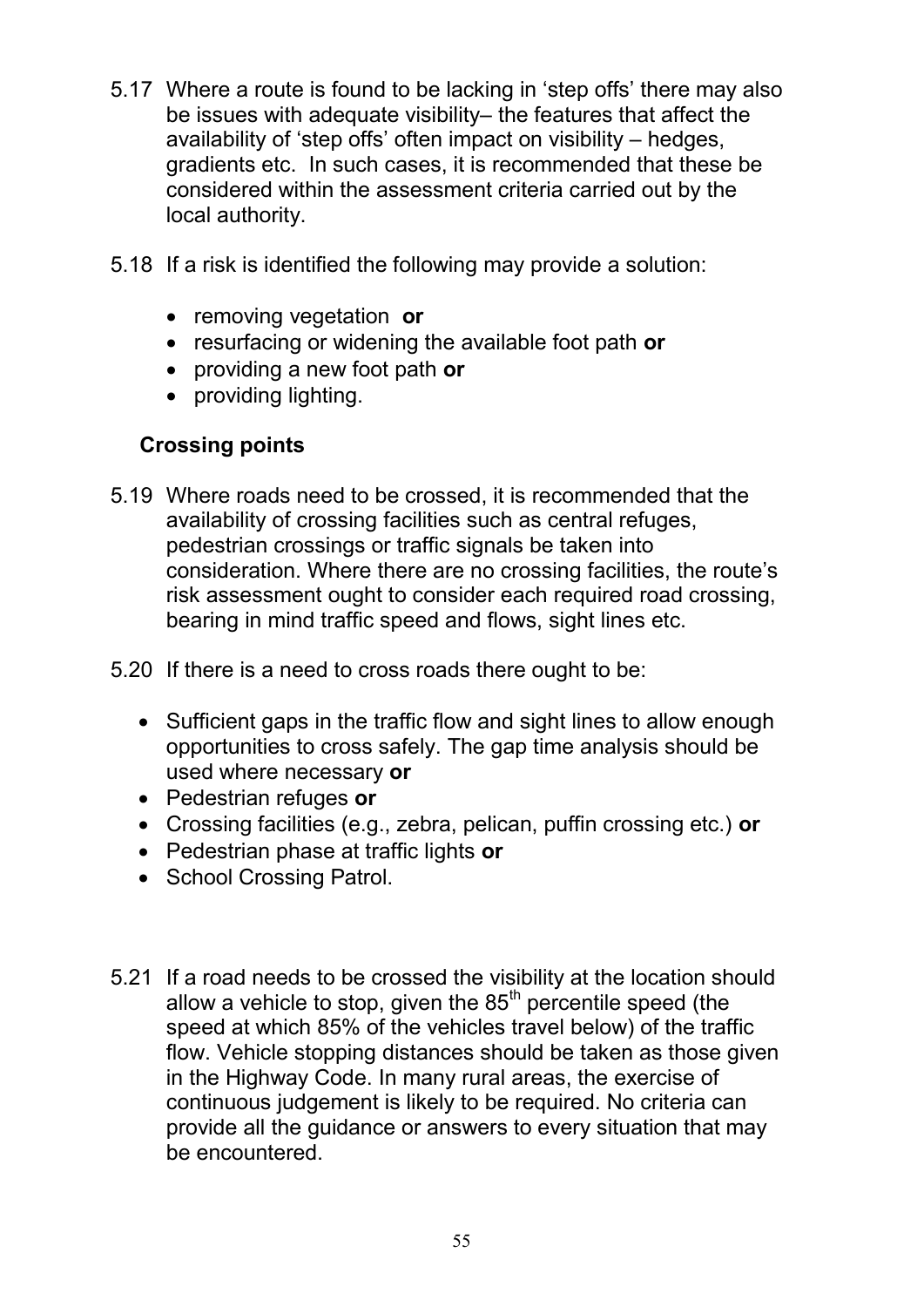- 5.22 If roads have to be crossed to use a footway or to improve sight lines it may be necessary to advise on safe crossing places. On some country roads the footway may not be continuous. Informed judgement will have to be made about the availability of "step off" points.
- 5.23 The difficulty of crossing at a site can be assessed by considering the number of gaps in the traffic flow that are acceptable to pedestrians. Free flowing traffic may provide gaps randomly and fairly frequently but speeds tend to be higher and gaps would need to be longer in order to cross the road safely. An acceptable gap to cross from kerb to kerb varies with each person. Most people will be able to cross two lanes of normal urban traffic in 4 to 6 seconds. Others may need larger gaps of around 10 to 12 seconds.
- 5.24 It is recommended that the survey records the number of gaps in each 5 minute period that are longer than the road crossing time, using one metre per second as the walking speed. Four gaps in each 5 minute period indicate a road that can be crossed without too much delay. Longer gaps could be classified as multiple gaps rather than as just one gap.
- 5.25 In the case of a rail crossing, particular attention needs to be paid to the type of crossing and incidents that have been recorded to assess the safety of the crossing.

## **Canals, Rivers, Ditches and Embankments**

- 5.26 It is the Welsh Ministers' view that where appropriate, it is important to ensure that adequate barriers and safety features are included and that these are of the appropriate height to take into account the age groups of learners that may use the route. Safety features include improved barriers, better signage, more lighting or alternative available routes.
- 5.27 It will also be important to establish:
	- if the route has been subject to severe flooding<sup>143</sup>
	- if this is a regular occurrence and
	- when severe flooding occurs, whether a suitable detour is available

 $143$  For the purposes of this document the definition of 'Flooding' is provided in the glossary (Section 2)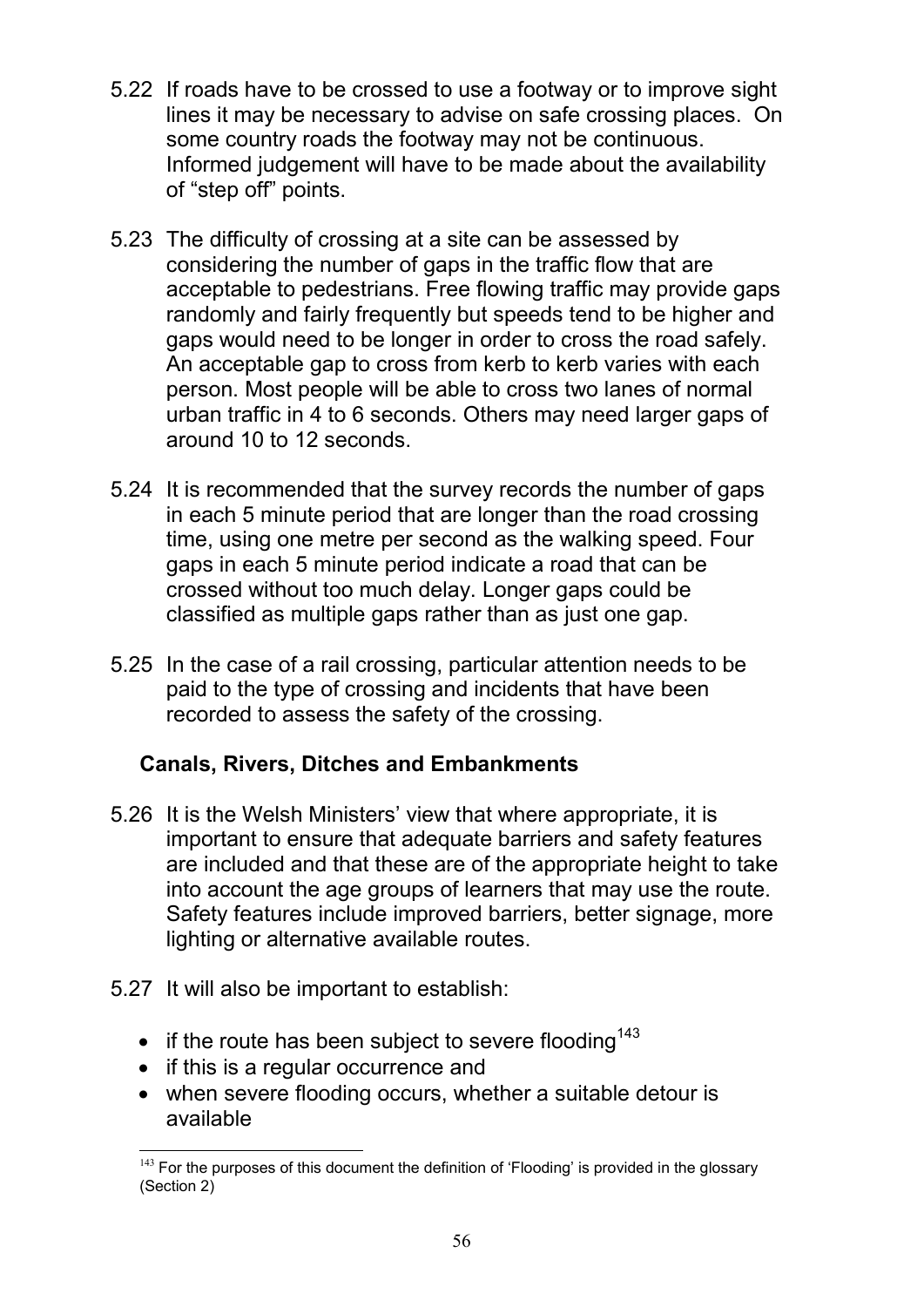5.28 Information on flood management procedures can be acquired from Natural Resources Wales<sup>144</sup>.

# **Lighting**

- 5.29 The level of natural lighting will differ over the year. Seasonal change may require that a review of the route assessment may be appropriate (if reported conditions present difficulties for the learner and / or companion).
- 5.30 It is recommended that street lighting is also taken into account.

# **Planned Changes in the Area**

- 5.31 The assessment ought to consider any proposals that might impact on safety. Much of this information is likely to be held by the local authority and therefore the following checks will inform the risk assessment:
	- Highways departments for proposed road works that would have a short-term impact on traffic conditions (e.g. road widening schemes)
	- Planning departments for developments that may have a longterm impact on traffic (e.g. housing or retail developments)
	- Education departments to check any proposed school reorganisations and/ or mergers
- 5.32 Where proposed changes are developed and may impact on walked routes to school, it is recommended that the relevant local authority department lead consult with learner travel teams as appropriate.

# **Level Crossings**

5.33 There are more than 6,500 level crossings in Britain with 1,167 (or 18% of them) within the Network Rail Wales Route.

<sup>144</sup> http://naturalresourceswales.gov.uk/alerts/?lang=en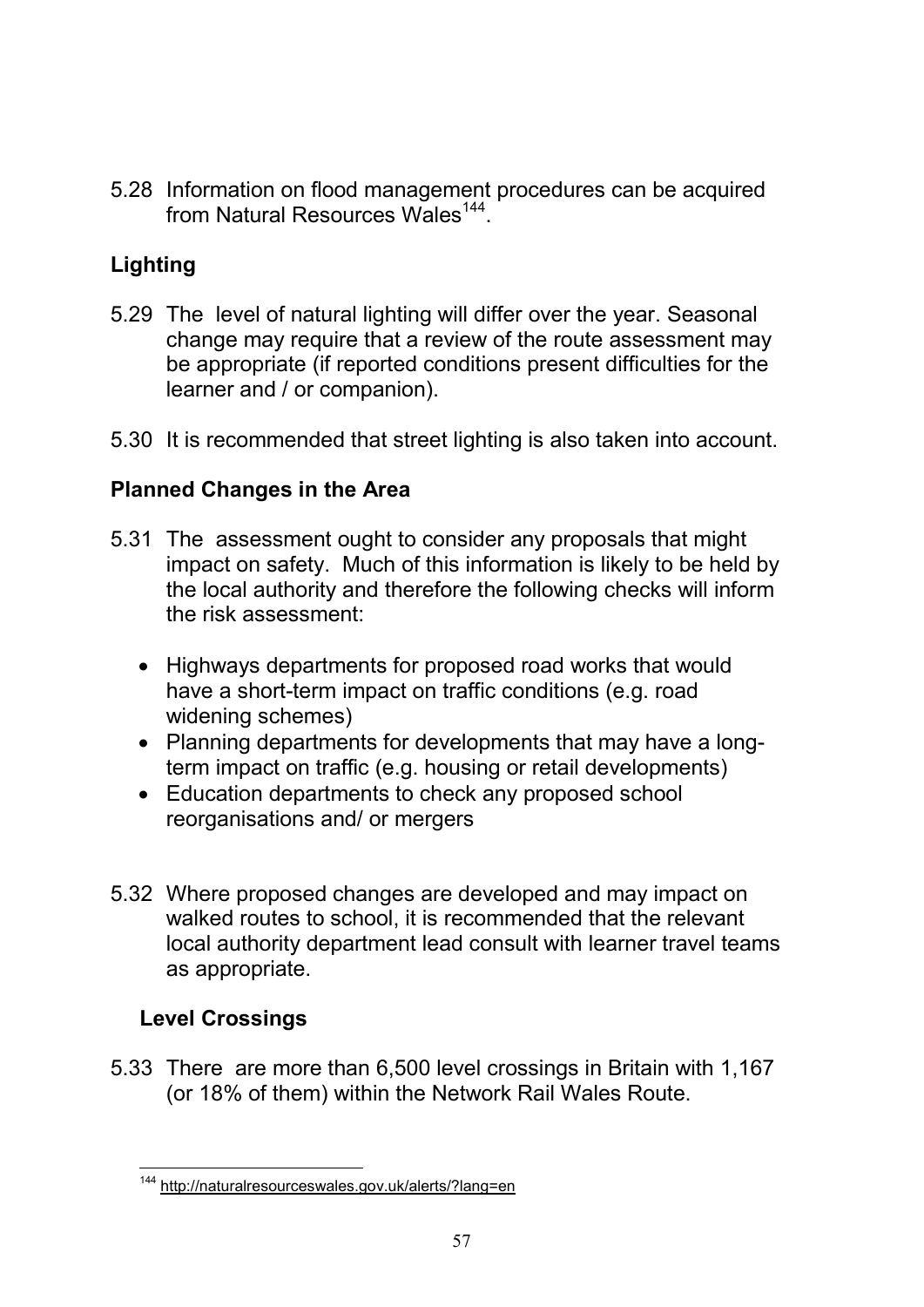- 5.34 It is recommended that risk assessors, where applicable, include level crossing risk consideration within the risk assessment. Network Rail have produced educational material for schools which can be accessed by clicking http://www.networkrail.co.uk/level-crossing/
- 5.35 Where appropriate, risk assessors should consider contacting Network Rail's team of Level Crossing Managers who can provide advice and guidance on level crossing risk assessment control measures, such as level crossing risk awareness events. Contact details are available at http://safety.networkrail.co.uk/Services/Contacts

### **Part 2: Risk Assessment Procedure in relation to Social Danger**

## **The nature of Social Danger**

- 5.36 'Social Danger' is open to different interpretations and is subjective. In this context, the commonest interpretations provided by children and young people are as follows: stranger danger; danger(s) posed by paedophiles; danger(s) posed by criminals (muggers, thieves, murderers, kidnappers); anti-social behaviour (the presence of bullies or of alcoholics or drug addicts on walked routes to school); and physical manifestations, such as discarded needles or places where drug abuse/misuse take place.
- 5.37 Children experience real dangers when walking to and from school. Like adults, children can also perceive dangers even if none exists, and that too will understandably influence their behaviour and needs to be taken into account. A perceived danger may feel no less real than an actual danger. It will be important that before undertaking risk assessments, local authorities determine whether the perceived danger is supported by any evidence.
- 5.38 Where appropriate, Welsh Ministers recommend that other local authority services work to alleviate some fears, for example street cleaning or dog warden services.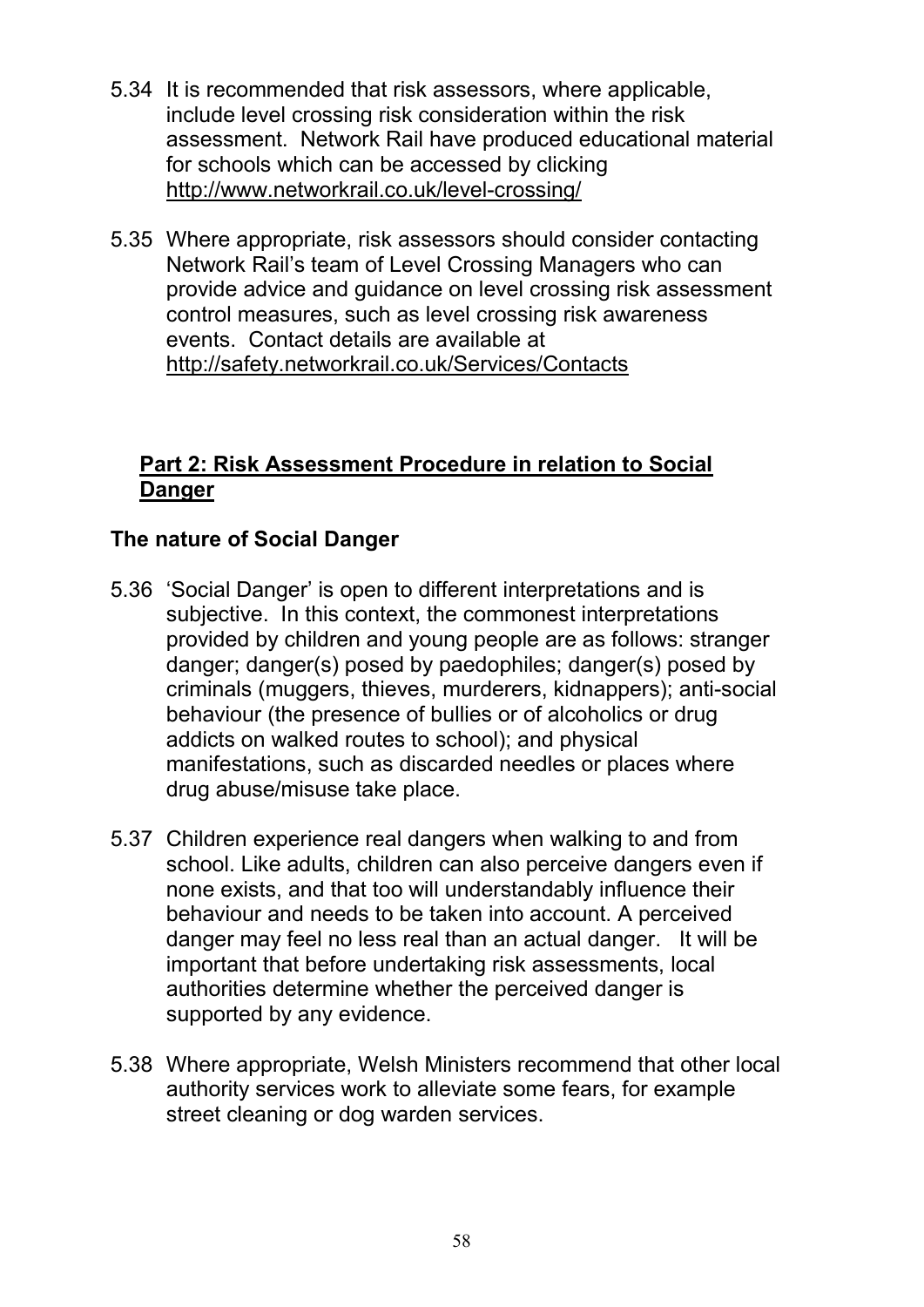5.39 There may also be a need to work with the teachers and parents of children who are concerned about stranger danger so that the child can be reassured though still aware of risk averse behaviours; travelling with friends, not speaking to strangers, etc. Consequently it is recommended that the local authority transport officials refer those cases not substantiated by evidence to the relevant school.

### **Tackling Social Danger in Risk Assessments – Working with Partners**

- 5.40 In the conduct of risk assessments, it is recommended that local authorities work in partnership with organisations/agencies which have expertise in, including responsibility for, tackling and quantifying social danger. The Police or Police Community Support Officers have responsibility for crime, disorder and antisocial behaviour whilst the Local Safeguarding Children Boards have responsibility for safeguarding/child protection matters.
- 5.41 Section 25 of the Children Act 2004<sup>145</sup> places a duty on local authorities to promote co-operation between the authority and 'relevant partners' to improve the wellbeing of children and young people. The 'relevant partners' comprise the Local Safeguarding Children Boards (LSCBs). Usually, these bodies include the Police Authority; the Chief Officer of Police; the local probation board; the youth offending team; the NHS Trust; the Local Health Board; and the relevant local authority (particularly senior Directors of Education and Social Services). The Welsh Government recommends that local authority transport officials should be invited to and regularly attend these meetings of the LSCBs to cover the safety of walked routes. Alternatively it is recommended that transport issues are included as an agenda item at each meeting and where appropriate further engagement with transport officials should be made.
- 5.42 The Children and Young People's Plan (Wales) Regulations 2007<sup>146</sup> require that each local authority, following consultation with partners, should publish a Children and Young People's Plan setting out how they will improve the well being of children and young people in their authority. The Welsh Government recommends that information about how walked routes have

<sup>145</sup> http://www.legislation.gov.uk/ukpga/2004/31/section/25

<sup>146</sup> S.I. 2007/2316. - http://www.legislation.gov.uk/wsi/2007/2316/contents/made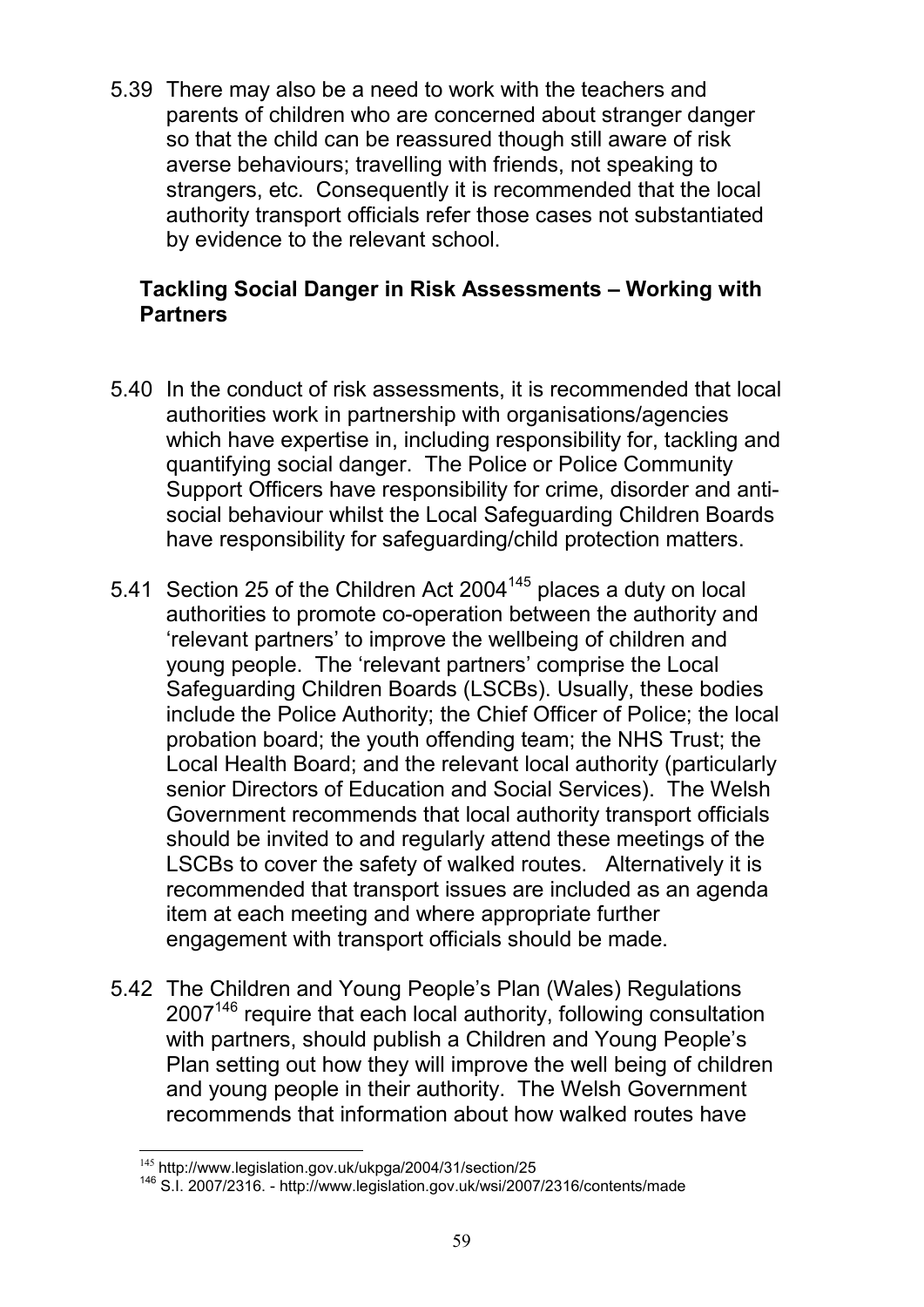been risk-assessed and made safer should feature in these Plans.

5.43 The Welsh Government published statutory guidance<sup>147</sup>, namely 'Stronger Partnerships for Better Outcomes' 2006 (National Assembly for Wales Circular 35/2006)<sup>148</sup> and 'Shared Planning for Better Outcomes' 2007 (Welsh Assembly Government Circular 31/2007)<sup>149</sup> which outlines the requirement on local authorities to prepare and publish a plan setting out the authority's strategy for discharging their functions in relation to children and relevant young people. Further Information about these documents is provided in Section 3 (Question 18).

# **Multi Agency Public Protection Arrangements (MAPPA)<sup>150</sup>**

- 5.44 Under sections 325-327 of the Criminal Justice Act 2003 $^{151}$ , there is a statutory duty on the "Responsible Authorities" (the Police, Probation and Prison Services) to establish arrangements to assess, manage and reduce the risk presented by relevant sexual and violent offenders to reduce re-offending and protect the public. This includes those who are considered to pose a risk to, or potential risk of harm to, children.
- 5.45 Partner organisations, which include local authorities, health boards, youth offending teams and social housing providers have a statutory duty to cooperate with the Responsible Authorities<sup>152</sup>. The Welsh Government expects local authority risk assessors to work within the legal framework described above to obtain the relevant expertise in terms of managing the risks posed to children using walked routes to school.
- 5.46 In terms of quantifying social danger, the existence of any such dangers should be supported by evidence (either qualitative or quantitative).

<sup>&</sup>lt;sup>147</sup> Under sections 25(B) 26 and 27(4) of the Children Act 2004

<sup>&</sup>lt;sup>148</sup> http://wales.gov.uk/topics/childrenyoungpeople/publications/strongerpartnerships/?lang=en

http://wales.gov.uk/topics/educationandskills/publications/guidance/sharedplanningforbetterou tcomes?lang=en

<sup>150</sup> https://www.gov.uk/government/publications/multi-agency-public-protection-arrangementsmappa--2

<sup>151</sup> http://www.legislation.gov.uk/ukpga/2003/44/section/325

<sup>&</sup>lt;sup>152</sup> Section 325(3) Criminal Justice Act 2003.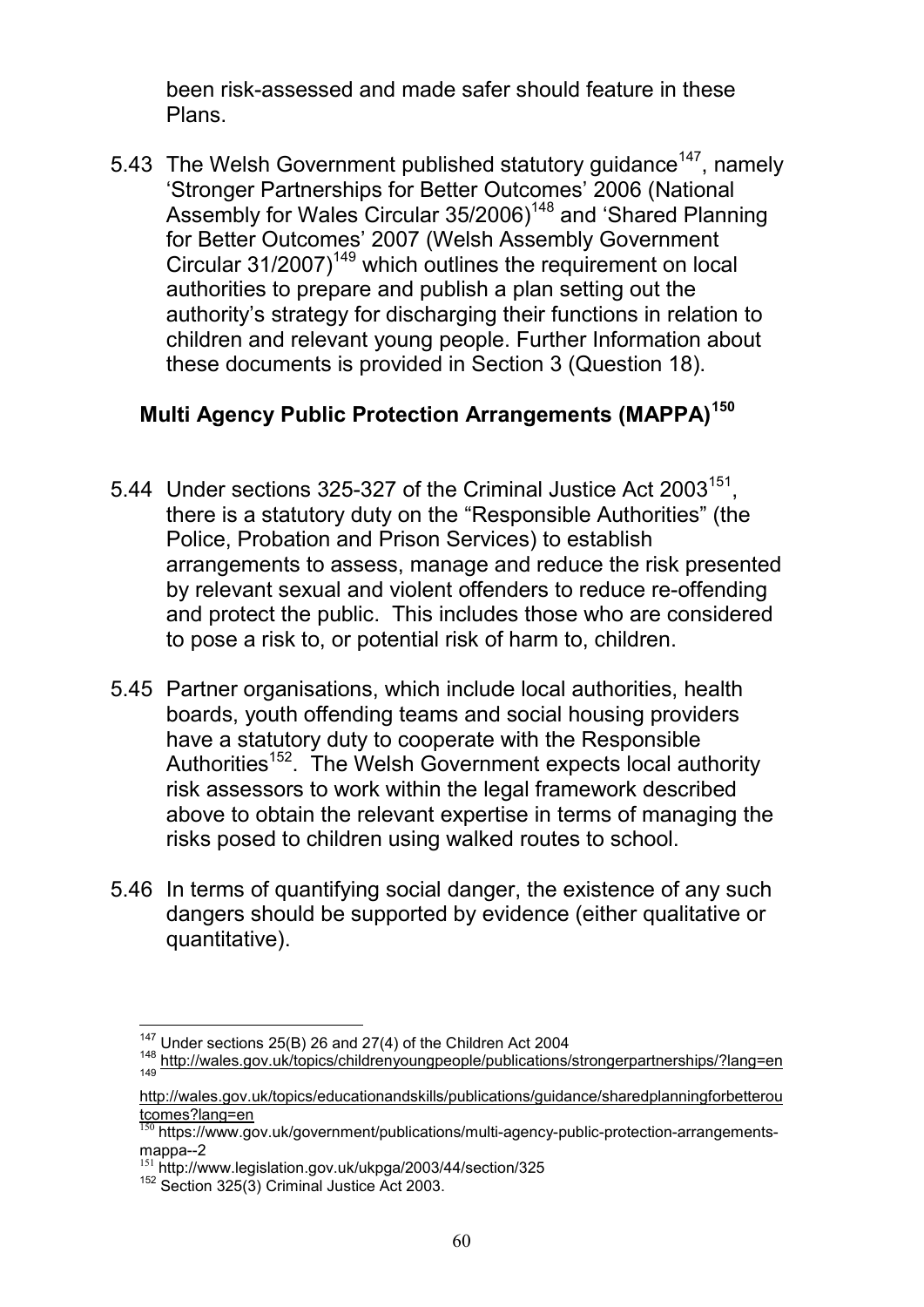5.47 When cooperating with other agencies, local authorities will need to put in place information-sharing protocols which comply with the Data Protection Act 1998<sup>153</sup> (particularly as information relating to children is sensitive)<sup>154</sup>.

# **Part 3: Seeking the Views of Learners**

Why is it important to seek the views of children?

- 5.48 It is important for the following reasons:
	- Section 1 of The Rights of Children and Young Persons (Wales) Measure 2011<sup>155</sup> places a duty on Welsh Ministers to have due regard to Part 1 of, and the Protocols to, the United Nations Convention on the Rights of the Child when exercising any of their functions. In particular, Article 12 specifies that children have the right to say what they think should happen when adults are making decisions that affect them, and to have their opinions taken into account. The Welsh Government therefore attaches paramount importance to enabling the voice of children and young people to inform its policy development, particularly in relation to the matters which affect children and young people
	- Children are the users of the walked routes to school
- 5.49 Local authorities can secure the views of children in a variety of ways:
	- Children and Young People's Partnerships (CYPP) these exist in each local authority area with the purpose of bringing together all services working for children and young people aged 0-25. Each partnership provides a voice for children's services and takes a lead in driving forward partnership working
	- Walked routes forms for parents and children these can be filled-in to allow views to be expressed about the safety of walked routes
	- School Councils these are a group of pupils elected by their fellow pupils to represent their opinions and raise issues with head teachers or school governors

<sup>153</sup> http://www.legislation.gov.uk/ukpga/1998/29/contents

<sup>&</sup>lt;sup>154</sup> Further information regarding this provision is outlined in Section 3 (Question 22 of this document),

<sup>155</sup> http://www.legislation.gov.uk/mwa/2011/2/contents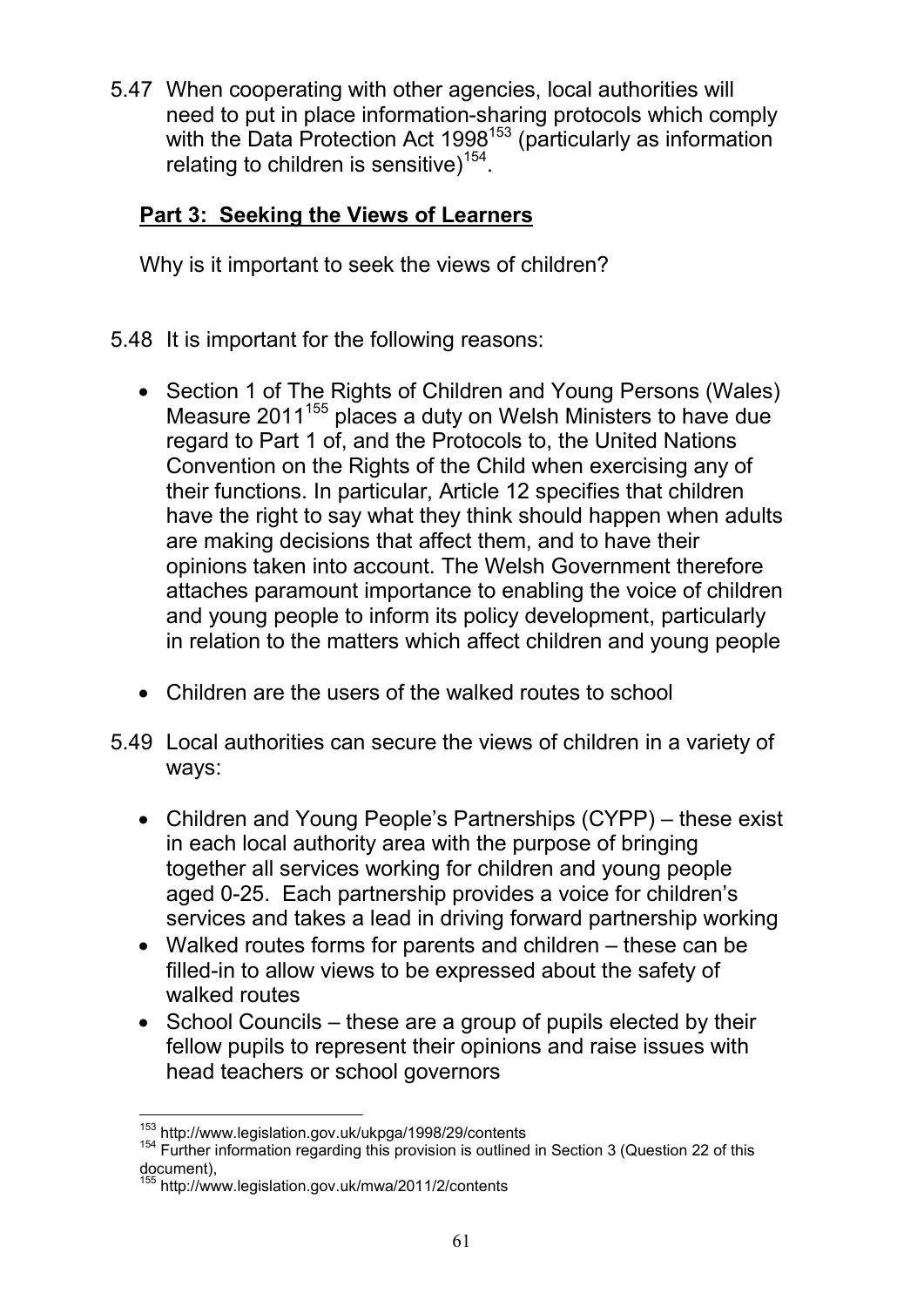- Road Safety Officers children and young people can feed their views to them when they visit schools
- School lessons these can collect data to feed into School Councils, for example geography lessons that include a survey or risk audit of the local area
- Police and Communities Together (PACT) assemblies these exist in each ward as a forum in which the Police and members of the public, including children, discuss topical issues/matters of local concern
- The All Wales Schools Core Liaison Programme within this programme uniformed police officers deliver formal lessons in the classroom to reduce crime and disorder and to promote positive citizenship amongst children and young people
- School Travel Plans these can be approved by a Local Authority Safety Group who would examine the Plans containing the children's views on the safety of walked home to school routes
- The use of drop-in boxes which enable teachers, parents and learners to raise concerns

Views and Information collected from these engagament excercises could be taken into account and given due regard when assessments are caried out.

- 5.50 The frequency with which local authorities seek the views of children and young people is a matter for them. Welsh Ministers recommend that local authorities consider the following factors to help them decide when and how often to conduct the risk assessment process:
	- An accident, incident or increase in personal injury
	- High accident statistics
	- The opening of new schools and / or mergers of existing schools (which involves the use of new routes)
	- Changes made to a route road works, infrastructure changes, temporary road closures
	- Traffic changes to traffic composition and volumes
	- Changes affecting the route cyclists, new builds/housing developments, large scale construction projects
	- Bullying/anti-social behaviour these could be addressed by Police Community Support Officers or School Community Police **Officers**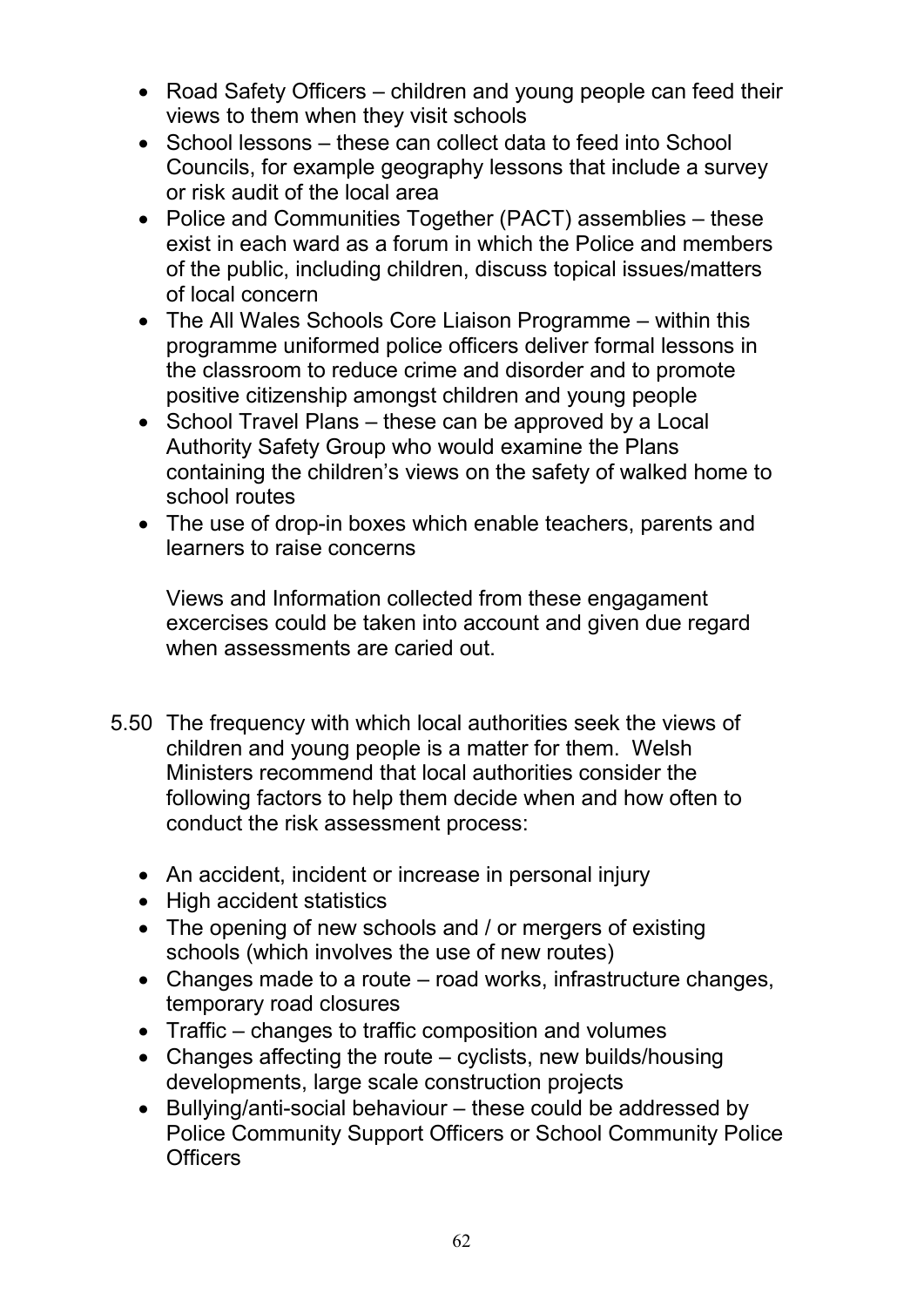### **Part 4: Helping to Ensure the Safety of Children on the Home to School Route**

- 5.51 There are a variety of ways in which local authorities can help ensure, as far as is reasonably practicable, the safety of children and young people on the walked route between home and school:
	- The provision of more lollipop people
	- Putting traffic calming measures in place
	- Encouraging children to walk with adults, friends or groups (in walking buses)
	- Encouraging parents to accompany their children to school
	- Encouraging parents to share the school run such a practice could be coordinated by Parent Teacher Associations or community groups)
	- Providing kerb craft training for children and young people this would be a good way of teaching children how to be safer pedestrians by taking them on to roads and showing them how the right decision-making and behaviour can help them to keep safe
	- Making wider provision of travel training this is particularly useful for those learners with additional learning needs who can be taught how to walk independently between home and school. Such training has been proven to be beneficial for recipients (who develop a greater sense of independence and confidence) and cost-effective for local authorities
	- School lessons or assemblies to discuss safe behaviour
	- Encouraging School Police Liaison Officers, including Police Community Support Officers, to walk the walked routes to ensure, as far as is practicable, they are safe
	- Reducing speed limits around schools to 20 mph and tackle pavement parking
	- Encouraging the practitioners involved in the planning, provision and approval of new residential streets or the modification of existing streets to refer to and use the Department for Transport's Manual for Streets

https://www.gov.uk/government/publications/manual-for-streets. This document explains how the relationship between buildings and the street is essential for creating places that are good for people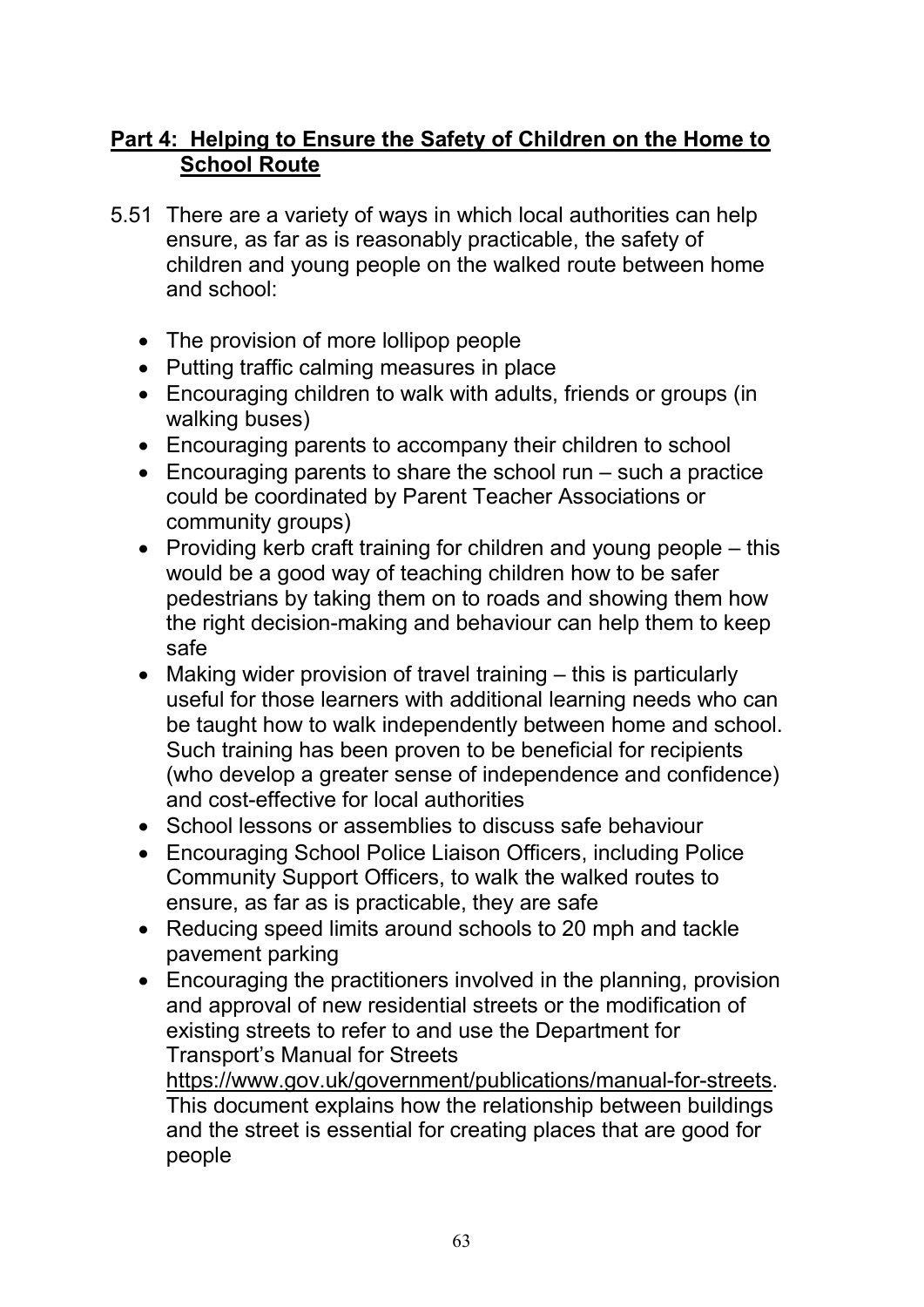• Promoting awareness, understanding and implementation of the statutory All-Wales Travel Behaviour Code

## **Part 5: The Mechanics of the Risk Assessment Process**

- 5.52 The Risk Assessment matrix is at Annex 1<sup>156</sup>.
- 5.53 Welsh Ministers are of the view that the various criteria used for assessing risk should be weighted equally regardless of whether they are physical, topographical, social, environmental or geographic.
- 5.54 Parents can request to accompany the Risk Assessor during the risk assessment.
- 5.55 In the event of disputes between local authorities and parents, it is recommended that the existing dispute resolution mechanisms should be used:
	- Step 1 complaints are referred to the relevant local authority Transport Department
	- Step 2 if unresolved, disputes are referred to the local authority's Complaints Officer or Monitoring Officer
	- Step 3 if still unresolved, complainants should take their case to the Public Services Ombudsman for Wales. Where cases are referred to the Ombudsman, the issue must comply with the specific eligibility criteria enabling referral, this can be found at http://www.ombudsman-wales.org.uk/Contact%20us.aspx

## **Part 6: Roles and Responsibilities**

It is the Welsh Ministers' view that:

# **Parents<sup>157</sup>**

5.56 Parents have the following responsibilities:

 $156$  It is recommended that this matrix be taken as a basis from which a local authority can develop a more detailed risk analysis assessment form as appropriate and in accordance with this statutory guidance.

<sup>&</sup>lt;sup>157</sup> The Definition of 'parent' is outlined in section 576 of the Education Act 1996. For ease of reference the definitions of 'parent' and 'parental responsibility' are provided in the glossary (Section 2)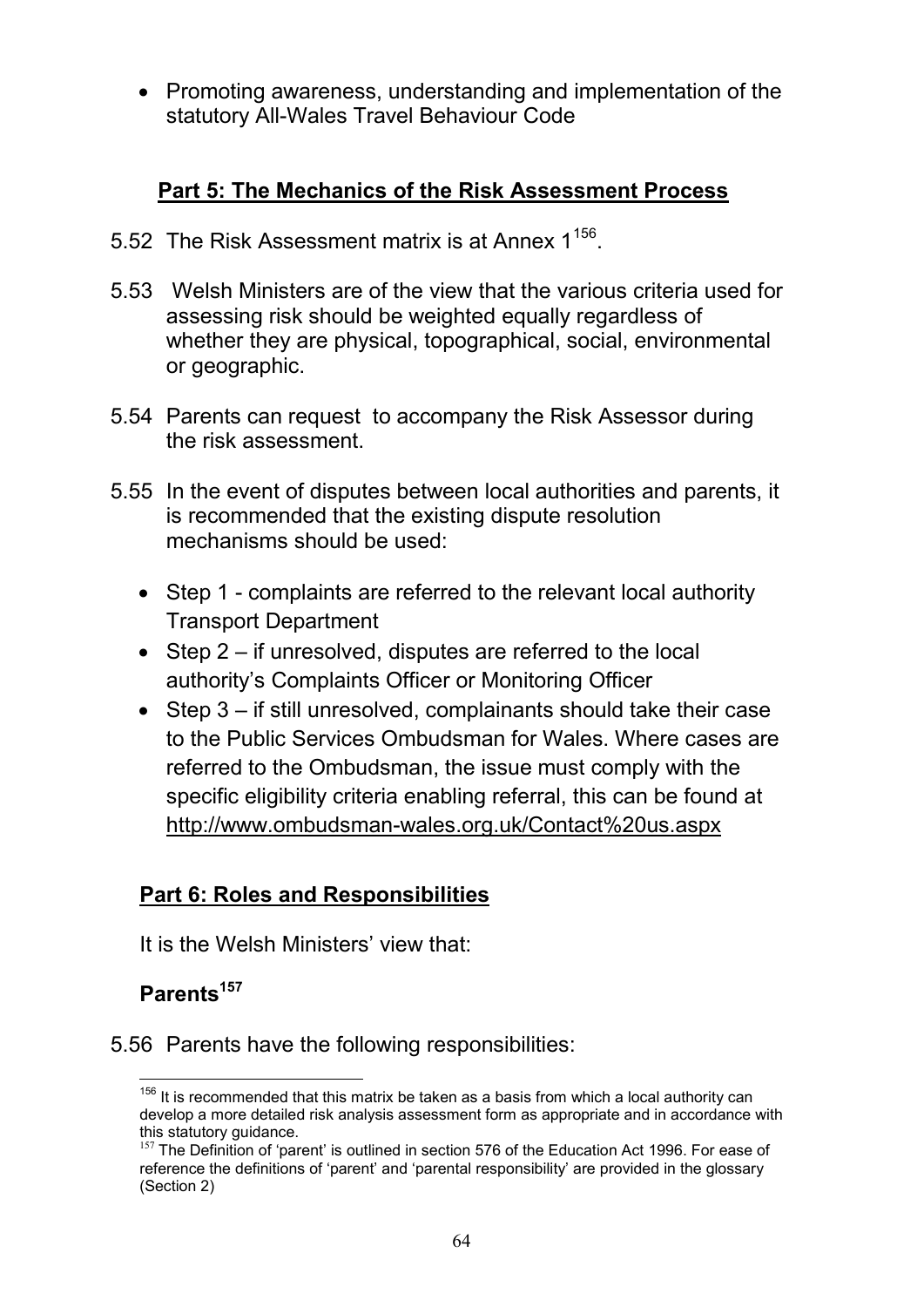- It is for parents to decide at what age it would be appropriate for their child to walk unaccompanied to school
- In the event of a child not being eligible to receive free transport and having to walk to school, it will be for parents to make suitable travel arrangements for their children between home and school. Within the community, parents have the option of sharing the school run. The Welsh Government recommends that parents investigate whether community groups can coordinate this activity
- Parents are advised to ensure that their children are aware of the All-Wales Travel Behaviour Code ('the Travel Code') – the Travel Code sets out the standards of behaviour learners should adhere to when travelling between home and school, regardless of the mode of travel

## **Head teachers**

- 5.57 Head teachers have a statutory responsbility to:
	- Require pupils to comply with the Travel Code<sup>158</sup>; and
	- Determine the standard of behaviour considered acceptable (where it is not determined by the governing body or the Welsh Ministers<sup>159</sup>

It is recommended that head teachers:

- Incorporate the Travel Code into the School Behaviour Policy and ensure it is complied with
- Cooperate with the local authority, including other relevant agencies (such as the Police), should there be any breach of the Code or incidents concerning child protection issues

Under section 89(5A) of the Education and Inspections Act  $2006^{160}$ , head teachers have the power to impose penalties on learners who have breached the Travel Code outside of school premises – for example, when learners are out of school premises and unsupervised by teaching staff (such as on the walk between home and school).

<sup>&</sup>lt;sup>158</sup> See section 89(2A) Education and Inspections Act 2006.

 $159$  See section 89(3A) Education and Inspections Act 2006.

<sup>160</sup> http://www.legislation.gov.uk/ukpga/2006/40/section/89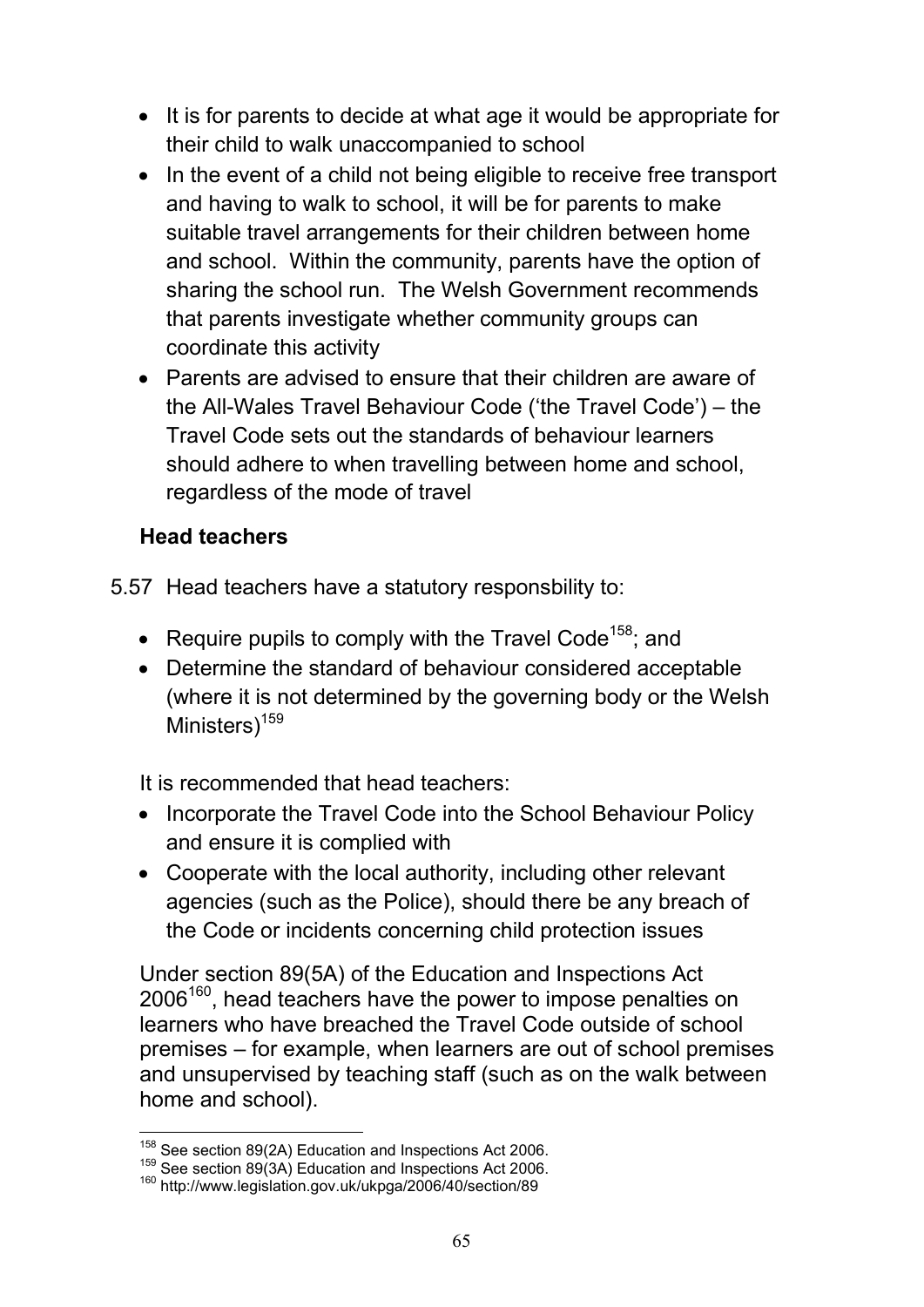## **Local Authorities<sup>161</sup>**

5.58 Local authorities' responsibilities include:

- Identifying whether a walked route is available
- Identifying risks and putting in place mitigation where appropriate
- Working in partnership with partner organisations/agencies to complete risk assessments which address identified problems
- Consulting children and young people (including via other organisations/bodies)

A suggested Risk Assessment Checklist for local authorities is at Annex 2.

# **Health and Safety Responsibilities of Educational Institutions**

The Welsh Government would expect the collection of children at the school gates to be included in the health and safety policy which all education employers must have. The Governors Guide to the Law which includes a chapter on health and safety provides further guidance, which can be found at the link below: http://wales.gov.uk/topics/educationandskills/schoolshome/schoolf undingandplanning/schoolgov/schoolgovguide/?lang=en

- 5.59 The Health and Safety at Work Act 1974<sup>162</sup> and associated regulations place overall responsibility for health and safety with the employer. The person or body that is considered to be the employer varies depending on the type of school :
	- For community schools, community special schools, voluntary controlled schools, maintained schools, maintained nursery schools and pupils referral units the employer is the local authority. The Local Education Authority must provide health and safety guidance to those schools and ensure that staff who are delegated Health and Safety tasks such as risk assessment are trained and competent to carry out those tasks

<sup>&</sup>lt;sup>161</sup> Local authority means all relevant departments within the authority and is not limited to learner travel teams

<sup>162</sup> 1974 c.37 http://www.hse.gov.uk/legislation/hswa.htm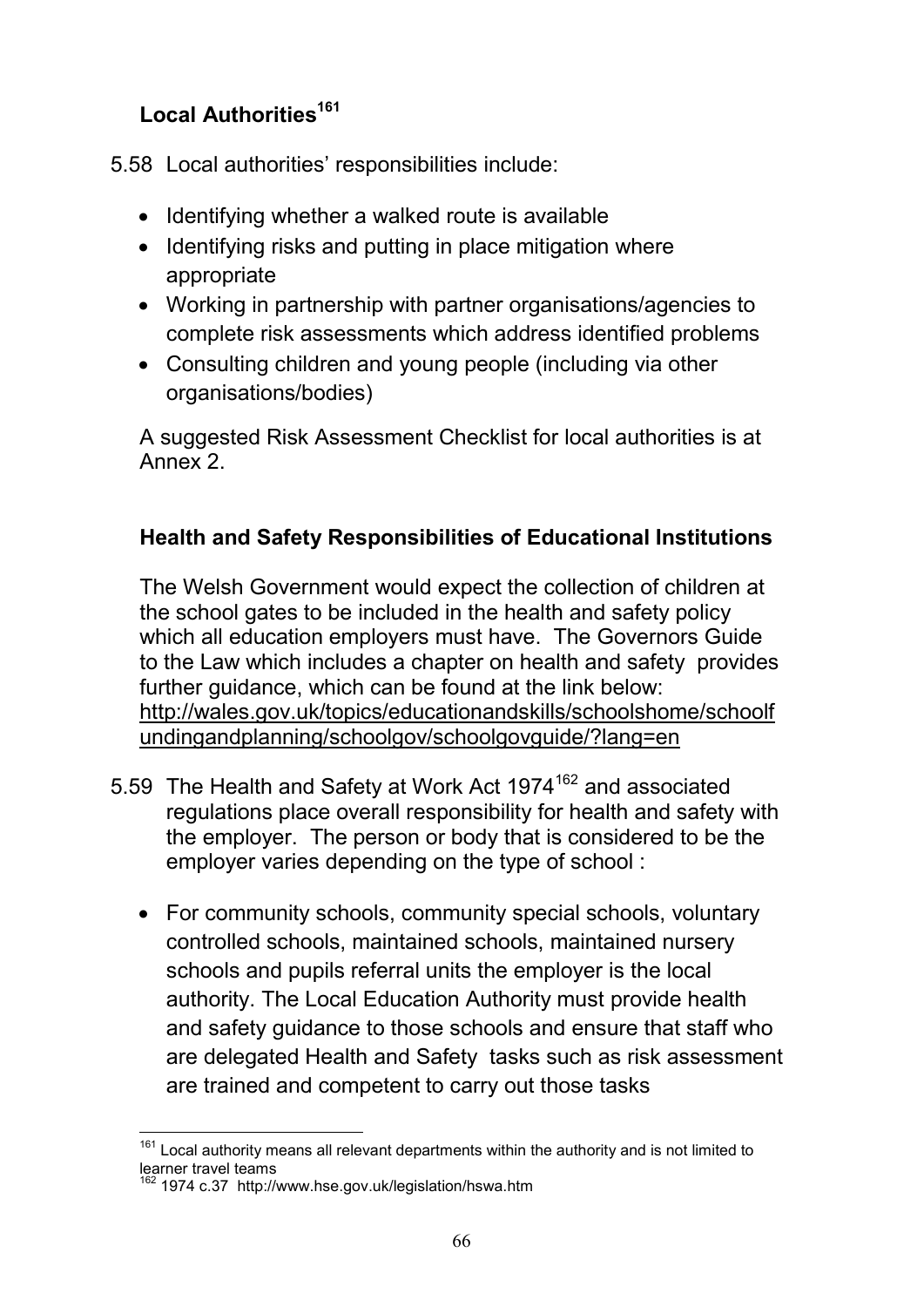• For foundation schools, foundation special schools and voluntary aided schools, the employer is usually the governing body

For independent schools the employer is usually the governing body or proprietor

### **Responsibility – Schools, Local Education Authorities (LEAs), Governing Bodies**

- 5.60 The employer must have a health and safety policy and arrangements to implement it. The Health and Safety at Work Act  $1974^{163}$  applies.
- 5.61 Employers must assess the risk of all activities, introduce measures to manage those risks, and tell their employees about the measures. The Management of Health and Safety at Work Regulations 1999<sup>164</sup> apply
- 5.62 In practice, employers may delegate specific health and safety tasks to individuals (local authorities may delegate them to schools). But the employer retains the ultimate responsibility no matter who carries out the tasks. The employer should therefore maintain an audit track, making clear who is doing what and confirming that those tasks are being carried out
- 5.63 Education employers have health and safety responsibilities towards teachers, staff, pupils, visitors and volunteers including ensuring, so far as it reasonably practicable the health, safety and welfare of pupils in school and on off site visits.
- 5.64 Employees have responsibilities too. It should also be borne in mind that under the general law of negligence school teachers are required to treat and take care of a pupil under the age of 18 as a careful parent would (Williams v Eady [1893] 10 TLR 41, CA).

<sup>&</sup>lt;sup>163</sup> See section 2 of the 1974 Act

<sup>164</sup> S.I. 1999/32425. See regulation 3.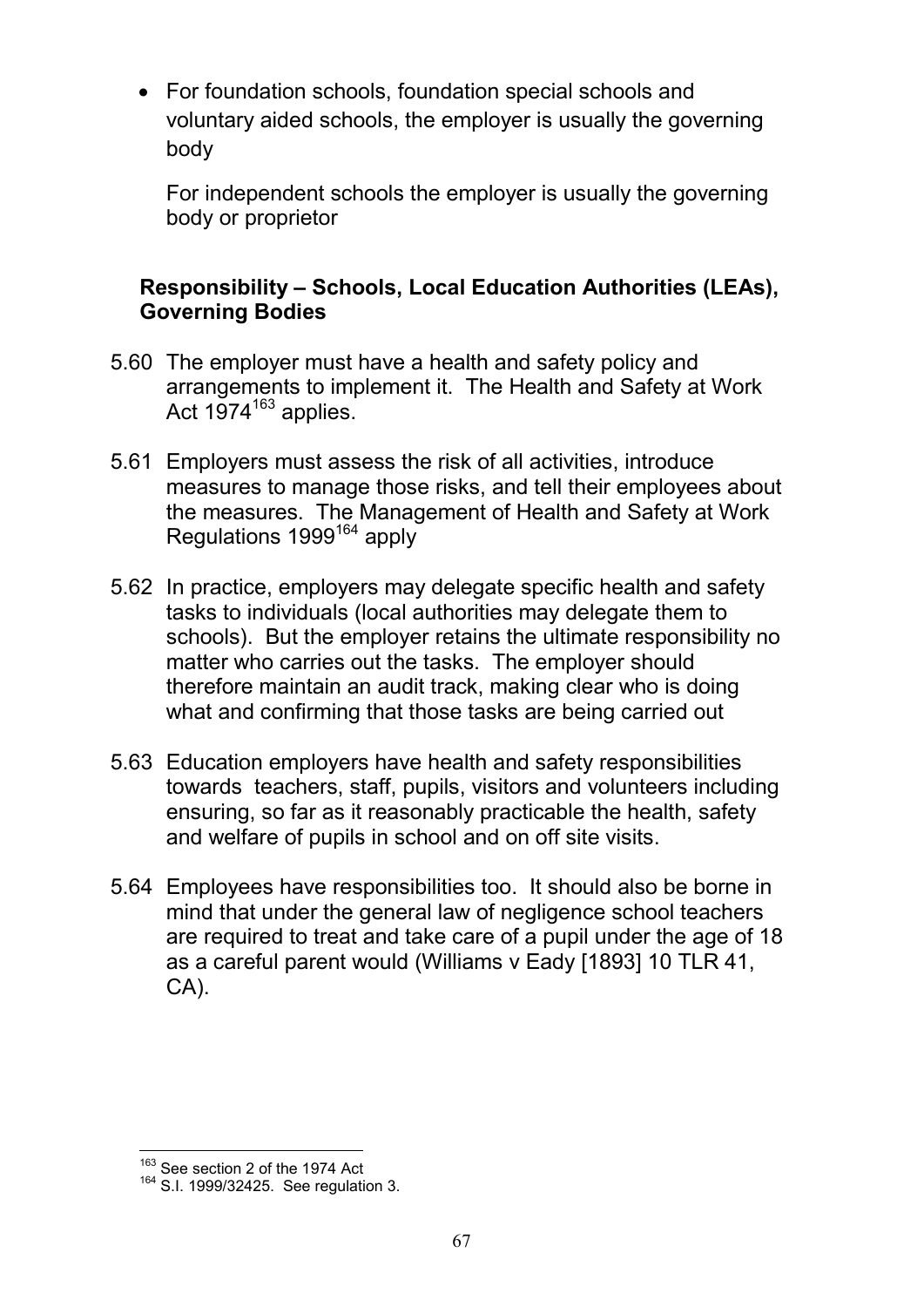## **Section 1: Statutory Provisions.**

## **Chapter 6: Parental Responsibilities.**

## **Overview**

6.1. This section outlines the responsibilities of parents and guardians to ensure that travel provision for learners is in accordance with Welsh, UK and EU legislation.

## **Learners' Entitlement to Free Transport Provision**

6.2. Learners are only entitled to free transport provision if they live 2 miles or further from their nearest suitable primary school or 3 miles or further from their nearest suitable secondary school and the learner is of compulsory school age (i.e. 5-16 years of age). If a learner does not meet the eligibility criteria outlined in sections 3 and 4 of the Measure the relevant local authority is not required to provide free transport for the learner. Ultimately, the legal duty to ensure attendance of a child at school rests with the parent or legal guardian of that child. <sup>165</sup>

# **Nearest Suitable School**

- 6.3. The Welsh Government issued the School Admissions Code in July 2013 ("2013 Code") under section 84 of the School Standards and Framework Act 1998<sup>166</sup> ("the 1998 Act"). The 2013 Code is statutory and requires local authorities to publish a list of maintained schools within their authority's area from 2014/15 onwards. This information can be accessed via the local authority's individual website or on request. It is the responsibility of the parent to request this information as it may not necessarily be issued to parents automatically. Links to each local authority website are provided in Annex 3.
- 6.4. Under the 1998 Act and the 2013 Code, parents are entitled to state a preference for the school they would like their child to attend. Where possible parental preference will be accepted by the relevant admissions authority and the child will be admitted to

<sup>&</sup>lt;sup>165</sup> Section 7 Education Act 1996.- http://www.legislation.gov.uk/ukpga/1996/56/section/7 <sup>166</sup> As amended by section 40 of the Education and Inspections Act 2006 http://www.legislation.gov.uk/ukpga/2006/40/section/40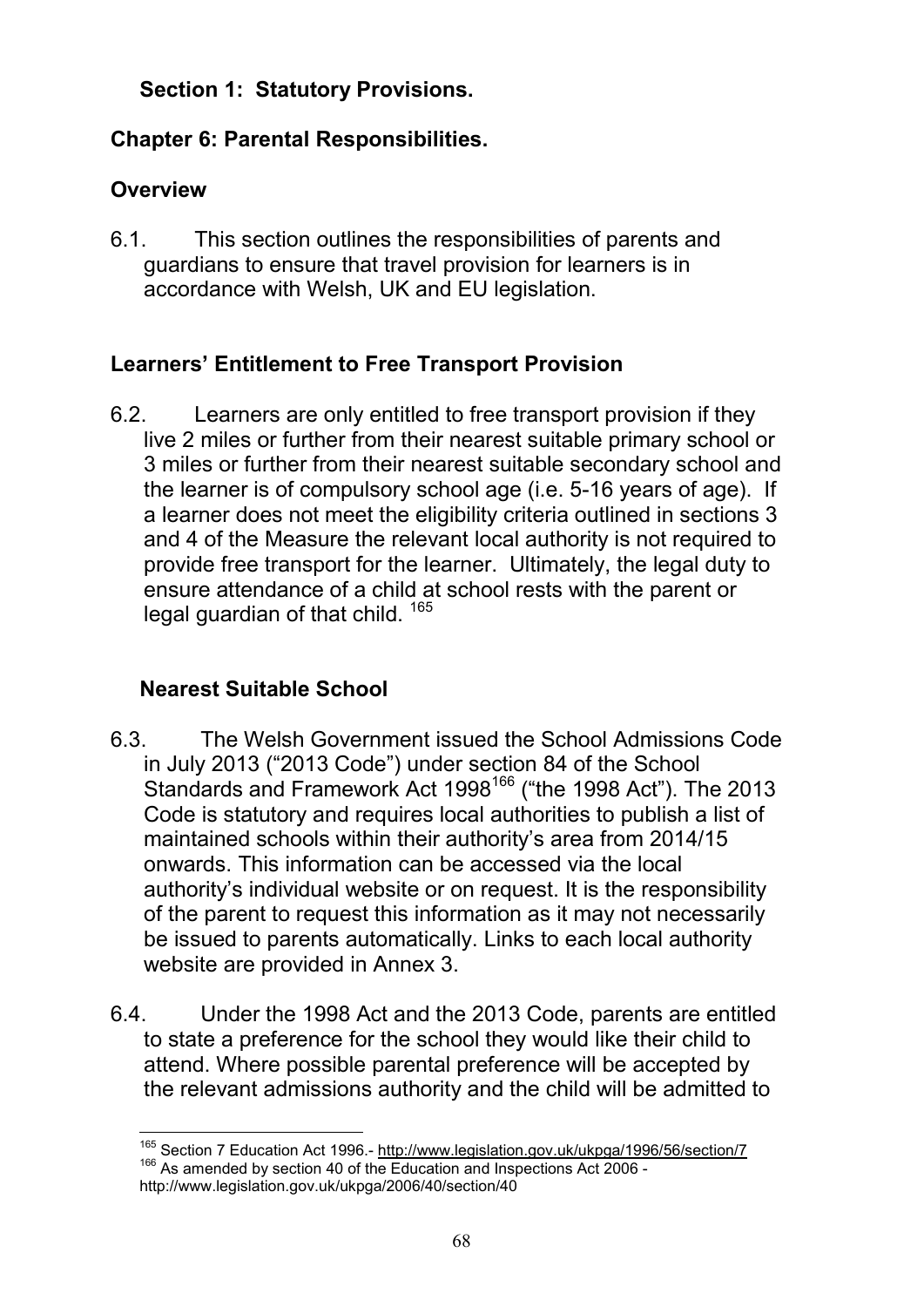the preferred school. It is important to note that a parent's preferred school is not necessarily considered to be the nearest suitable school for that child. The entitlement to free transport provision in accordance with the Learner Travel (Wales) Measure 2008 only relates to learners who are attending their nearest suitable school. Learners who by choice (either parental or learner choice) are not attending their nearest suitable school are not entitled to free transport provision<sup>167</sup>.

6.5. Parents need to contact the relevant local authority to clarify which school is classified as their child's 'nearest suitable school' to inform their decision about school preference on their child's school admissions form<sup>168</sup>. It is the responsibility of the parent to request this information when determining whether their child is entitled to free transport provision to access education and training. Under the 2013 Code local authorities should provide parents or carers, on request, easy access to admissions information. This needs to be clear and easily understood so parents can make an informed choice for their children.

### Parental preference

- 6.6. The 2008 Measure only applies to travel arrangements to a learner's nearest suitable school and not to a school chosen because of parental preference where these provisions differ.
- 6.7. If parents enact their parental preference and choose a learning establishment which is not the nearest suitable school or relevant place of learning for their child(ren), local authorities are not legally bound to provide transport although they do have power to make provision on a discretionary basis under section 6 of the Measure<sup>169</sup>.
- 6.8. If a parent chooses a school for their child on grounds of language or denominational preference and that school is not the nearest suitable school as agreed by the relevant local authority, then this constitutes the exercise of parental preference.

Learners may qualify for entitlement to free or subsidised discretionary transport provision, but this is subject to the relevant local authority making use of their section 6 powers of the 2008 Measure.

Contact details for each local authority website are provided in Annex 3

<sup>&</sup>lt;sup>169</sup> Further information regarding Discretionary Transport provision is provided in Section 1, Chapter 1 Paragraphs 1.98 – 1.105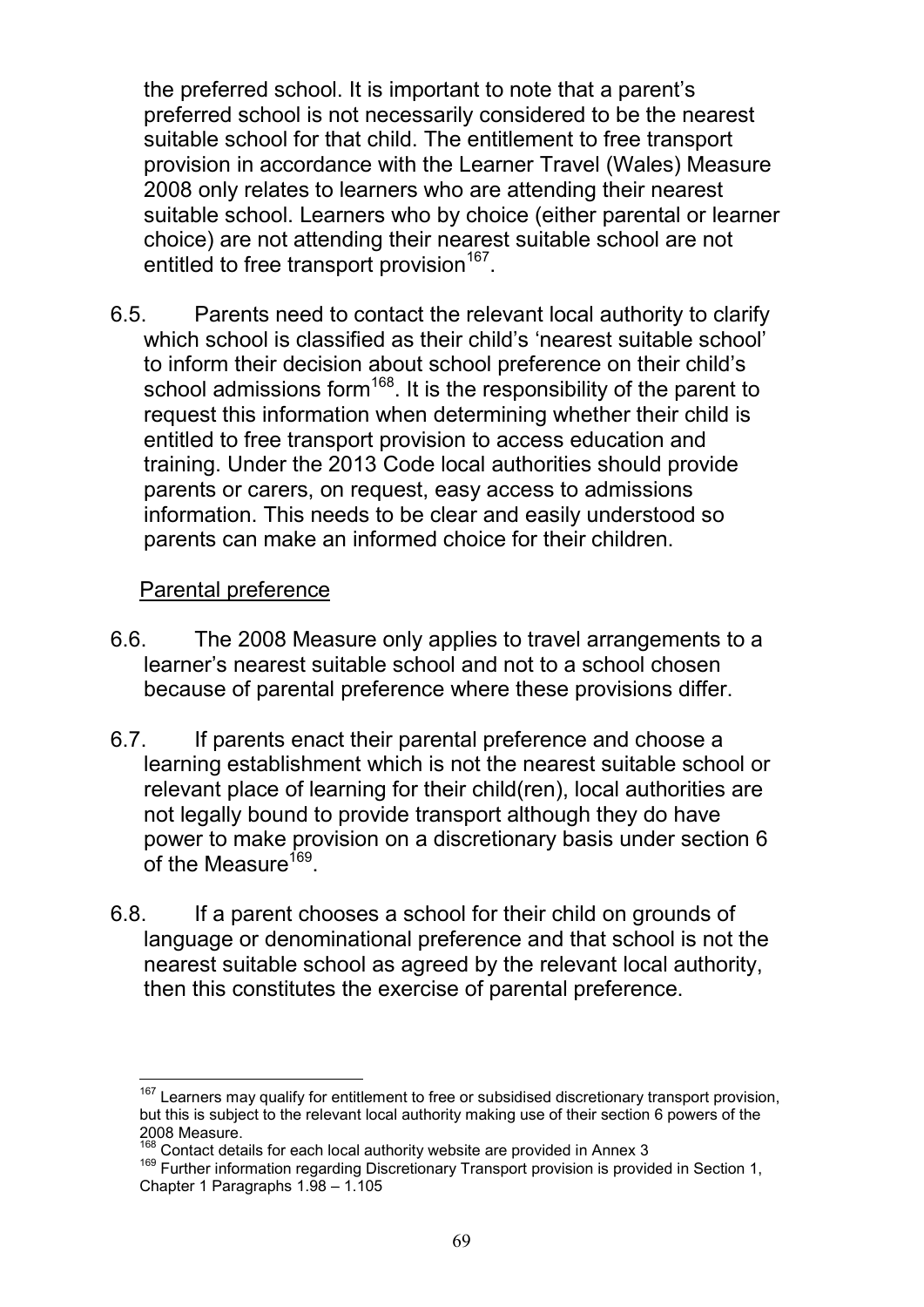6.9. Likewise, if a parent chooses to transfer their child from one learning establishment to another without the agreement of the relevant local authority, this also constitutes the exercise of parental preference. This means entitlement to free transport is forfeited (even if their child received free transport to and from the school they previously attended).

## **The Travel Behaviour Code**

- 6.10. The Travel Behaviour Code requires learners to comply with the terms and conditions as detailed in Chapter 2 paragraph 2.12 of this document. Under the Travel Behaviour Code Statutory Guidance<sup>170</sup> 2009, parents have the following responsibilities relating to their child(ren)'s behaviour:
	- Ensure that their child(ren) are aware of and understand the Code;
	- Accept responsibility for encouraging good behaviour and ensuring their child(ren) are compliant with the Code
	- Be aware of the implications of breaches of the Code and the effect this can have on their child's right to the provision of transport to and from their place of education
	- Be responsible for their child's continued attendance at their place of learning if transport is withdrawn
	- Co-operate with education institutions, transport operators and local authorities to enforce the Code

# **Dual Residency**

6.11. Where a child has dual residency local authorities may need to undertake a review to determine whether the learner continues to qualify for transport provision under sections 3 or 4 of the Measure. It is recommended that the review takes into account the parents' views and adheres to the authority's consultation procedures. If it is determined that the learner no longer attends their nearest suitable school, the learner may no longer qualify for free statutory transport provision from that authority. It is then open to the local authority to consider whether the learner could benefit from discretionary transport provision under section 6 of

<sup>&</sup>lt;sup>170</sup> Issued by the Welsh Government 2009 http://wales.gov.uk/topics/transport/integrated/learnertravel/travelcode/tbcstatutoryguidance/?l ang=en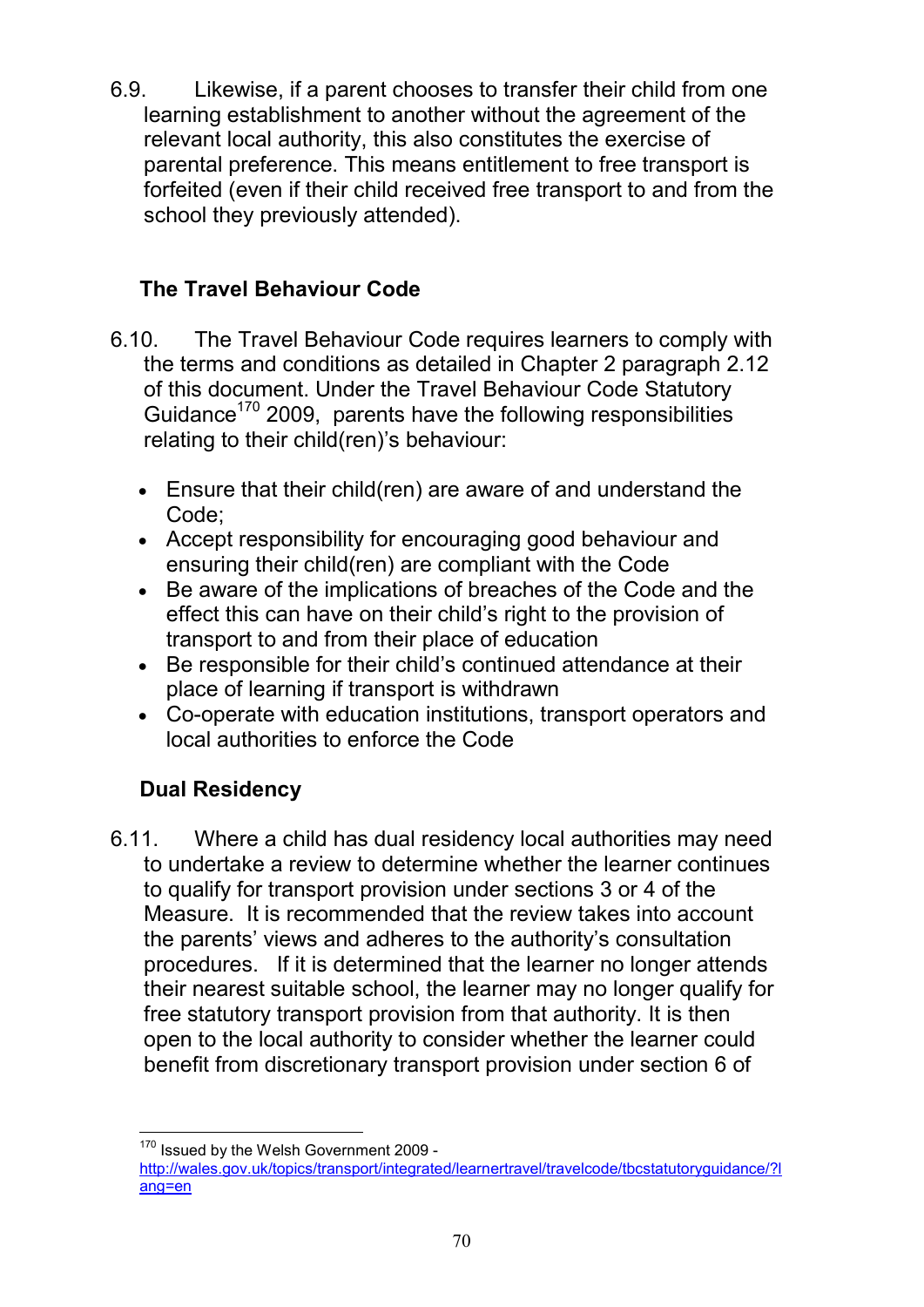the Measure. Further information on dual residency provisions is provided in Chapter 1 paragraphs 1.54 – 1.59 of this document.

### **Accompanied Children**

6.12. Section 3 (8b) of the 2008 Measure states that a walked route to school or relevant place of learning is 'available' if – "it is safe for a child to walk the route with an escort, if the age of the child would call for the provision of an escort". Parents have a duty to ensure their child receives suitable full time education when the child reaches 5 years of age. There is no statutory requirement on local authorities to provide an escort, unless specifically stated in a learner's SEN statement. Further information on the assessment of walked routes is provided in Chapter 4 of this document.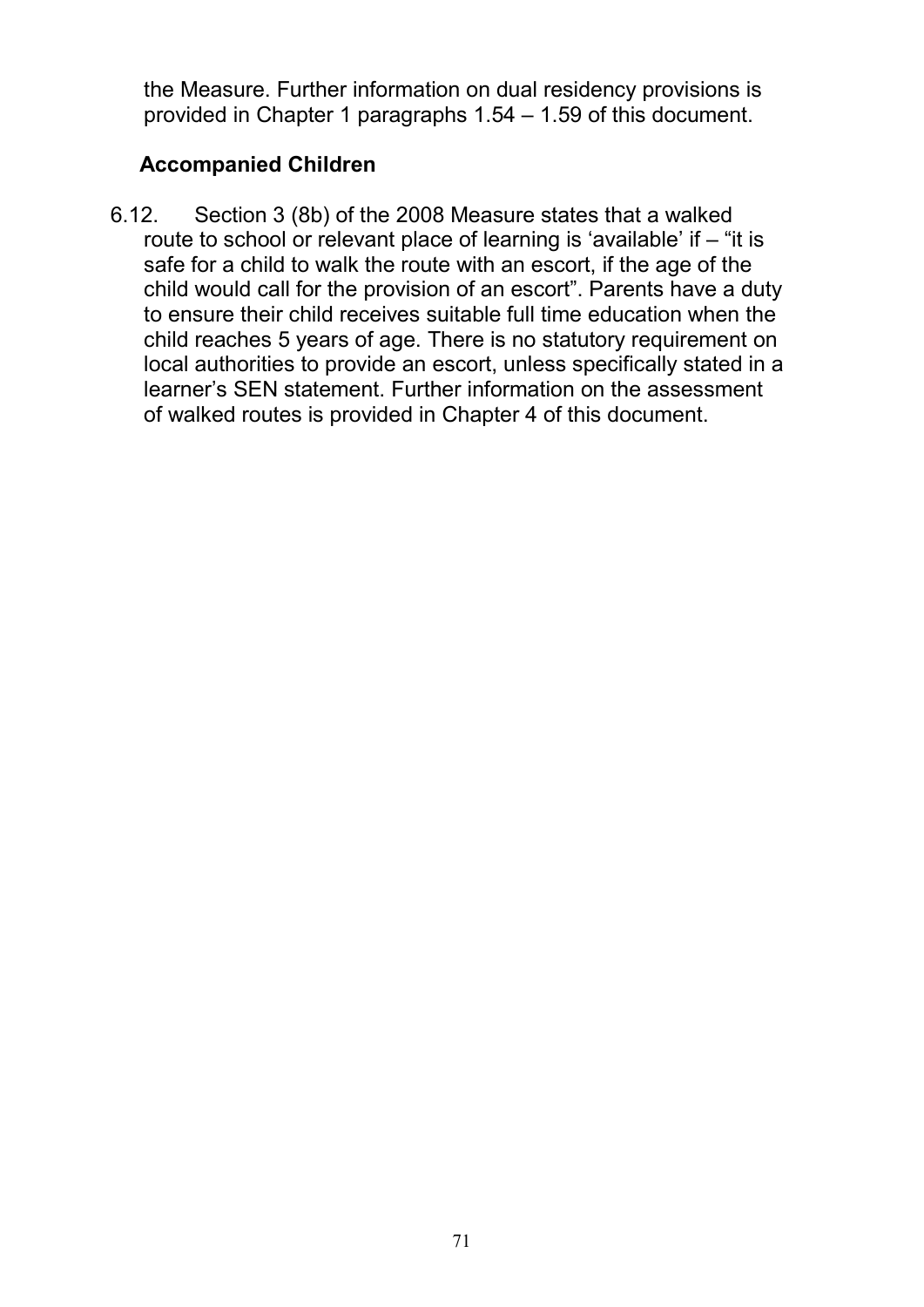## **Section 1: Statutory Provisions.**

## **Chapter 7: Schools' Responsibilities.**

## **Overview**

7.1. This section outlines the responsibilities of schools and other relevant education establishments in relation to ensuring that learner travel provisions are in accordance with Welsh, UK and EU legislation.

## **Schools' Behaviour Policy and the Travel Behaviour Code**

Responsibilities under the Travel Behaviour Code, as outlined in the Travel Behaviour Code Statutory Guidance<sup>17</sup>

- 7.2. The Travel Code requires education institutions to:
	- Publicise and raise awareness of the importance of good behaviour and the consequences of failing to comply with the Code
	- Enforce the Code where appropriate
	- Incorporate the Code into the school's existing behaviour policy
	- Train relevant staff in the content and application of the Code
	- Engage with the relevant local authority, providing information and assistance accordingly to ensure the Code is complied with
	- Make learners aware of an appropriate person to talk to within the institution about incidents of bad behaviour whilst travelling to and from home to school
	- If the local authority is responsible for providing transport, cooperate with them in handling disciplinary action for breaches of the Code, including involvement in the interviewing of learners as part of any investigation
	- Ensure that designated persons maintain records of all reported incidents that they are responsible for investigating

<sup>&</sup>lt;sup>171</sup> Statutory Guidance issued by the Welsh Government in 2009 under section 15 of the 2008 Measure.

http://wales.gov.uk/topics/transport/integrated/learnertravel/travelcode/tbcstatutoryguidance/?l ang=en

There is also a duty under Section 89 of the Education and Inspections Act 2006 for head teachers to incorporate the travel code into the school behaviour policy. http://www.legislation.gov.uk/ukpga/2006/40/section/89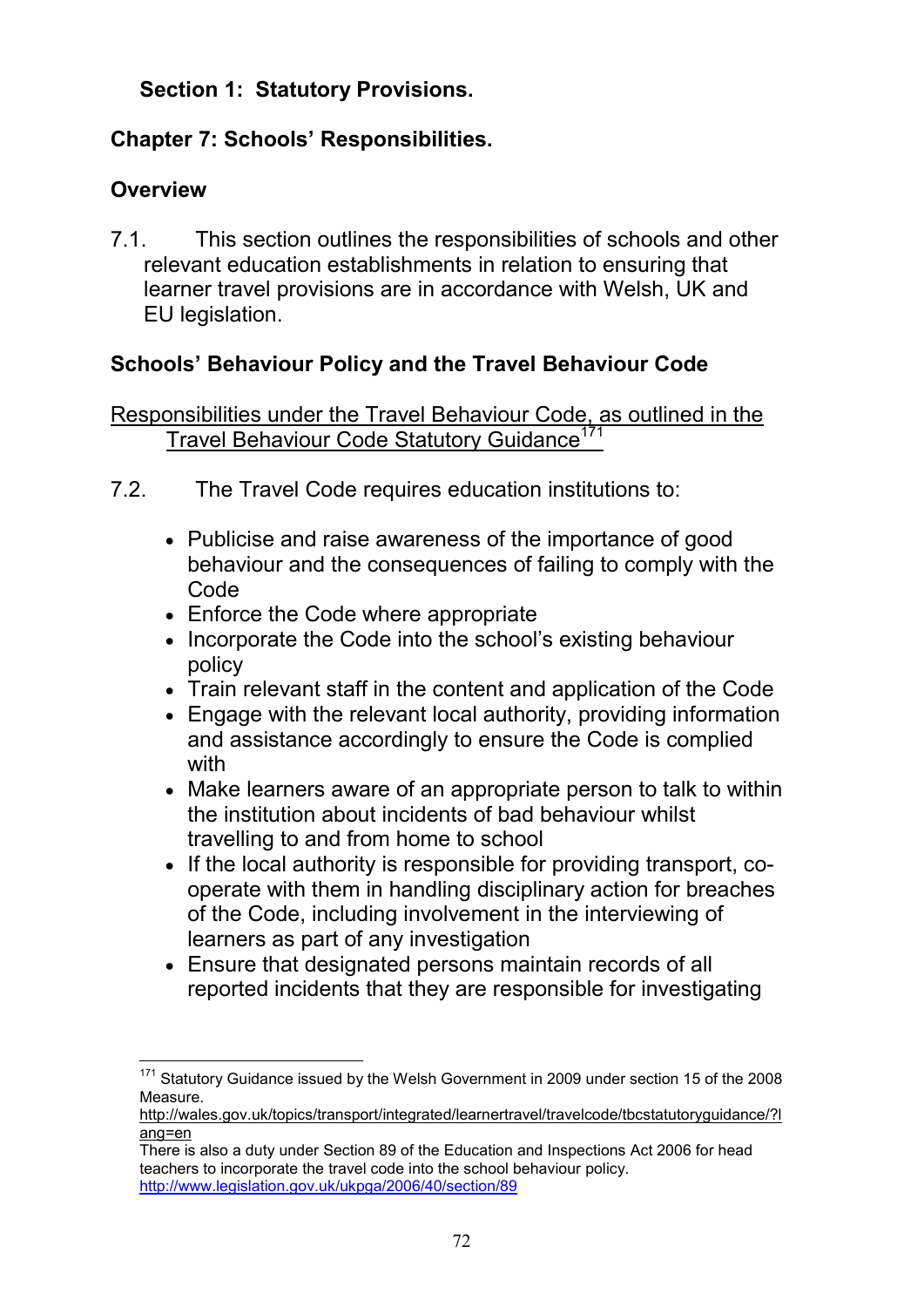- If the local authority is responsible for investigating an incident they must pass them this information immediately
- If contractual arrangements organised by the school have been entered into with transport operators, the school should ensure that they are aware of the Code and their responsibilities
- Ensure that contact details of designated staff responsible for handling all matters relating to the Code are made available to transport operators, learners and the local authority
- Report suspected criminal offences or child protection matters to the relevant parties

### Incidents Investigated by Educational Institutions

- 7.3. Section 89(2A) of the Education and Inspections Act 2006 (as amended by the Measure) places a duty on head teachers of relevant schools to ensure that pupils comply with the Travel Code as part of their school's overall behaviour policy.
- 7.4. Section 89(5A) of the 2006 Act provides head teachers with a statutory power to regulate learners' behaviour and conduct outside of school 'to such an extent as is reasonable' and which is not already covered by the Travel Code.
- 7.5. Schools are able to introduce measures to regulate conduct of learners when they are off school premises and not under the supervision of a member of staff<sup>172</sup>. Disciplinary penalties<sup>173</sup> may be imposed as a result of such conduct, including breaches of the Travel Code, but a penalty will only be imposed when the learner is under the lawful control or charge of a staff member. Therefore a sanction could be imposed immediately for unacceptable conduct on a school trip, where the learner is under the direct supervision of a member of staff, but not where, for example, a learner engages in unacceptable conduct on their journey between home and school where no such supervision exists. Any penalty for such conduct will be imposed retrospectively when the learner next attends school or when they are next under the control of a member of staff.

<sup>172</sup> Section 89(5A) Education and Inspections Act 2006. http://www.legislation.gov.uk/ukpga/2006/40/section/89 173 Section 90 Education and Inspections Act 2006. http://www.legislation.gov.uk/ukpga/2006/40/section/90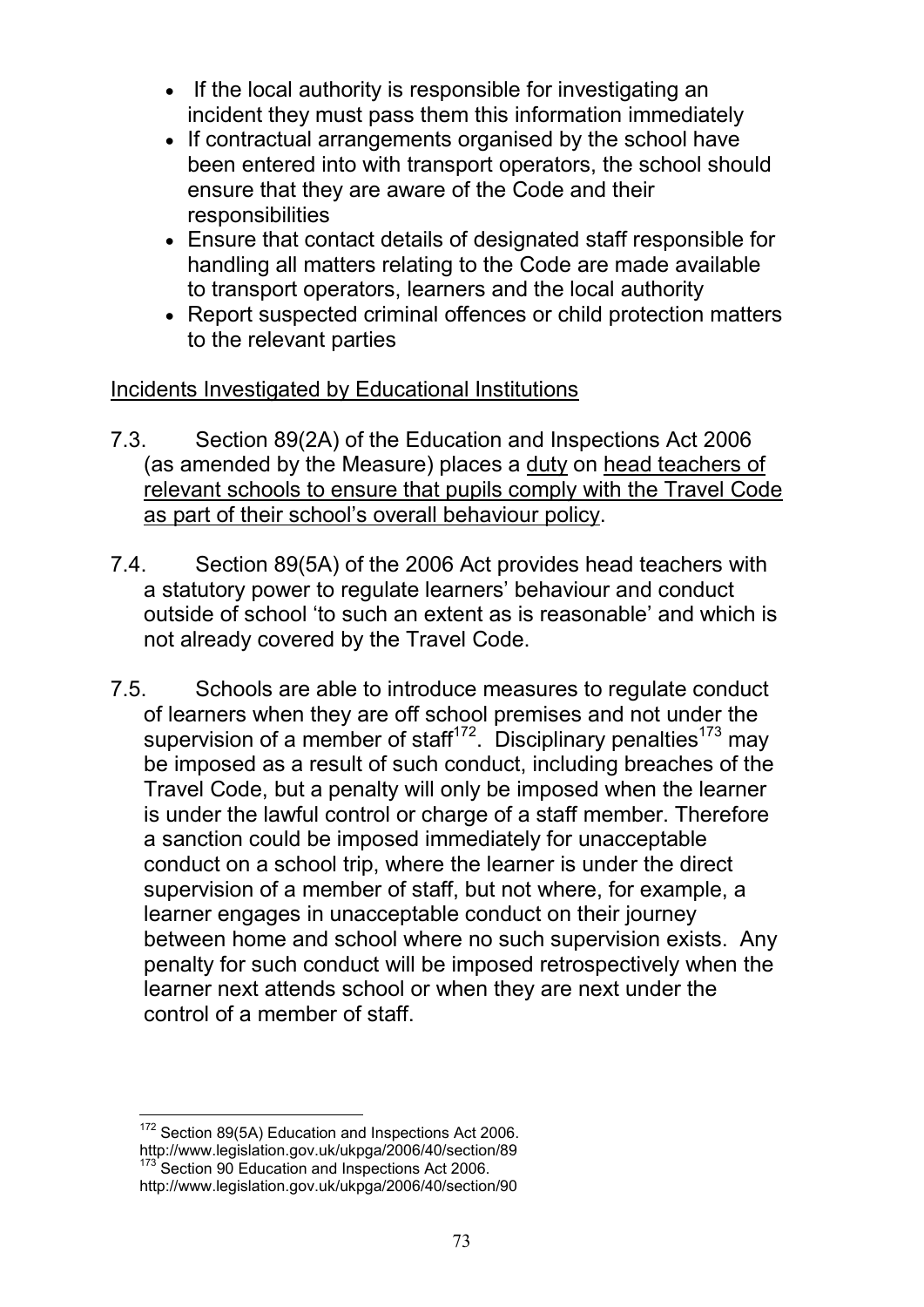### **School Admissions**

7.6. Paragraph 2.2 of the 2013 School Admissions Code<sup>174</sup> requires admissions authorities to 'provide parents or carers with easy access to helpful admissions information'. Schools who administer their own admissions arrangements for post-16 learners entering sixth form at that school should notify the local authority as soon as possible of the learners who will be attending the school's sixth form. Local authorities are best placed to provide advice to parents on school transport matters.

### **Seat Belts on Dedicated Learner Transport**

7.7. Governing Bodies of maintained schools have a duty under the Measure (as amended) to ensure that any bus the school procures and uses for dedicated learner travel between home and school must have seat belts fitted to every seat from 1 October 2014. Further information on this provision is provided in Chapter 4 - paragraphs 4.1- 4.22.

<sup>174</sup>

http://wales.gov.uk/topics/educationandskills/publications/guidance/schooladmission/?lang=e n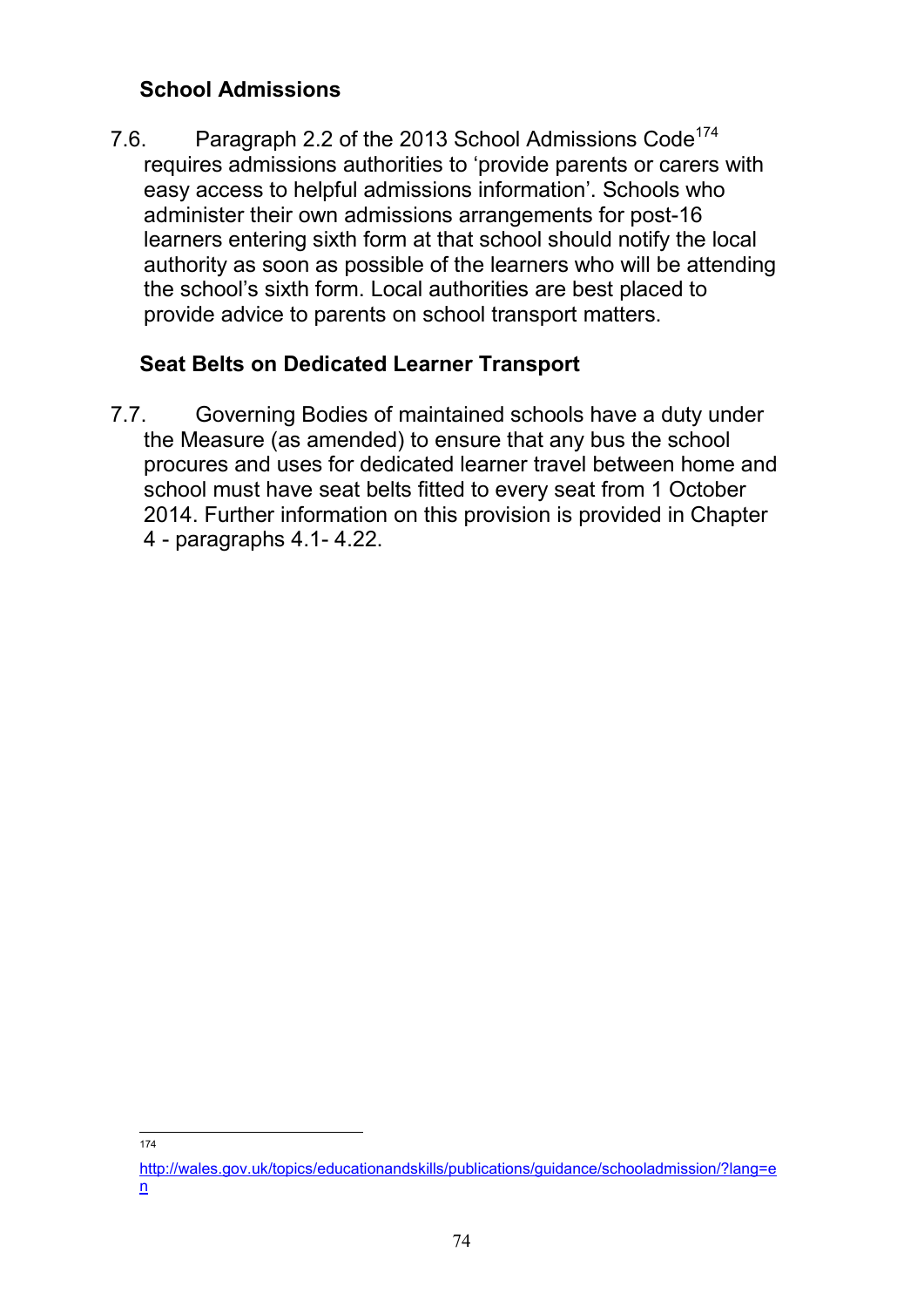**Admission arrangements** - The overall procedure, practices and oversubscription criteria used in deciding the allocation of school places.

**Admission authority** - The body responsible for setting and applying a school's admission arrangements. For community or voluntary controlled schools, the LA is the admission authority unless under section 88 (1)(a)(ii) of the School Standards and Framework Act 1998 the function has been delegated in full to the governing body; and for foundation or voluntary aided schools, the governing body of the school is the admission authority.

**Admission forum** - A statutory local body charged with coordinating the effectiveness and equity of local admission arrangements and monitoring compliance with the School Admissions Code<sup>175</sup>. The Forum comprises representatives of admission authorities and schools, dioceses, the local community and parent governors. Their role is set out in the Education (Admissions Forum) (Wales) Regulations 2003.

**Admission number** - The number of pupils that can be admitted in a year group. Admission authorities are required to have regard to the 'indicated admission number' for each year group. The indicated admission number is calculated in accordance with the capacity assessment method set out in the guidance document "Measuring the capacity of schools in Wales".<sup>176</sup> Admission numbers are part of a school's admission arrangements and must be consulted upon with the rest of a school's admission arrangements and be published with those arrangements in the school's prospectus and the local authority composite prospectus.

**Available Routes** – Section 3(8) of the Learner Travel (Wales) Measure 2008 defines that a route is an available route if it is safe for a child without a disability or learning difficulty to walk the route alone, or with an escort if the age of the child would call for the provision of an escort.

<sup>&</sup>lt;sup>175</sup> Issued by the Welsh Government July 2013-005/2013 176 School Admissions Code,

http://wales.gov.uk/topics/educationandskills/publications/circulars/0906measuringcapacity/?l ang=en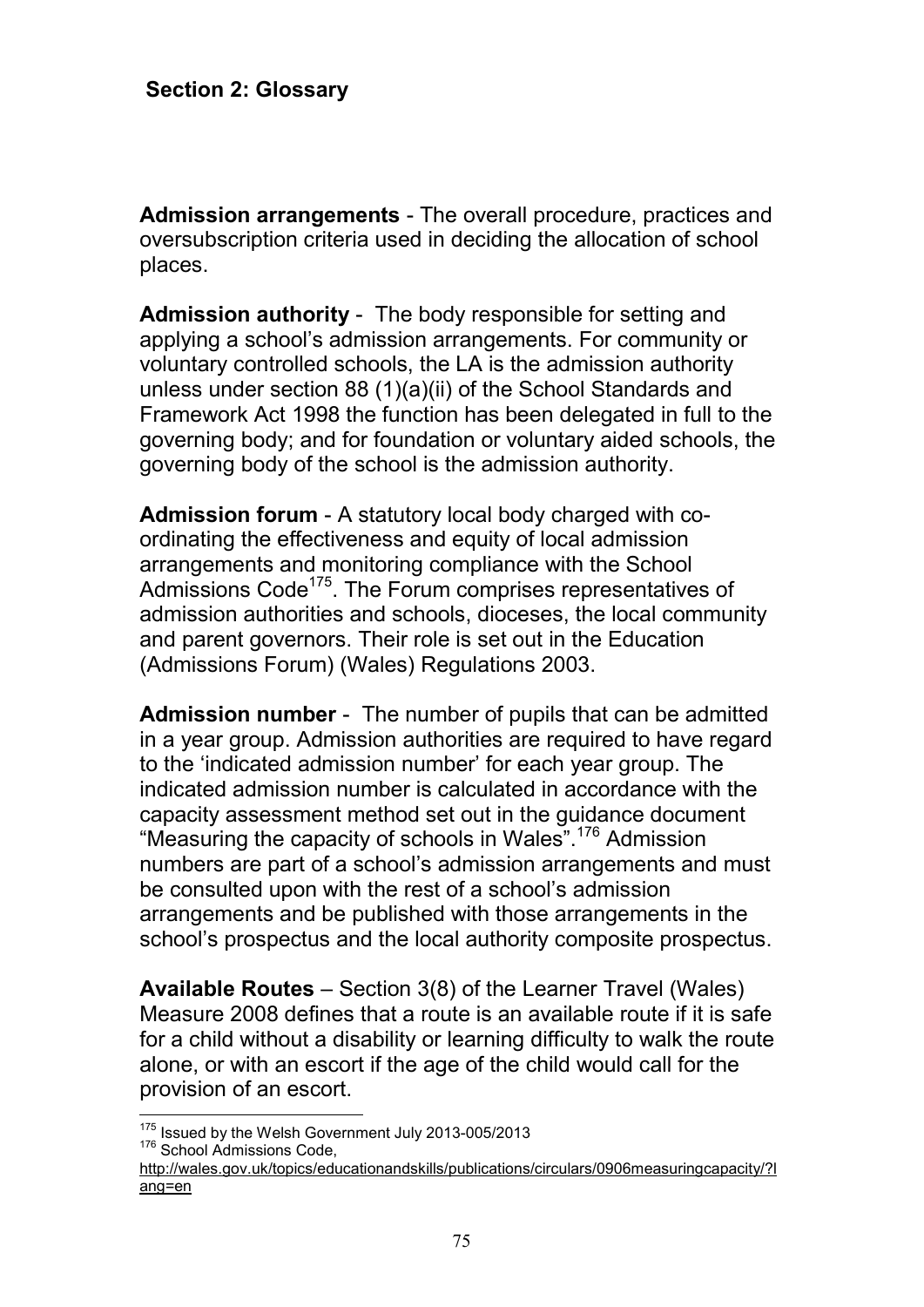**Bus** - A motor vehicle which is constructed or adapted to carry more than 8 seated passengers in addition to the driver $177$ .

**Catchment area** - A geographical area from which children may be afforded priority for admission to a school. A catchment area is part of a school's admission arrangements and must therefore be consulted upon, determined and published in the same way as other admission arrangements. Voluntary aided schools may choose to define their catchment area as their parish boundary this must be made clear.

**Coach** - A large bus with a maximum gross weight of more than 7.5 tonnes and a maximum speed exceeding 60mph.<sup>178</sup>

**Compulsory School Age** - Section 8 of the Education Act 1996 and the Education (Start of Compulsory School Age) Order 1998 explain that a child reaches compulsory school age in the term following their fifth birthday. The term dates being prescribed as 31 August, 31 December and 31 March. A child ceases to be of compulsory school age if they have attained the age of 16 on the prescribed school leaving date, or before the next school year, which is the last Friday in June.

**Disability and disabled person** – has the same meaning as in section 6 of the Equality Act 2010

http://www.legislation.gov.uk/ukpga/2010/15/contents (which repealed the Disability Discrimination Act 1995 but has maintained the same definition of disability): "A person has a disability if (s)he has a physical or mental impairment and the impairment has a substantial and long-term adverse effect on his/ her ability to carry out normal day-to-day activities".

**Driver Vehicle Standards Agency (DVSA)** – replaced VOSA as an executive agency of the Department for Transport. The agency provides a range of licensing, testing and enforcement services with the aim of improving the roadworthiness standards of vehicles.

**EU Directive/2003/20/EC** - Under the Directive, the obligation to use a seat belt when a vehicle is in motion is extended to all categories of vehicles and to all seats fitted with a seatbelt (apart

 $177$  As defined in Regulation 3 of the Road Vehicles (Construction and Use) Regulations 1986 <sup>178</sup> As defined in Regulation 3 of the Road Vehicles (Construction and Use) Regulations 1986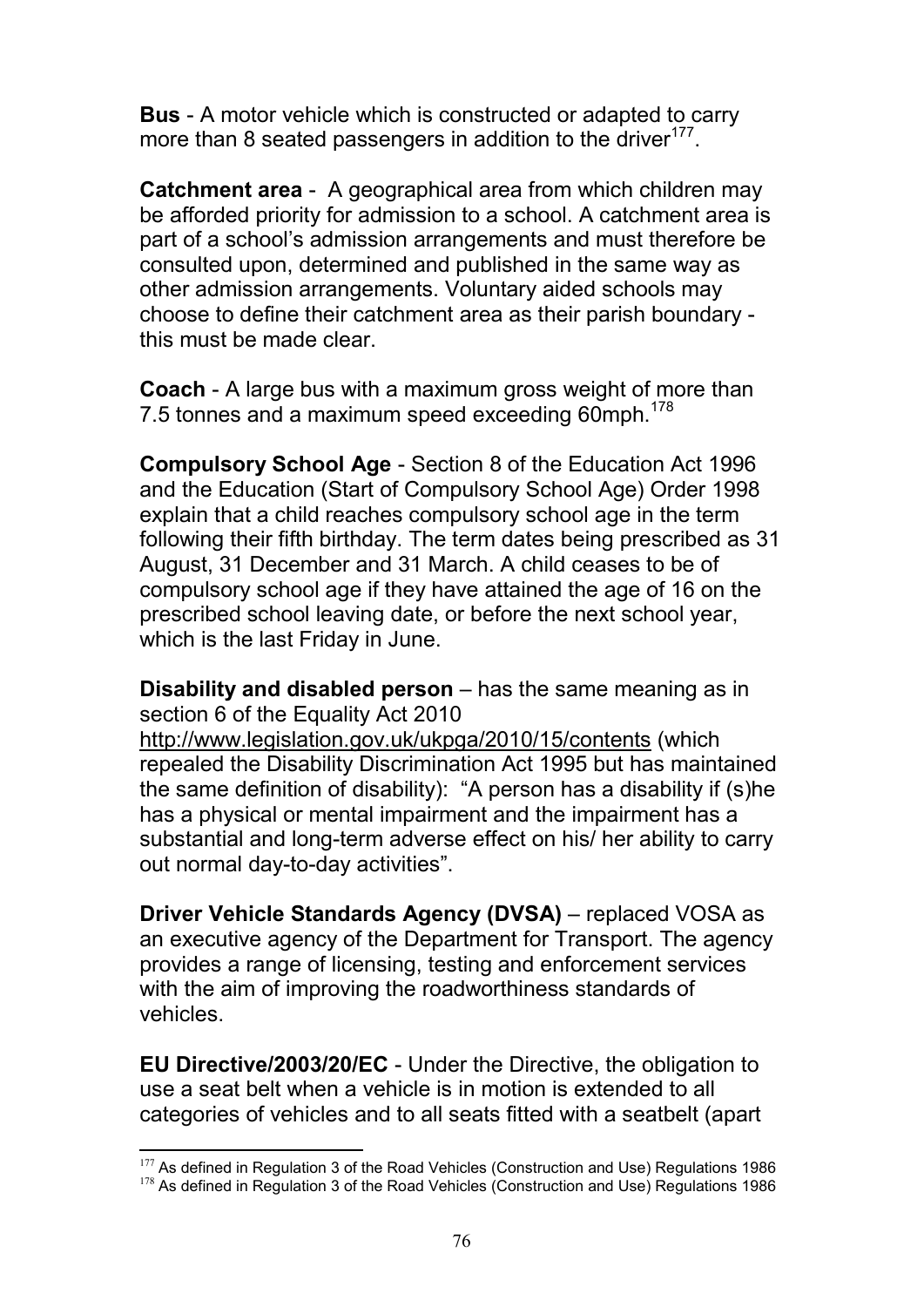from certain exceptions). The use of restraint systems specially adapted to the size and weight of children also becomes compulsory. There is a remaining part of the Directive which will need to be transposed into UK Legislation concerning a requirement for children aged 3 to 13 to wear seat belts on buses and coaches where seat belts are provided.

**Education and Inspections Act 2006** - The Act is designed to give greater freedoms to schools, including the possibility of owning their own assets; employing their own staff; and setting their own admissions arrangements, but effectively this now only applies to schools in England. The School Standards and Organisation (Wales) Act 2013 prohibited the establishment of further foundation schools in Wales. Other important provisions include the creation of a local authority duty to promote fair access to educational opportunities; giving school staff a clear statutory right to discipline students; provisions relating to nutritional standards of school food; and the reform of the school inspectorates.

**Flooding** – is an overflow of a large amount of water, beyond its normal limits especially over what is normally dry land.

**Governing bodies** - School governing bodies are bodies corporate responsible for the management of a school with a view to promoting high standards of educational achievement. Governing bodies have three key roles: setting strategic direction, ensuring accountability and monitoring and evaluation. Governing bodies of voluntary aided and foundation schools are admission authorities for their schools.

**Hazard** – is any source of potential damage, harm or adverse health effects

**Learner –** A person receiving education or training.<sup>179</sup>

**Learning and Skills Measure 2009** - The Measure provides a statutory basis for the 14-19 Learning Pathways. The Measure provides for the creation of local curricula which contain a wide range of academic and vocational courses and opportunities for learners.

<sup>179</sup> Section 1(3) Learner Travel (Wales) Measure 2008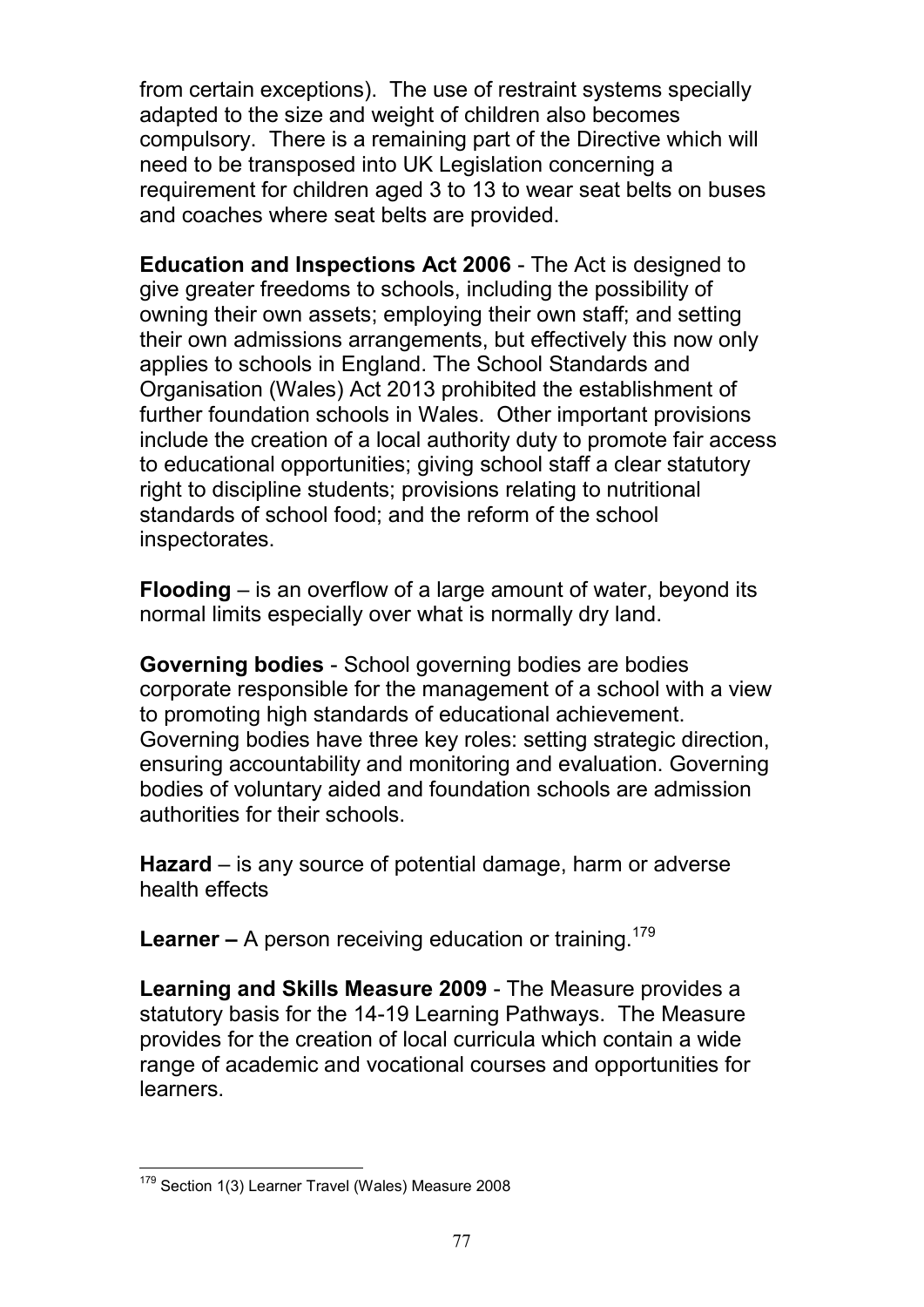**Learning difficulty** – Section 24(1) of the Learner Travel Wales Measure defines learning difficulty as a significantly greater difficulty in learning than the majority of persons of the same age, or a disability which either prevents or hinders that person from using facilities of a kind provided at relevant places but a person is not to be taken as having a learning difficulty solely because the language (or form of language) in which the person is taught or will be taught is different from a language (or form of language) which has at any time been spoken in the person's home.

**Learner Travel Information (Wales) Regulations 2009** - The Regulations require local authorities to publish and make available information on travel arrangements made under the Learner Travel (Wales) Measure 2008. They set out not only what information local authorities will be required to publish but also when and how the information should be published and made available to parents/guardians, learners, governing bodies, head teachers and/or other persons.

**Learner Travel Needs** – Section 2 of the Learner Travel (Wales) Measure 2008 defines 'learner travel needs' as the needs of learners who are ordinarily resident in the authority's area for suitable travel arrangements each day to and from the relevant places where they receive education or training.

**Looked After Children** – same meaning as section 22(1) of the Children Act 1989, i.e. a child in the care of the local authority, or who is provided with accommodation by a local authority, in the exercise of any functions which are social services functions within the meaning of the Local Authority Social Services Act 1970 (apart from functions under sections 17, 23B and 24B).

**Maintained school** – means a community, a voluntary school, a community school or a maintained nursery school<sup>180</sup>.

**Minibus** - A motor vehicle which is constructed or adapted to carry more than 8 but not more than 16 seated passengers in addition to the driver

**Non-Maintained Special School** – Approved under section 342 of the Education Act 1996 as any school which is specially organized

<sup>&</sup>lt;sup>180</sup> Under the School Standards and Organisation (Wales) Act 2013 (Schedule 5, Part 2 paragraph 25) the Learner Travel (Wales) Measure 2008 has been amended in relation to the definition of maintained school by omitting "or foundation" schools.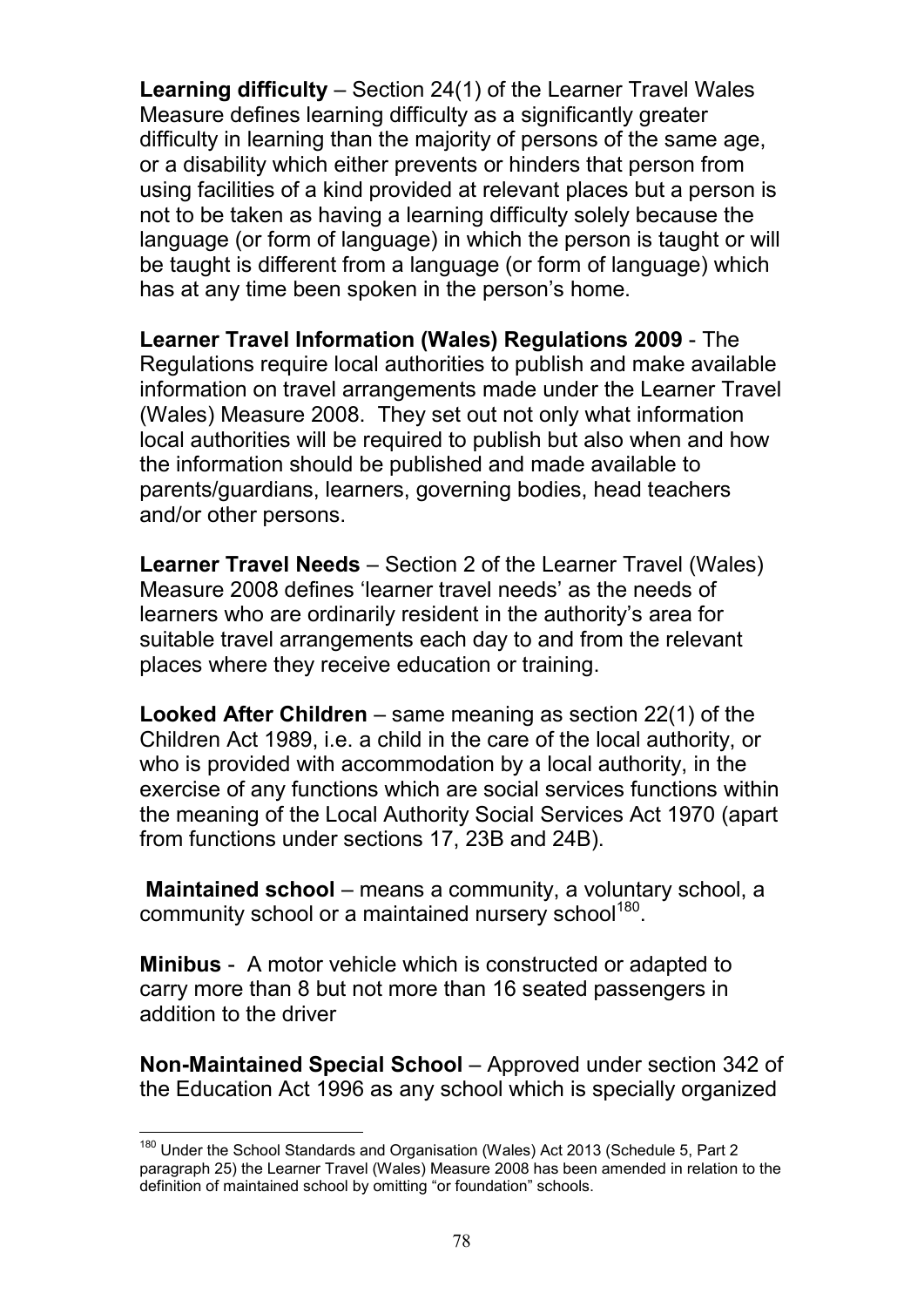to make special educational provision for pupils with special educational needs and is not a community or foundation special school.

**Nursery class** - Part of a primary school that is used by preschool pupils – those under compulsory school age – and which provides a range of structured educational experiences suitable for children of that age.

**Nursery school** - A primary school is a nursery school if it is used wholly or mainly for the purpose of providing education for children who have attained the age of two but are under compulsory school age (see section 6 of the Education Act 1996).

**Oversubscription criterion** – the principle that stipulates conditions that affect the priority given to an application, for example taking account of other preferences or giving priority to families who include in their other preferences a particular type of school (e.g. where other schools are of the same religious denomination).

**Oversubscription criteria** - The list of criteria an admission authority must adopt for its school(s) which are used only when the school is oversubscribed to assess which children will be offered a place. Once determined, admissions criteria, including the admission number, must be published by the school and in the local authority composite prospectus at least 6 weeks before parents express their preferences. All criteria must be objective and transparent. Guidelines for adopting appropriate criteria are outlined in the School Admissions Code.

**Parent** - The definition of "parent" in section 576 of the Education Act 1996 includes any person who is not a parent but who has parental responsibility for the child or young person or who has care of him/her. Parental responsibility is defined in the Children Act 1989(3) (see definition below). Any reference to a "parent" for the purpose of this document should be interpreted as the above definition of "parent" under the Education Act 1996. This will include: all natural parents, whether married or not; any person who, although not a natural parent, has parental responsibility for a child or young person; and any person who, although neither a natural parent nor a person with parental responsibility, has care of a child or young person.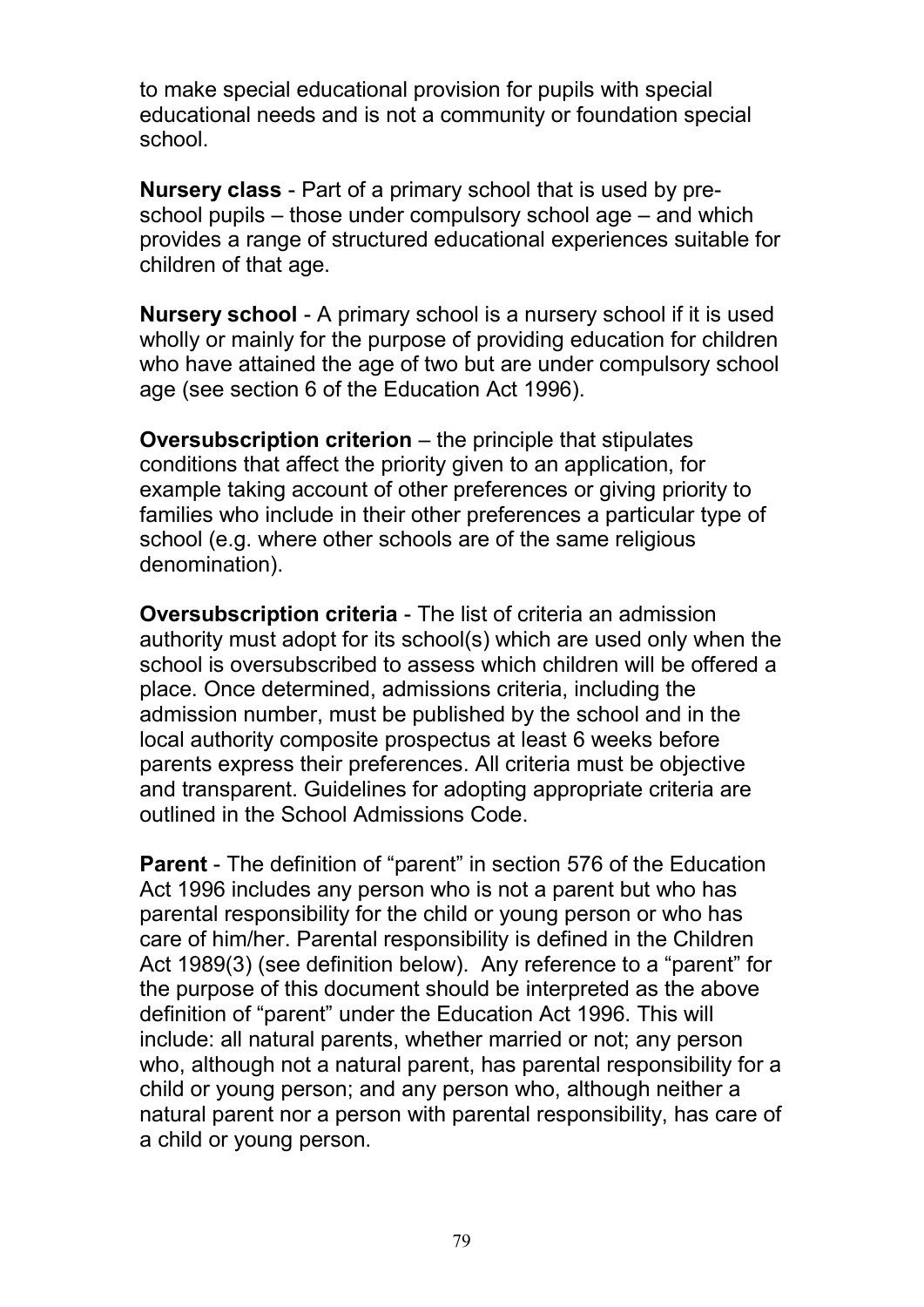**Parental responsibility** - "Parental responsibility" is defined in section 3 of the Children Act 1989 and means assuming all the rights, duties, powers, responsibilities and authority which by law a parent of a child has in relation to the child and his/ her property. The Children Act 1989 states that if a child's natural parents were not married when the child was born the mother automatically has parental responsibility. The father can, however, acquire parental responsibility by various legal means. It is now the case (following the enactment of the Adoption and Children Act 2002) that a father who is registered as such in the register of births and deaths also automatically attains parental responsibility. In addition, it is now the case that step parents (which includes civil partners) can acquire parental responsibility, for example by entering into an agreement with a parent with parental responsibility.

**Primary school** - Section 5 of the Education Act 1996 defines "primary school" as a school for providing primary education, whether or not it also provides further education.

**Public Service Bus** – has the same definition as section 1 of the Public Passenger Vehicles Act 1981 which states "a motor vehicle (other than a tramcar) which—

(a) being a vehicle adapted to carry more than eight passengers, is used for carrying passengers for hire or reward; or

(b) being a vehicle not so adapted, is used for carrying passengers for hire or reward at separate fares in the course of a business of carrying passengers

**Pupil Referral Units** - A school established and maintained by the local authority for children who are not able to attend a mainstream or special school (for example due to emotional or behavioural difficulties) approved under Section 19(2) Education Act 1996.

**Relevant Body** - A relevant body refers to a local authority or the Governing Body of a maintained school as defined in section 14N (2) of the Learner Travel (Wales) Measure 2008 (as amended).

**Relevant Places<sup>181</sup>** – maintained schools; institutions in the further educations sector; independent schools named in statements of special educational needs; non-maintained special schools; pupil referral units; places other than pupil referral units where education is arranged under section 19(1) of the Education Act 1996; places

<sup>&</sup>lt;sup>181</sup> Section 1 (4) Learner Travel (Wales) Measure 2008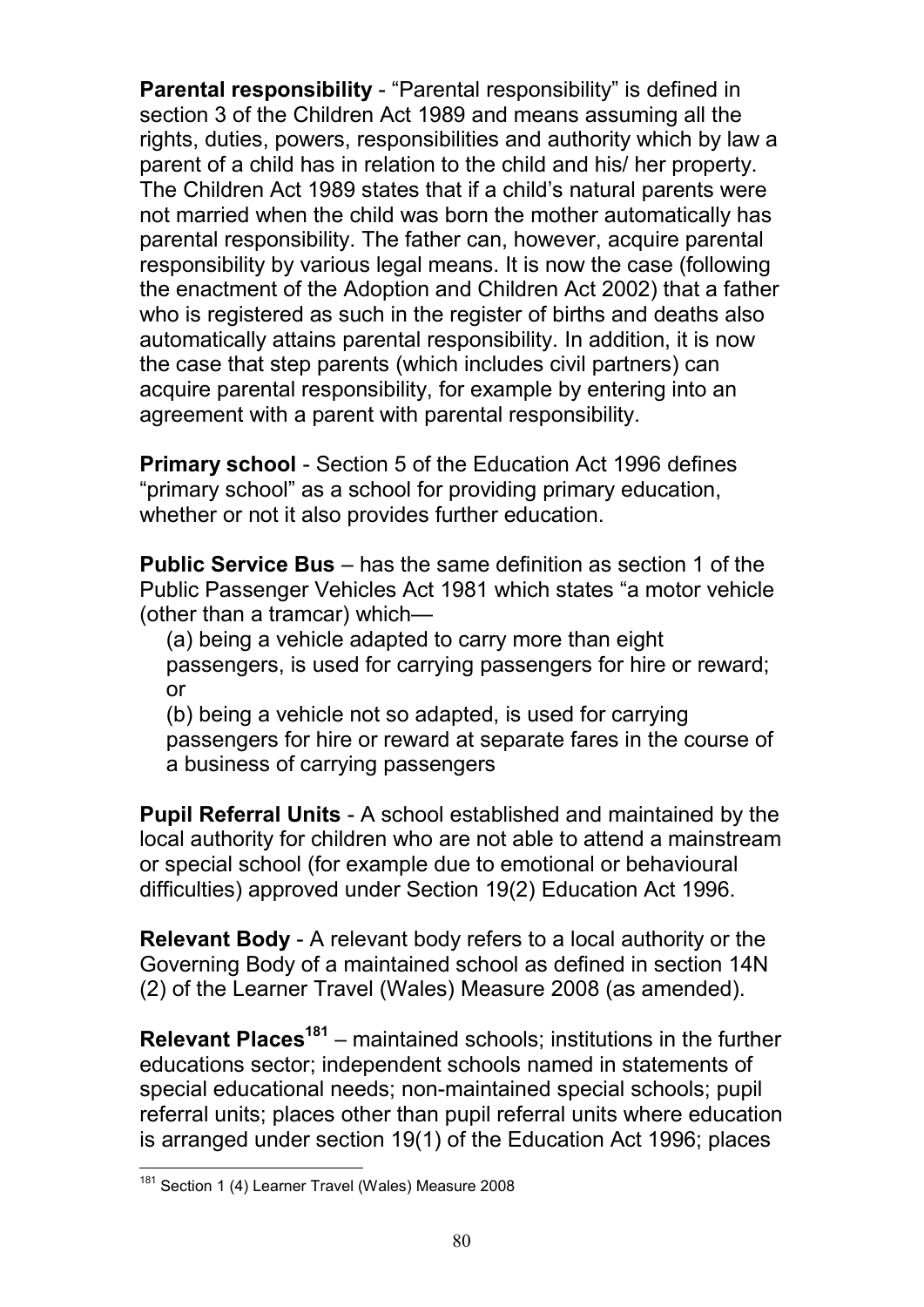where education or training funded by the Welsh Ministers under section 34(1) of the Learning and Skills Act 2000 is provided; institutions where education and training and boarding accommodation have been secured by the Welsh Ministers under section 41 of the Learning and Skills Act 2000; places where nursery education is provided by a local authority or by any other person who is in receipt of financial assistance given by a local authority under arrangements made by them in pursuance of the duty imposed by section 118 of the School Standards and Framework Act 1998; or places where work experience is undertaken.

**Risk** – is the chance or probability that a person will be harmed, or experience an adverse effect, if exposed to a hazard.

**Safety** – is the condition of being protected from or unlikely to cause danger, risk or injury

**Safety on Learner Transport (Wales) Measure 2011 -** A Welsh law passed by the National Assembly for Wales which made amendments to the Learner Travel (Wales) Measure 2008<sup>182</sup> for the purpose of improving safety on dedicated learner transport. Measures of the National Assembly for Wales have been superseded by Acts of the Assembly as a result of the "yes" vote in the referendum of 2011 on primary powers for the Assembly (in relation to devolved policy areas). The above Measure sets out that all contracted school buses used for dedicated learner transport must have seat belts fitted to each passenger seat by 1 October 2014.

**School day** - School day is defined in section 579 of the Education Act 1996 as follows: "'school day', in relation to a school, means any day on which at that school there is a school session". A school session can be a morning session or an afternoon session, so a school day is any day when the school meets for all or part of the day. School year In relation to a school, means the period beginning with the first school term to begin after July and ending with the beginning of the first such term to begin after the following July.

**Secondary school** - Section 5 of the Education Act 1996 defines "secondary school" as a school for providing secondary education, whether or not it also provides further education.

<sup>&</sup>lt;sup>182</sup> The Learner Travel Wales Measure 2008 (as amended)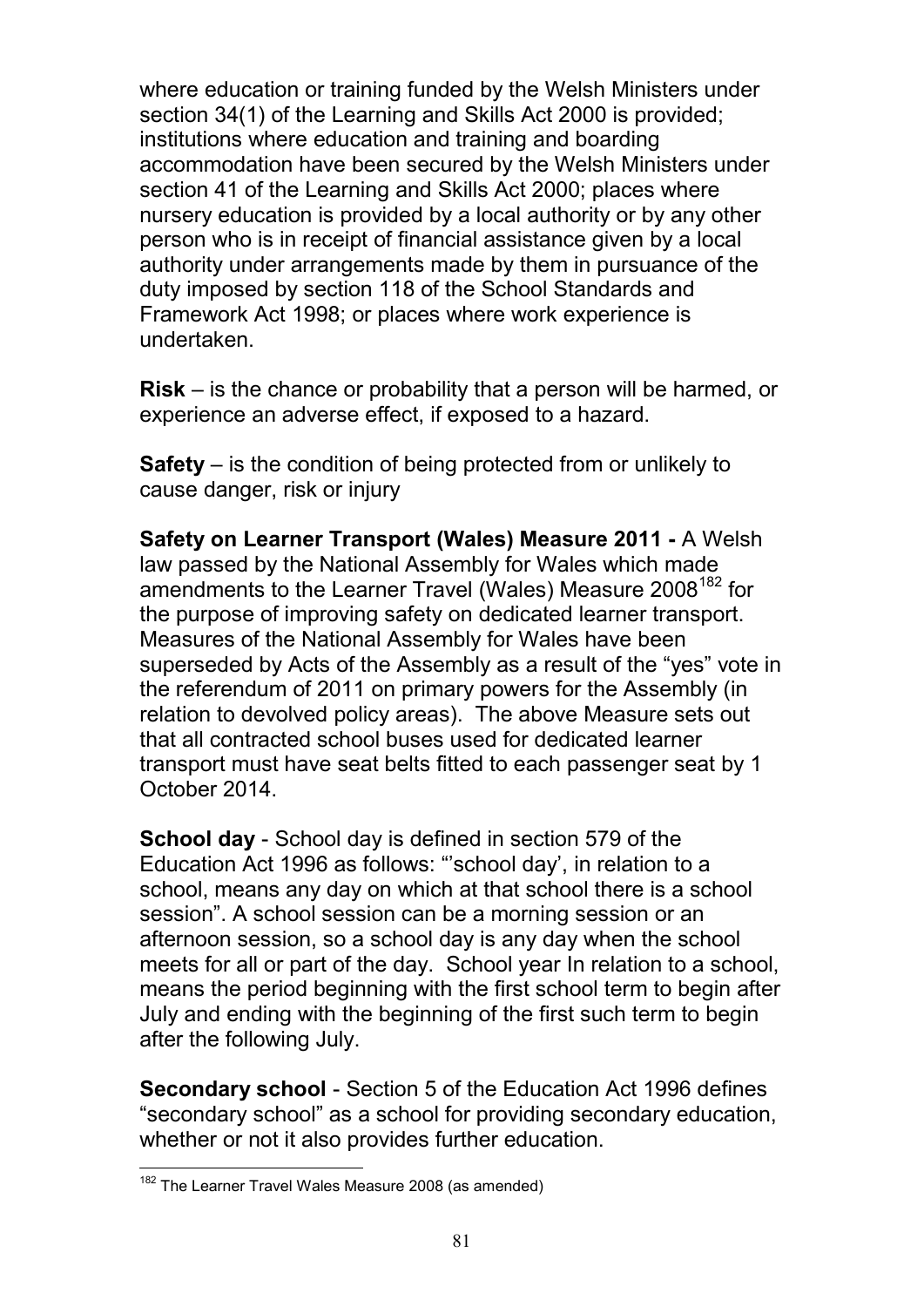**Special Educational Needs Code of Practice for Wales** - The Code provides practical advice to local authorities, maintained schools, early years settings and others. The Code of Practice helps them to carry out their statutory duties; and identify, assess and make provision for children's special educational needs.

**Step-offs** – is a term which refers to the facility for pedestrians to easily be able to step off the roadway on to reasonably even and firm surfaces.

**Sustainable Modes of Travel** – Section 11 of the Learner Travel (Wales) Measure defines sustainable modes of travel as modes of travel which may improve the physical well-being of those who use them; and / or the environmental well being of the relevant area.

**Travel arrangements** – travel arrangements of any description include: the provision of transport; the provision of one or more persons to escort a child when travelling; the payment of the whole or any part of a person's reasonable travelling expenses; the payment of allowances in respect of the use of particular modes of  $\text{travel}^{\text{183}}$ .

**Urban bus** - Buses designed for use on local bus service/rural and urban routes with standing passengers.

**Vehicle Operating Services Agency (VOSA)** – the now defunct executive agency of the Department for Transport, which has been replaced by the Driving Vehicle Standards Agency (DVSA) (see glossary for further information on DVSA).

<sup>&</sup>lt;sup>183</sup> Section 1(2) Learner Travel (Wales) Measure 2008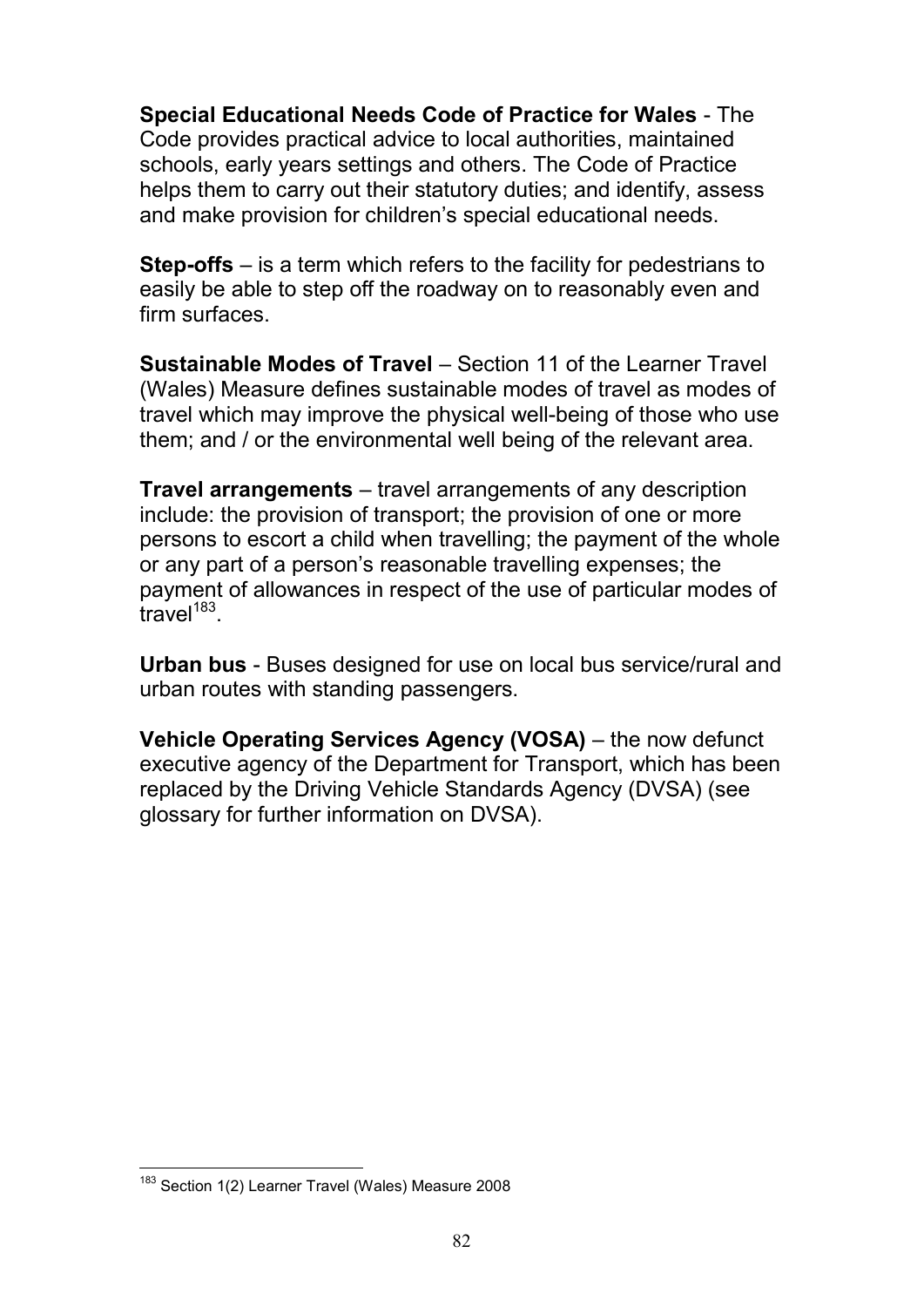#### **Section 3: Advisory Guidance.**

#### **Frequently Asked Questions:**

#### **1. In relation to dedicated learner transport, what should be included in a transport risk assessment?**

It is best practice when undertaking home to school transport risk assessments that they should cover the following:

- The route
- Identified Pick-up and drop-off points
- Identified School Drop-off and Pick-up Points
- Driver and Passenger Assistant
- Vehicle

Further information can be found by clicking the following link http://wales.gov.uk/topics/transport/publications/hometoschooltran sport/?lang=en

Since September 2013, bus and coach drivers are required by law to complete 37 hours of driver training after which they are awarded a Certificate of Professional Competence - Driver Qualification Card (CPC-DQC). Drivers must<sup>184</sup> by law carry their CPC-DQC cards with them at all times while they are operating a bus or coach and must be able to present the cards to the Police or VOSA upon request.

From 1 October 2014, all buses used for dedicated learner transport must have seatbelts fitted to every passenger seat $^{185}$ .

Transport risk assessments must take account of new legal requirements as and when they come into effect.

#### **2. How often should risk assessments be carried out?**

The frequency of risk assessments is currently a matter which is at the discretion of each local authority.

<sup>184</sup> EU Directive 2003/59

<sup>185</sup> The Vehicle Drivers (Certificate of Professional Competence) Regulations 2007 – derived from EU Directive 2003/59/EC on the initial qualification and periodic training of drivers of certain road vehicles for the carriage of goods and passengers.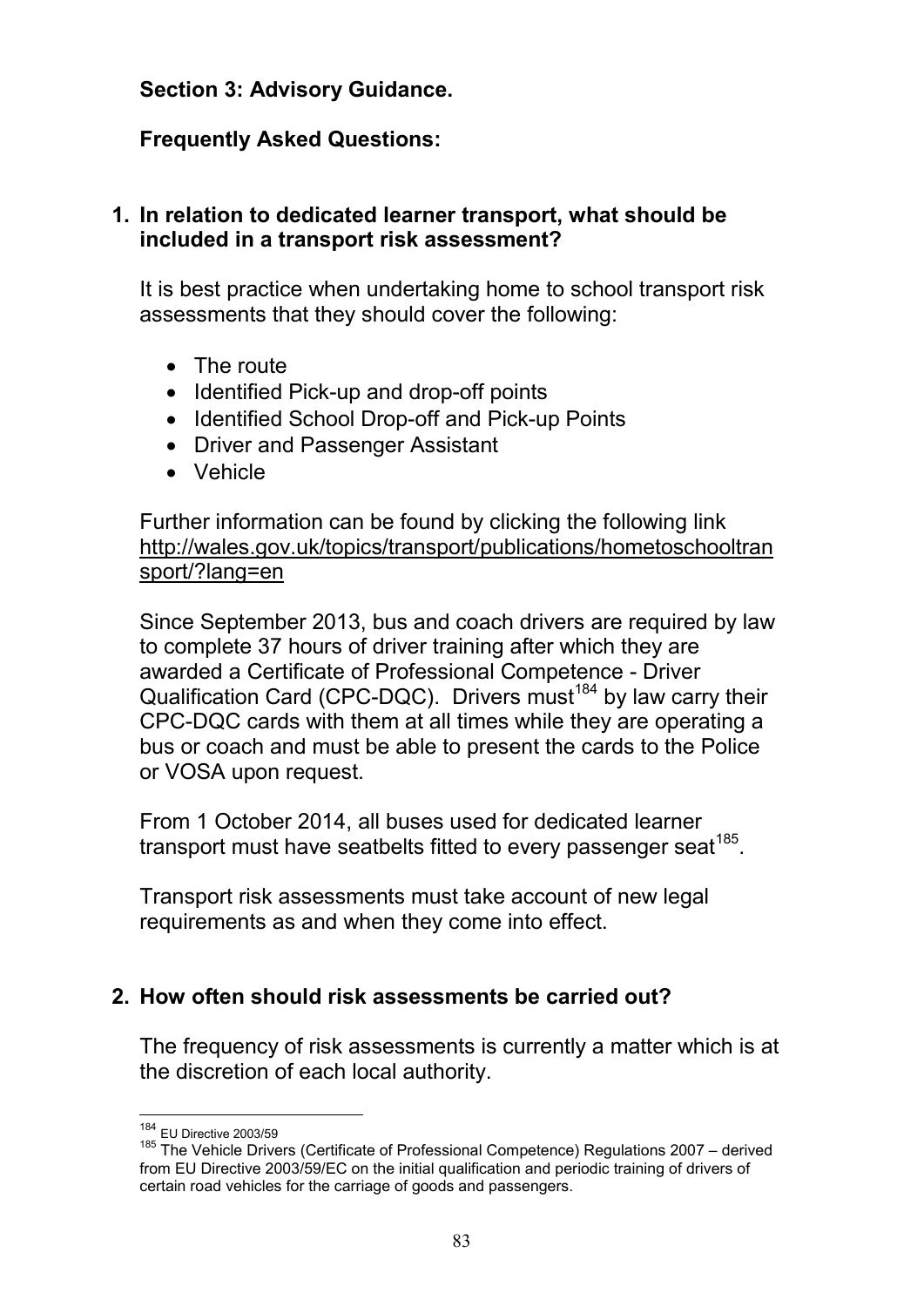#### **3. Do bus drivers, who transport learners, have to undertake any mandatory training (such as a dedicated learner transport CPC module) to carry out their duties?**

The Safety on Learner Transport (Wales) Measure 2011 allows Welsh Ministers to make regulations introducing the requirement for drivers of dedicated learner transport buses to undertake specific learner transport training, however, to date these powers have not been commenced. The Welsh Government does however recommend that local authorities and transport operators work collaboratively to ensure drivers of learner transport and transport services carrying children and young people (whether: dedicated learner buses, service buses or taxi) undertake customer service training in relation to children and young people.

This could be achieved by local authorities and bus operators requiring (in accordance with their service contracts) that drivers undertake a certain amount of training to cater for the customer service needs of children / young people/ learners (such as within their CPC modules) or through in house training. This could include:

- Customer care engaging with children and young people
- Equality training
- Dealing with SEN

#### **4. What is considered a suitable journey time for travel to primary or secondary school?**

The Learner Travel (Wales) Measure 2008 ('the Measure') does not specify a time limit for journeys. However, section 2(5)(b) states that transport arrangements are not suitable if they take an unreasonable amount of time. Local authorities are required to assess the individual needs of learners when considering if a journey time is reasonable. An assessment should take into account the nature, purpose and circumstances of each journey to ascertain if the timeframe is suitable. Considerations that should be included in this assessment are:-

- the learner's age
- whether the learner has any disability or learning difficulties that need to be taken into account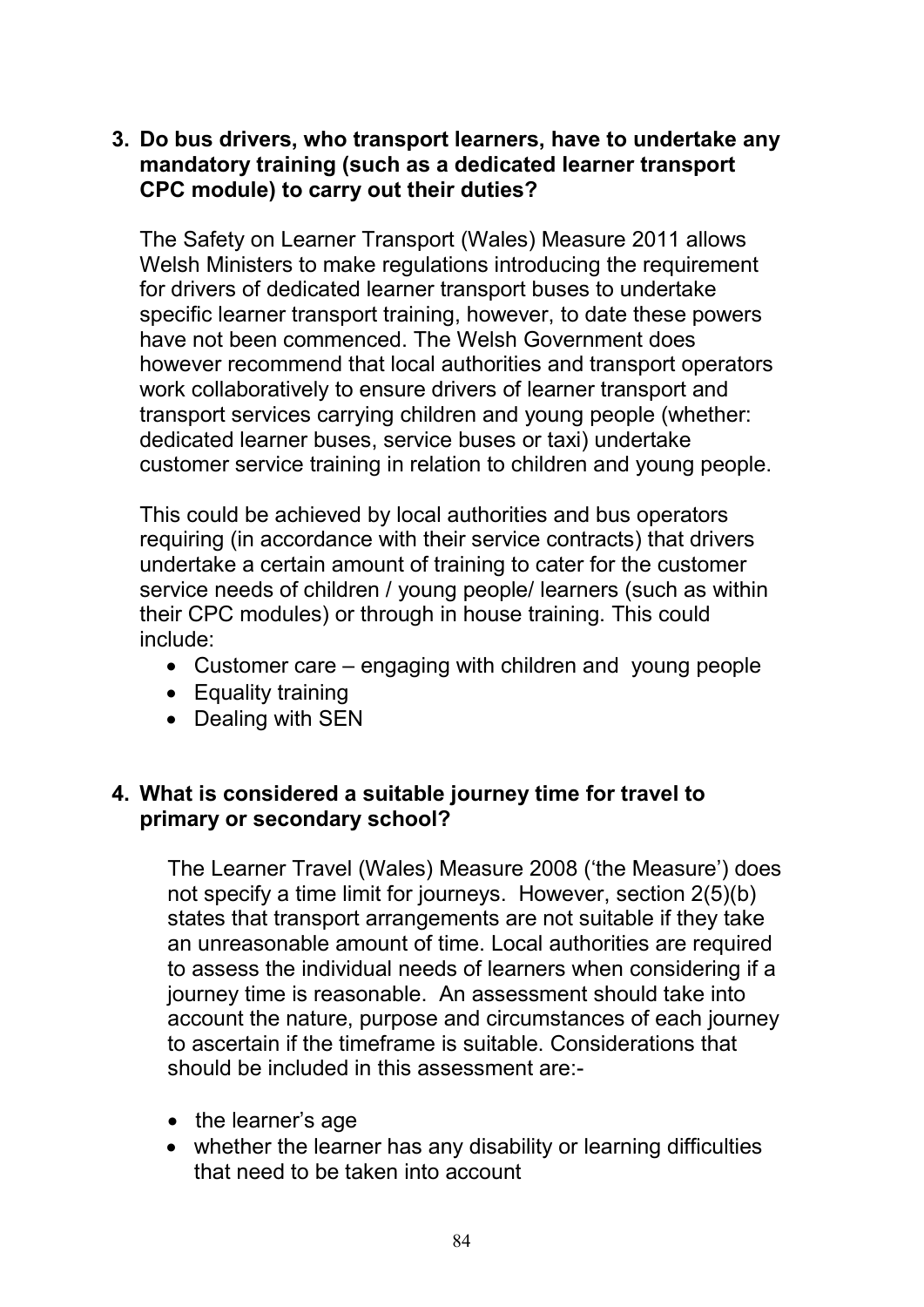• the location of the learner's home in relation to available schools in the vicinity( i.e. whether the nearest suitable school is located in the local authority's area or a neighbouring authority area, in accordance with the authority's transport and education policies)

## **5. What is meant by the term "looked after children"?**

The term "looked after children" has the same meaning as in section 22(1) of the Children Act 1989, that is, a child under the age of 18 in the care of the local authority or who is provided with accommodation by a local authority in the exercise of any functions which are social services functions within the meaning of the Local Authority Social Services Act 1970 (with the exception of functions under section 17, 23B and 24B).

#### **6. Why do 'looked after' children receive free transport to schools which are not the nearest suitable schools to their homes?**

Under Section 3 and 4 of the Measure, the same age and distance criteria apply to 'looked after' children (learners) as to those who are not looked after, but the provision that the learner must attend their nearest suitable school to their home does not apply to 'looked after' learners (in the same way it applies to learners who are not looked after). It will be for the local authority looking after a child to determine where he or she should go to school. The school decided upon might be a school other than the nearest suitable school due to the need to maintain continuity in education or contact with siblings or friends to promote wellbeing. If that is the case, transport will be provided.

#### **7. If a learner becomes a 'dual resident', living with 2 parents (people with parental responsibility) at separate addresses, why is it that the school they currently attend may not be deemed their nearest suitable school anymore?**

Any changes to a learner's ordinary place of residence needs to be taken into account when determining if the school the learner attended before the change of address is still their nearest suitable school.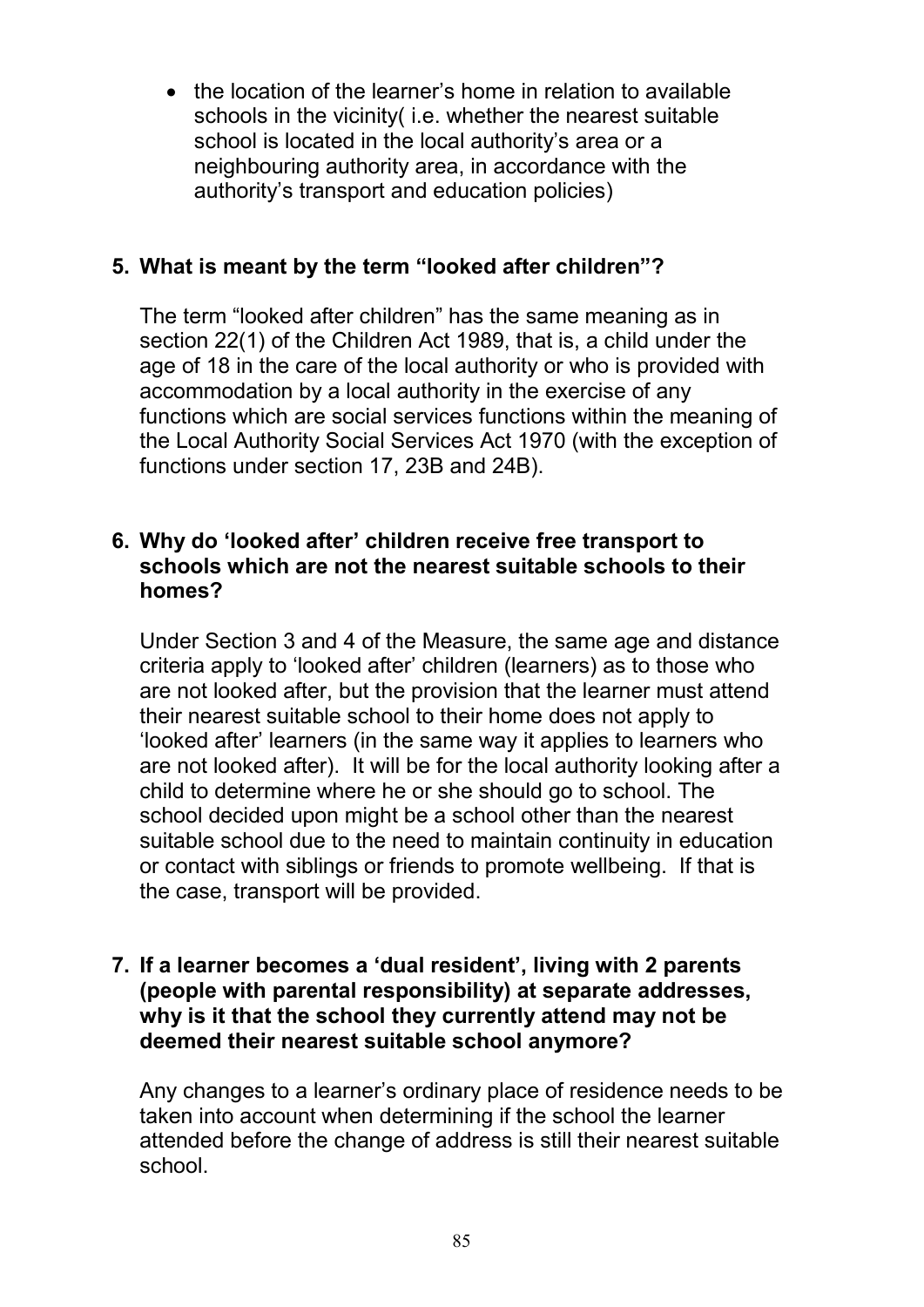Parents should be advised that if one or both move to a new address, a different school may then become their child's nearest suitable school. Consequently, the entitlement to free transport (if previously applicable) could be removed. Transport may still be provided on a discretionary basis under section 6 of the Measure in accordance with the relevant local authority's transport and education policy governing learner travel.

Local authorities are required to publish their general arrangements and policies in relation to learner travel, to include the provision of free transport<sup>186</sup>. It is recommended that this information include the provision that any changes to a learner's residence (including dual residence) may affect a learner's eligibility for free transport.

#### **8. What constitutes 'Permanent Living arrangements' in relation to Dual Resident learners?**

Only permanent established living arrangements should be considered. These would include, for example, a child who stays 2 nights of every school week with one 'parent' (person with parental responsibility) and three nights of every school week with the other, or alternate weeks with each parent. The provision is concerned only with periods during which the child/young person receives education or training i.e. the school week. It does not apply where a child spends weekends with a different parent from where the child lives during the school week.

In some cases each parent's home may be closer than the 2 or 3 mile walking distance, so a local authority would not generally be under a duty under section 3 to provide free transport. In other cases, one parent's house may be further than the walking distance and one may be closer so generally the duty under section 3 will be engaged in relation to the further away home.

The Welsh Government would not expect a learner to travel an unreasonable distance to attend school. Proper consideration should be given by all involved as to the choice of the nearest suitable school to both parents' homes.

<sup>&</sup>lt;sup>186</sup> Regulation 4 of the 2009 Regulations.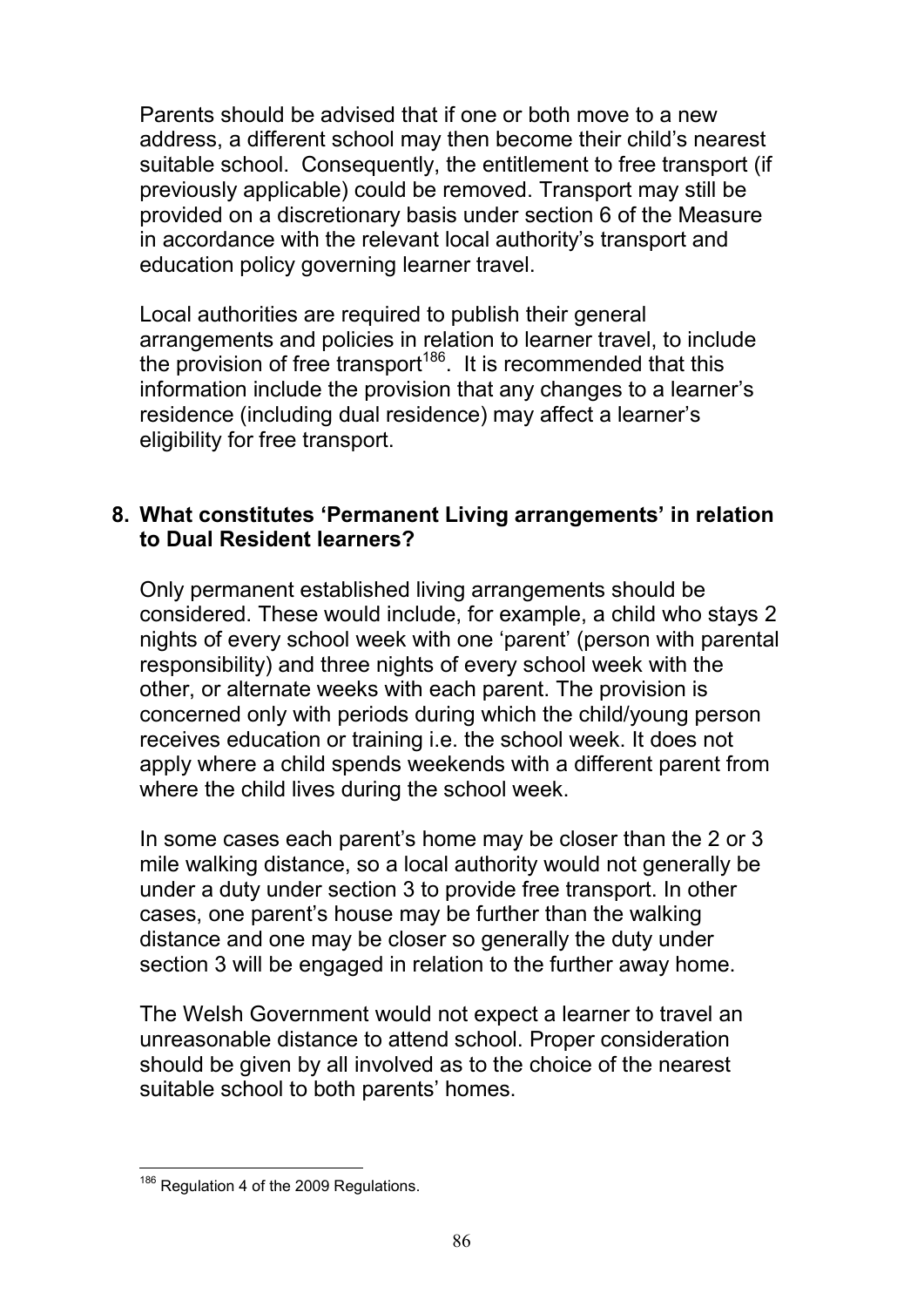#### **9. Do parents have the right to see / request a copy of a risk assessment and, if yes, how do they go about doing this?**

Under the Learner Travel Information (Wales) Regulations 2009, where a risk assessment of a route to school has been carried out, a parent is entitled to request a copy of the risk assessment from the local authority who conducted the assessment under Part 2 of Schedule 1.

In order to do so, parents should contact the School Transport team within their local authority.

### **10. What is the difference between 'travel' and 'transport'?**

Travel (i.e. the Learner Travel (Wales) Measure 2008) refers to all modes of travel, which includes walking. Transport (i.e. the Safety on Learner Transport (Wales) Measure 2011) only relates to vehicle transportation and therefore excludes walking.

#### **11. Why does the Active Travel Act 2013 refer to 'accessible' routes whereas the Learner Travel (Wales) Measure 2008 refers to 'available' routes? Are these terms different in meaning?**

The purpose of the Active Travel Act 2013 is to require local authorities to continuously improve facilities and routes for pedestrians and cyclists, identifying current and potential future routes for use, thereby promoting access. The 2013 Act refers to 'accessible' routes because the planned improvements are not tailored to meet the needs of a specific group of users but to the needs of the public in general.

The Learner Travel (Wales) Measure 2008 specifies that a route must<sup>187</sup> be 'available' because the target users are learners (namely children and young people). The available (or safe) route is used by learners travelling between home and school.

### **12. Is it a legal requirement for local authorities to provide free transport to Welsh medium primary and secondary schools?**

<sup>&</sup>lt;sup>187</sup> Section 3(8) Learner Travel (Wales) Measure 2008.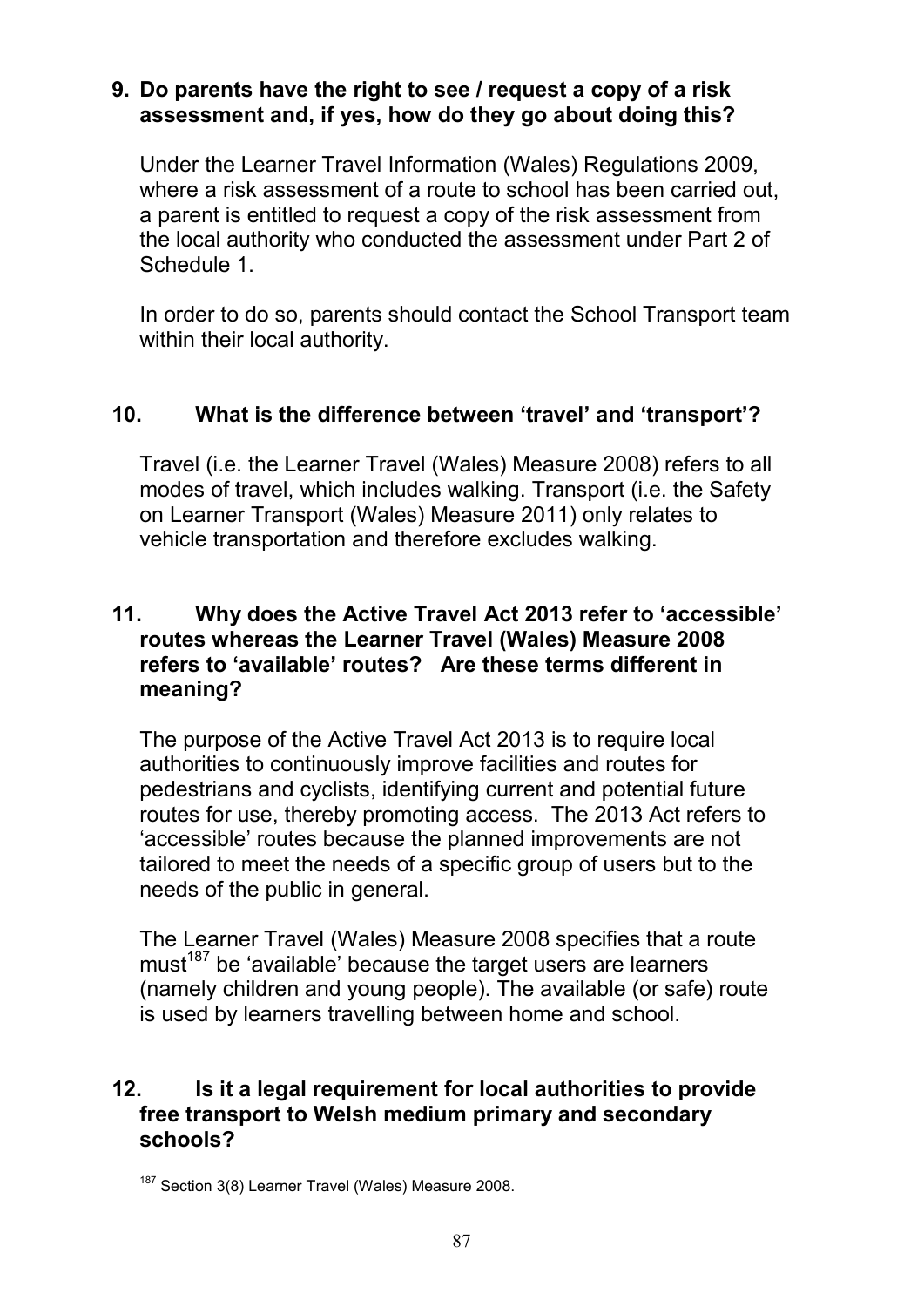Under current school transport legislation, a learner is entitled to free transport to a Welsh Medium school if that school is considered by the local authority to be the learner's nearest suitable school and the learner meets the distance criteria specific to their age. Primary pupils are entitled to free transport if they live 2 miles or further from the nearest suitable school whilst secondary pupils are entitled to free transport if they live 3 miles or further from the nearest suitable school.

In cases where learners do not attend the nearest suitable school, local authorities use their discretion to provide free transport<sup>188</sup> to Welsh Medium schools regardless of the distance criteria in order to promote access to education and training through the medium of Welsh. Local authorities also operate bilingual policies in schools in order to promote<sup>189</sup> access to education and training through the medium of Welsh. Local authorities have a general duty to promote access to education and training through the medium of the Welsh language when exercising functions under the 2008 Measure, which should be outlined in their Welsh In Education Strategic Plans (WESPs).

### **13. Does the Travel Behaviour Code apply to Learners with SEN?**

The Travel Behaviour Code does apply to learners with SEN.

However, if a learner has special educational needs it is especially important to give consideration to the nature of the learner's individual circumstances and to discuss the application of any potential sanctions with the learner's place of learning. When considering any special educational needs a learner may have, regard should be given to the Special Educational Needs Code of Practice and the National Assembly for Wales Circular 47/2006 – Inclusion and Pupil Support Guidance to determine what sanctions should be used to deal with issues of misbehaviour.

#### **14. Should each learner with SEN be given one-to-one transport?**

<sup>&</sup>lt;sup>188</sup> Section 6 Learner Travel (Wales) Measure 2008

<sup>&</sup>lt;sup>189</sup> section 10 Learner Travel (Wales) Measure 2008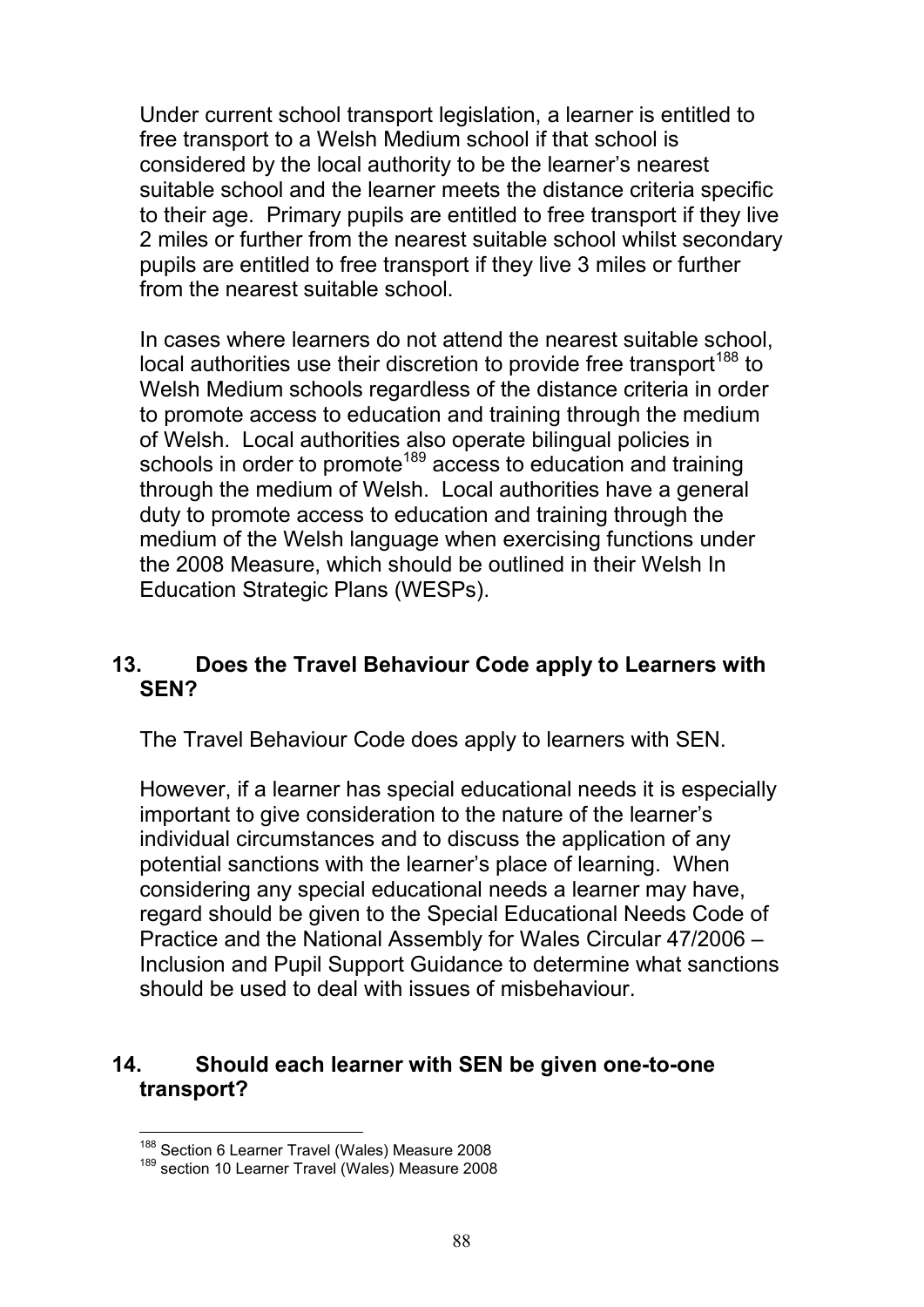Not necessarily. Local authorities have options available to them to promote the interests of learners and save money (but still provide appropriate transport provision for learners with SEN). These include assessing the needs of the learner to determine whether specialist transport is required.

If it is required, it is advisable for the local authority to ask questions, such as:

- Is it possible and practical for a SEN learner to travel with other SEN learners? Is the provision of one-to-one transport strictly necessary? What would be the benefits to the SEN learner of travelling with peers? Local authorities should take into account whether the learner could, with or without reasonable adjustments, travel on mainstream transport. Reasonable adjustments may involve travelling with an escort, using wheel chairs to access buses, ensuring the learner is seated with or apart from other learners as appropriate etc.
- Travel Training this programme provides learners with the support, assistance and skills to enable them to access mainstream transport with the confidence to travel independently

## **15. What is Travel Training?**

Travel Training Schemes are aimed at providing SEN pupils with the key skills and confidence to travel independently on public transport.

In Wales, for example, Cardiff Council operates a Travel Training Scheme. The scheme is funded by the Welsh Government and focuses on providing free, intensive one to one training to teach SEN pupils to use public transport between home and school.

Working one to one with a travel trainer, learners are accompanied to and from school over an extended period of time until they are ready to make the journey independently. Once a learner has completed the training, they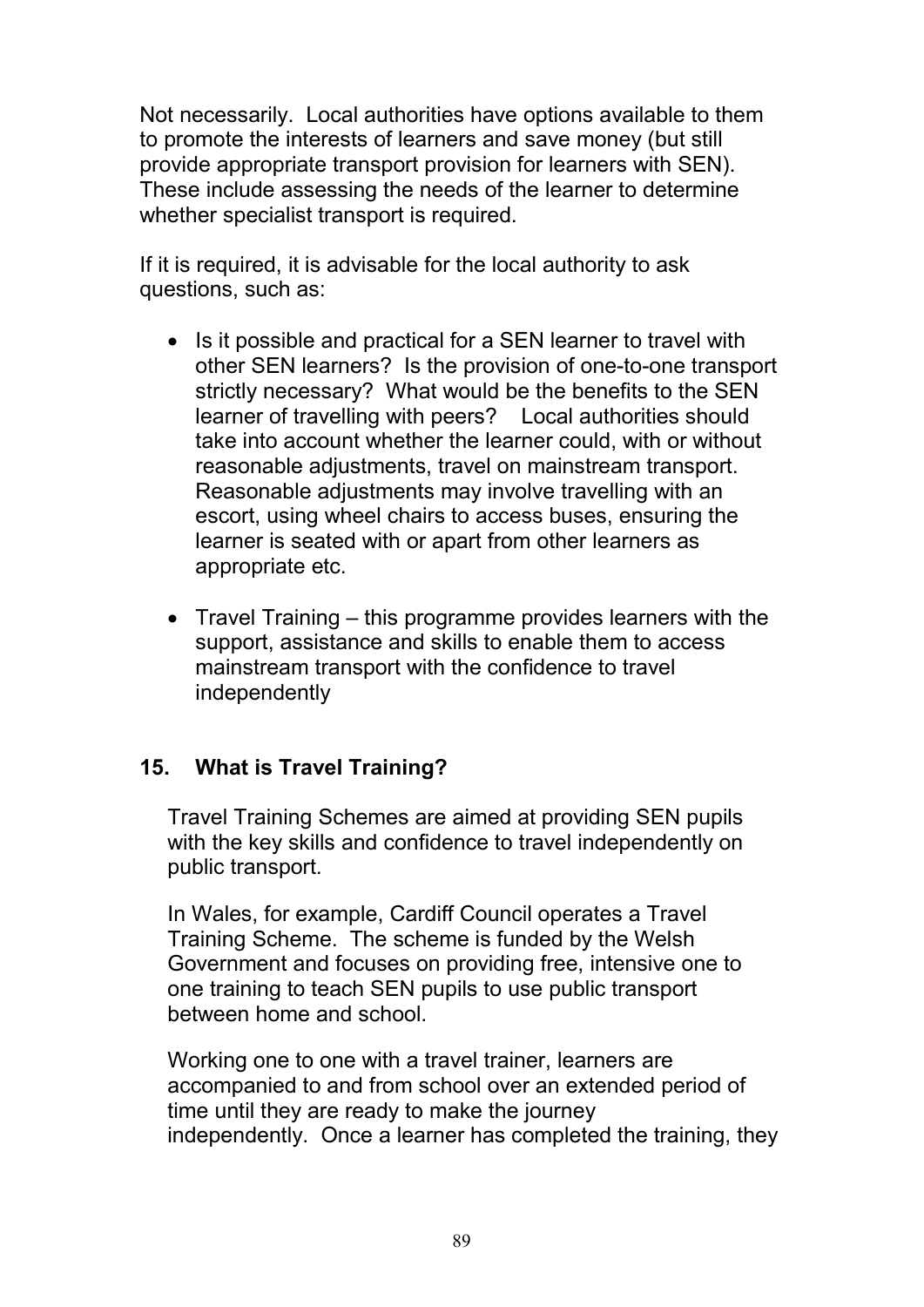are given an annual bus pass which they can use for school routes and journeys outside of school.

#### **16. What are the travel arrangements for a post 16 learner with an SEN statement?**

The Special Educational Needs Code of Practice states that transport provision should be in Part 6 (which is not legally binding on a local authority). If the local authority deems such transport to be necessary in exceptional circumstances because a child has particular transport needs, this should be incorporated into the statement. Local education authorities remain responsible for pupils with special educational needs statements in school until they are 19

#### **17. What is the Social Services and Wellbeing (Wales) Act 2014 and what does it mean in practical terms?**

The Social Services and Well-being (Wales) Act 2014 provides for the first time a coherent Welsh legal framework for social services.

The Act will:

- Strengthen powers for the safeguarding of children and adults, so that vulnerable people at risk can be protected more effectively
- Ensure people are assessed on what they need, rather than just on what services are available locally
- Introduce portable assessments, which means if people move from one part of Wales to another they will continue to be entitled to have their needs met in the new area on the basis of their orginal assessment until a new assessment is carried out
- Facilitate an increased take up of direct payments to meet people's care and support needs, meaning people will have more control over how these needs are met
- Introduce a National Outcomes Framework to set out very clearly what children and adults can expect from social services, to measure achievements and see where improvements are needed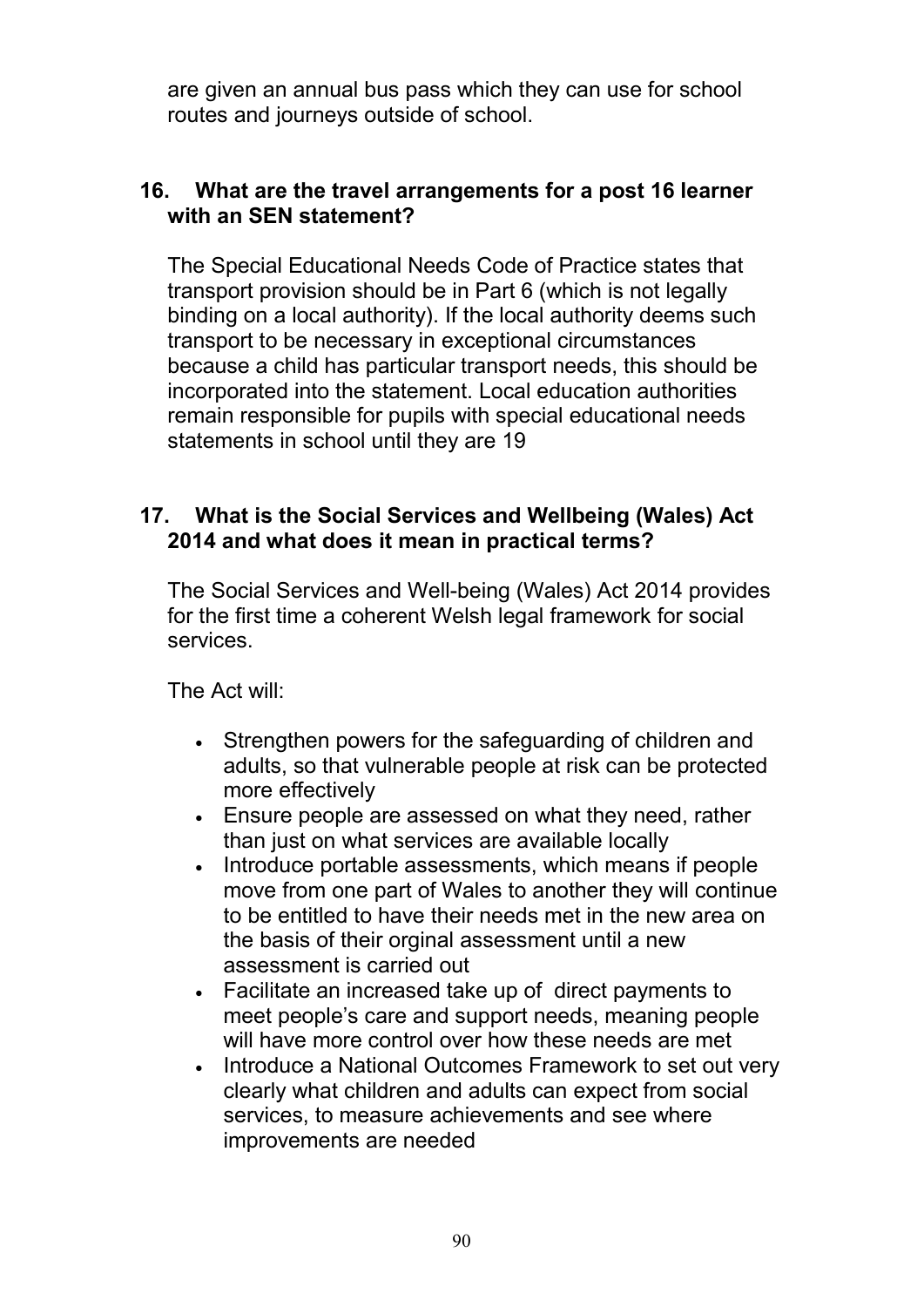- Introduce equivalent rights of assessments for carers so that people who care for someone such as an elderly or disabled relative or friend will have the same rights as the people they care for and
- Establish a National Adoption Service to improve the outcomes for children in need of a permanent family

#### **18. How does 'Stronger Partnerships for Better Outcomes' and 'Shared Planning for Better Outcomes' statutory guidance impact on Learner Travel?**

Sections 25 and 26 of the Children Act 2004 place a duty of local co-operation on local authorities in Wales and a range of partners to improve the wellbeing of children and young people in each local authority area. They also require local authorities to prepare and publish a plan setting out the authorities' strategies for discharging their functions in relation to children and young people. Section 27 of the 2004 Act requires local authorities to appoint lead directors and lead members to be responsible for function under sections 25 and 26.

In 2006 and 2007 the Welsh Government issued statutory guidance under sections 25(8), 26(5) and 27(4) of the 2004 Act, namely 'Stronger Partnerships for Better Outcomes' and 'Shared Planning for Better Outcomes'. These guidance documents should be read in conjunction. The guidance sets out local authorities' duties to co-operate through partnerships to improve the well being of children and young people in each local authority area.

Local partners, led by the local authority (in the context of its community leadership role), are expected to work together to implement the necessary changes in organisational culture and practice. The responsibility of partnerships involves joint strategic planning driven by shared profiling of service provision and identification of need, to support the integrated provision of service.

Partnerships have responsibility for developing and agreeing the Children and Young People's Plan (CYPP). The plan should be a strategic document of manageable length. It should set out how the well-being of children and young people in the area will be improved. This is intended to: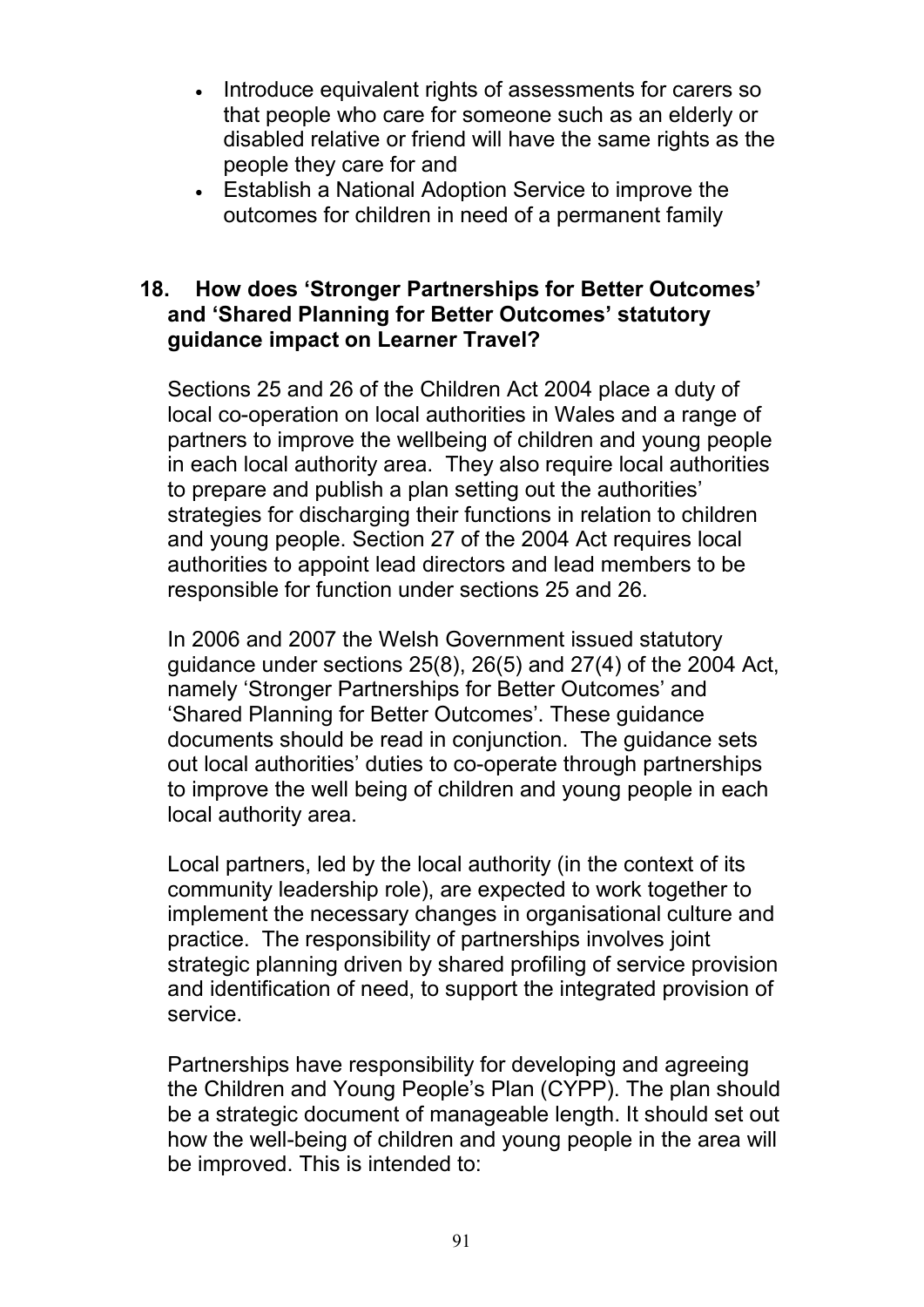- Provide strategic vision and state the agreed priorities that will direct the work of all partners
- Describe how requirements of national and local strategic policies and priorities will be tackled locally
- Set out agreed objectives for services that can act as milestones to enable progress in improving outcomes to be measured over the planning timescale
- Identify the contribution made by individual partners towards meeting joint objectives, ensuring that they are consistent and mutually supportive
- Provide a basis for the joint commissioning of services and sharing of available funding, including the core budgets of statutory partners and the resources or financial contributions from the voluntary sector

Plans should be reviewed annually and could enable risk assessment of walked routes to be undertaken and the mitigation of risks made as appropriate.

## **19. What does Disclosure and Barring of information mean?**

The Criminal Records Bureau (CRB) and the Independent Safeguarding Authority (ISA) have merged and are now called the Disclosure and Barring Service (DBS). CRB checks are now called DBS checks. The DBS has two functions:

- Disclosure which searches police records and, in relevant cases, information held by the DBS barring function and issues a DBS certificate to the applicant.
- Barring to help safeguard vulnerable groups including children from those people who work or volunteer with them but who pose a risk of harm. The DBS may use any information on a certificate or otherwise held by the DBS to inform any of it's barring decisions made under its powers within the Safeguarding Vulnerable Groups Act 2006.<sup>190</sup>

### **20. What information can the DBS share/not share under the current Disclosure and Barring of information requirements and how does the DBS process personal data?**

<sup>&</sup>lt;sup>190</sup> DBS Privacy Policy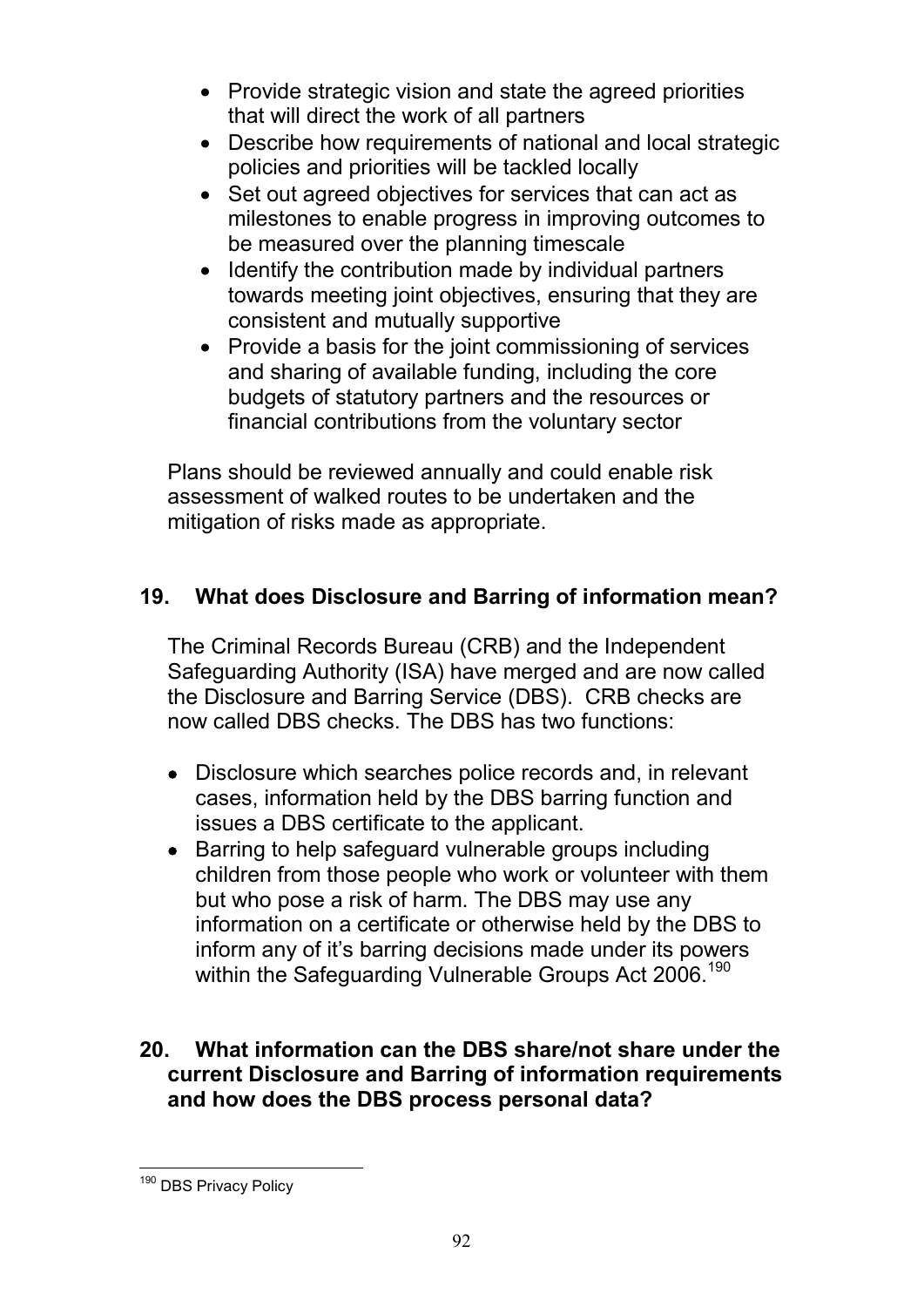The DBS is legally bound by the Data Protection Act 1998 and they outline their data standards in a personal information charter.

When the DBS processes personal data, according to their privacy policy the following principles apply:

- Only the data the DBS needs is collected and processed
- The data is only seen by those who need it to do their iobs
- Data is retained for only as long as it is required
- The data held on people is accurate and is only used as part of the DBS process
- Decisions affecting people are made on the basis of reliable and up to date data
- Data is protected from unauthorised or accidental disclosure
- On request, people are provided with a copy of the data held on them
- Data in relation to the disclosure service is only processed with people's knowledge and consent
- A full complaints procedure is in place

Personal data is only held by the DBS if a person has applied for a disclosure check, applied to be a counter signatory for a disclosure check, or has been referred to the barring service. The DBS has access to the Police National Computer ("PNC"), which provides the disclosure function with basic identifying details such as name and date of birth of persons included on the PNC. For the barring function, access is granted to personal details and conviction information. Further information on data sharing procedures is included in the Wales Accord on the sharing of Personal Information (WASPI) at the following link: http://www.waspi.org/

## **21. Who are the people who are subject to DBS checks and what are the procedures for DBS checks?**

Please refer to, paragraphs 1.106 – 1.116 of this document for information on the Disclosure and Barring Arrangements.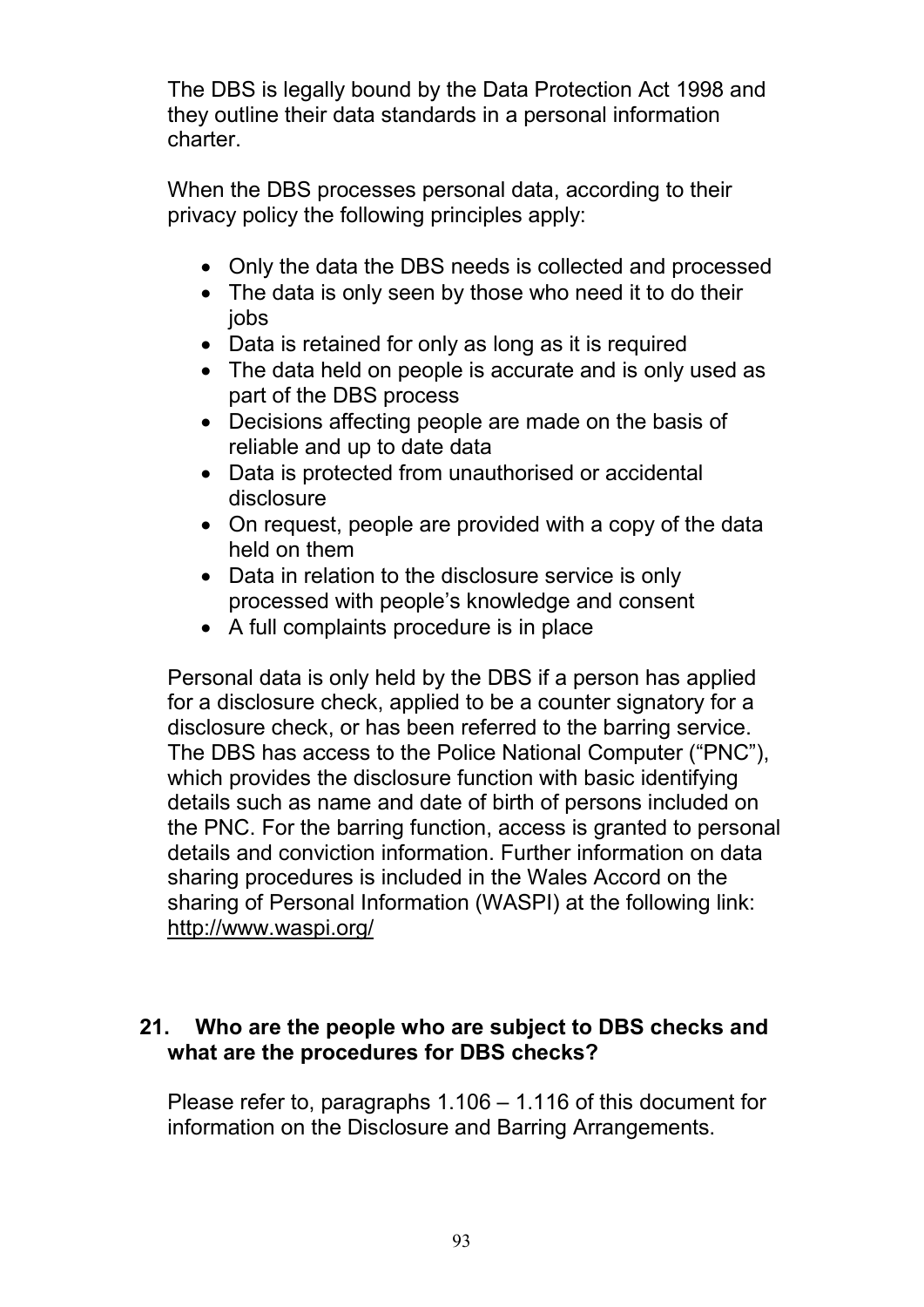#### **22. Can information be shared between different local authority departments or different local authorities under the Disclosure and Barring of Information requirements?**

In each local authority, different departments will have ownership of safeguarding policy in relation to different groups – for example, the Education Department will have ownership of safeguarding policy relating to children in schools; the Health or Social Services Department will have ownership of safeguarding policy in relation to vulnerable groups, including vulnerable children; and the Transport Department will have ownership of safeguarding policy in relation to learner travel arrangements.

Given the potential for overlapping responsibilities, there will be occasions when staff in different departments will need to see the same data to do their jobs.

The legal constraint on sharing personal data is the Data Protection Act (DPA). Any processing or sharing of information has to comply with the DPA. The DPA contains 8 data protection principles which must be adhered to.

In this scenario, the onus of compliance with the DPA is on both the DBS and the local authority as they are the data controllers. They determine both the purpose for which, and the manner in which, any personal data is being or is to be processed.

The sharing of personal data has to be fair, lawful and needs to meet at least one condition set out in Schedule 2 and, in the case of sensitive personal data, at least one condition set out in Schedule 3 to the DPA.

The individual who is the subject of the personal data must be made aware of the use of that personal data. This is usually done by providing fair processing information to the individual which confirms the identity of the data controller, outlines the personal data being processed, what it is being used for, explains any sharing and outlines an individual's rights in respect of that personal data.

Further information on the DPA is available at http://www.legislation.gov.uk/ukpga/1998/29/contents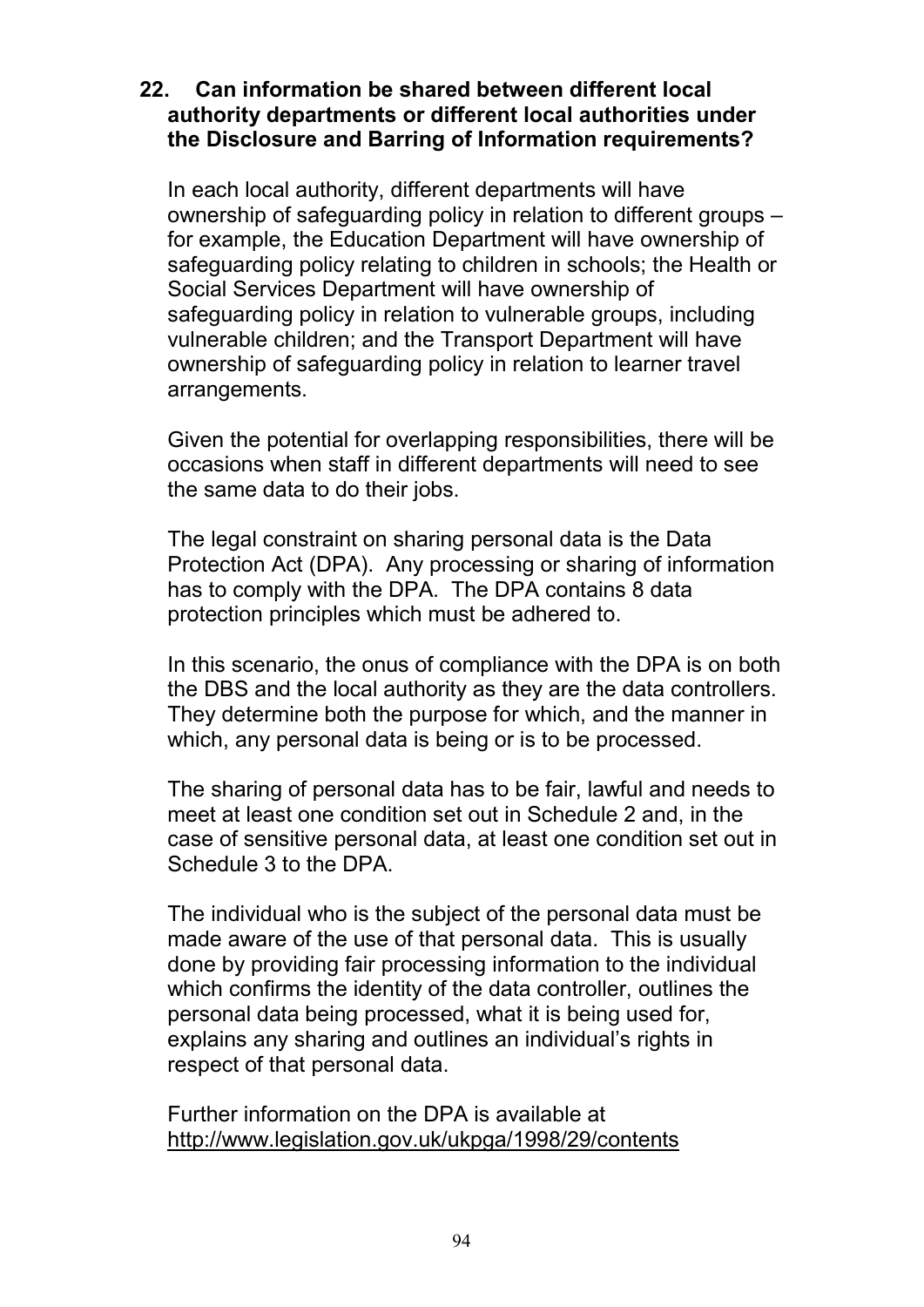#### **23. What is the Vehicle Operating Services Agency (VOSA) and the Driver Vehicle Standards Agency (DVSA) and what do they do?**

VOSA was an executive agency of the UK Government's Department for Transport. The agency closed on 31 March 2014 and has subsequently been replaced by the Driver and Vehicle Standards Agency, which now carries out the functions previously undertaken by VOSA. This includes providing a range of licensing, testing and enforcement services with the aim of improving the roadworthiness standards of vehicles. Further information about the Agency can be found at: https://www.gov.uk/government/organisations/driver-andvehicle-standards-agency

### **24. Who is the Traffic Commissioner and what do they do?**

In relation to England and Wales, there are six Traffic Commissioners including a Commissioner for the Welsh Traffic Area (Wales and West Midlands).

Traffic Commissioners are responsible for the licensing and regulation of those who operate heavy goods vehicles, buses and coaches and the registration of local bus services. They are assisted in this work by deputy Traffic Commissioners who preside over a number of public inquiries.

#### **25. Why do I have to pay the local authority for the provision of my child's school transport?**

Under the Learner Travel (Wales) Measure 2008, primary school pupils who live 2 miles or further from the nearest suitable school are entitled to free transport whilst secondary school pupils who live 3 miles or further from the nearest suitable school are entitled to free transport.

If the route to school is deemed to be unsafe, then the learner cannot be expected to walk to school even though the distance from home to school is less than the distance limit that applies to his/her age. In such circumstances, the learner is entitled to free transport.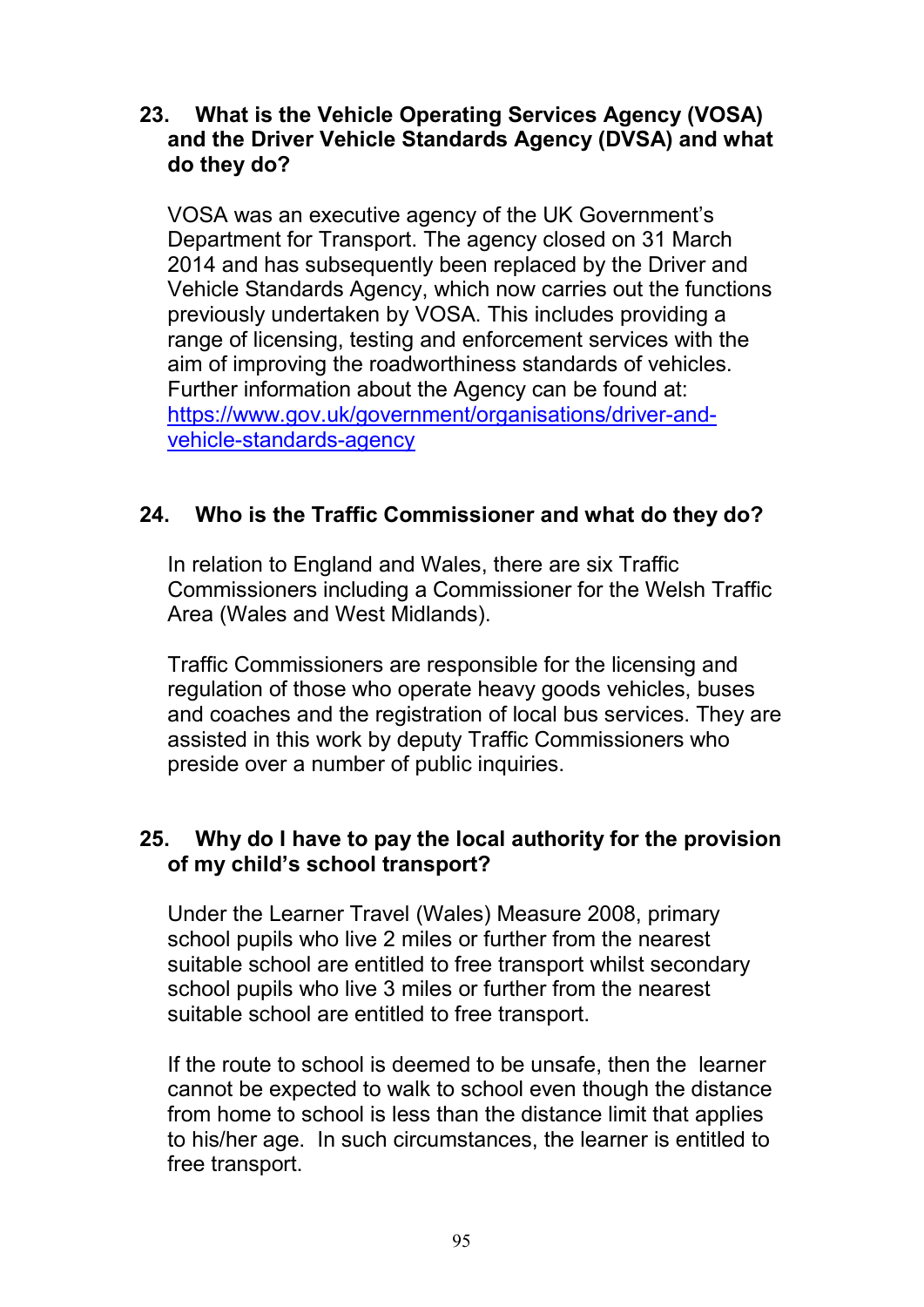Learners who do not meet these requirements are generally not entitled to free transport. Local authorities do have a discretionary power under section 6 of the Learner Travel (Wales) Measure 2008 to provide learners who do not meet the eligibility criteria for free transport with either free or subsidised transport. Where subsidised transport is provided by the local authority and parents want to use this service, the local authority can, by law, charge for this provision.

#### **26. How much can a local authority charge for the school transport they provide to learners not entitled to free transport?**

When a local authority uses its discretionary power to provide transport to learners who are ineligible for free transport, they can charge for the provision of transport.

For learners who are not of compulsory school age, there is no restriction on the amount that can be charged. With regard to learners of compulsory school age, charging must be in accordance with Section 455 and 456 of the Education Act 1996 (as amended by Section 22 of the 2008 Measure).

This means that when transport is provided as an "optional extra<sup>"191</sup> to a learner of compulsory school age, a charge may not be made unless arrangements are provided with the agreement of the pupil's parent. The local authority can charge the parent of the learner<sup>192</sup>. The charge to parents may exceed the cost incurred by the local authority to provide the "optional extra".<sup>193</sup>

Disabled learners may have specific transport requirements (or reasonable adjustments required for this) which may result in increased transport costs. The Equality Act 2010 prohibits an authority charging for any reasonable adjustments it has made for disabled learners.

 $191$  Section 455(3) Education Act 1996 -

http://www.legislation.gov.uk/ukpga/1996/56/section/455 Section 456(2) Education Act 1996 -

http://www.legislation.gov.uk/ukpga/1996/56/section/456

 $193$  See section 456(3) Education Act 1996.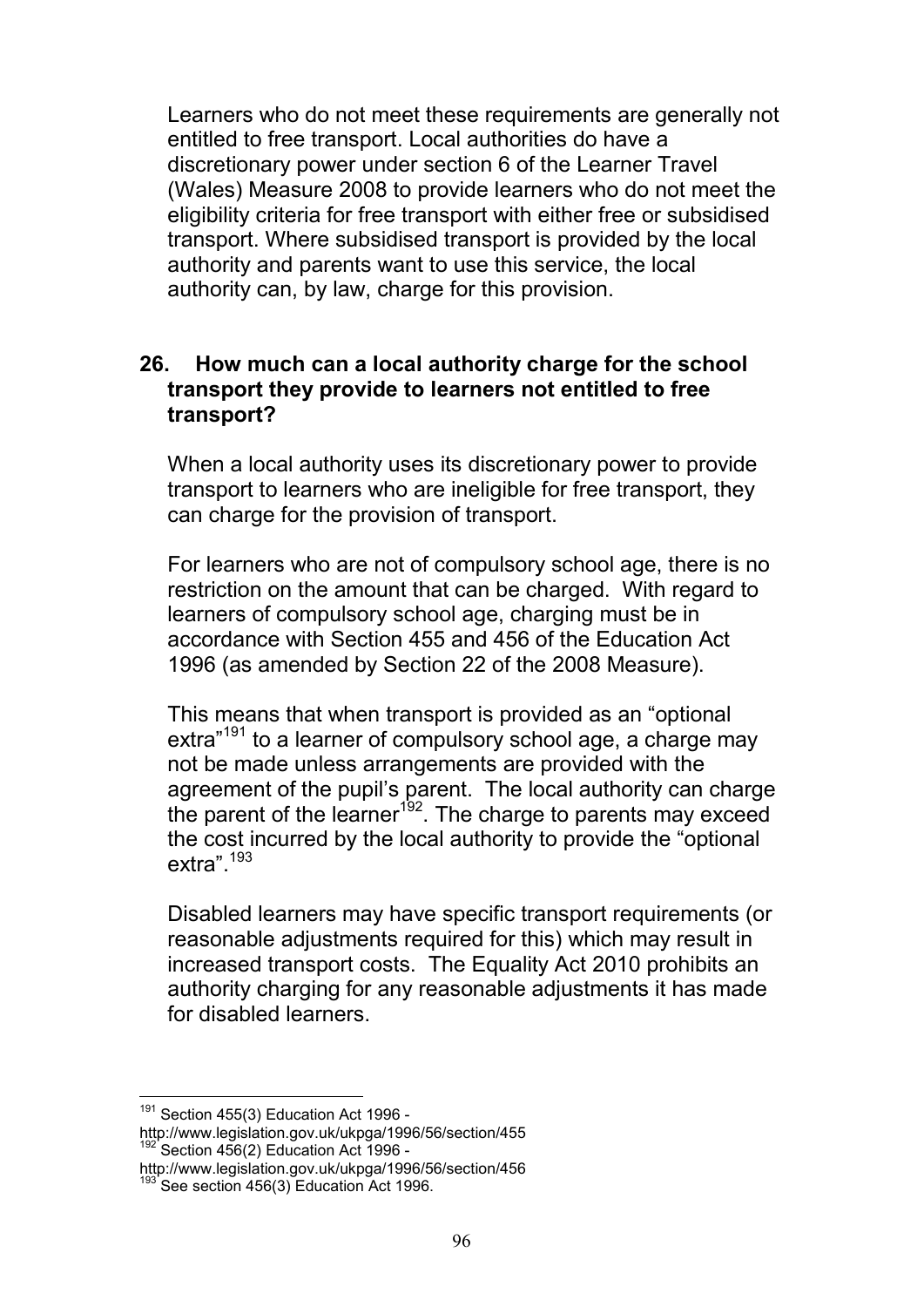This means that if the cost of providing transport for a disabled learner is higher than it would if the authority were providing transport for a non-disabled learner - for example, if the transport provided for a disabled learner includes the need for an escort or the use of a specialised vehicle - the authority can not charge a higher amount for the use of the specialised vehicle and/ or escort (or any other reasonable adjustment) even though the cost to the local authority may be higher<sup>194</sup>).

### **27. How do local authorities treat each request for school transport?**

Parents are required to fill-in a School Transport Application Form in which they should present:

- The details of the learner, including their home address (or ordinary place of residence if applicable)
- The details of the learner's parent or quardian
- The reason(s) for making the application
- The location of the pick-up point/nearest bus stop to the home address

In this way, each request for school transport is treated on an individual basis.

It is important that school transport application forms are submitted to the relevant local authority by the stated deadline. This ensures local authorities have the time needed to process the form and put in place suitable transport arrangements for when they are required.

## **28. What is the Learning and Skills (Wales) Measure 2009?**

The Measure provides a statutory basis for the 14-19 Learning Pathways. The Measure provides for the creation of local curricula which contain a wide range of academic and vocational courses and opportunities for learners.

<sup>&</sup>lt;sup>194</sup> See section 20(7) Equality Act 2010.

http://www.legislation.gov.uk/ukpga/2010/15/section/20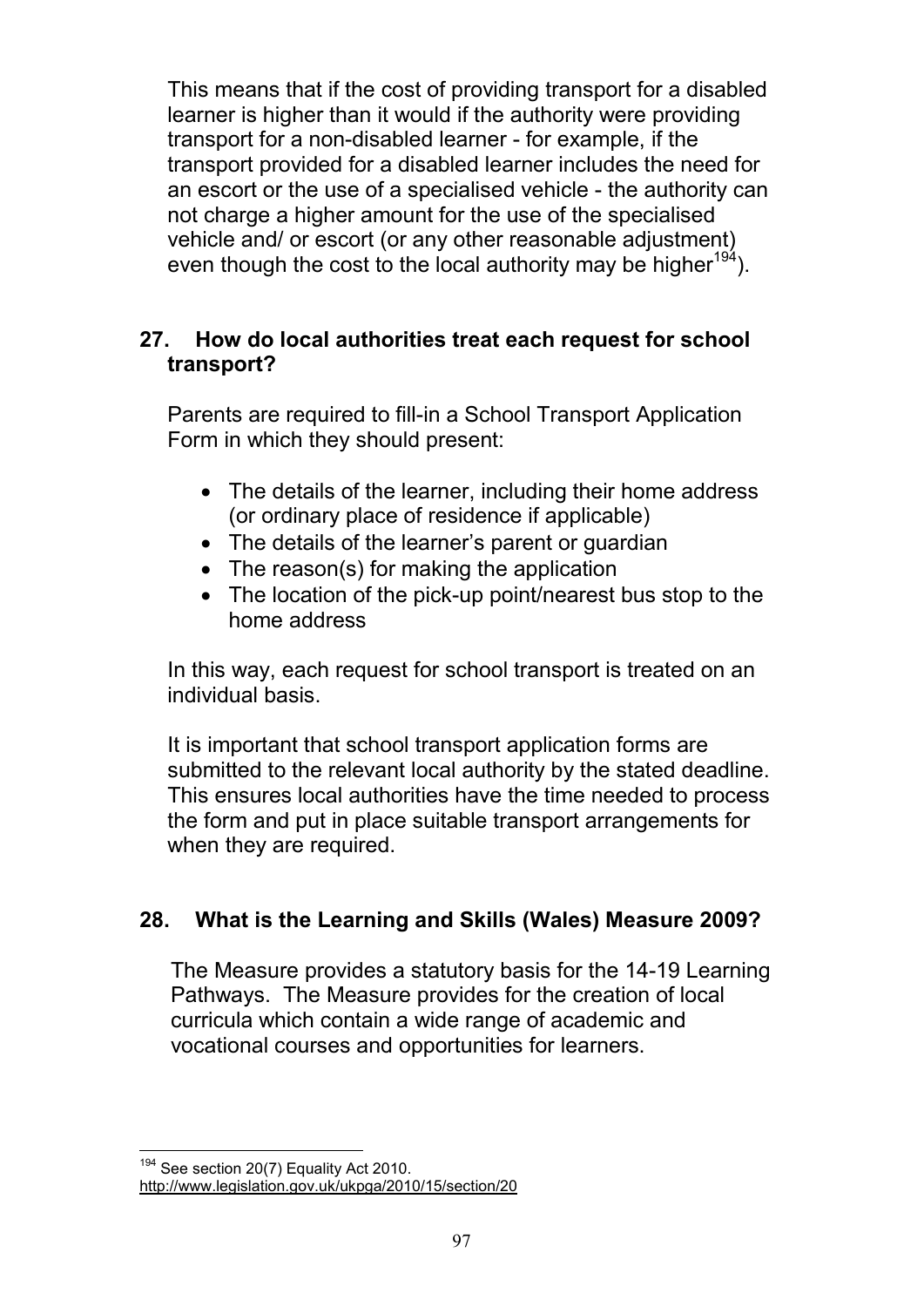These courses may be delivered on different sites which require additional learner travel either at the start and end of the school day or during the school day.

Travel and transport provision required during the school day as a result of the 14-19 Learning Pathways is not covered by the Learner Travel (Wales) Measure 2008 or the statutory provisions outlined in this document.

#### **29. What are the recommended procedures for enforcing the Travel Behaviour Code sanctions?**

The relevant procedures which are currently in place are set out in the Travel Code statutory guidance. The guidance can be accessed by clicking on the following link http://wales.gov.uk/topics/transport/publications/tbcstatutoryguid ance/?lang=en

The procedures to follow if an incident occurs include a number of steps to ensure the incident is dealt with fairly and properly.

There may be cases where learners' severe anti-social behaviour endangers life and causes criminal damage – for example, in cases where fires are started on buses travelling between home and school. In such cases, the sanctions regime set out in the Travel Behaviour Code statutory guidance will be insufficient to address the serious nature of these incidents. The bus operator and/or the local authority will need to refer the matter to the Police for them to investigate and determine the appropriate action.

The Health and Safety Executive (HSE) should only be involved in investigating a road traffic incident where Police demonstrate that serious management failures have been a significant contributory factor. It is a matter for the Driver Vehicle Standards Agency (DVSA), who award the licenses for bus routes, to comment on whether bus companies are operating a safe system of work as it is here that their knowledge and expertise on matters relating to passenger transport rest.

Teaching resources, which can be used to educate learners on the 'Travel Code, can be found at http://www.travelcode.org/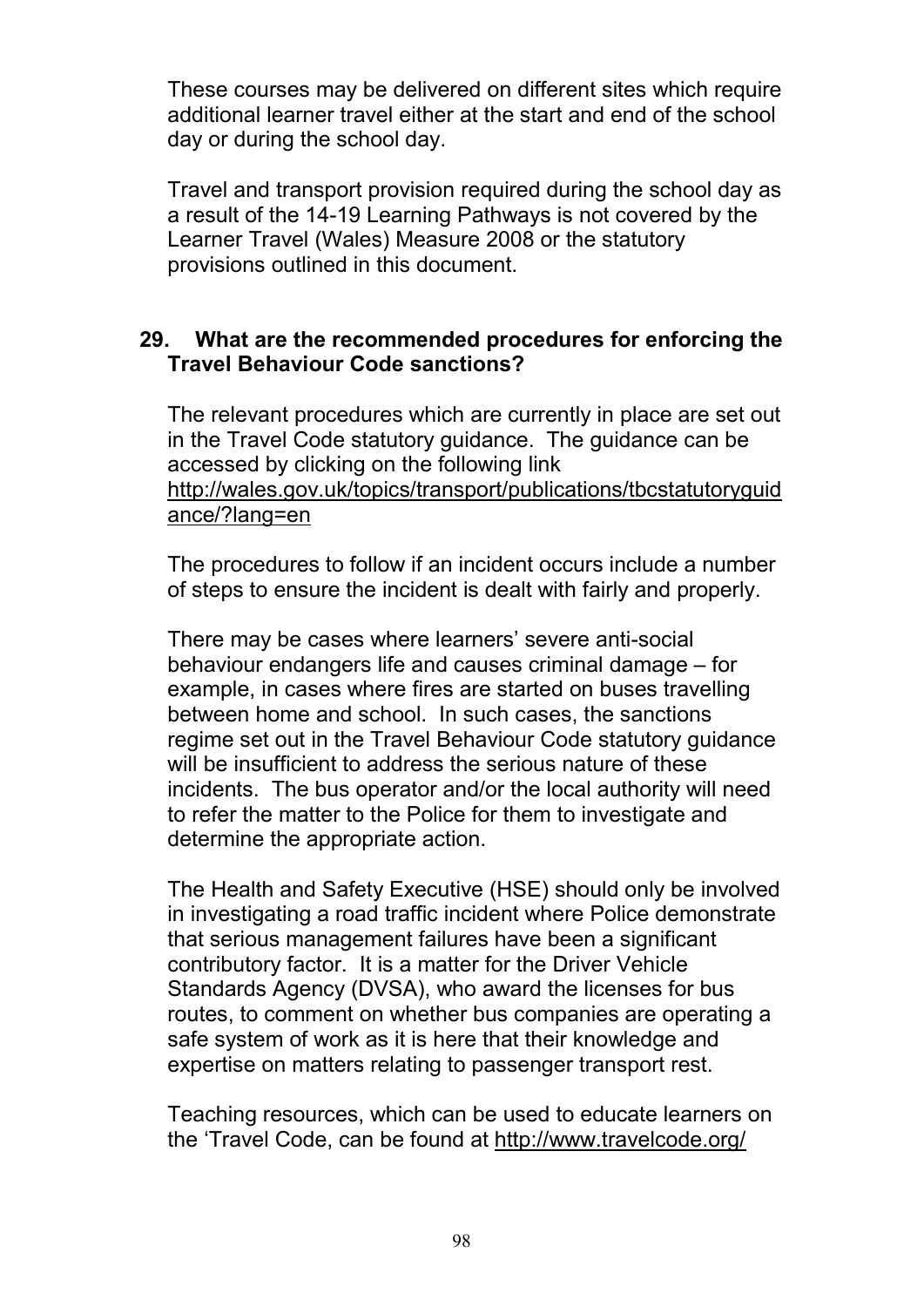#### **30. Must parents and learners be made aware of the use of CCTV on buses used for dedicated learner transport?**

Yes. Where CCTV is used, parents and learners must<sup>195</sup> be made aware that recording services are in operation. This could be done through a written statement outlining this provision within the local authority's learner transport application form (terms and conditions) pack*,* by a letter home to parents or by signs placed on learner transport to ensure that parents and learners are aware of the surveillance.

If parents and learners are unaware that surveillance is taking place, then any evidence gathered by CCTV of a particular incident may be inadmissible in a subsequent court prosecution or hearing.

#### **31. Who should learners report issues of anti-social behaviour to?**

It is recommended that head teachers make learners aware of an appropriate member(s) of staff who learners should contact to report incidents of bad behaviour to on the home to school journey.

## **32. What is accessible information?**

Information which can be easily understood by its target audience. Examples of this include: the provision of information in alternative languages such as Welsh; making Braille or large print versions available; or having an easy read document which outlines key points and uses illustrations to accompany the document.

### **33. What is 'dedicated learner transport' and how does this differ from learner transport?**

Dedicated learner transport includes buses, coaches, minibuses, taxis. It is transport provided or secured by a relevant body (a local authority or the governing body of a maintained school), specifically for the purpose of transporting

<sup>&</sup>lt;sup>195</sup> Under provisions of the Data Protection Act 1998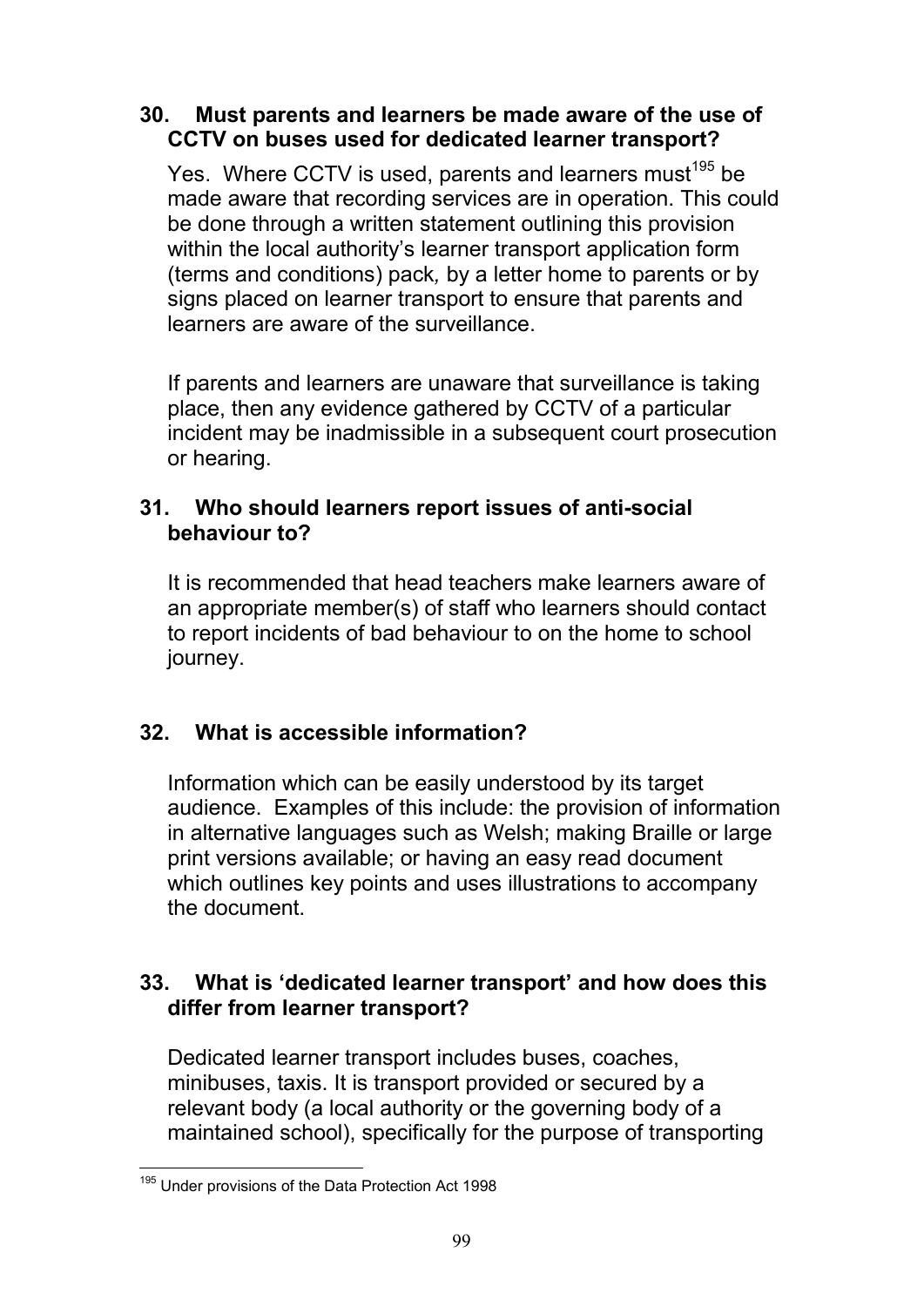learners of compulsory school age (that is, those aged between 5-16) between home and school. Dedicated learner transport is for the use of learners only. Members of the general public are not allowed to use the service.

Learner transport has a more general meaning – it refers to the transportation of nursery learners; those of compulsory school age; and those in post-16 education. The transport could be dedicated learner transport buses, service buses or other types of vehicle (coaches, minibuses, taxis and private ambulances).

#### **34. What is the difference between dedicated learner travel buses and service buses used by learners?**

Dedicated learner travel buses have been provided or secured by a relevant body for the specific purpose of transporting learners of compulsory school age between home and school.

Service buses may be used to transport learners between home and school but are also used to transport fare paying passengers who are members of the general public on the same service routes.

#### **35. Why does the requirement to have seat belts fitted to each passenger seat by 1 October 2014 only apply to dedicated learner travel buses, including service buses used for dedicated learner travel, and not to every bus?**

Part 1 of Schedule 7 to the Government of Wales Act 2006 sets out the subject areas in which the National Assembly for Wales may legislate, as well as the exceptions to those general subject areas. The legislative competence conferred in relation to transport allows the Assembly to legislate in relation to dedicated school transport which can include buses, coaches, taxis and private hire vehicles such as minibuses. The Assembly may not legislate in relation to public service vehicles. It is the responsibility of the UK Government to propose policies in relation to public service vehicles and the responsibility of the UK Parliament to pass the relevant legislation.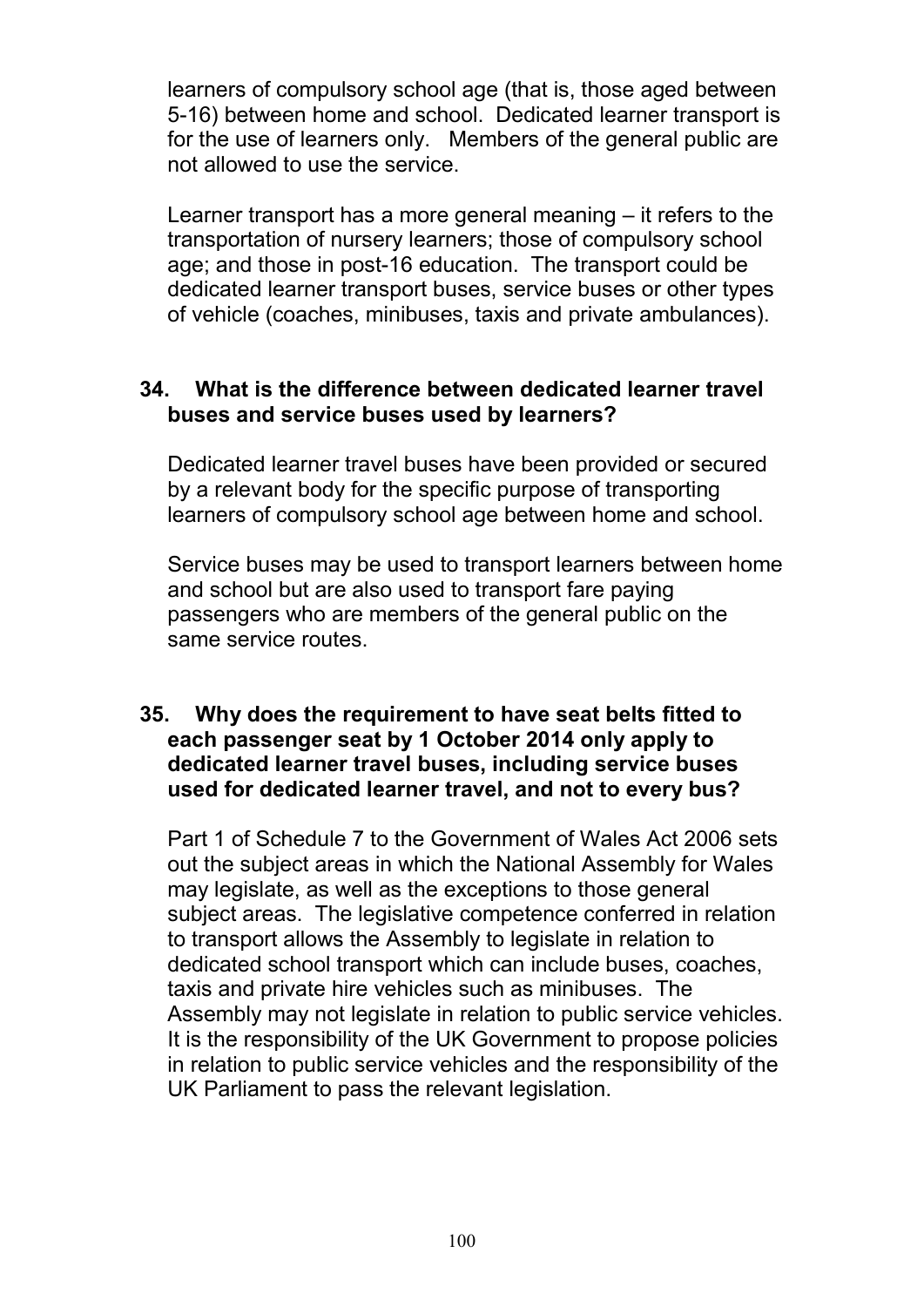#### **36. My child goes to school on a bus which is not fitted with seat belts. Is this legal?**

It depends on which type of bus is being used to transport the child to school.

The Measure requires that every bus provided or secured by a relevant body and used for dedicated home to school learner transport will need to have a seat belt fitted to every passenger seat by 1 October 2014. Service buses, which are used in any capacity for dedicated home to school learner transport (even if the majority of their journeys are non dedicated learner transport service routes), will also need to be fitted with seat belts by 1 October 2014.

The provision **does not** cover public service buses used by learners with local authority-purchased bus passes, even if the route is mostly used by learners travelling to and from school or college. This is because the bus is not used solely for transporting learners and members of the public can also access the service.

Double deck buses used for dedicated home to school learner transport will need to have seat belts fitted to every passenger seat in the same way as single deck vehicles.

#### **37. How can I get children to wear seat belts?**

There are a number of ways of encouraging and persuading children to wear seat belts, for example:

- Rolling out a training and education programme in schools on a pan-Wales basis - the programme could be delivered by teachers or the relevant local authority officials and might include activities like quizzes, games, DVDs and role play exercises

- Schools can play a role in encouraging parents to impress upon their children the importance and necessity of wearing seat belts - this could be achieved by schools raising the issue at parents' evenings, engaging with parents through Parent Teacher Association (PTA) meetings, sending information leaflets to parents or including an article on seat belts and responsibility in school newsletters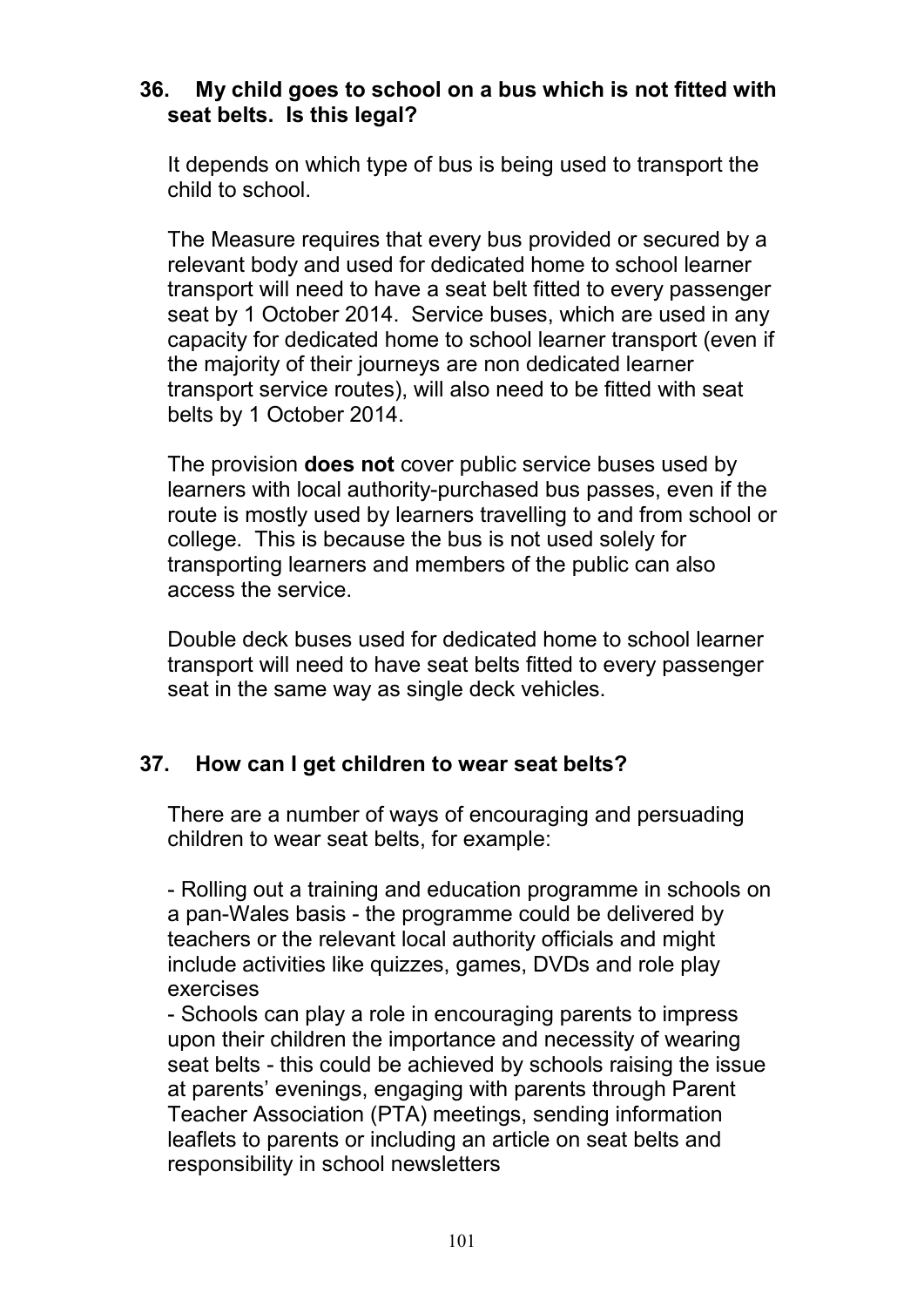- Responsible older pupils/prefects can monitor the wearing of seat belts on dedicated school transport and can help enforce the regime by verbally instructing other learners to wear seatbelts and taking the names of those who refuse to - Local authorities have a role to play in achieving this outcome and could work in partnership with schools, providing officials to monitor and enforce the wearing of seat belts on school transport

#### **38. Which seat belts should be used and need to be in place by 1 October 2014 to meet the statutory requirement of the Safety on Learner Transport (Wales) Measure 2011?**

The Welsh Government cannot legally specify the type of seat belt that should be used. Lap belts are used on most buses and meet all the relevant legal requirements. However, a 3-point all age seat belt is generally recommended. Reasons to support this recommendation are:

- The 3-point all age seat belt restrains the upper and lower parts of the torso, is anchored at not less than 3 points and includes a lap belt - in addition, the position of the shoulder strap can be adjusted to suit the size of the passenger
- This particular type of seat belt is rated highly for its effectiveness and ease of use - the seat belt tongue clips into the buckle, an action which can be performed with one hand and a retractor device is included as part of the seat belt system to ensure that any unnecessary slack is taken up automatically

#### **39. What is EU Directive 2003/20/EC, and what does it mean in practical terms?**

Under the Directive, there is an obligation to use a seat belt when a vehicle is in motion. This applies to all categories of vehicles and to all seats fitted with a seatbelt (apart from certain exceptions which can be granted to allow certain professional activities to be carried out, to ensure the proper functioning of law and order, safety or emergency services, or to take account of the special conditions in certain types of transport)). The use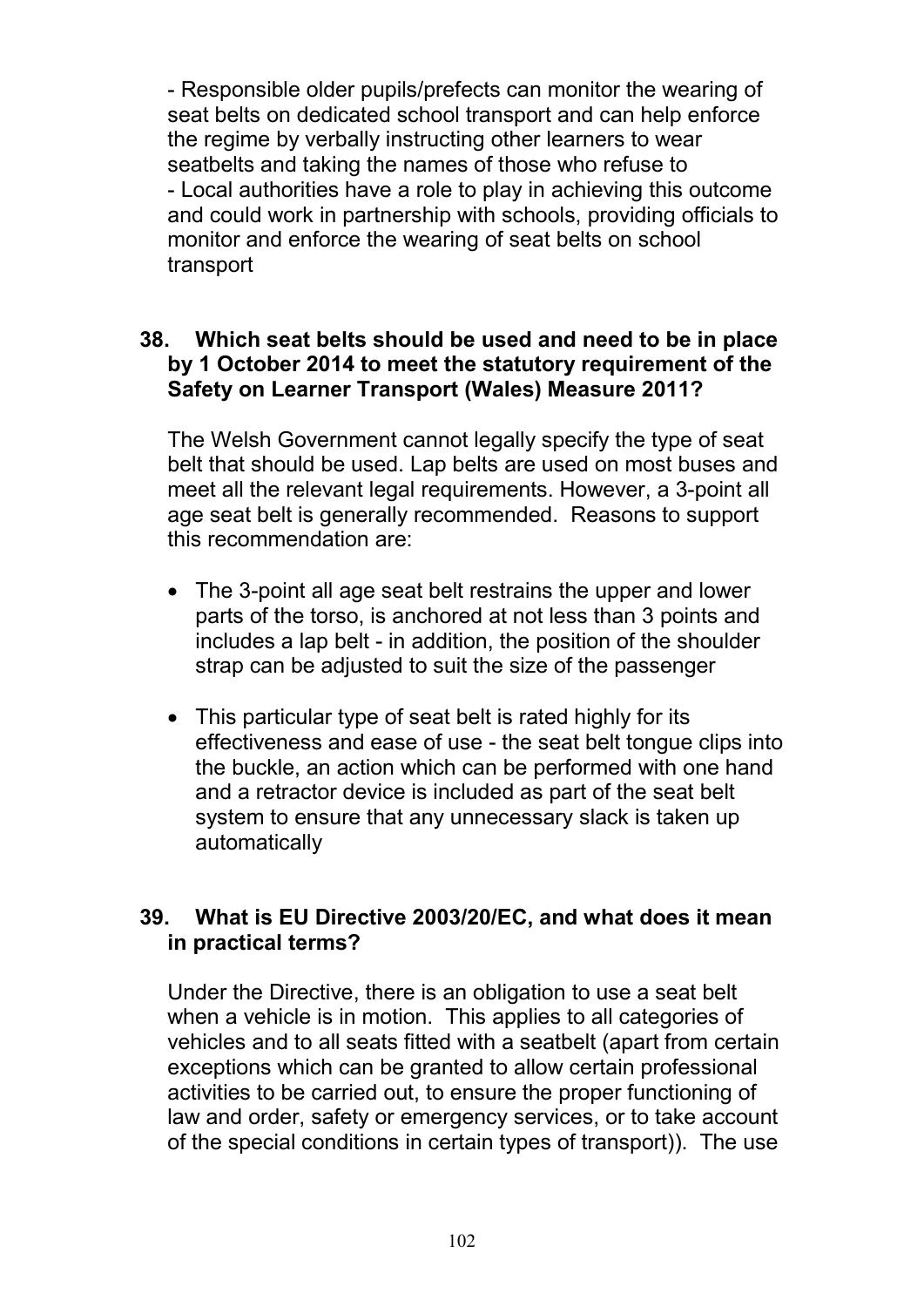of restraint systems specially adapted to the size and weight of children has also become compulsory under the Directive.

There is a remaining part of the Directive which will need to be transposed into UK Legislation by the Department for Transport (UK government). This concerns a requirement for children aged 3 to 13 to wear seat belts on buses and coaches where seat belts are provided.

The Directive does not specify that seat belts must be installed on all buses and coaches. Neither does it specify what type of child restraint system should be used where seat belts are fitted to the vehicle.

#### **40. Is there a statutory duty on local authorities to provide free transport to denominational schools?**

If a learner wishes to attend a faith-based school which is the nearest suitable school and also meets the distance criteria, then the local authority will be under a duty to provide free home to school transport.

However, if the criteria set out above are not met, there is no legal requirement for a local authority to provide free transport. In such cases, the provision of transport is a discretionary matter for local authorities.

## **41. What financial support is available to cover/contribute to the transport costs of those in post-16 education?**

The Education Maintenance Allowance (EMA) was introduced as a financial incentive for young people from low-income households to remain in full-time education or training beyond compulsory education. It is available to learners who attend school or college.

The Assembly Learning Grant (ALG) is available to learners aged 19 or over who are in Further Education.

The Welsh Government also provides support for those students facing hardship through the Financial Contingency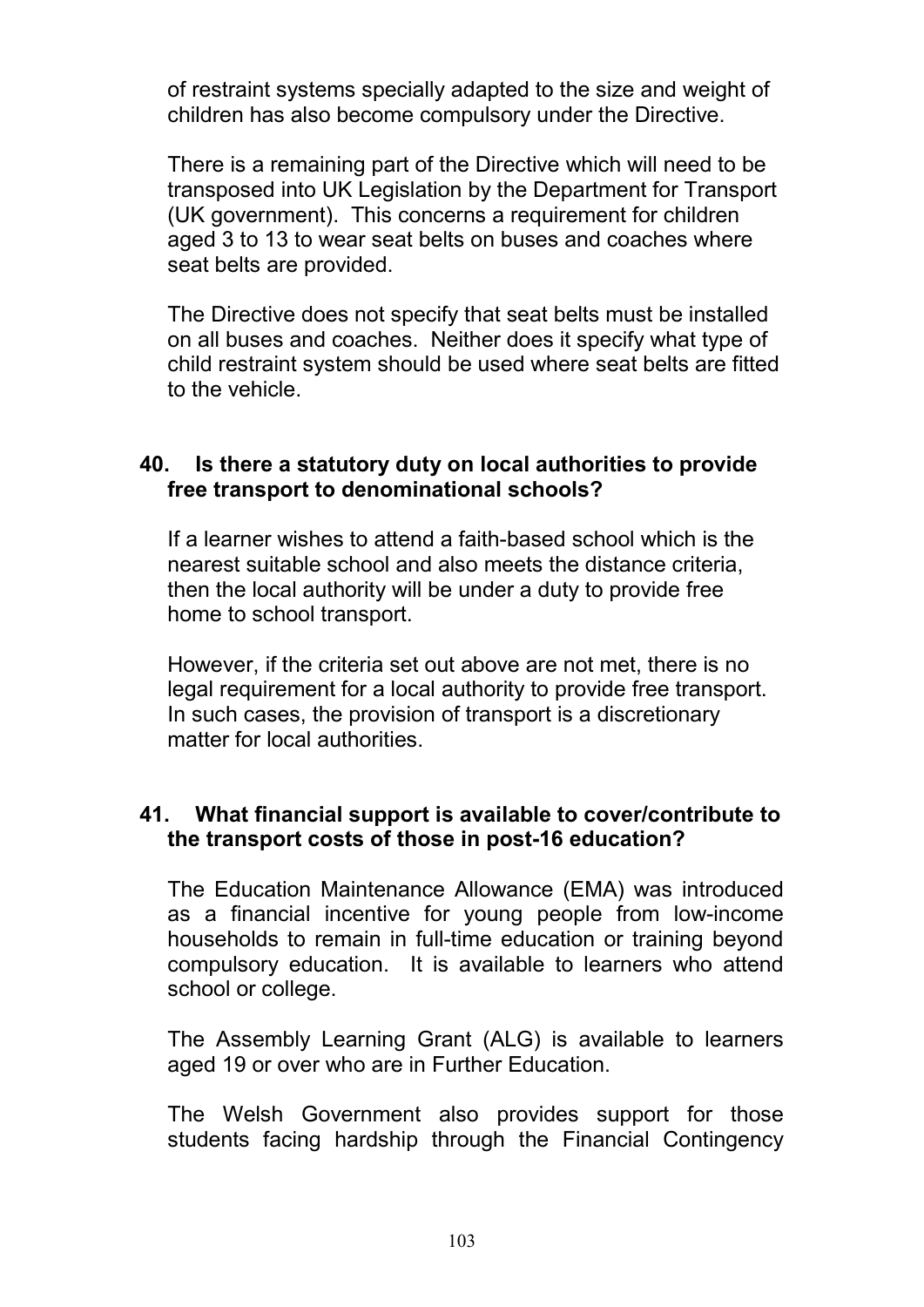Fund (FCF) which is distributed to further and higher education institutions in Wales.

The EMA, the ALG and the FCF may be used, amongst other things, to cover or contribute to transport costs.

There are instances where local colleges and the relevant local authorities will fund schemes which provide financial support for travel to those in post-16 education.

Each local authority will have its own post-16 transport policy and it is the responsibility of the learner or a learner's parent(s) to check individual local authority websites for specific details.

#### **42. What is the Welsh Government's learner travel policy in relation to learners in further education aged 19-25?**

The Welsh Government's policy is that the provision of transport to learners aged between 19-25 is a discretionary matter for local authorities and Higher and Further Educational institutions in Wales.

# **43. What is the legal definition of "compulsory school age"?**

Section 8 of the Education Act 1996 (and accompanying regulations/Order<sup>196</sup>) defines compulsory school age.

A child is of compulsory school age when he or she attains the age of 5:

a) on  $31^{st}$  March,  $31^{st}$  August or  $31^{st}$  December in any given year, or

b) if not on those dates, on the nearest one of those dates .following his or her  $5<sup>th</sup>$  birthday

A person ceases to be of compulsory school age at the end of the day which is the school leaving date (currently the last Friday in June):

(a) if he attains the age of 16 after that day but before the beginning of the following school year

<sup>&</sup>lt;sup>196</sup> Education (Start of Compulsory School Age) Order 1998 (SI 1998/1607) and The Education (School Leaving date) Order 1997 (SI 1997/1970).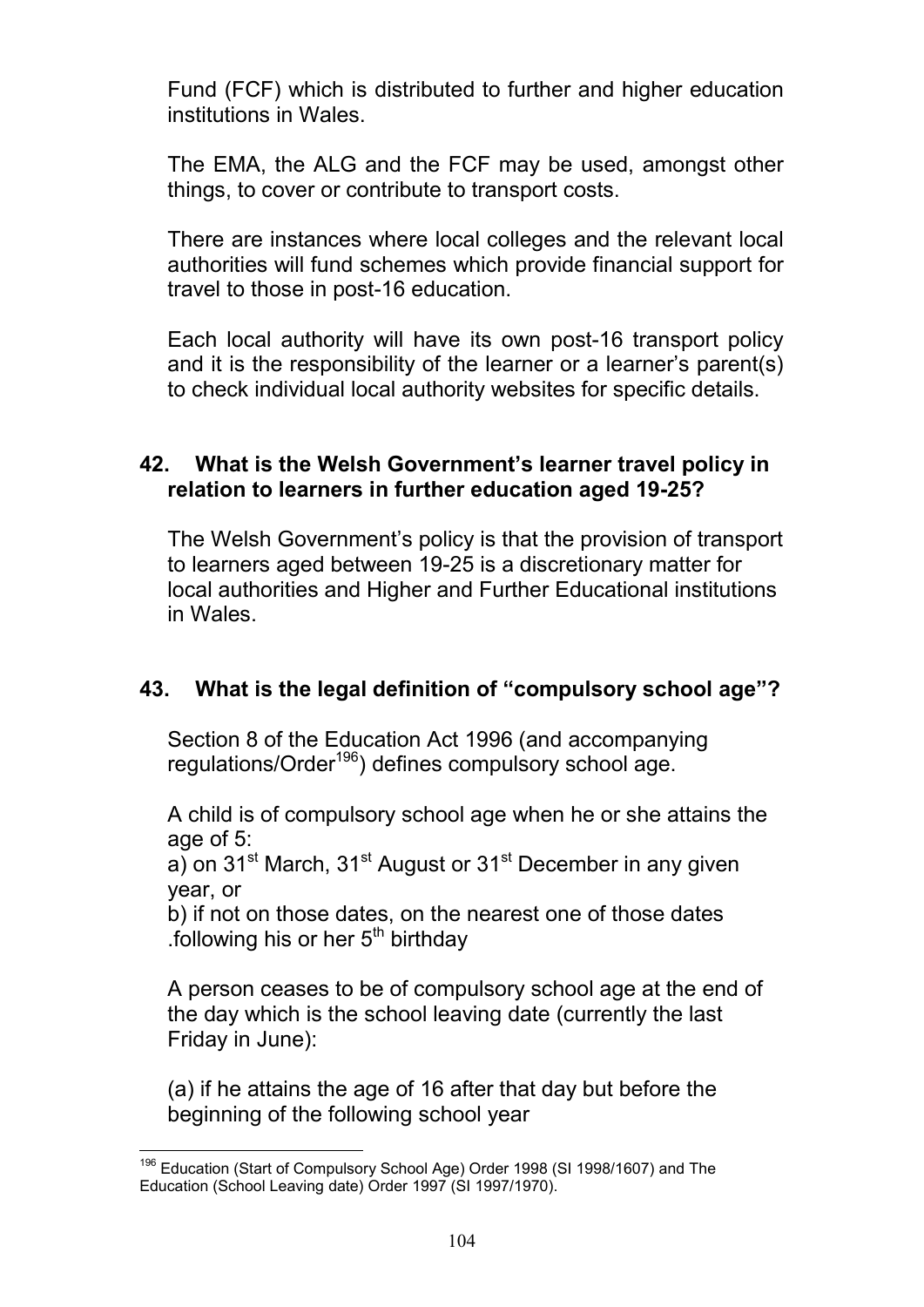(b) if he attains 16 on that day, or (c) (unless paragraph (a) applies) if that day is the school leaving date next following his attaining 16

#### **44. What does oversubscription criteria regarding school admissions mean in practical terms?**

Parents can express a preference for any school they would like their child to attend. If a school has applications that exceed the admission number for the school, the admission authority will apply oversubscription criteria to all the applications in priority order. This means that all the applications will then be ranked and offered places up to the admission number. Should there be several applications that sit against the same oversubscription criterion, a 'tie breaker' may be used. The tie breaker is usually based on the distance from the pupil's home to the school. Normally the pupils who live the nearest to the school would be offered the remaining places. However, some admission authorities consider other factors, such as; the distance learners would have to travel to the next available school and use this factor as the priority factor for determining places.

In practice this means that pupils living some distance from a school may be offered places and may become eligible for school transport. The local authority Transport Policy defines eligibility criteria for their area in relation to the discretionary transport provision it provides.

# **45. If I obtain my place of choice will I get transport?**

Parents can express a preference for any school and may be successful in obtaining a place at their preferred school. This does not necessarily mean that their child will be eligible for free school transport. This will be determined by the local authority who define eligibility criteria for the discretionary transport provision it provides within their Transport Policy.

#### **46. What considerations should local authorities take into account with regards to post 16 learner travel provision?**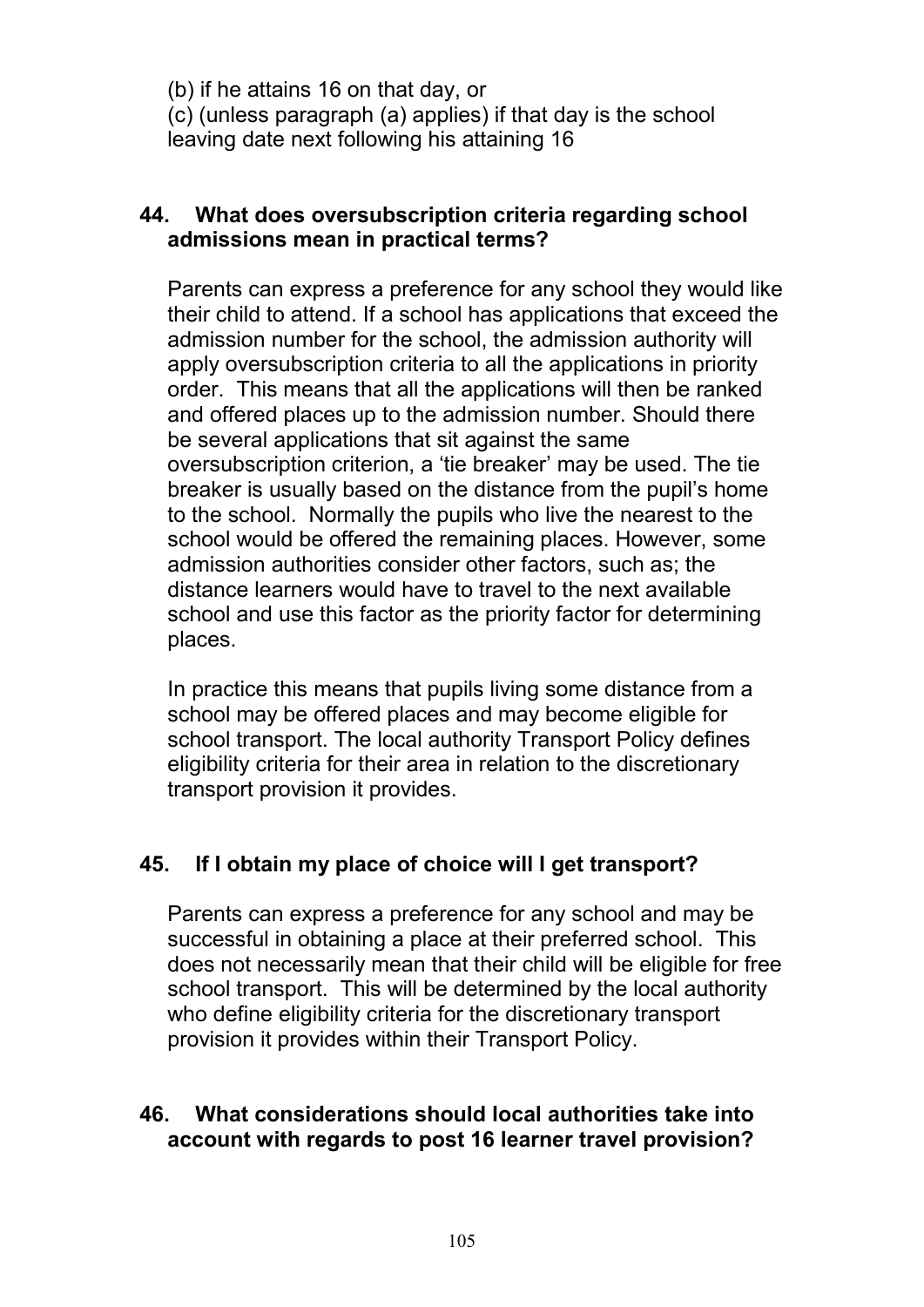In assessing what transport arrangements are necessary for post 16 learners, it is recommended that local authorities consider the need to ensure that learners have reasonable opportunities to choose between different establishments at which education and training is provided. Reasonable choice should include enabling learners to choose an establishment of education or training that is not the closest to where they live, if other more significant factors take precedence, for example, the suitability of the course. It is further recommended that local authorities consider the needs of:

- Those who are vulnerable to becoming NEET (not in education, employment or training) at the age of 16 or 17 or who have already become NEET
- Those who live in particularly rural areas where the transport infrastructure can be more limited
- Those learners who are of low income or are from low income families
- The distance from the learner's home to establishments of education and training - it is recommended that local authorities consider the distance a young person has to travel to access education in determining eligibility for support with transport. It is the Welsh Government's view that young people in rural areas should not be worse off financially because they may need to travel further to access education and training provision than their peers in urban areas. Local authorities could also consider taking into account other factors, such as the impact a learning difficulty or disability may have on a young person's ability to walk a distance, and the nature (including safety) of the route, or alternative routes, which a young person could be expected to take in determining whether transport arrangements are necessary
- The journey time to access different learning establishments – it is recommended that young people should be able to reach their establishment of education or training without incurring such stress, strain, or difficulty that they would be prevented from benefiting from the education provided. For example, a young person should not have to make several changes of public service bus (or other mode of transport) to get to their establishment of education or training, if that would result in an unreasonably long journey time. In this context, local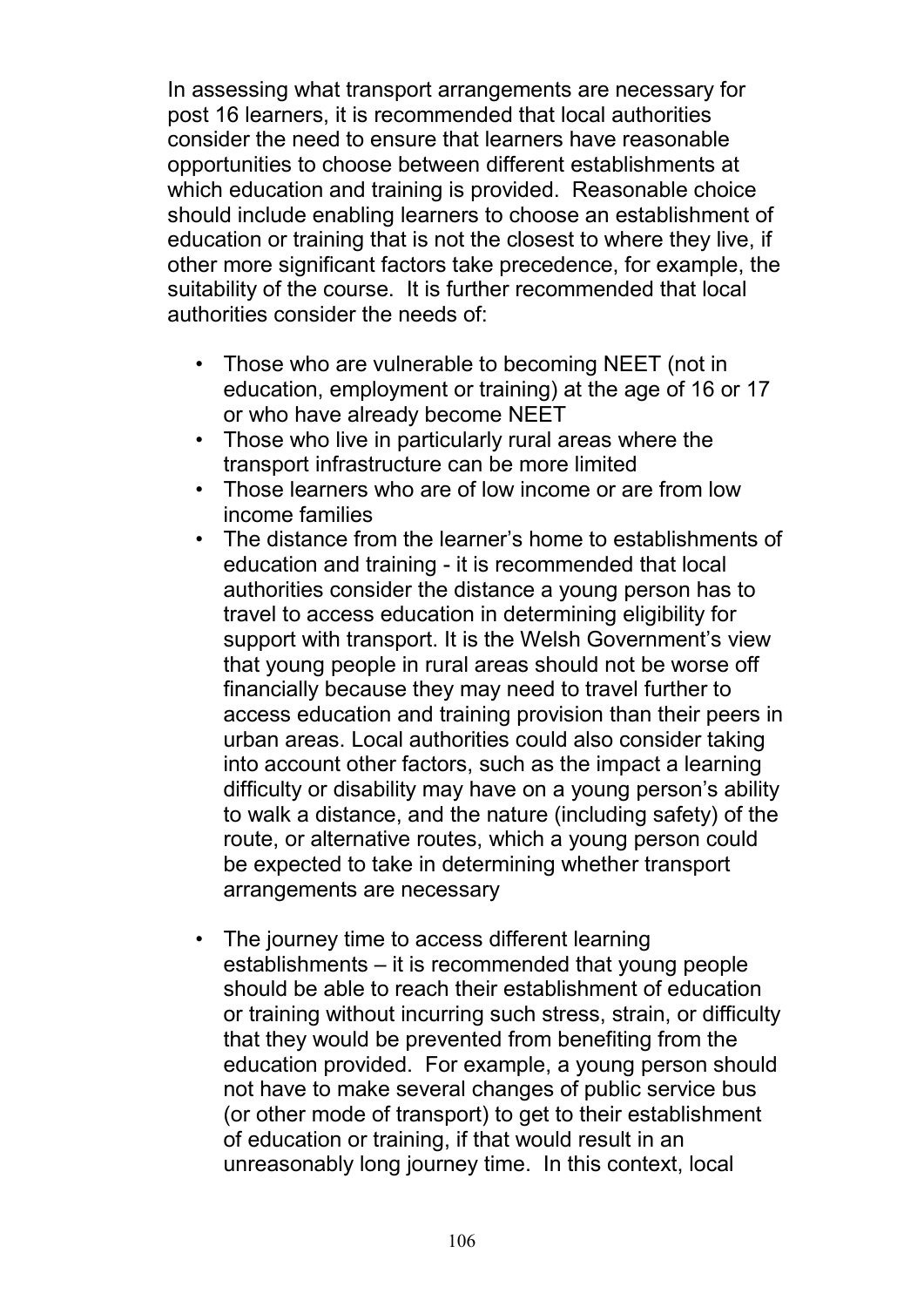authorities will want to consider which mode of transport will best meet the need to ensure a reasonable journey time. Best practice suggests that a child of secondary school age may reasonably be expected to travel 60 minutes each way to access learning. It is recommended that local authorities apply similar expectations to post 16 learners

## **47. Who is Responsible for the Care of Pupils Travelling to School?**

A local authority, a transport operator, a driver and a school, may all have responsibility in law for the care of pupils in transit or when they are waiting to, or in the act of, embarking on or alighting from a vehicle. It is not possible to provide definitive guidance about who is responsible for the care of a pupil at any particular stage of the journey between home and school because the Courts have determined that responsibility depends on the facts of a case (for example who was responsible for the cause of the incident – such as a fault in the bus engine, or a defect in the road or pupil behaviour).

The 2008 Measure (sections 3(5) and 4(6)) now sets out that travel arrangements are not suitable if they cause unreasonable levels of stress, take an unreasonable amount of time or are unsafe. In general terms, therefore, an authority should be satisfied that contracted arrangements are safe, that processes are in place to monitor contracts, and that prompt action is taken to remedy problems. It is recommended that local authorities, bus operators and schools consider jointly the risks pertaining to embarkation/disembarkation points on or immediately outside school premises.

Guidance on risk assessing dedicated school service contracts is provided in the Welsh Government issue All Wales Home to School Transport Risk Assessment Framework<sup>197</sup>

## **48. What processes should be put in place for embarkation and disembarkation at school premises?**

Embarkation and disembarkation areas are potentially dangerous because they can be crowded, busy, confined, and

<sup>197</sup> http://wales.gov.uk/topics/transport/?lang=en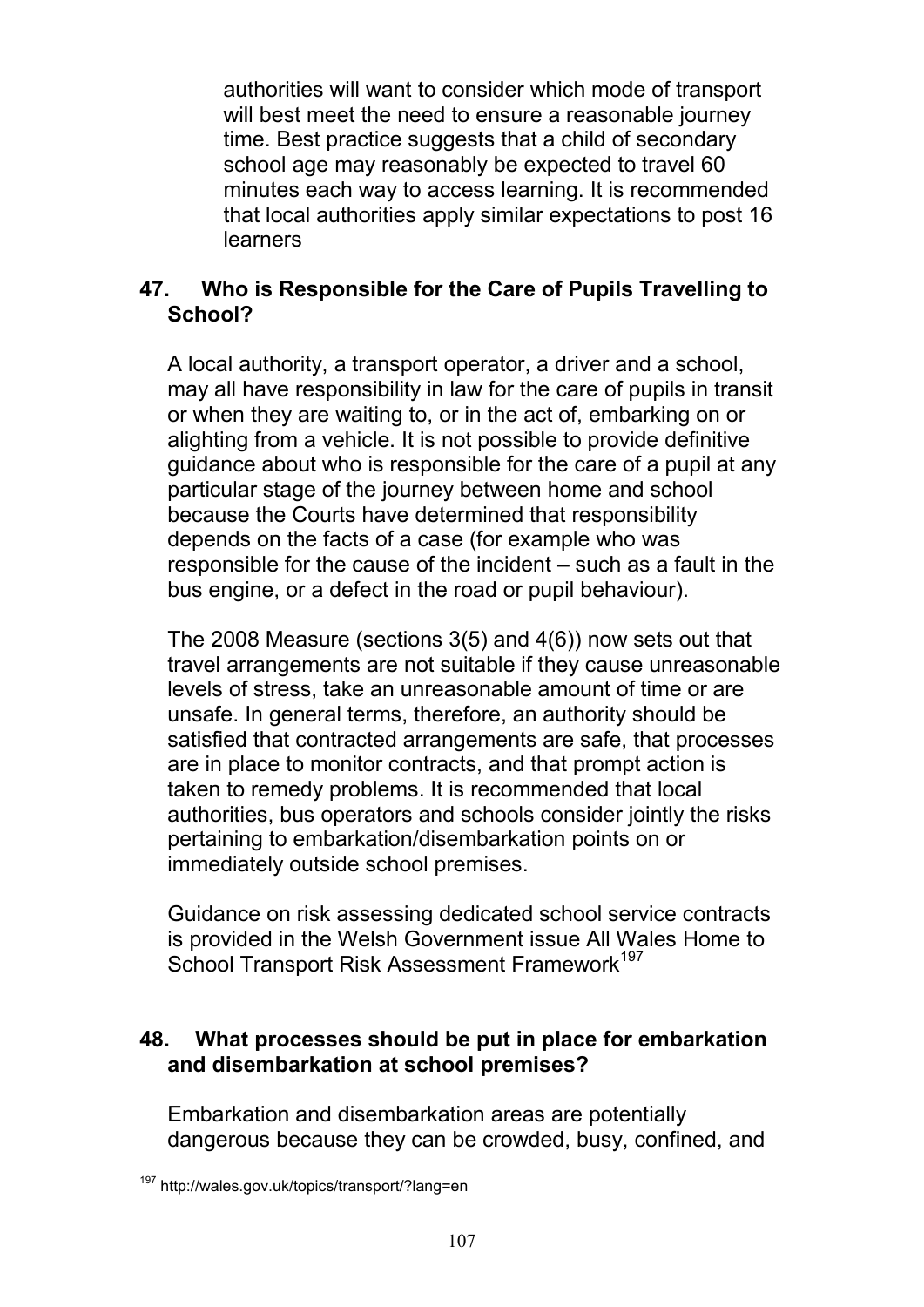on roads rather than on school premises. Private cars will often be arriving or departing at the same time and may share or pass through or near the embarkation/disembarkation area. Risk may be compounded because pupils may not be as aware of hazards as adults. Accidents are more likely if pupils are not adequately supervised either because of traffic hazards or from crushing on entering or leaving buses.

It is recommended that local authorities, schools and operators work together to undertake risk assessments and follow up action to ensure that:

- There are appropriate levels of supervision of areas in school grounds where pupils congregate before embarking and disembarking
- There are appropriate levels of supervision of bus bays where pupils congregate off site to embark or disembark transport services
- There are clear road markings for embarkation areas
- There is, as far as practicable, segregation of pedestrians and vehicles
- There are safe crossing points and
- Embarkation areas are kept clear of obstructions

Advice on how to undertake home to school transport risk assessment, including embarkation and disembarkation, is provided in the Welsh Government issue All Wales Home to School Transport Risk Assessment Framework, which was published in 2009<sup>198</sup>. The Health and Safety Executive have also published guidance on risk assessments generally, and on "Workplace Transport Safety"<sup>199</sup>.

It is recommended that local authorities, schools and operators work collaboratively to ensure that risks are reviewed regularly and that clear procedures are in place for schools, parents, pupils, and transport operators to report problems or concerns. These should be evaluated promptly and appropriate action taken quickly.

The Welsh Government regards it as good practice that head teachers ensure that there is supervision of embarkation and disembarkation, whether on, outside, or near the school

http://wales.gov.uk/topics/transport/?lang=en

<sup>199</sup> http://www.hse.gov.uk/pubns/books/hsg136.htm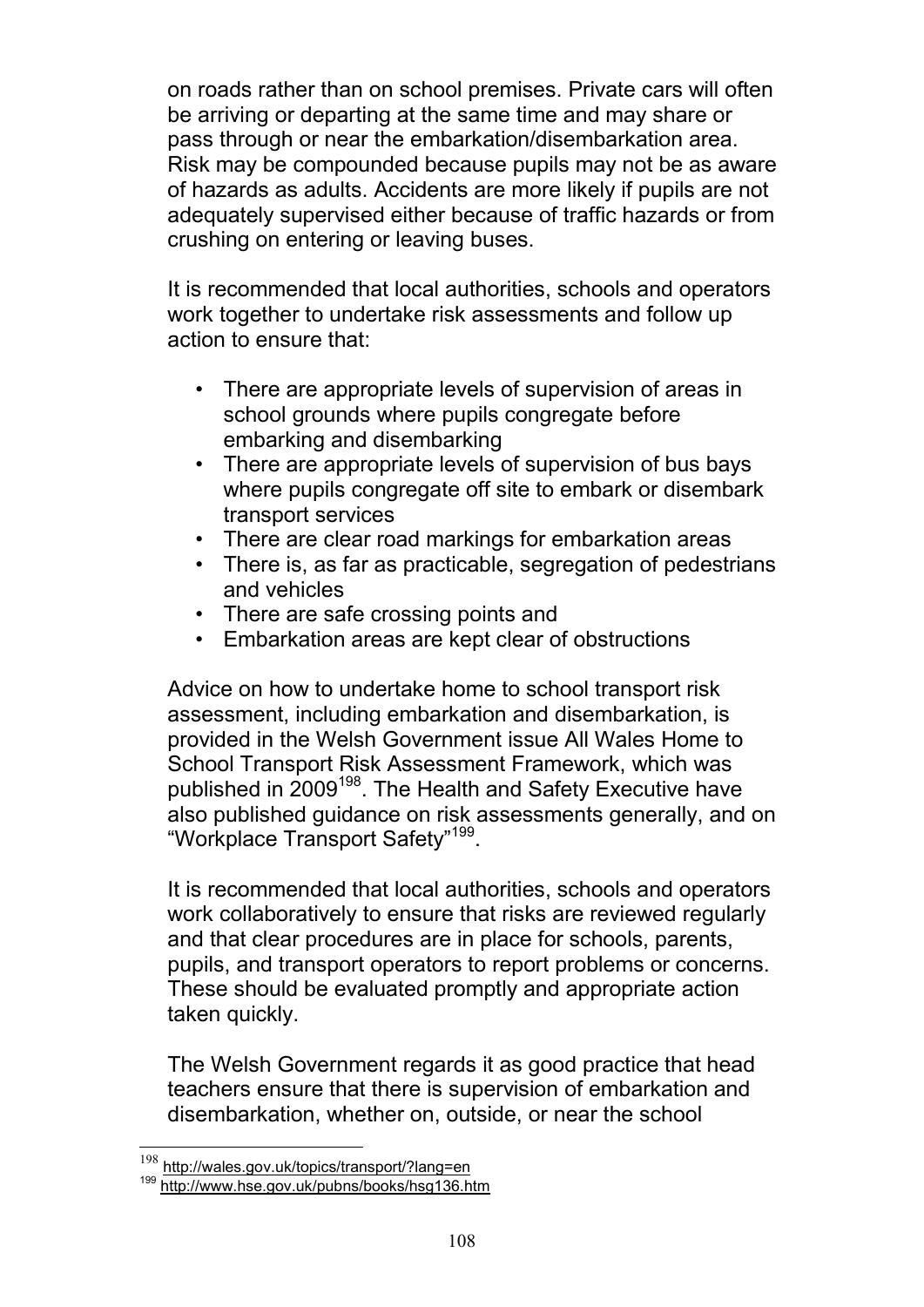premises. The level of supervision will depend on local circumstances and the age of pupils. The head teacher should contact the authority immediately about any concerns or matters reported to him or her.

### **49. How can overcrowding on buses be tackled?**

The design of bus will determine the number of seated and standing passengers and the number of wheelchair spaces on board. A sign informing passengers of this capacity must be displayed on the bus. Service registrations do not specify these numbers for either public services or dedicated school transport. DVSA is responsible for providing vehicle type approval. In terms of buses used for dedicated learner transport, the local authority's contract with the operator will specify the seating capacity. From 1 October 2014 these contracts will also need to include that dedicated learner buses must also have a seat belt fitted to every passenger seat too.

It is for bus drivers to determine whether a bus is full and to decline to take more pupils. The driver or other person supervising embarkation should check bus passes for all journeys. An annual photo pass will facilitate easy identification of pupils who are entitled to travel. If pupils not entitled to travel on a bus embark, there is more likelihood of overcrowding. Authorities might consider having a 'no pass, no travel' rule, although a common sense approach is needed. Local authorities and schools should have a system in place to deal with genuine mistakes (e.g. the use of emergency one day passes) to avoid stranding children who have simply forgotten or lost their pass.

When making transport arrangements local authorities should consider pupils who carry musical instruments or large sports equipment. Adequate space for them is important from a safety perspective and also so that pupils are not discouraged from pursuing these interests because of the difficulty of travelling with such items.

## **50. What happens if a learner is sick / absent from school and does not require learner transport for that day(s) the learner is absent– should parents/ guardians inform both**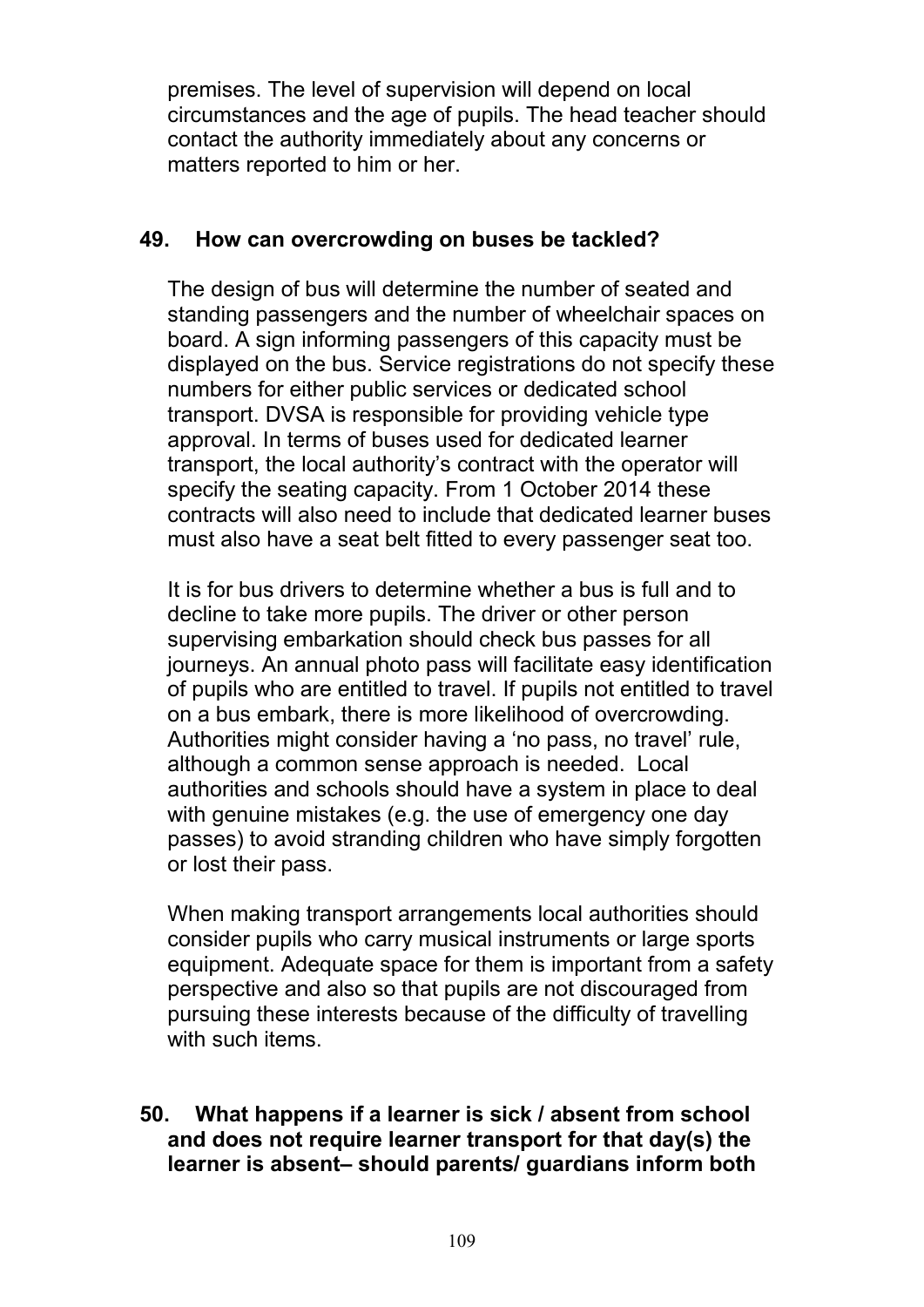#### **the school and the local authority transport team of their child's absence or just the school?**

As soon as a parent or guardian is aware that their child will be absent from school, for any period of time, they are required by law to inform the school of the absence. There is no legal requirement for a parent to notify the local authority of a planned absence. However, if a learner receives transport provision provided for by the local authority and the absence means the learner does not require this transport for a certain period of time, Welsh Government recommends that parents inform the local authority transport team as soon as they know the transport will not be required (usually at the same time they notify the school).

In doing so, local authorities can ensure transport provision, such as taxis, minibuses etc, are not sent out unnecessarily (particularly if it entails collecting the learner from a location where other learners are not also being collected). This not only reduces unnecessary public expenditure on transport services which are not required but may also help to reduce the local authorities' carbon footprint thus being beneficial to the environment.

#### **51. What transport arrangements should be put in place for learners moving authority area during their GCSE ('critical') years<sup>200</sup>?**

The Welsh Government recognises that there is currently no consistent policy approach adopted by local authorities in Wales for when a learner moves house/ local authority area during their critical years in education (GCSE).

At present, some local authorites' policies states that if a learner (who has started their GCSEs) moves house and their new home resides in a neighbouring local authority, although their current school is no longer technically their nearest suitable school, the local authority will still provide free transport provision for the learner to the school they currently attend for the duration of their GCSE studies (subject to the learner meeting the distance criteria and the school resides in a neighbouring local authority area). In doing so the learner's

<sup>&</sup>lt;sup>200</sup> 'Critical vears' are learners in years 10 and 11 of secondary school.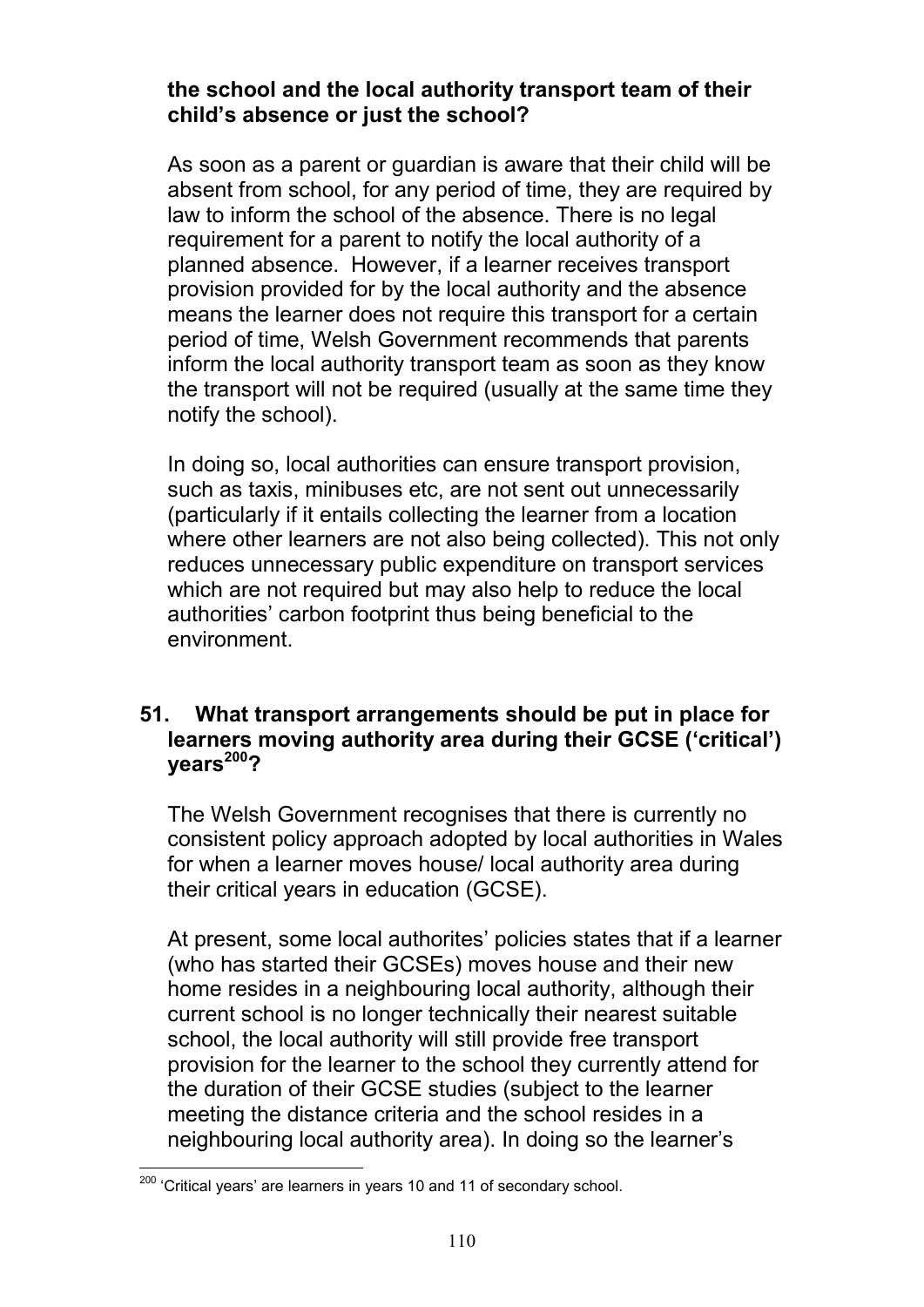'critical years' of study are not disrupted. However, other local authorities do not currently adopt this policy approach.

To ensure that a consistent policy approach is applied across Wales, Welsh Government recommends that all local authorities in Wales adopt the same policy approach whereby if a learner has started their GCSE studies and subsequently moves house/ authority area, then provided that the move takes place after the October half term break of their first year of GCSE studies (Year 10), the local authority, where the learner's new home resides, picks up the travel costs enabling the learner to continue their studies at the same school/ education institute the learner currently attends.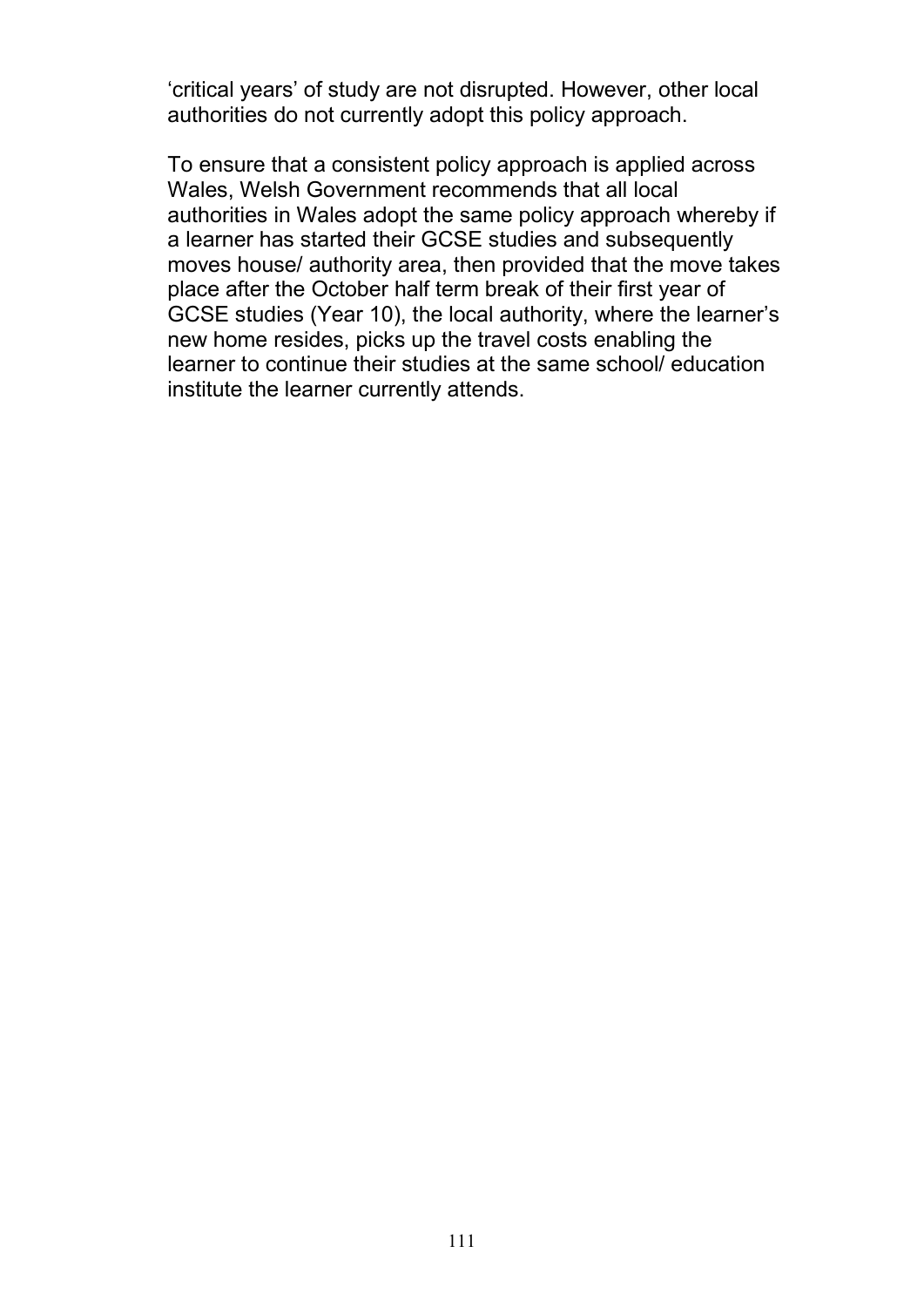# **Annex 1**

# **RISK ASSESSMENT MATRIX**

| Learner details                            | <b>Companion details</b>                 |
|--------------------------------------------|------------------------------------------|
| l• Name<br>Age<br>$\bullet$ Name of school | <b>Name</b><br>• Relationship to Learner |

# **Route – A to B**

| <b>Risk</b><br><b>Risk</b><br><b>Control</b>                                                                             |                            |                   |                                |                              |
|--------------------------------------------------------------------------------------------------------------------------|----------------------------|-------------------|--------------------------------|------------------------------|
|                                                                                                                          | <b>Severity</b><br>$\star$ | Level*<br>$\star$ | <b>Measure</b><br>$\mathbf{s}$ | <b>Mitigate</b><br>d Risk*** |
| Learner concerns<br><b>Personal issues</b><br>$\bullet$<br>Local issues<br>Hot spots<br>Other transport<br><b>Issues</b> |                            |                   |                                |                              |
| <b>Traffic levels</b>                                                                                                    |                            |                   |                                |                              |
| Footpath details                                                                                                         |                            |                   |                                |                              |
| Footways                                                                                                                 |                            |                   |                                |                              |
| <b>Crossing points</b>                                                                                                   |                            |                   |                                |                              |
| <b>Rivers</b><br>Canals<br><b>Ditches</b><br><b>Embankments</b><br>Vegetation                                            |                            |                   |                                |                              |
| Lighting                                                                                                                 |                            |                   |                                |                              |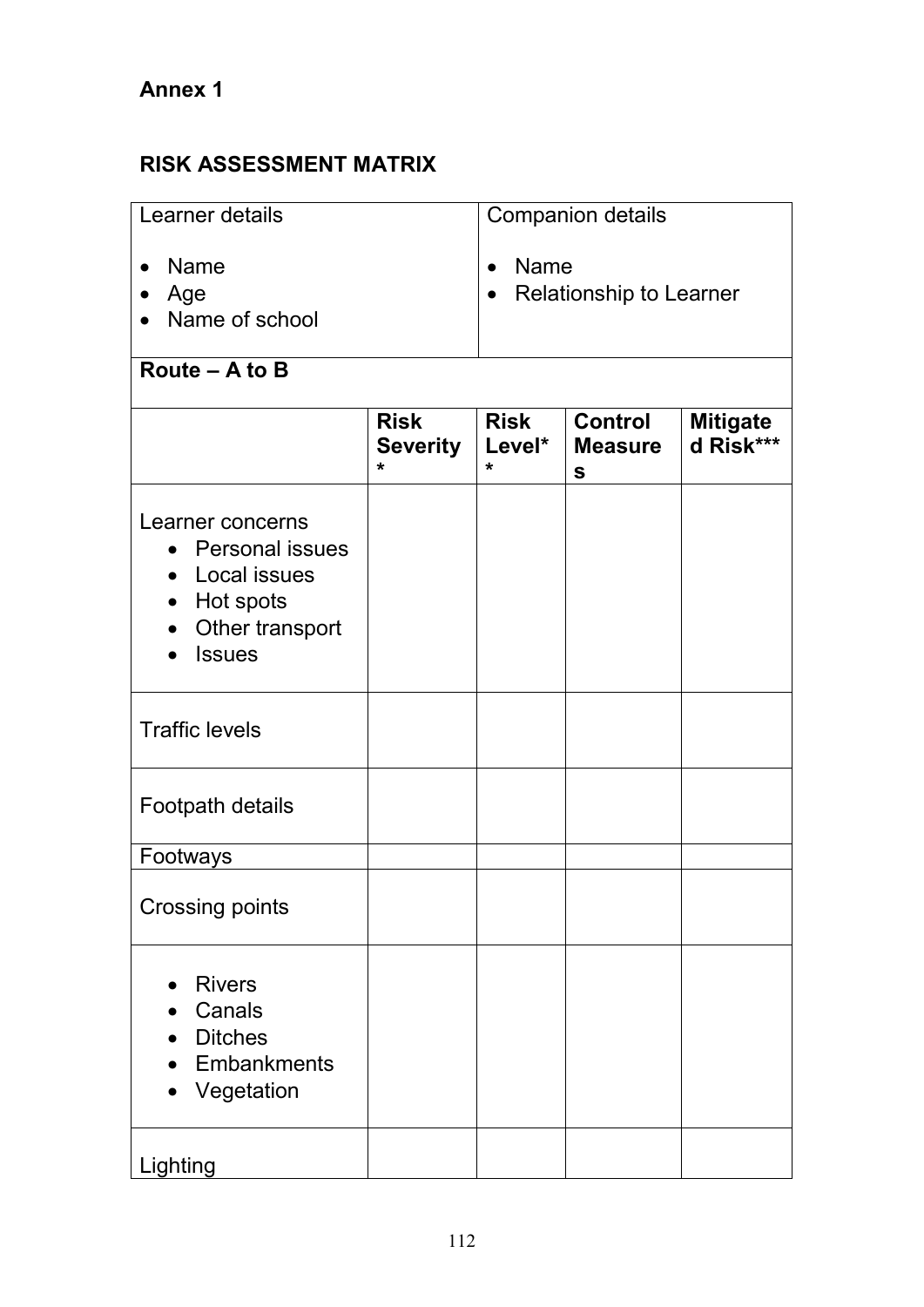| Planning impacts |  |  |
|------------------|--|--|
| Social hazards   |  |  |

\*Scale of 1 very low  $\rightarrow$  5 very high

\*\* Likelihood (scale of 1  $\rightarrow$  5) multiplied by severity

\*\*\* Likelihood (scale of 1  $\rightarrow$  5) after putting in place control measure multiplied by severity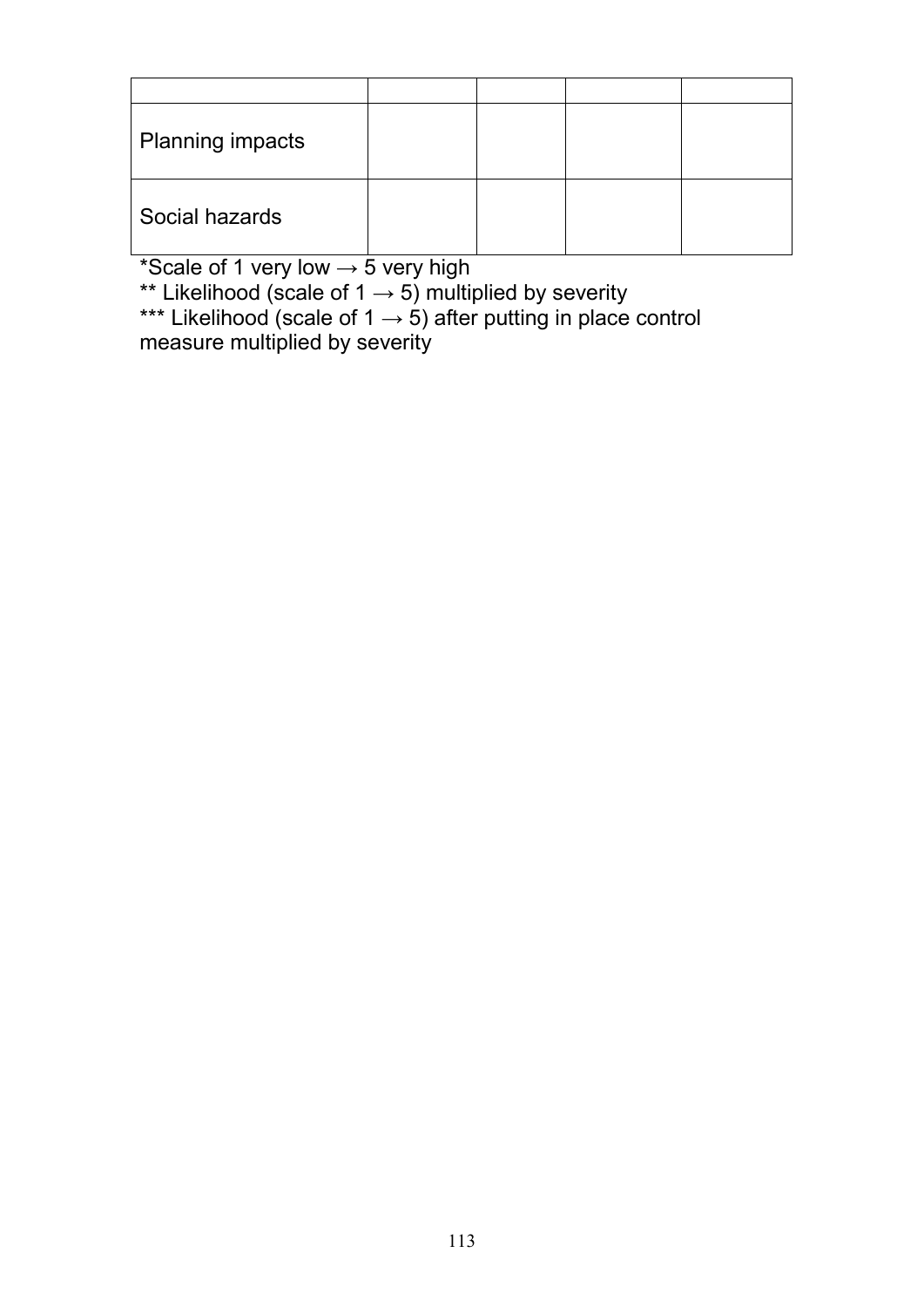# **Annex 2**

# **Local Authorities' Risk Assessment Checklist**

|           | Before a Risk Assessment a local authority should ask:                        |
|-----------|-------------------------------------------------------------------------------|
|           | To which category do the risks/dangers belong? Are the                        |
|           | risks/dangers physical, topographical, geographic,                            |
|           | environmental or social?                                                      |
|           | • When was the route last risk-assessed?                                      |
| $\bullet$ | What changes have been made to the route since the last risk                  |
|           | assessment? (Note: Records should specify any changes,                        |
|           | such as construction work; infrastructure changes; the                        |
|           | introduction of traffic calming measures; new build                           |
|           | developments; new road works).                                                |
|           | • Were learners consulted during the last risk assessment? If                 |
|           | so, what were their views?                                                    |
| $\bullet$ | When would be the ideal time to conduct a risk assessment of                  |
|           | the route in question?                                                        |
|           | (Note: Usually, the best time would be when learners are using                |
|           | the route - that is, in the morning on the way to school and/or in            |
|           | the afternoon when learners are making their way home                         |
| $\bullet$ | In the case of social dangers, who are the relevant partner                   |
|           | organisations/agencies?                                                       |
|           | During the Risk Assessment process, a local authority should<br>ask:          |
| $\bullet$ | Whether the learners/parents/persons exercising parental                      |
|           | responsibility would like to accompany the local authority Risk               |
|           | Assessor during the risk assessment?                                          |
|           | (Note: This often enables learners/parents/other persons to                   |
|           | demonstrate exactly why they consider a route to be unsafe).                  |
|           | Should learners be consulted (particularly if they have not been              |
|           | consulted at all or for a long time)?                                         |
|           | Which mechanism should be used to consult learners – for                      |
|           | example School Councils etc.)?                                                |
|           | In relation to social dangers, what kind of evidence will be                  |
|           | supplied by the relevant partner organisations (the Police or                 |
|           | LSCBs)? Is the evidence qualitative or quantitative?                          |
| $\bullet$ | When will the evidence (qualitative or quantitative) become<br>available?     |
|           | If working with partner organisations, have information-sharing               |
|           |                                                                               |
|           | protocols been put in place? Have local government lawyers<br>been consulted? |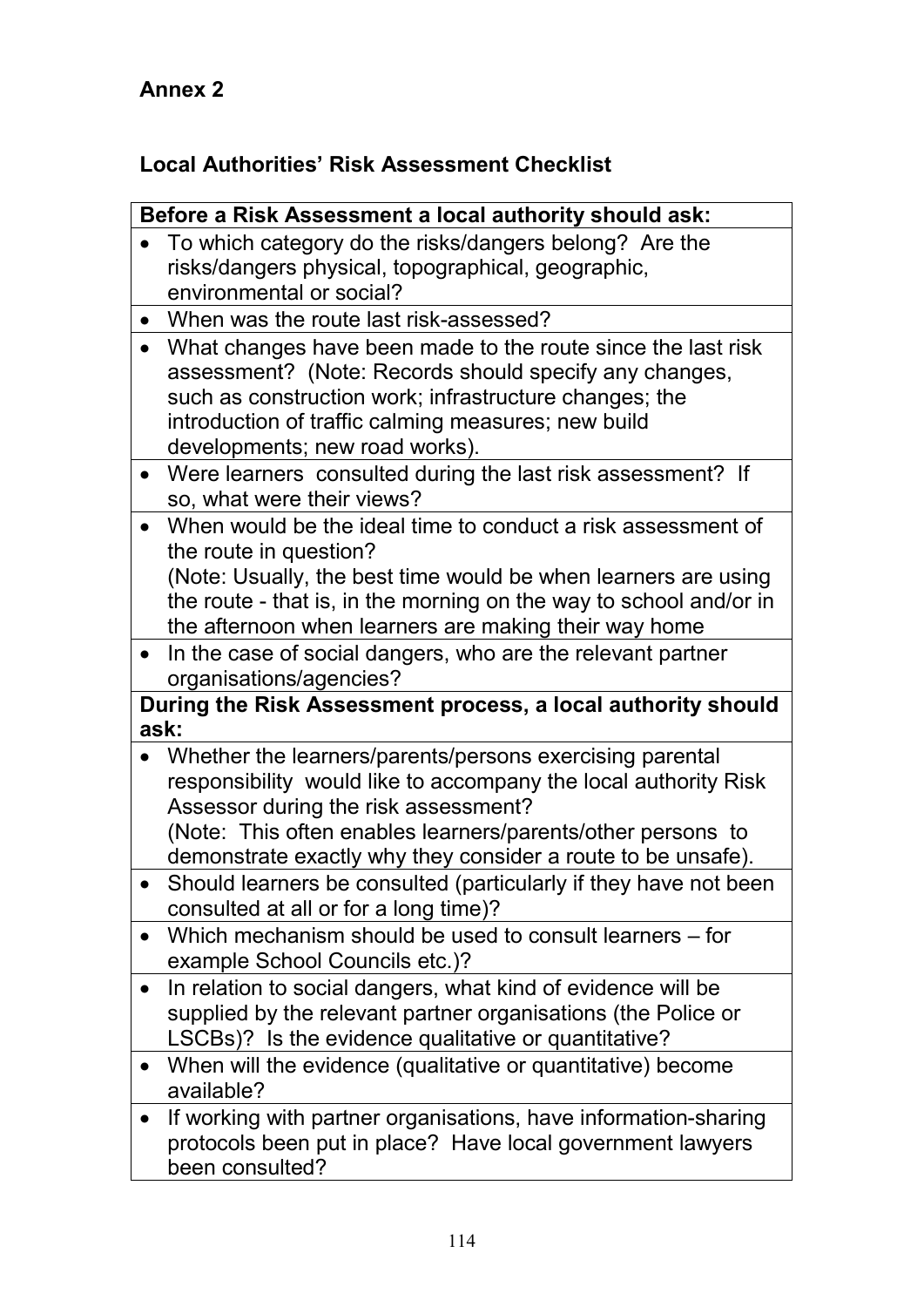# **Following Risk Assessment, a local authority should ask:**

- Is the learner/parent/person exercising learner parental responsibility satisfied? If not, why?
- Does the route in question need to be assessed again?
- Are the correct complaints procedures in place?
- Has the evidence demonstrating the safety of the route been compiled so that it can be made available to the learner/parent/person exercising parental responsibility?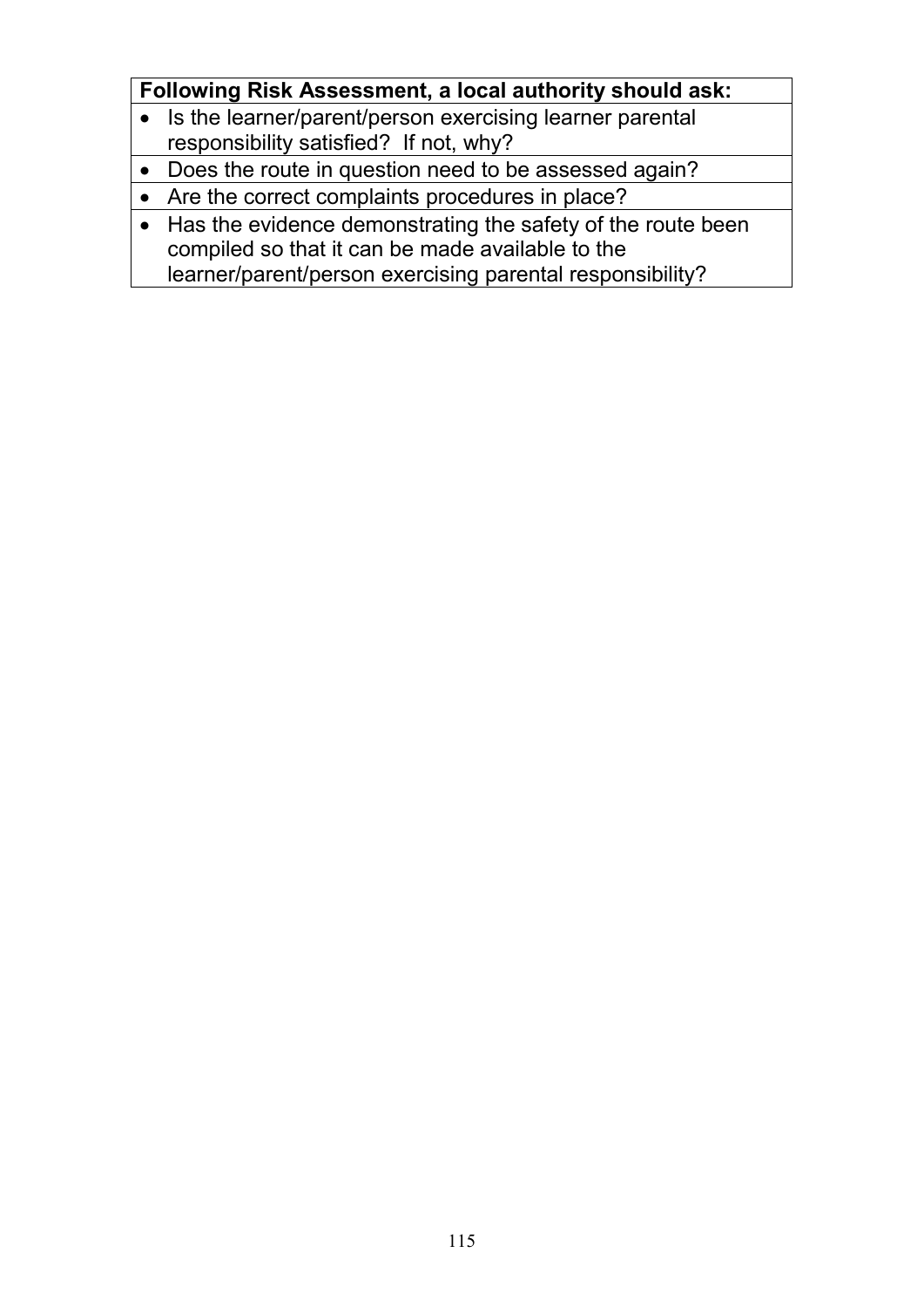## **Annex 3:**

# **Related Web links**

## **Local authority:**

The relevant contact details for local authority School Transport teams are as follows:

Isle of Anglesey

http://www.anglesey.gov.uk/education/schools/school-travelsupport/

Bridgend County Borough Council

http://www1.bridgend.gov.uk/services/highways/transport-androads-home/public-transport/school-transport.aspx

Blaenau Gwent County Borough Council

http://www.blaenau-gwent.gov.uk/education/18101.asp

Caerphilly County Borough Council

http://www.caerphilly.gov.uk/site.aspx?s=qDAHRXN8cSZ9oLQm4 cvwPGFdfG1SCeIA

Cardiff Council

http://www.cardiff.gov.uk/content.asp?nav=2869,3047,3063,5164& parent directory id=2865&id=5455&d1p1=1

Carmarthenshire County Council

http://www.carmarthenshire.gov.uk/english/education/schools/scho oltransport/pages/schooltransport.aspx

Ceredigion County Council

https://www.ceredigion.gov.uk/index.cfm?articleid=9584

Conwy County Borough Council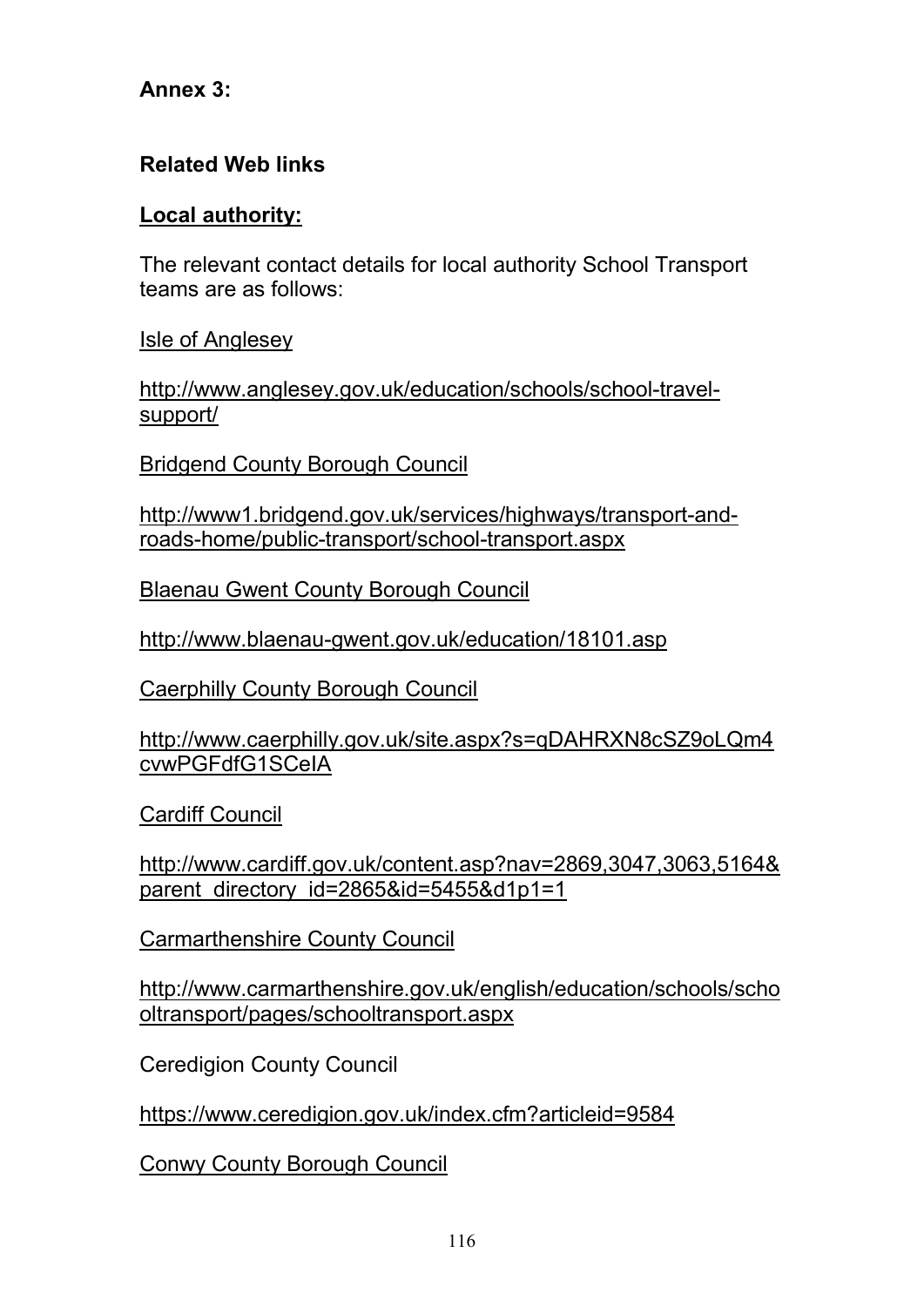# http://www.conwy.gov.uk/doc.asp?cat=6249&doc=23052

Denbighshire County Council

https://www.denbighshire.gov.uk/en/resident/education/grants-andfunding/free-school-transport.aspx

Flintshire County Council

http://www.flintshire.gov.uk/en/Resident/Schools/School-Transport.aspx

Gwynedd Council

http://www.gwynedd.gov.uk/gwy\_doc.asp?cat=7052&doc=25990&l anguage=1&p=1&c=1

Merthyr Tydfil County Borough Council

http://www.merthyr.gov.uk/English/EducationAndLearning/Schools AndColleges/Pages/SchoolTransport.aspx

Monmouthshire County Council

http://www.monmouthshire.gov.uk/home/education/schools/schooltransport/

Neath Port Talbot County Borough Council

http://www.npt.gov.uk/default.aspx?page=5065

Newport City Council

http://www.newport.gov.uk/\_dc/index.cfm?fuseaction=schools.pare ntsinfo&contentid=DevXP001620

Pembrokeshire County Council

http://www.pembrokeshire.gov.uk/content.asp?nav=647,867&pare nt\_directory\_id=646&id=7551&d1p1=1

Powys County Council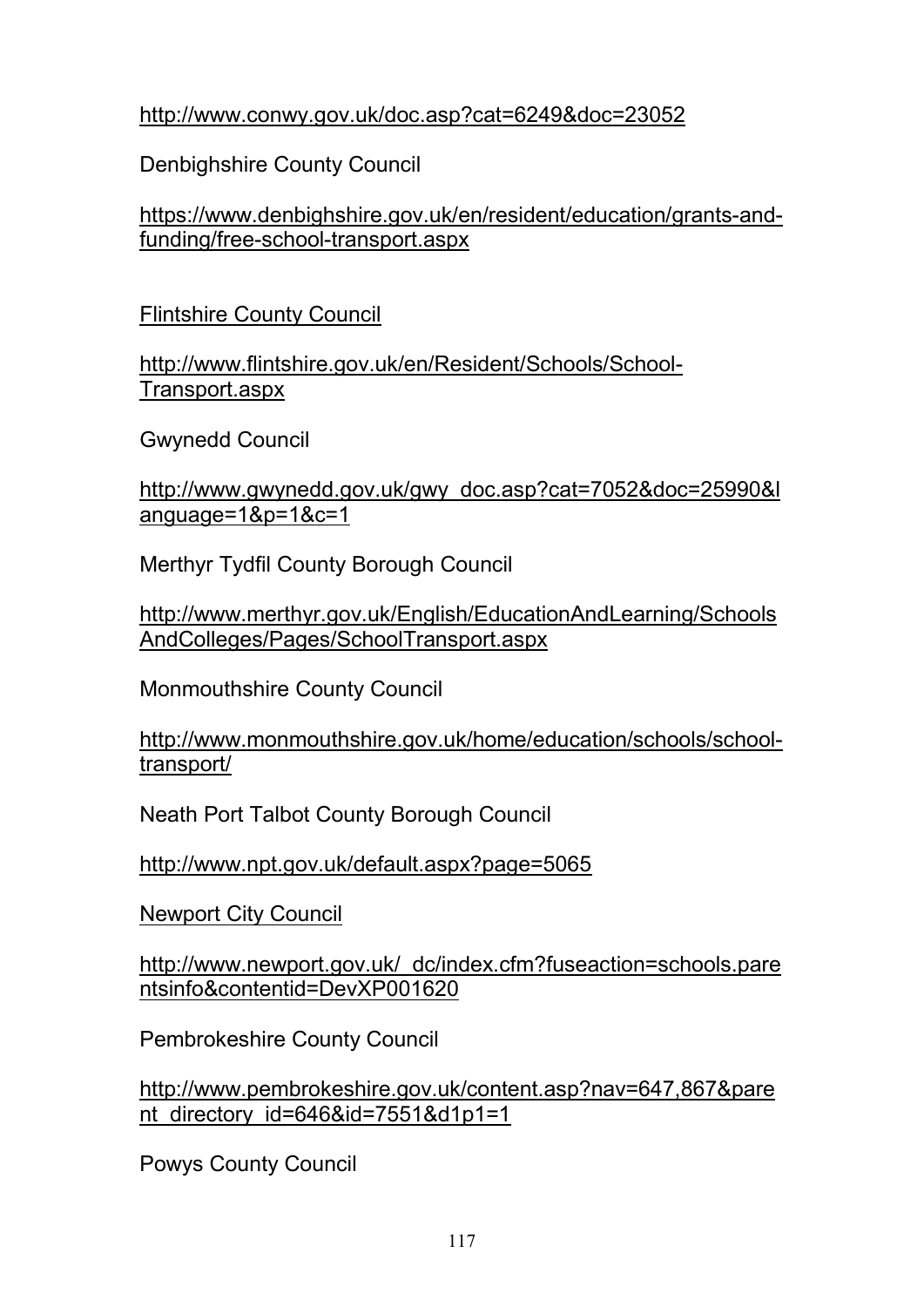http://www.powys.gov.uk/index.php?id=3064&L=0

Rhondda Cynon Taf

http://www.rctcbc.gov.uk/en/transportstreets/schooltransport/schoo ltransport-policy/schooltransport-policy.aspx

City and County of Swansea

http://www.swansea.gov.uk/index.cfm?articleid=10438

Torfaen County Borough Council

http://www.torfaen.gov.uk/en/EducationLearning/Grants/Schooltravelsupport/Transport-Entitlement.aspx

Vale of Glamorgan County Council

http://www.valeofglamorgan.gov.uk/en/working/education\_and\_skil ls/schools/school\_transport/school\_transport.aspx

Wrexham County Borough Council

http://www.wrexham.gov.uk/english/education/Transport\_Policy.ht m#criteria

**Other useful websites:**

# **Engagement with Children and Young People**

Children's Commissioner

http://www.childcom.org.uk/

Children in Wales

http://www.childreninwales.org.uk/inyourarea/singleplans/index.ht ml

Funky Dragon (Children and Young People's Assembly for Wales)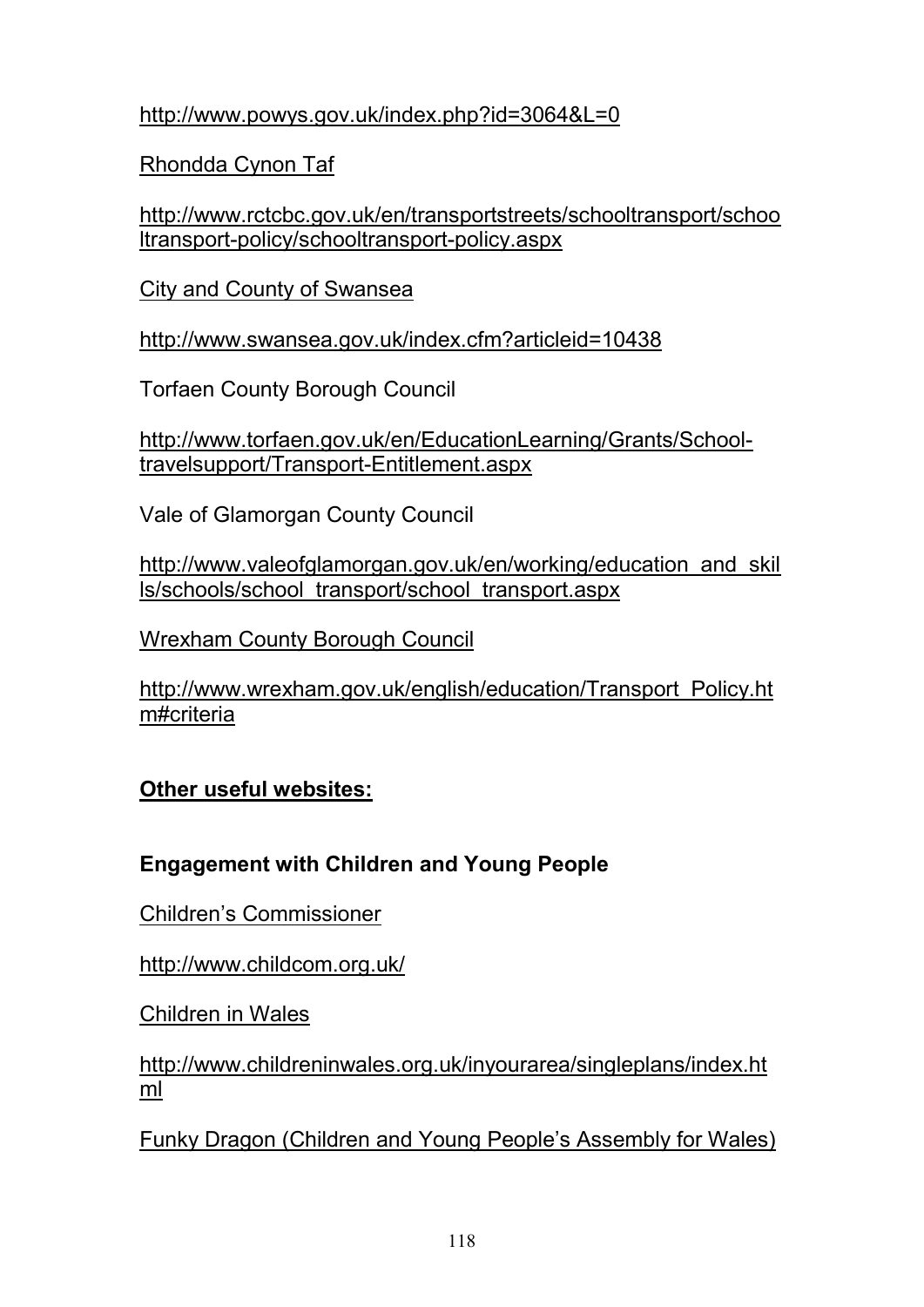http://www.funkydragon.org/en/

Learning Disability Wales

https://www.ldw.org.uk/

School Councils/ Pupils Voice Wales

http://www.pupilvoicewales.org.uk/

Snap Cymru

http://www.snapcymru.org/

Super Ambassadors (Children's Commissioner)

http://www.childcom.org.uk/en/super-ambassadors/

The All Wales Schools Core Liaison Programme (AWSCLP)

http://www.schoolbeat.org/en/parents/know-theprogramme/national-events/what-is-the-all-wales-school-liaisoncore-programme/

http://wales.gov.uk/statistics-and-research/all-wales-school-liaisoncore-programme-evaluation-report/?lang=en

Travel Code (teaching resources)

http://www.travelcode.org/

# **Best practice and Case studies:**

Faith in Education (Wales)

http://wales.gov.uk/topics/educationandskills/schoolshome/curricul uminwales/arevisedcurriculumforwales/religiouseducation/?lang=e n

Learning Wales (Improving Behaviour and attendance)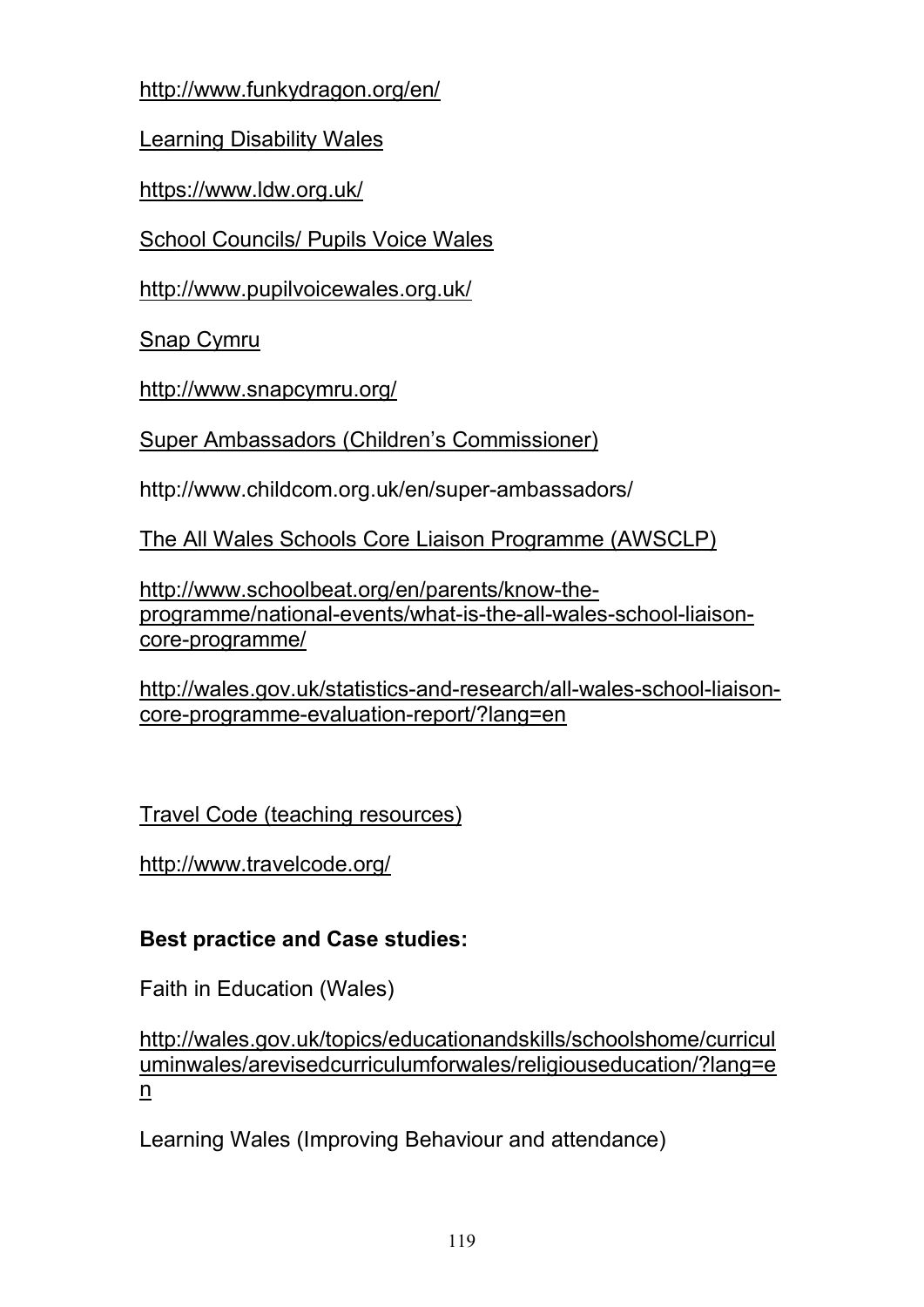http://learning.wales.gov.uk/improvementareas/behaviourandatten dance/?lang=en#/improvementareas/behaviourandattendance/?la ng=en

Learning Wales (SEN)

http://learning.wales.gov.uk/resources/special-education-needscode-of-practice/?lang=en

Living Streets

http://www.livingstreets.org.uk/

Powys Association of Voluntary Organisations (PAVO)

http://www.pavo.org.uk/home.html

Sustrans

http://www.sustrans.org.uk/wales

Tendering road passenger transport contracts – best practice guidance

https://www.gov.uk/government/publications/tendering-roadpassenger-transport-contracts-best-practice-guidance

Travel Training

http://www.travelinecymru.info/uploads/TravelPlans/SMART\_TRAINING\_- \_ENGLISH.pdf

http://www.welshcontactcentreforum.co.uk/admin/content/files/SW WITCH/Smart%20Travel%20Training%20presentationWWACC.pd f

http://www.wlga.gov.uk/stp08-cardiff-council

# **Safe Travel:**